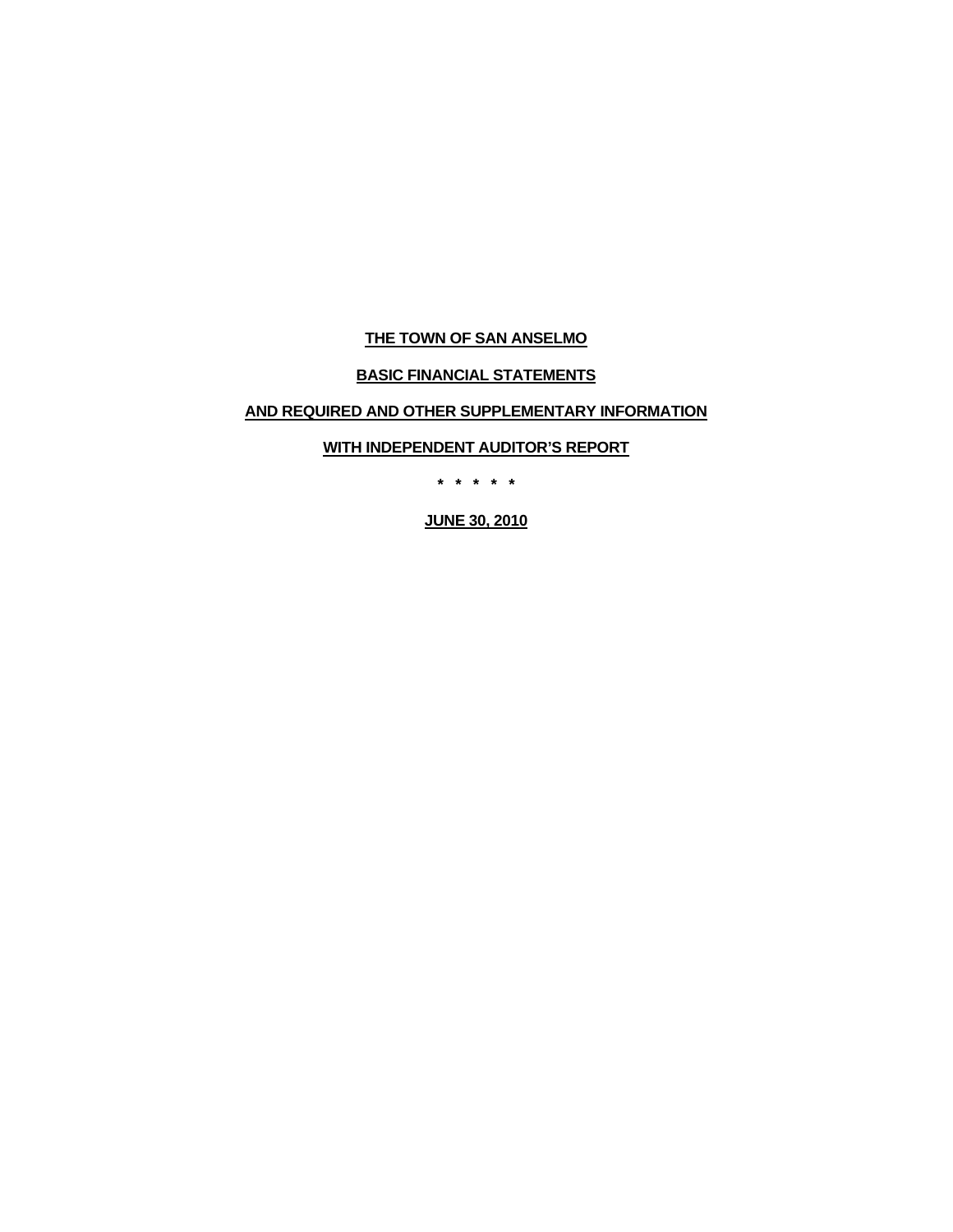## **BASIC FINANCIAL STATEMENTS**

## **AND REQUIRED AND OTHER SUPPLEMENTARY INFORMATION**

# **FOR THE YEAR ENDED JUNE 30, 2010**

## **TABLE OF CONTENTS**

| <b>Independent Auditors' Report</b><br><b>Management's Discussion and Analysis</b>                                                                                                      | 1<br>3               |
|-----------------------------------------------------------------------------------------------------------------------------------------------------------------------------------------|----------------------|
| <u>BASIC FINANCIAL STATEMENTS</u>                                                                                                                                                       |                      |
| <b>Government-Wide Financial Statements:</b>                                                                                                                                            |                      |
| <b>Statement of Net Assets</b><br>Statement of Activities and Changes in Net Assets                                                                                                     | 13<br>14             |
| <b>Governmental Fund Financial Statements:</b><br><b>Governmental Funds:</b>                                                                                                            |                      |
| <b>Balance Sheet</b>                                                                                                                                                                    | 16                   |
| Reconciliation of the Governmental Funds to the Government-Wide                                                                                                                         |                      |
| <b>Statement of Net Assets</b>                                                                                                                                                          | 17                   |
| Statement of Revenues, Expenditures and Changes in Fund Balances<br>Reconciliation of the Governmental Funds Statement of Revenues,<br>Expenditures and Changes in Fund Balances to the | 18                   |
| Government-Wide Statement of Activities and Changes in Net Assets                                                                                                                       | 19                   |
| <b>Proprietary Funds:</b>                                                                                                                                                               |                      |
| Statement of Net Assets (Deficit)                                                                                                                                                       | 20                   |
| Statement of Revenues, Expenses and Changes in Net Assets<br><b>Statement of Cash Flows</b>                                                                                             | 21                   |
|                                                                                                                                                                                         | 22                   |
| <b>Notes To Basic Financial Statements</b>                                                                                                                                              | 23                   |
| REQUIRED SUPPLEMENTARY INFORMATION                                                                                                                                                      |                      |
| <b>Budgetary Comparison Schedules:</b>                                                                                                                                                  |                      |
| General Fund                                                                                                                                                                            | Schedule 1           |
| Major Special Revenue Funds                                                                                                                                                             | Schedules 2, 3 and 4 |
| <b>PERS-Schedule of Funding Progress</b>                                                                                                                                                | Schedule 5           |
| <b>OPEB-Schedule of Funding Progress</b>                                                                                                                                                | Schedule 5a          |
| <b>OTHER SUPPLEMENTARY INFORMATION</b>                                                                                                                                                  |                      |
| <b>COMBINING FUND FINANCIAL INFORMATION</b>                                                                                                                                             |                      |
|                                                                                                                                                                                         |                      |
| <b>Other Nonmajor Governmental Funds:</b><br>Combining Balance Sheet - Nonmajor Governmental Funds<br>Combining Statement of Revenues, Expenditures and Changes in Fund Balances -      | Schedule 6           |
| Nonmajor Governmental Funds                                                                                                                                                             | Schedule 7           |
| Combining Balance Sheet - Other Special Revenue Funds                                                                                                                                   | Schedule 8           |
| Combining Statement of Revenues, Expenditures and Changes in Fund Balances -                                                                                                            |                      |
| Other Special Revenue Funds                                                                                                                                                             | Schedule 9           |
| Combining Balance Sheet - Other Debt Service Funds                                                                                                                                      | Schedule 10          |
| Combining Statement of Revenues, Expenditures and Changes in Fund Balances -<br>Other Debt Service Funds                                                                                | Schedule 11          |
| Combining Statement of Net Assets (Deficit) - Internal Service Funds                                                                                                                    | Schedule 12          |
| Combining Statement of Revenues, Expenditures and Changes in Fund Balances -                                                                                                            |                      |
| <b>Internal Service Funds</b>                                                                                                                                                           | Schedule 13          |
|                                                                                                                                                                                         |                      |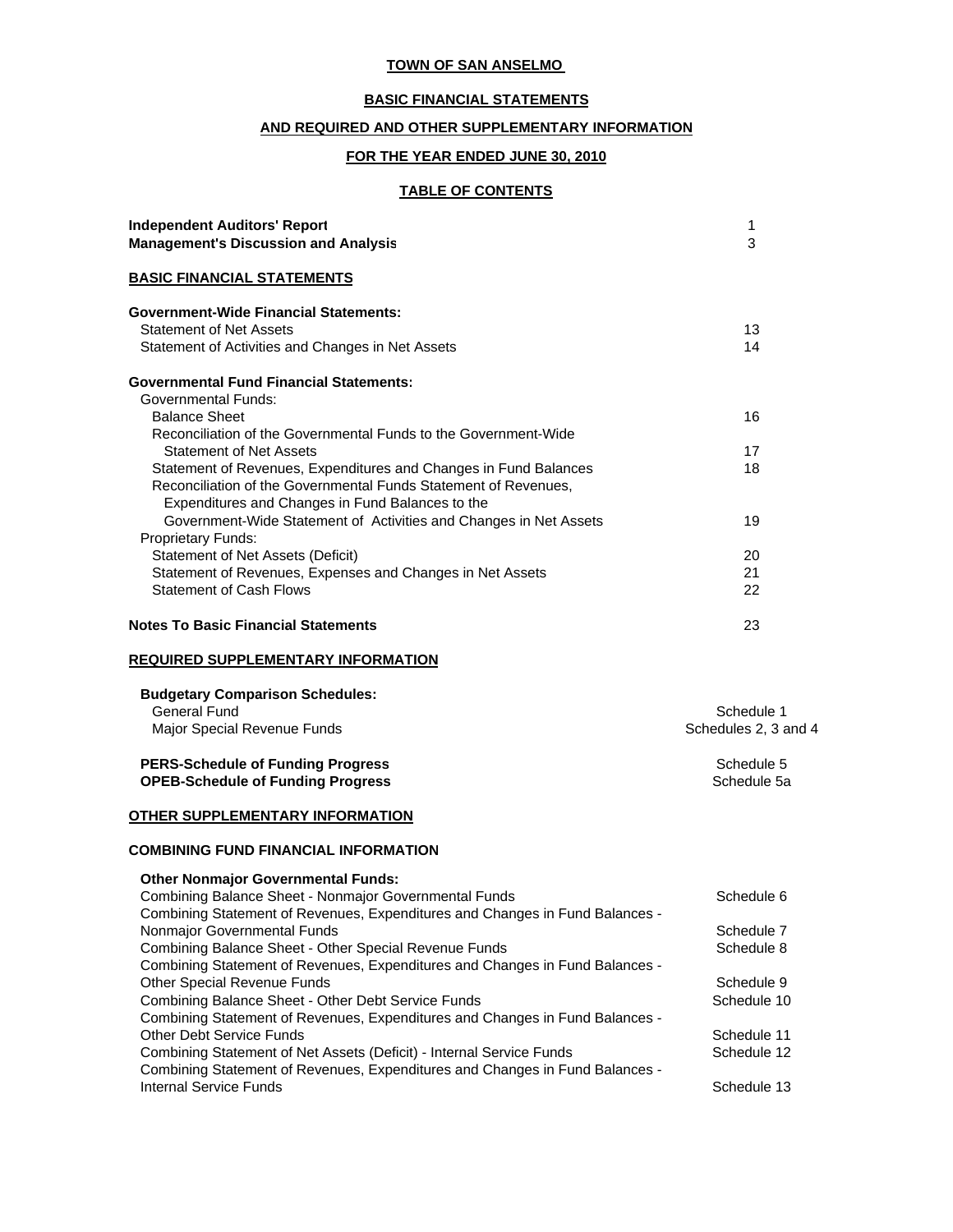

November 10, 2010

To the Honorable Mayor and Members of the Town Council of the Town of San Anselmo

### **INDEPENDENT AUDITOR'S REPORT**

We have audited the accompanying basic financial statements of the government activities, the businesstype activities, each major fund and the aggregate remaining fund information of the Town of San Anselmo (the "Town"), as of and for the year ended June 30, 2010, as listed in the accompanying table of contents. These financial statements are the responsibility of the Town's management. Our responsibility is to express an opinion on these financial statements based on our audit.

We conducted our audit in accordance with auditing standards generally accepted in the United States of America and the standards applicable to financial audits contained in *Government Auditing Standards*, issued by the Comptroller General of the United States. Those standards require that we plan and perform the audit to obtain reasonable assurance about whether the financial statements are free of material misstatement. An audit includes examining, on a test basis, evidence supporting the amounts and disclosures in the financial statements. An audit also includes assessing the accounting principles used and significant estimates made by management, as well as evaluating the overall basic financial statement presentation. We believe that our audit provides a reasonable basis for our opinion.

In our opinion, the financial statements referred to above present fairly, in all material respects, the respective financial positions of the governmental activities, the business-type activities, each major fund, and aggregate remaining fund information of the Town of San Anselmo at June 30, 2010, and the respective changes in financial position, and, where applicable, cash flows thereof for the year then ended in conformity with accounting principles generally accepted in the United States of America

In accordance with *Government Auditing Standards*, we have also issued our report dated November 10, 2010, on our consideration of the Town's internal control over financial reporting and on our tests of its compliance with certain provisions of laws, regulations, contracts, and grant agreements and other matters. The purpose of that report is to describe the scope of our testing of internal control over financial reporting and compliance and the results of that testing, and not to provide an opinion on the internal control over financial reporting or on compliance. That report is an integral part of an audit performed in accordance with *Government Auditing Standards* and should be considered in assessing the results of our audit.

Our audit was conducted for the purpose of forming opinions on the financial statements that collectively comprise the Town's basic financial statements. The Management's Discussion and Analysis, the CalPERS and OPEB schedules of funding progress, and budgetary comparison information are not a required part of the basic financial statements but are supplementary information required by the accounting principles generally accepted in the United States of America. We have applied certain limited procedures, which consisted principally of inquiries of management regarding the methods of measurement and presentation of the required supplementary information. However, we did not audit the information and express no opinion on it.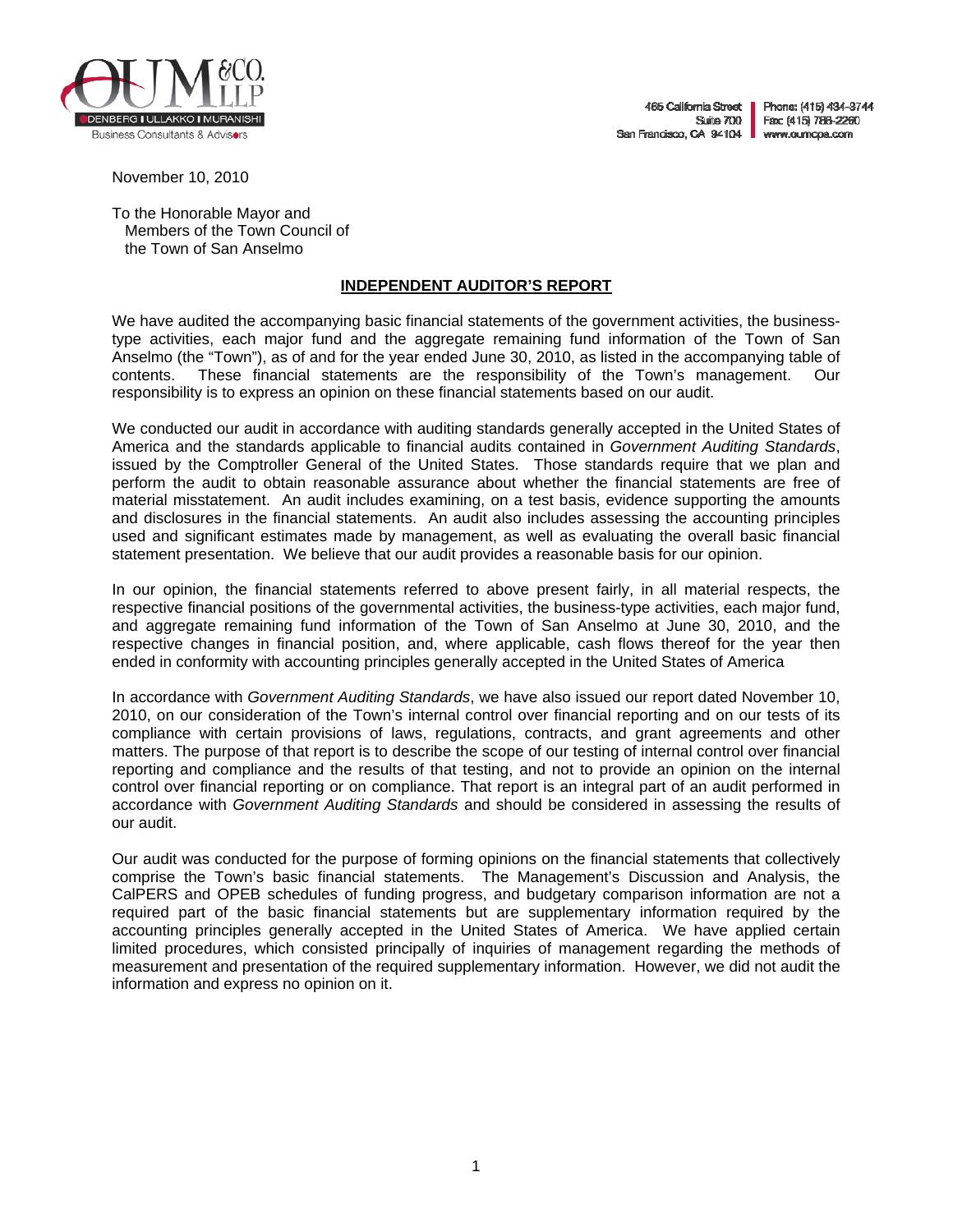The other supplementary information section listed in the Table of Contents is presented for purposes of additional analysis and is not a required part of the basic financial statements. This information has been subjected to the auditing procedures applied in the audit of the basic financial statements, and in our opinion, is fairly stated in relation to the basic financial statements taken as a whole.

Odenberg Ullakko Muravishi - Co LLP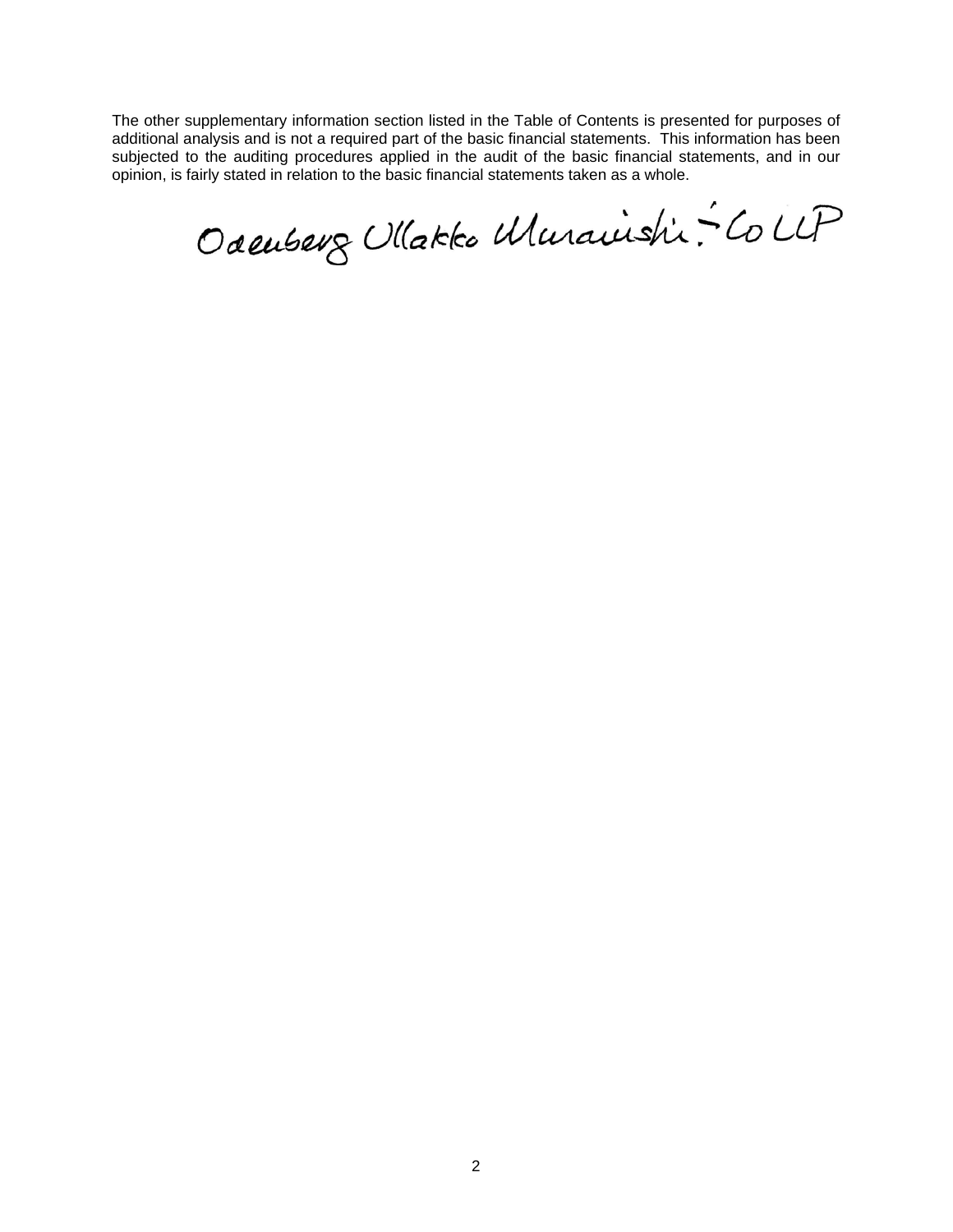This discussion and analysis of the Town's financial activities and performance provides an overview for the fiscal year ended June 30, 2010. Please read this in conjunction with the Town's financial statements, which follow this discussion and analysis.

## **Government-Wide Highlights**

- The Government-Wide Statement of Net Assets appearing as the first statement of the Basic Financial Statements and summarized in Management's Discussion and Analysis, show the Town's assets to be \$25,786,813, liabilities of \$13,288,217, and net assets of \$12,498,596. In comparing restated Net Assets as of June 30, 2009 at \$12,438,485, a net increase of \$60,111 was realized.
- Total Town revenues were \$15,763,714 compared with total expenses of \$15,703,603 resulting in an increase in net assets for the fiscal year ended June 30, 2010 of \$60,111.
- The Town's net capital assets, net of related debt, totaled \$8,746,471 at June 30, 2010. This amount results from the Town's decision to exercise the GASB 34 "small entity" option of not valuing infrastructure (e.g. streets, sewers, sidewalks) acquired prior to June 30, 2003 in accounting for capital assets. Therefore, in comparing assets to debt on those assets, the Town's net capital assets are significantly understated in this report. Beginning in fiscal year 2003-04, the Town began to capitalize the cost of its capital projects on a go-forward basis. As of June 30, 2005 the Town's net capital assets, net of related debt, remained in the negative: (\$315,151). During 2005-06 capitalized projects increased the Town's net capital assets by \$1,701,362 and for the first time achieved positive net capital assets in the amount of \$1,386,211. During 2006-07 capitalized projects related to flood recovery were responsible for increasing the Town's net capital assets by \$1,420,949, in 2007-08 by an additional \$2,302,600, in 2008-09 by an additional \$2,497,692, and in 2009-10 by an additional \$1,139,019 to bring the Town's net capital assets to \$8,746,471.
- The Town's long-term debt (including current portion and postemployment benefit obligation) totaled \$10,364,849 as of June 30, 2010, a decrease of \$76,892 from the prior year. This decrease reflects the principal reduction on the Measure G bonds, California Energy Commission Loan, capital leases for police vehicles, and County's overpayment of traffic fines.

## **Fund Highlights**

As of the close of fiscal year 2010, the Town's governmental funds reported a combined ending fund balance of \$3,807,889 as compared to \$4,402,273 as of June 30, 2009. This loss was due principally to the planned expenditures in the Traffic Congestion Relief fund as well as planned expenditures in the general fund of prior year carryover. The detailed components of Revenues and Expenditures can be found in the accompanying Statement of Revenues, Expenditures and Changes in Fund Balances.

## **Town's Highlights**

The December 31, 2005 flood, combined with an uncertain economy, continues to have a major impact on the Town's financial situation. Achievements for this year focused in large part on flood recovery and prevention and include the following:

• **Flood Recovery in Town facilities** – Work is nearly complete to reconstruct and improve the downtown Fire Station and to flood proof the Town Hall complex. To date over \$7.3 million has been spent in flood recovery activities on Town-owned facilities since 2005. A total of \$3.3 million has been received in reimbursement from Federal Emergency Management Agency (FEMA), the State Office of Emergency Services (OES) and the National Flood Insurance Program (NFIP). The Town has funded \$1.7 million of fire station reconstruction with a municipal lease. In addition,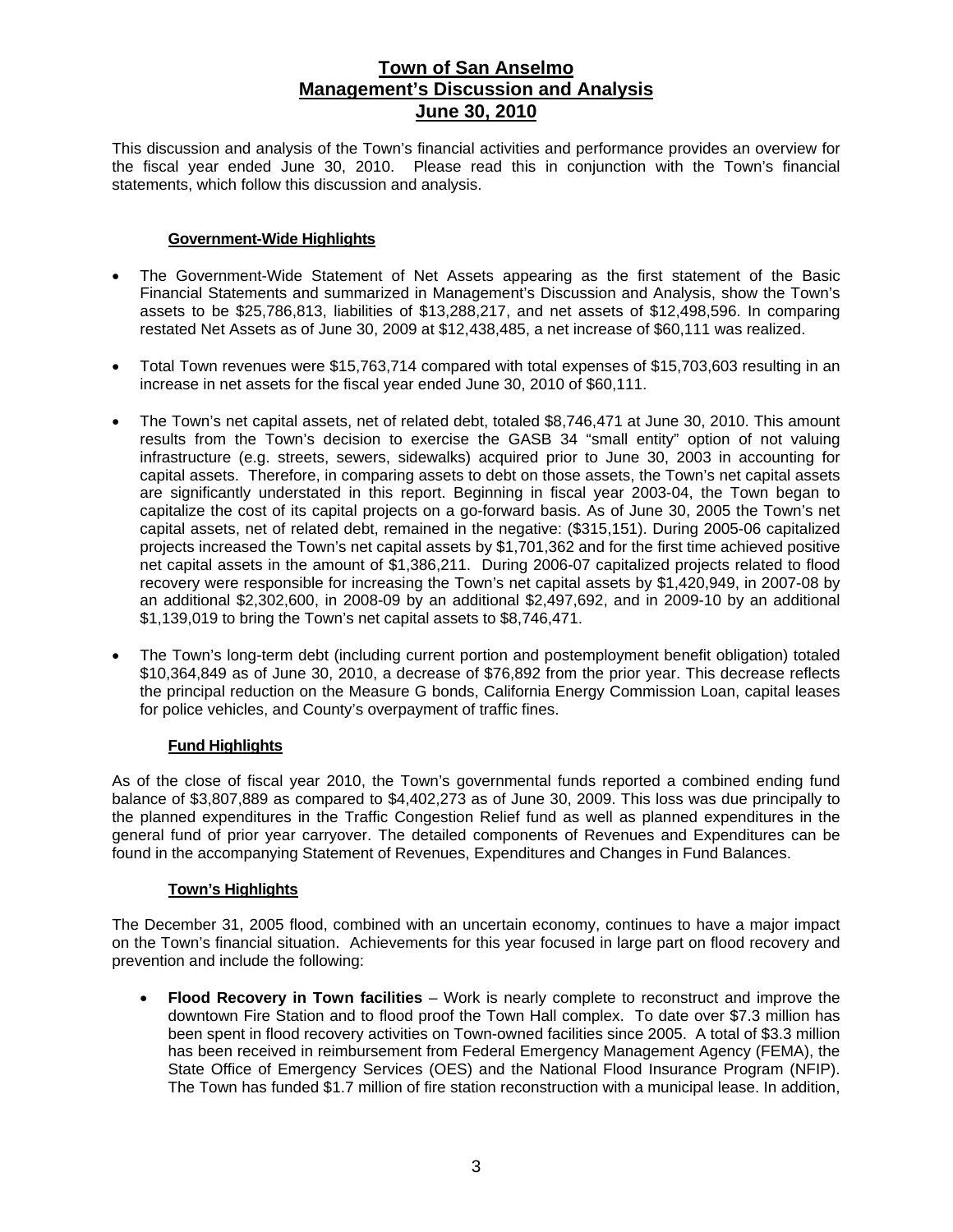\$1.6 million, including transfers for the municipal loan payments, has been contributed to the flood recovery from the Town's General Fund.

- **Capital Projects** Road paving projects were accomplished on Saunders Avenue and on San Anselmo Avenue, utilizing federal and local grant funding for Saunders Avenue. The Federal Non-Motorized Transportation Pilot Project grant funds were spent on in-crosswalk and overhead warning lights at the unsignalized intersections of Saunders and Madrone Avenues. Overhead lines on Greenfield Avenue were placed underground utilizing PG&E Rule 20A funds.
- **Flood Recovery** Work is complete to reconstruct and improve the downtown Fire Station and to flood proof the Town Hall complex. Three home elevation projects in the community were completed with federal funding. The Town acted as the sponsor for these projects and homeowners received federal funding for a portion of their projects.
- **Disaster Preparedness** The Get Ready program continues to be very successful, with a total of 850 citizens in the Ross Valley area trained. Eight additional San Anselmo residents participated in the two-day Citizens Emergency Response Team (CERT) preparedness program in the last year. In addition, a new program entitled Get Ready Fifth Grade was introduced to 265 students at the three public schools and the four private schools
- **Economic Development Subcommittee** The subcommittee members has continued to work with the Town's five business associations to promote the San Anselmo business community. Picnics on the Plaza nights are planned by the group for six Friday nights in July and August.
- **Greenhouse Gas (GHG) Reduction** Work has continued to reduce the Town's GHG emissions. The Town participated in the Marin Climate and Energy Partnership, a partnership of the 11 cities/towns, the County of Marin, the Marin Municipal Water District and the Transportation Authority of Marin, created to facilitate joint climate action planning and energy efficiency initiatives. In addition, the Town is a member of the Marin Hazardous and Solid Waste JPA, comprised of all Marin cities/town and the County. The JPA is currently working to implement the Zero Waste Feasibility Study, designed to reduce waste through increased recycling, reuse and public education. These programs will help the Town meet its State required emission reduction goals.
- **Special Library Services Tax -**The voters of San Anselmo approved a Special Library Services Tax of \$49 per parcel effective July 1, 2010.

## **OVERVIEW OF THE FINANCIAL STATEMENTS**

This discussion and analysis is intended to serve as an introduction to the Town's basic financial statements. The Town's basic financial statements consist of three components: 1) government-wide financial statements, 2) fund financial statements, and 3) notes to the basic financial statements. This report also contains required and other supplementary information in addition to the basic financial statements themselves.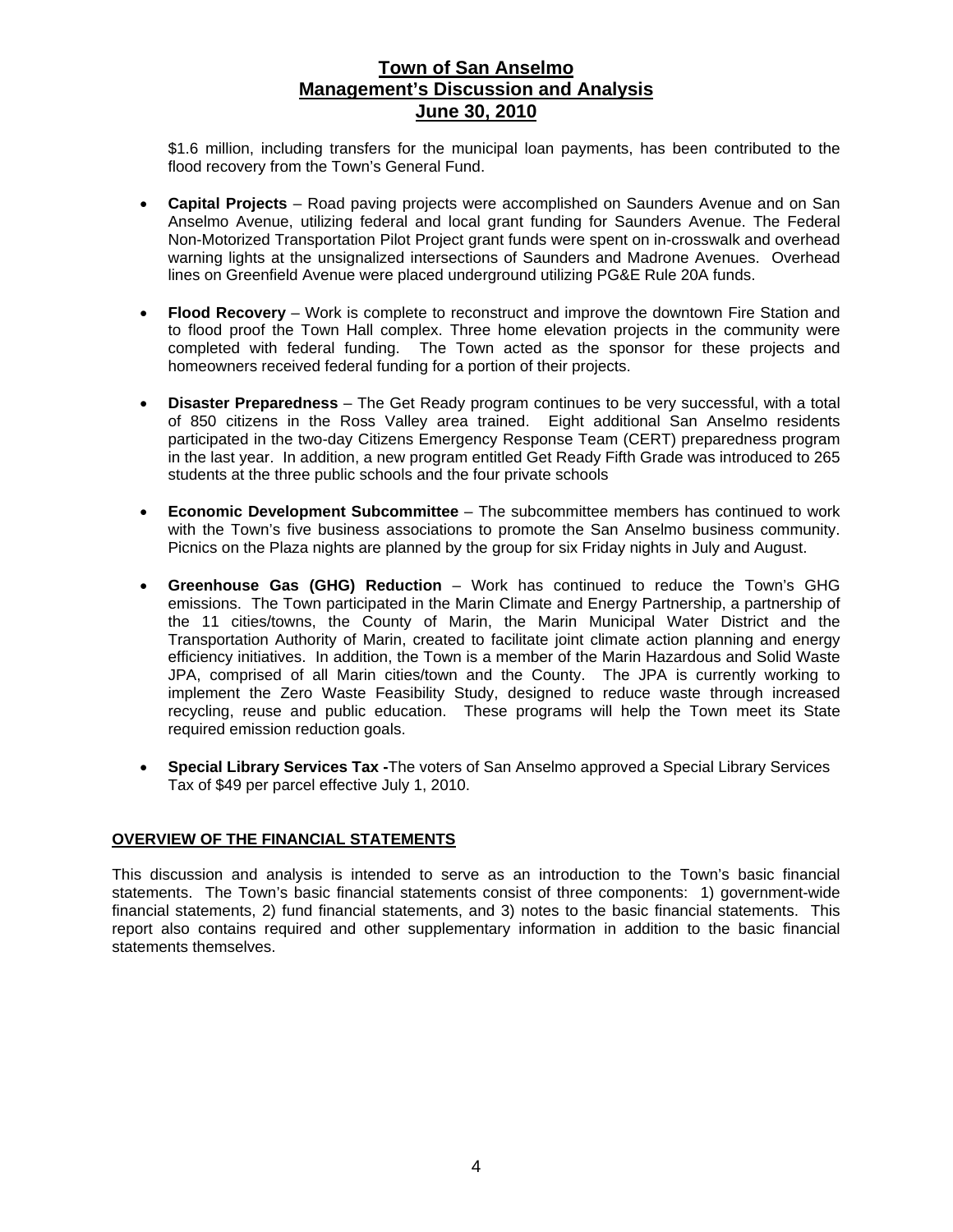### **Government-wide Financial Statements**

The government-wide financial statements consist of a Statement of Net Assets and a Statement of Activities and Changes in Net Assets. These statements are designed to provide readers with a broad overview of the Town's finances, in a manner similar to a private-sector business. They provide information about the activities of the Town as a whole and present a longer-term view of the Town's finances.

The Statement of Net Assets presents information on all of the Town's assets and liabilities, with the difference between the two reported as net assets. Over time, increases or decreases in net assets may serve as a useful indicator of whether the financial position of the Town is improving or deteriorating.

The Statement of Activities and Changes in Net Assets presents information showing how the Town's net assets changed during the most recent fiscal year. All changes in net assets are reported as soon as the underlying event giving rise to the change occurs, regardless of the timing of related cash flows. Thus, some of the revenues and expenses reported in this statement may result in cash flows only in future fiscal periods, such as revenues related to uncollected taxes and interest expense incurred but not paid.

#### **Fund Financial Statements**

A fund is a grouping of related accounts that is used to maintain control over resources that have been segregated for specific activities or objectives. The Town, like other governmental entities, uses fund accounting to ensure and demonstrate compliance with finance-related legal requirements. Funds of governmental entities are divided into two categories: governmental funds, and business-type funds.

#### Governmental funds

Governmental funds are used to account for essentially the same functions reported as governmental activities in the government-wide financial statements. However, unlike the government-wide financial statements, governmental fund financial statements focus on (1) short-term inflows and outflows of spendable resources and (2) the remaining year-end balances available for spending. This information may be useful in evaluating a government's near-term financing requirements.

Because the focus of governmental fund financial statements is narrower than that of the governmentwide financial statements, it is useful to compare the information presented for governmental funds with similar information presented for governmental activities in the government-wide financial statements. By doing so, readers may better understand the long-term impact of the government's near-term financing decisions. Both the governmental funds balance sheet and statement of revenues, expenditures, and changes in fund balances provide a reconciliation to assist the reader with this comparison between governmental funds and governmental activities.

The Town maintains 21 individual governmental funds. In the governmental funds balance sheet and statement of revenues, expenditures, and changes in fund balances, information is presented separately for the following funds considered to be **major funds**:

- General Fund
- Road Maintenance Fund
- Recreation Fund
- Emergency Reserve Fund

**Non-major Governmental Funds: Special Revenue**. Special revenue funds generally account for revenues derived from specific sources. These funds are required by statute or ordinance to finance particular functions or activities of government. They include the following funds: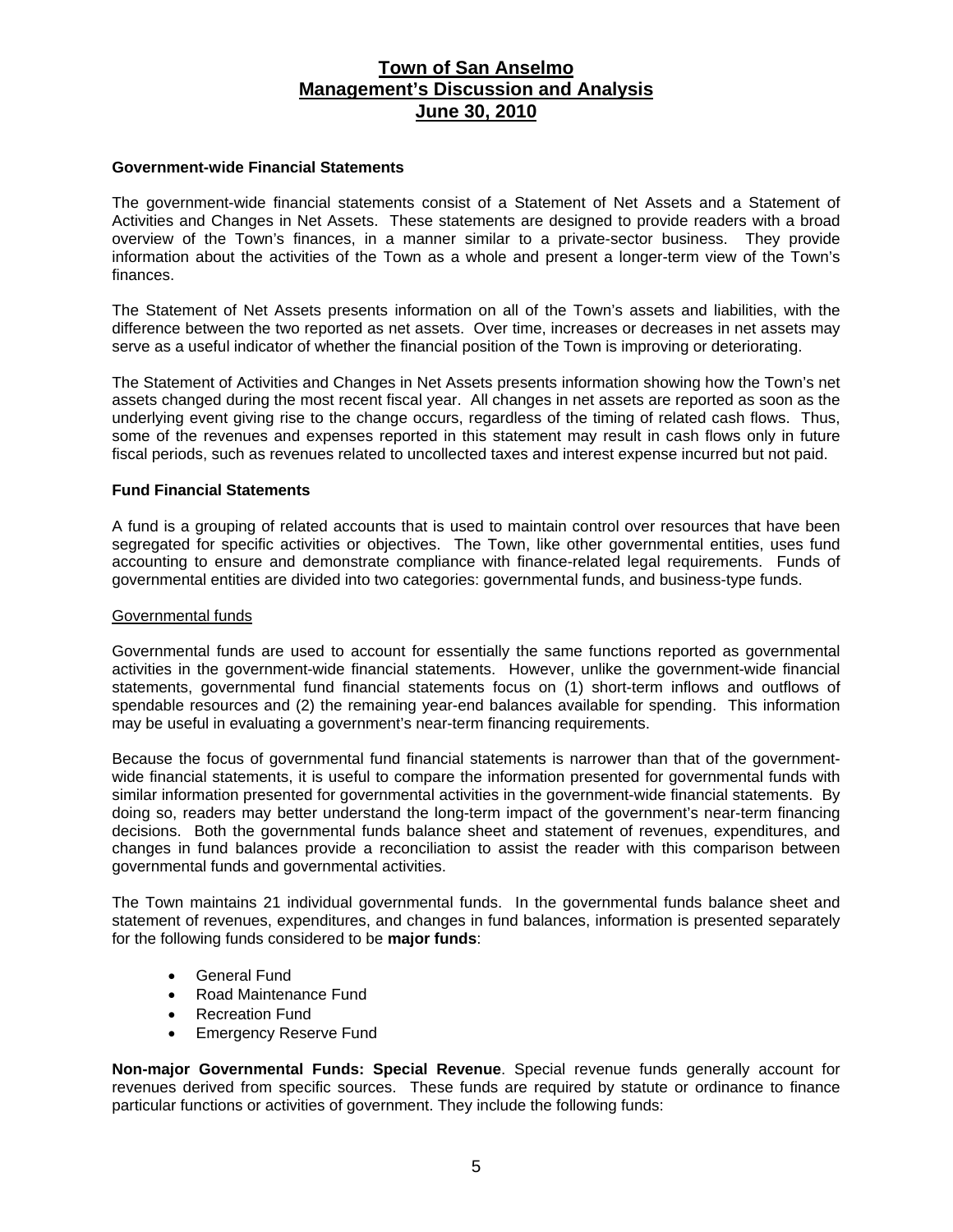- Measure G Bond Proceeds Fund
- Traffic Congestion Relief Fund
- Gas Tax Fund
- Supplemental Law Enforcement fund
- Isabel Cook Complex Fund
- Robson House Fund
- Equipment Fund
- Special Events Fund
- Safety Fund
- P.O.S.T. Fund
- Downtown Revitalization Fund

**Non-major Governmental Funds: Capital Reconstruction**. This fund accounts for revenues set aside for capital projects.

**Non-major Governmental Funds: Debt Service**. Debt service funds are used to account for financial resources to be used for principal and interest payments on the Town's Measure G bond debt. They include the following funds:

- Debt Service, Bond Series 1995
- Debt Service, Bond Series 1997
- Debt Service, Bond Series 2000
- Debt Service, Bond Series 2003

**Non-major Governmental Funds: Internal Service**. This fund accounts for the premium payments as well as the self-insured portion of the Town's workers' compensation and liability insurance programs.

### **Business-type Funds**

The Town maintains no business-type funds.

### **Notes to the Financial Statements**

The notes provide additional information that is essential to a full understanding of the data provided in the government-wide and fund financial statements. The notes to the financial statements follow the basic financial statements.

### **Required Supplementary Information**

In addition to the basic financial statements and accompanying notes, this report also presents certain required supplementary information other than this discussion and analysis concerning the Town's budgetary comparison schedules, other postemployment benefit obligation and PERS schedule of funding progress.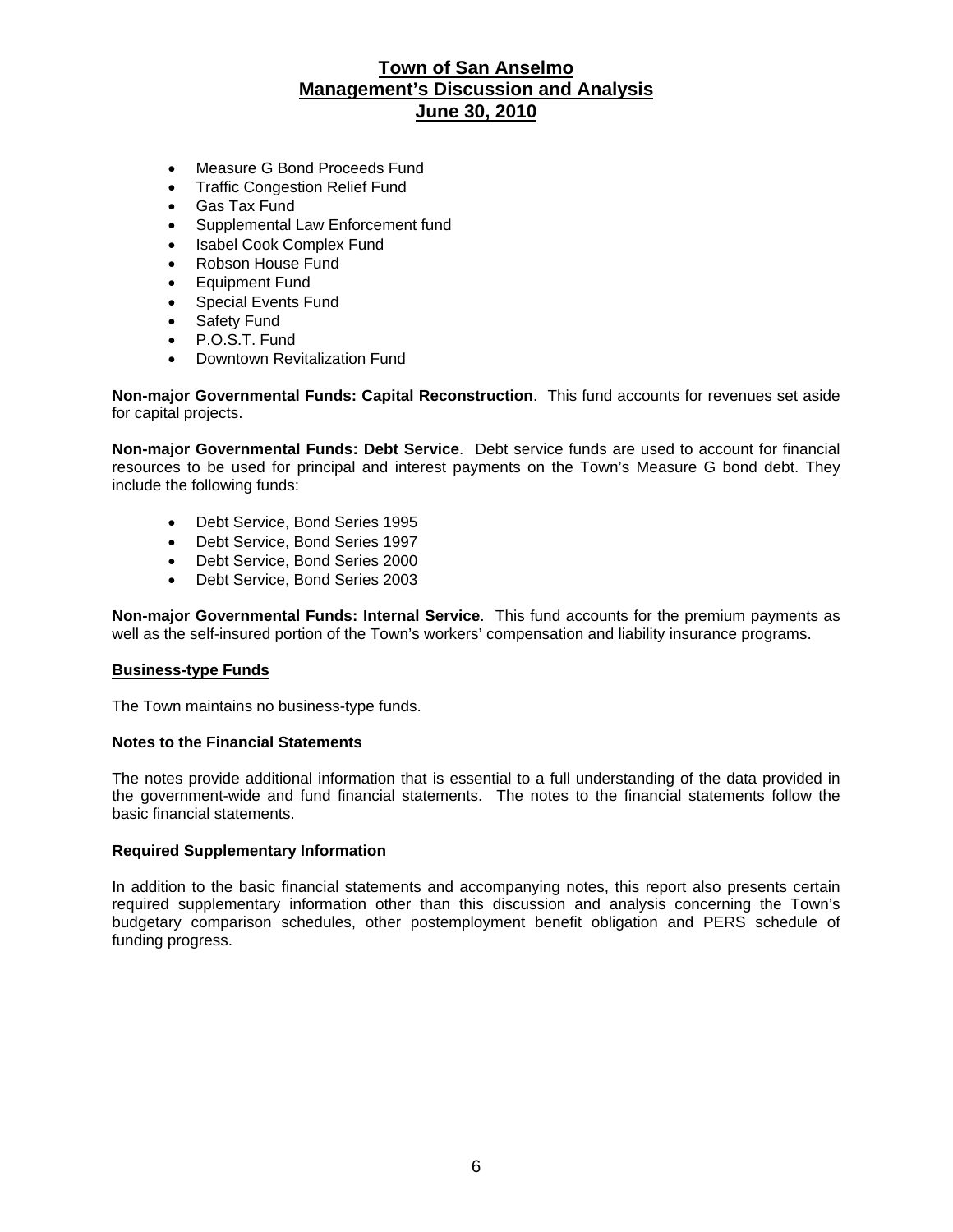## **GOVERNMENT-WIDE FINANCIAL ANALYSIS**

### **Net Assets**

Net assets for the Town are summarized below and an analysis follows:

|                                 |                  | 2010             |                 | 2009            |
|---------------------------------|------------------|------------------|-----------------|-----------------|
|                                 | Governmental     | <b>Business-</b> |                 | Governmental    |
|                                 |                  | <b>Type</b>      |                 |                 |
|                                 | Activities       | Activities       | Total           | Activities      |
| Cash and investments            | \$.<br>6,675,795 | \$               | \$<br>6,675,795 | \$<br>8,192,512 |
| Capital assets, net             | 18,031,452       |                  | 18,031,452      | 17,061,104      |
| Other assets                    | 1,079,566        |                  | 1,079,566       | 1,129,982       |
| <b>Total assets</b>             | 25,786,813       |                  | 25,786,813      | 26,383,598      |
| <b>Current liabilities</b>      | 3,174,036        |                  | 3,174,036       | 3,658,127       |
| Non-current liabilities         | 10,114,181       |                  | 10,114,181      | 10,257,104      |
| <b>Total liabilities</b>        | 13,288,217       |                  | 13,288,217      | 13,915,231      |
| Invested in capital assets, net | 8,746,471        |                  | 8,746,471       | 7,607,452       |
| Restricted                      | 603,831          |                  | 603,831         | 653,643         |
| Unrestricted                    | 3,148,294        |                  | 3,148,294       | 4,207,272       |
| <b>Net assets</b>               | 12,498,596       |                  | 12,498,596<br>S | 12,468,367      |

Net assets of \$12,498,596 at June 30, 2010, consist primarily of the following elements.

### **ASSETS:**

- Cash and investments of \$6,675,795 decreased \$1,516,717 from the prior year due primarily to the expenditure of funds carried over from the previous year. This includes \$408,613 from the Insurance Fund, \$249,768 from the Traffic Congestion Relief fund and \$422,321 from the General Fund. Additionally, \$176,794 was expended for repairs to the fire station.
- Net capital assets of \$18,031,452 increased \$970,348 due to capital improvements to Town buildings associated with flood recovery as well as infrastructure projects.
- Other assets of \$1,079,566, including accounts receivables, prepaid expense and net deferred charges, decreased \$50,416 over the prior year. This is attributable to the following facts: 1) accrued interest income for the period ending June 30, 2010 was \$21,581 less than in the previous year, 2) there was a reduction of \$86,000 in the outstanding accounts receivable in the Emergency Fund, 3) in the previous year the Insurance Fund had \$14,900 in accounts receivable whereas in 2009-10 there were no outstanding receivables in the Insurance Fund and 4) in 2009-210 receivables in the Supplemental Law Enforcement fund totaled approximately \$10,000 as compared to approximately \$45,000 in the previous year. Partially offsetting this reduction in accounts receivable was an increase in accrued sales tax of approximately \$112,000. The sales tax increase was due to the fact that in the previous year, May and June sales tax payments had not been accrued.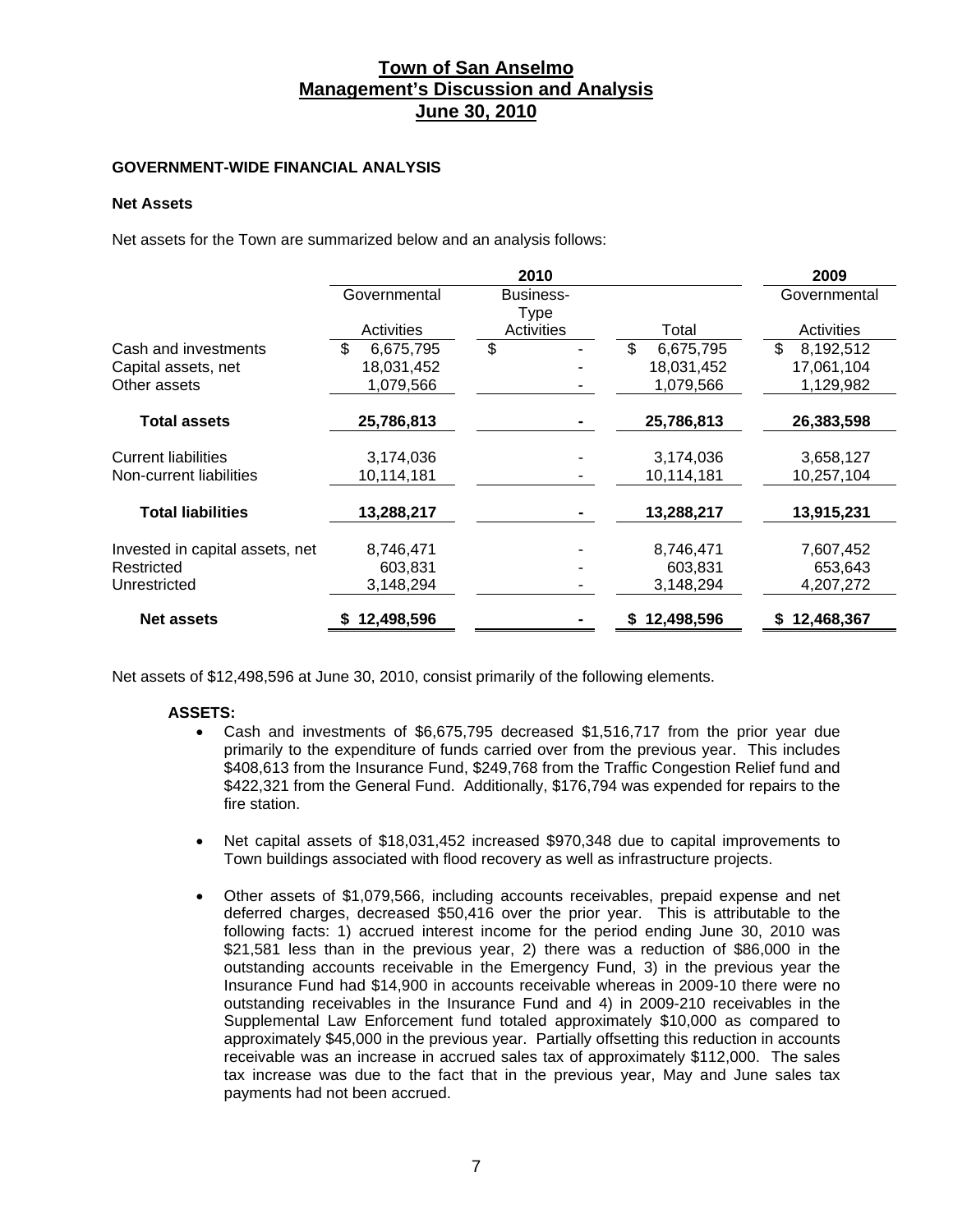## **LIABILITIES:**

- Current liabilities of \$3,174,036 decreased a net amount of \$484,091. This change is the net result of increased accounts payable and accrued liabilities for several infrastructure projects currently in progress, but which are more than offset by decreased deposits payable and deferred revenue, the current portion of insurance claim liabilities, and the current portion of long term debt.
- Non-current Liabilities of \$10,114,181, including the non-current portion of insurance claim liabilities, the non-current portion of long term debt, and the postemployment benefit obligation, decreased by \$142,923 due primarily to the retirement of debt related to the Town's general obligation bonds, municipal lease, and capital leases for police vehicles, as well as retirement of the debt incurred by the County's overpayment of traffic fees from 1999-2006. These decreases were offset in part by the addition of the \$247,220 unfunded postemployment benefit obligation, as newly required by GASB Statement No. 45, *Accounting and Financial Reporting by Employers for Postemployment Benefits Other Than Pensions*, which increased by \$126,329.

### **Changes in Net Assets**

Changes in net assets for the Town are summarized below and an analysis follows:

|                                  |                 | 2009                 |                 |                 |  |
|----------------------------------|-----------------|----------------------|-----------------|-----------------|--|
|                                  | Governmental    | <b>Business-Type</b> |                 | Governmental    |  |
|                                  | Activities      | Activities           | Total           | Activities      |  |
| <b>Revenues:</b>                 |                 |                      |                 |                 |  |
| Program Revenues:                |                 |                      |                 |                 |  |
| Charges for services             | \$<br>2,848,186 | \$                   | \$<br>2,848,186 | \$<br>2,745,339 |  |
| Operating grants & contributions | 162,073         |                      | 162,073         | 182,478         |  |
| Capital grants & contributions   | 1,129,485       |                      | 1,129,485       | 2,969,995       |  |
| <b>General Revenues:</b>         |                 |                      |                 |                 |  |
| Property and sales tax           | 8,918,939       |                      | 8,918,939       | 8,709,539       |  |
| Intergovernmental                | 322.819         |                      | 322.819         | 379,228         |  |
| Investment earnings              | 147.795         |                      | 147,795         | 267,640         |  |
| Franchise fees and other taxes   | 2,008,428       |                      | 2,008,428       | 2,080,911       |  |
| Other                            | 225,989         |                      | 225,989         | 201,882         |  |
| <b>Transfers</b>                 |                 |                      |                 |                 |  |
| <b>Total revenues</b>            | 15,763,714      |                      | 15,763,714      | 17,537,012      |  |
| <b>Expenses:</b>                 |                 |                      |                 |                 |  |
| General government               | 1,415,408       |                      | 1,415,408       | 1,359,296       |  |
| Public safety                    | 9,107,673       |                      | 9,107,673       | 8,658,916       |  |
| Public works                     | 1,467,180       |                      | 1,467,180       | 1,940,422       |  |
| Planning                         | 796,415         |                      | 796,415         | 856,318         |  |
| Library                          | 730,938         |                      | 730,938         | 588,779         |  |
| Parks and recreation             | 1,692,826       |                      | 1,692,826       | 1,605,480       |  |
| Interest on long-term debt       | 493,163         |                      | 493,163         | 494,029         |  |
| <b>Total expenses</b>            | 15,703,603      |                      | 15,703,603      | 15,503,240      |  |
| <b>Change in net assets</b>      | 60,111          |                      | 60,111          | 2,033,772<br>\$ |  |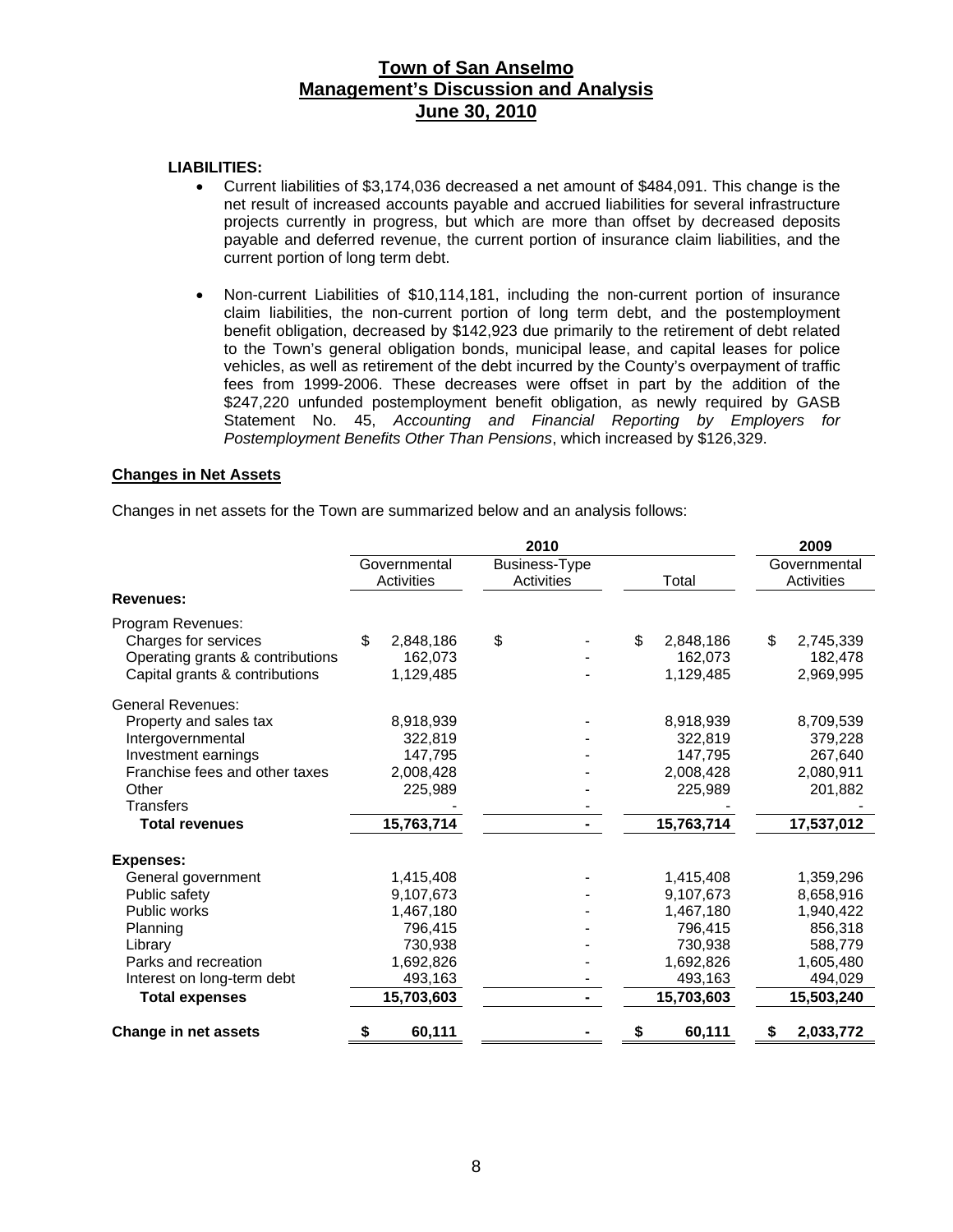Net assets increased \$60,111 during fiscal year ended June 30, 2010 as compared to \$2,033,772 during the fiscal year ended June 30, 2009. Components of the change in net assets include:

- Charges for Services revenue of \$2,848,186, an increase of \$102,847, due primarily to an increase in recreation fees in the amount of \$54,821 due to a change in the accounting for deferred revenue as a result of new recreation software and an increase in the Sleepy Hollow Fire Protection District contribution in the amount of \$56,097.
- Operating Grants and Contributions revenue of \$162,073, a decrease of \$20,405 as a result of decreased grants relating to the library and public safety.
- Capital grants and contributions revenue of \$1,129,485, a decrease of \$1,840,510 due to fewer grants related to infrastructure improvements as compared to the previous year.
- Increased revenue in the area of property taxes in the amount of \$157,574 due to a smaller increase in property tax collections and loss of the one-time 2006-07 Educational Revenue Augmentation Fund (ERAF) allocation.
- Increased revenue in Franchise and other tax revenue due to increased garbage, cable and utility franchise fee receipts.
- Decreased revenue from use of money and property due to interest rate decrease during 2009-10 from 0.9% to .56% and the Town's decision not to participate in the Tax Revenue Anticipation Note (TRAN) issuance for cash flow needs due to cost considerations.
- Increased total expenses of \$200,363 are mostly due to increased depreciation expense.

### **Analysis of Major Governmental Funds**

### **General Fund**

General Fund revenue for 2009-10 year, including transfers-in from other funds of \$208,484 totaled \$13,167,935 and fell short of the revised budget by \$80,167. The largest areas of reduced revenue were property taxes in the amount of \$126,322 and property tax in lieu of sales tax in the amount of \$95,158. These shortages were partially offset by an accounting change in the treatment of, sales tax revenue which resulted in sales tax revenue exceeding the budgeted amount by \$124,826.

General Fund expenditures for fiscal year 2009-10, including transfers-out to other funds of \$885,656, totaling \$13,299,050, exceeded the revised budget amount by \$1,478. In addition, at year end the contingency reserve had an unspent balance of \$212,559, which resulted in a total of \$293,558. A large portion of savings occurred in the streets and parks department due to employees being absent due to work related injuries and being compensated through the insurance fund rather than the general fund.

As mentioned above, the largest contributor to year end savings was the unspent contingency reserve in the amount of \$212,559. In large part, these funds were carried over from the prior year.

 In summary, the net impact of revenue and expenditure levels for fiscal year 2009-10 resulted in additional resources at year end that exceeded the budgeted target by \$213,391.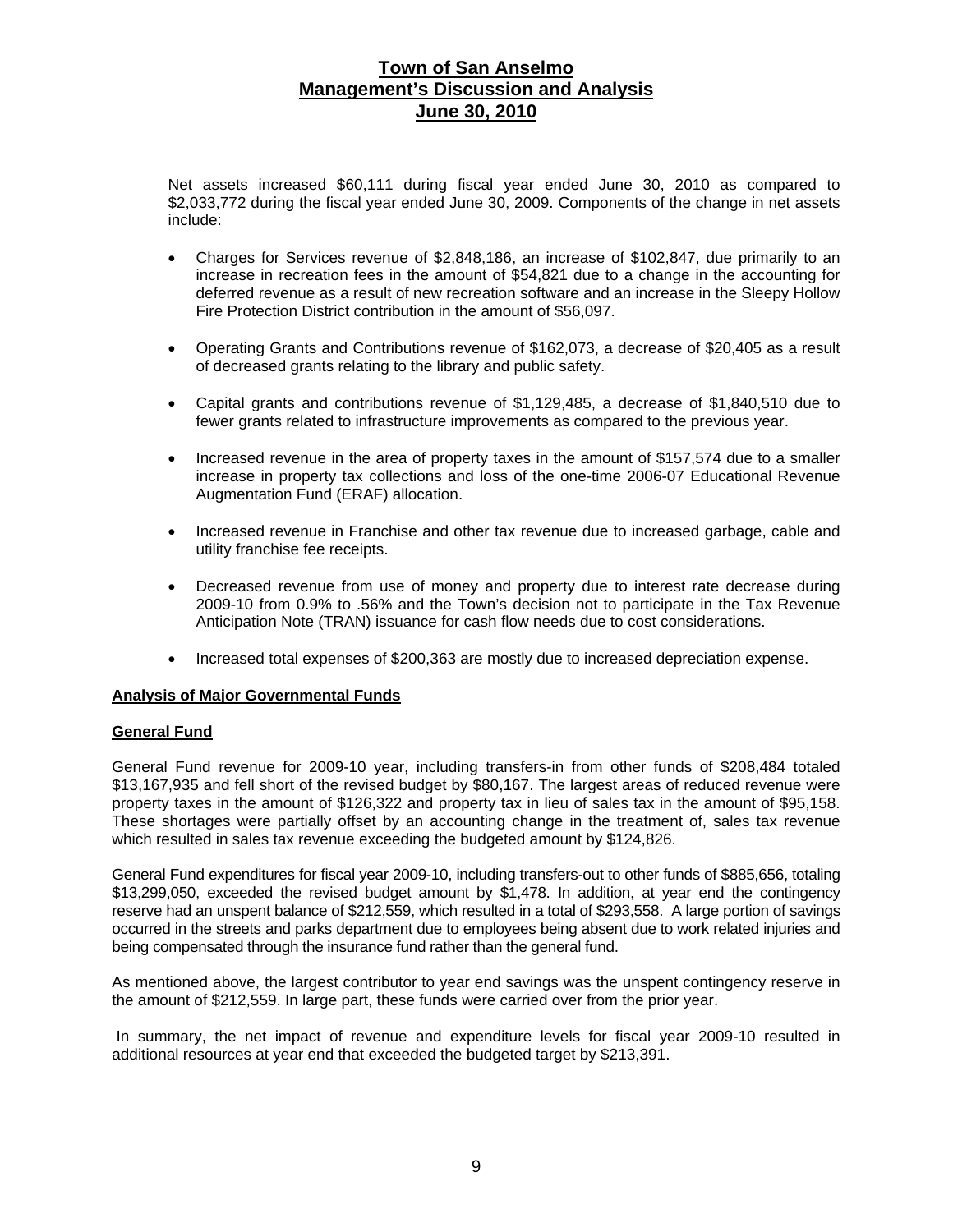## **Road Maintenance Fund**

The Road Maintenance Fund received revenue from three major sources. First, Road Impact Fees for construction projects and refuse vehicles, totaling \$178,171 is revenue legally restricted for use in road improvement projects. Second, this fund received \$833 in interest earnings from idle Measure G bond funds invested in the Local Agency Investment Fund (LAIF). These funds are reserved by Town Council policy for use in slurry seal street repairs. Finally, a General Fund contribution of \$400,000 was transferred to this fund to support infrastructure maintenance per Town policy.

The Road Maintenance fund balance as of June 30, 2010 totaled \$1,794,335.

### **Recreation Fund**

During 2009-10 program fees were collected in the amount of \$942,514. Additionally, this fund received a transfer from the general fund in the amount of \$9,500. Expenditures for the period totaled \$965,818, resulting in a decline in the reserve of \$13,804. The ending fund balance as of June 30, 2010 was \$50,032.

### **Emergency Reserve Fund**

The Emergency Reserve Fund had a negative beginning balance of (\$925,080). The Town received \$24,904 for flood mitigation projects assisting local residents in home elevations. A transfer from the General Fund of \$158,517 was made to pay the municipal lease payments. Other financing of \$84,426 recognized the release of deferred revenue for the first year's principal on the municipal lease. Total receipts from all sources were \$267,847.

Expenditures associated with the flood totaled \$466,965, including \$81,814 for Town Hall flood mitigation work; \$176,794 for fire station building restoration construction costs; \$27,771 for the flood mitigation assistance for local residents; \$22,069 for claims consultant; and \$158,517 for the municipal lease principal and interest payments.

As of June 30, 2010, the Emergency Reserve Fund ending balance totaled a negative (\$1,124,198). This number reflects the expenditures for the fire station restoration. In order to provide the necessary cash flow for this project, the Town entered into a municipal lease agreement. The current negative fund balance will eventually be brought back to zero as the Town recognizes lease revenue of \$1.7 million over the term of the 15 year lease agreement. The outstanding principal at June 30, 2010 of \$1,534,927 has been recorded on the accompanying financial statements as deferred revenue.

### **ECONOMIC OUTLOOK AND NEXT YEAR'S BUDGET**

The Town's 2010-11 budget continues Town services at current levels and maintains prudent reserve balances. In preparing the budget, staff analyzed revenue and expenditure trends, economic indicators and cost recovery ratios. During this time of economic slowdown, the entire country is experiencing a reduction in real estate activities. Real estate growth in San Anselmo has slowed considerably as well. As a result, our property tax revenue is projected to show no increase over 2009-10. This zero percent change compares to a 3% growth rate in property tax last year, a 5% growth rate in 2008-09 and 7% in 2007-08. This is significant in that 73% of our General Fund revenue comes from property tax related revenue.

The Town's financial outlook has been in a declining state since fiscal year 2001-02, due to the poor economy, takeaways from the State of California, declining revenues and rising expenditures. In the ensuing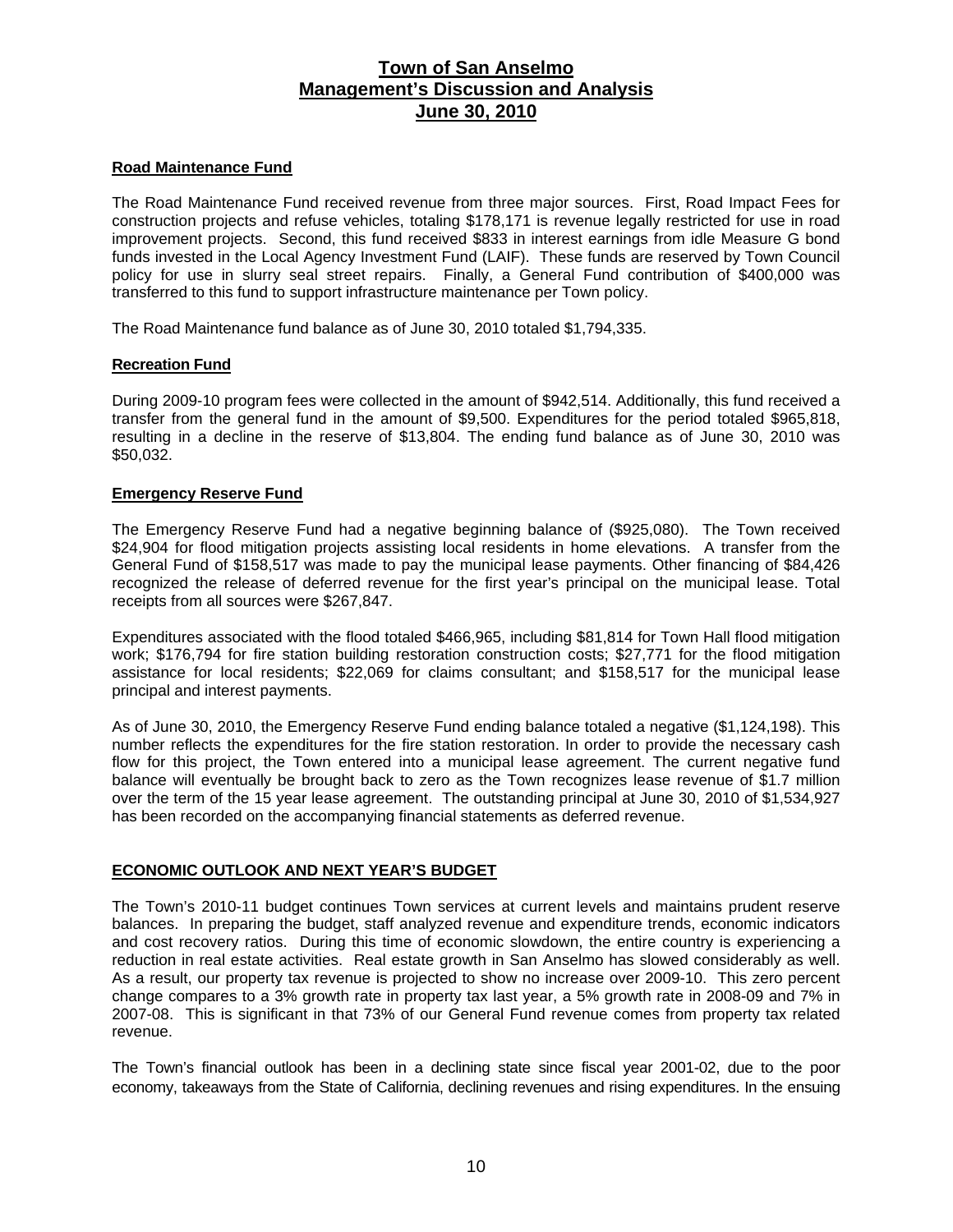years, Town staffing levels dropped from 63 regular employees to our current level of 55 (head count) and measures were taken to raise revenues and reduce expenditures.

The proposed budget includes cuts in most Department budgets of 2% through reductions in overtime, training, services and supplies.

In 2006, the two bargaining units, San Anselmo Police Officers Association and the Service Employees International Union 1021 agreed to a two-tiered retirement plan for employees hired after February 1, 2007. In 2008-09 the two-tiered retirement plan saved the Town \$125,000 in retirement costs and in 2009-10 it saved an additional \$75,000. In 2010-11 it is projected that the two-tier retirement plan will save an additional \$50,000, making a cumulative savings over the first three years of \$575,000.

The Town's experience with the Bay Cities Joint Powers Insurance Authority, a self-insurance pool, has remained fairly stable. A fund transfer to the Insurance Fund has not been made to the Insurance Fund this year; rather, we are utilizing the fund balance to fund the insurance claims and premiums. The resulting ending balance is deemed sufficient by the Bay Cities Joint Powers Insurance Authority to fully fund our outstanding claims going forward.

On December 31, 2005 the Town of San Anselmo experienced a devastating flood as the result of unusually heavy winter rains. The Town's public buildings were not spared. The Police Department, Fire Department, Council Chambers, Public Restrooms and the lower floor of the Library were rendered inoperable by the floodwaters. Recovery from that winter continues into 2010-11.

The long-term fiscal challenges facing the Town continue to be:

- Ensuring sufficient funds to maintain the Town's streets and storm drain infrastructure at current levels.
- Addressing aging infrastructure in Town buildings, parks and other public facilities and replacing old, outdated equipment.
- Restoring Town services that have been cut, such as in Streets and Parks maintenance.
- Relying heavily on a relatively fixed tax base, restricted by a geography offering few development possibilities for tax revenue expansion.
- Retaining experienced Town staff through sufficient employee compensation to remain competitive in the employment market. The high cost of living in Marin County makes attracting and retaining qualified employees difficult.

The 2010-11 budget reflects funds for the following capital projects:

- Sidewalk improvements in the Wade Thomas School area, through a Safe Routes to Schools grant.
- Sidewalk improvements on Butterfield Road near Woodside Drive, through a Safe Paths to Schools grant.
- Curb ramp and detectable warning projects in conjunction with road and sidewalk work and stand-alone projects.
- Road paving in the Saunders neighborhood through the State Proposition 1B grant.
- Repairs to the Town Hall tower
- Reconstruction of the equipment shed at the hub, through a State Parks grant.

The budget also includes a \$400,000 contribution to the Town's Road Maintenance Fund, reflecting the Council's commitment to maintain the progress accomplished by the Town's Measure G bond program.

The Town department heads, in conjunction with the Town Manager, recommends three work plan items to undertake during the upcoming fiscal year. In recognition of our continuing efforts in these areas, the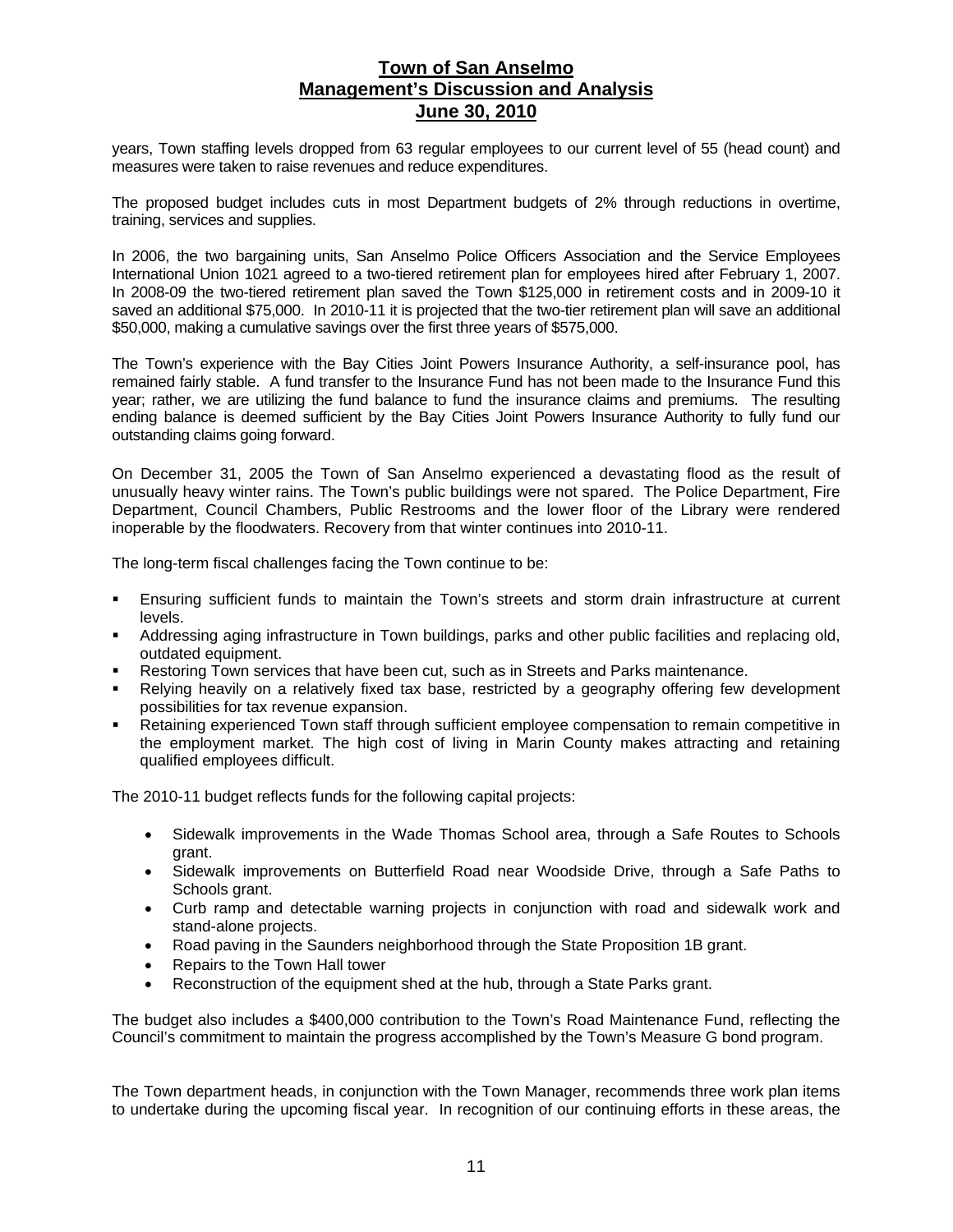Town's management staff has set the following joint goals for 2010-11, and the department head staff agreed to three joint work plan goals this year, as follows:

- Partner with the community to identify ways to share services with other government entities and utilize volunteer resources to provide enhanced community services with increased efficiency and reduced cost.
- Utilize technology in service delivery to improve efficiency and facilitate processes for customers, including enhancing and improving on-line services, permit tracking, records availability, etc.
- Ensure that Town operations utilize energy efficiency and green technology to reduce the Town's carbon footprint and meet State-mandated and local targets for greenhouse gas emission reductions, including preparing a Climate Action Plan, participating in zero waste planning, and utilizing best practices in purchasing and project planning.

The 2010-11 budget represents a prudent budget that addresses the Town's most pressing capital and equipment needs, while maintaining a staffing structure that strives to meet the needs of its citizens. While our staffing numbers remain at reduced levels, the Town's staff remains committed to providing excellent community services to the residents of San Anselmo.

## **REQUESTS FOR INFORMATION**

This financial report is designed to provide our citizens, taxpayers, creditors and government regulators with a general overview of the Town's finances and to demonstrate the Town's accountability for the money it receives. Below is the contact address for questions about this report or requests for additional financial information.

> Finance & Administrative Services Director Town of San Anselmo 525 San Anselmo Avenue San Anselmo, CA 94960

> > (Ph) 415-258-4678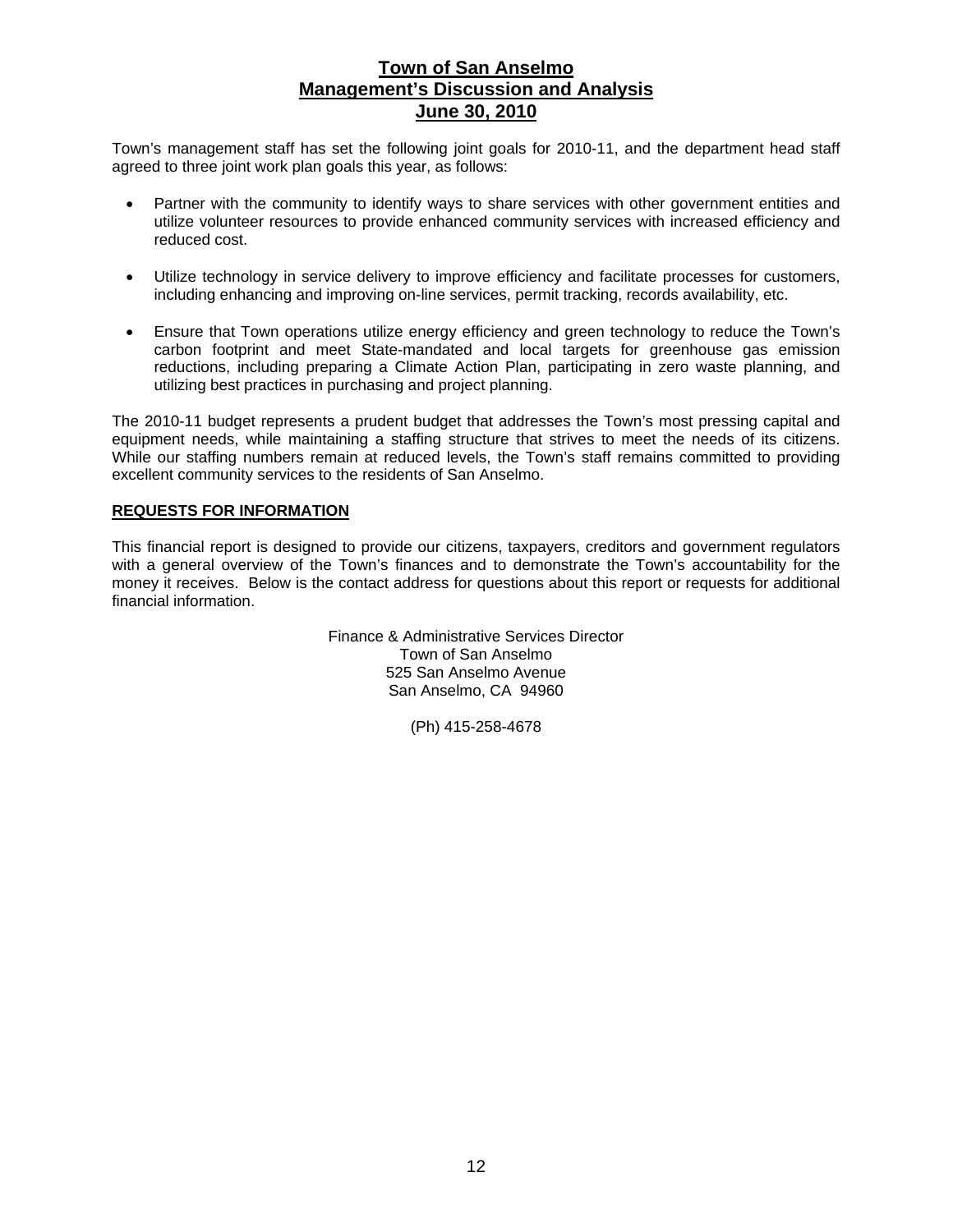## **GOVERNMENT-WIDE**

## **FINANCIAL STATEMENTS**

**\* \* \* \* \***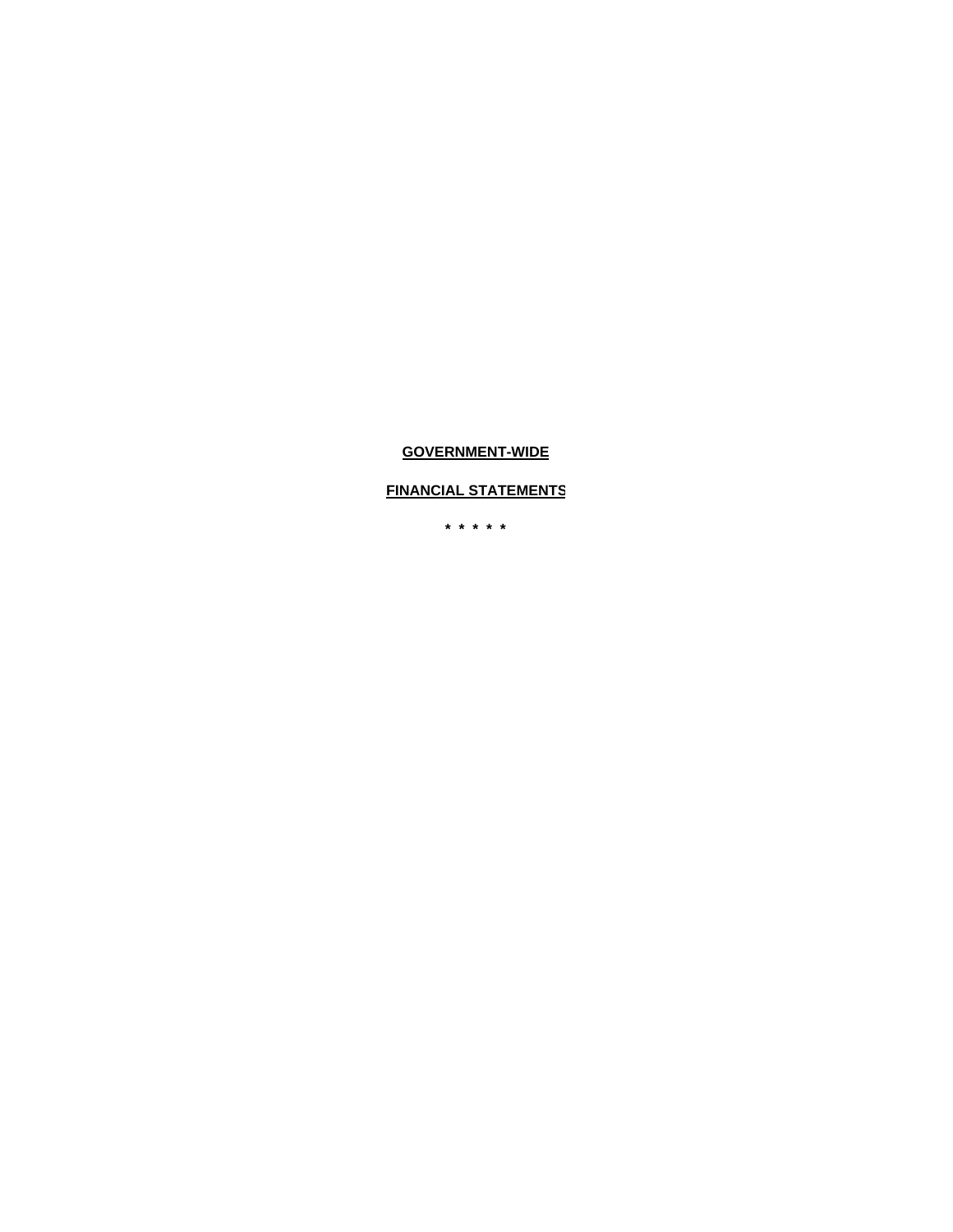# **Statement of Net Assets**

**June 30, 2010**

|                                                                    | Governmental<br><b>Activities</b> |    | Business-type<br>Activities |    | Total      |
|--------------------------------------------------------------------|-----------------------------------|----|-----------------------------|----|------------|
| <b>ASSETS</b>                                                      |                                   |    |                             |    |            |
| <b>Current assets:</b>                                             |                                   |    |                             |    |            |
| Cash and investments                                               | \$<br>6,675,795                   | \$ |                             | \$ | 6,675,795  |
| Accounts and interest receivable                                   | 882,106                           |    |                             |    | 882,106    |
| Other receivables                                                  | 32,790                            |    |                             |    | 32,790     |
| Prepaids and other current assets                                  | 18,995                            |    |                             |    | 18,995     |
| Total current assets                                               | 7,609,686                         |    |                             |    | 7,609,686  |
| <b>Noncurrent assets:</b>                                          |                                   |    |                             |    |            |
| Deferred charges, net                                              | 145,675                           |    |                             |    | 145,675    |
| Capital assets, net                                                | 18,031,452                        |    |                             |    | 18,031,452 |
| Total noncurrent assets                                            | 18,177,127                        |    | $\overline{\phantom{a}}$    |    | 18,177,127 |
| <b>Total assets</b>                                                | 25,786,813                        |    |                             |    | 25,786,813 |
|                                                                    |                                   |    |                             |    |            |
| <b>LIABILITIES</b>                                                 |                                   |    |                             |    |            |
| <b>Current liabilities:</b>                                        |                                   |    |                             |    |            |
| Accounts payable and accrued liabilities                           | 666,913                           |    |                             |    | 666,913    |
| Deposits payable and deferred revenue                              | 1,897,482                         |    |                             |    | 1,897,482  |
| <b>Claims liabilities</b>                                          | 112,079                           |    |                             |    | 112,079    |
| Current portion of long-term debt                                  | 497,562                           |    |                             |    | 497,562    |
|                                                                    | 3,174,036                         |    |                             |    | 3,174,036  |
| <b>Noncurrent liabilities:</b>                                     |                                   |    |                             |    |            |
| <b>Claims liabilities</b>                                          | 246,897                           |    |                             |    | 246,897    |
| Postemployment benefit obligation                                  | 247,220                           |    |                             |    | 247,220    |
| Long-term debt, net                                                | 9,620,064                         |    |                             |    | 9,620,064  |
| <b>Total liabilities</b>                                           | 13,288,217                        |    |                             |    | 13,288,217 |
| <b>NET ASSETS</b>                                                  |                                   |    |                             |    |            |
| Invested in capital assets, net of related debt<br>Restricted for: | 8,746,471                         |    |                             |    | 8,746,471  |
| Debt service                                                       | 603,831                           |    |                             |    | 603,831    |
| Unrestricted                                                       | 3,148,294                         |    |                             |    | 3,148,294  |
| Total net assets                                                   | \$<br>12,498,596                  | S  |                             | S  | 12,498,596 |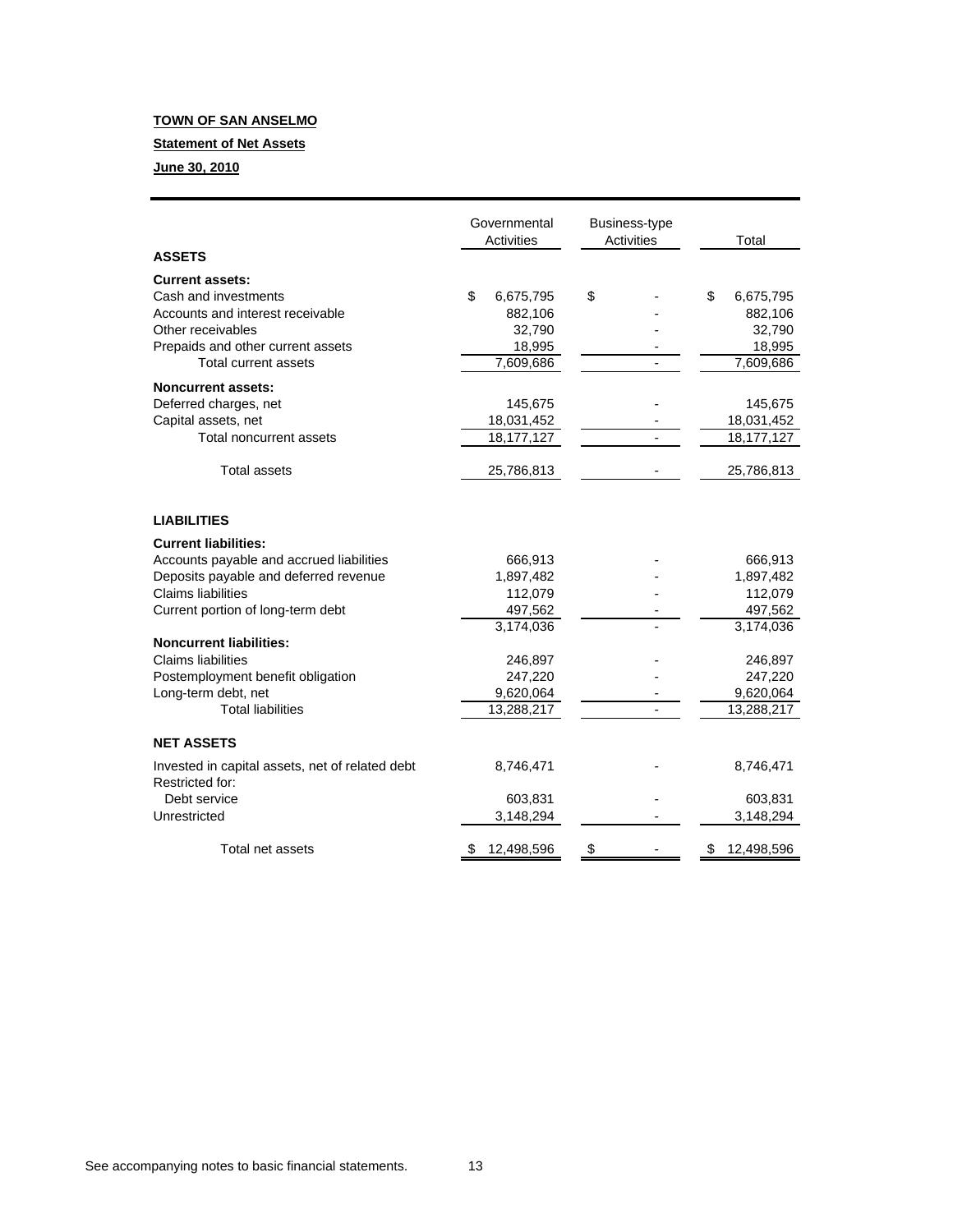## **Statement of Activities and Changes in Net Assets**

**For the Fiscal Year Ended June 30, 2010**

|                                  |                  |                                | <b>Program Revenues</b>                  |                | Net (Expense)<br>Revenue               |  |                            |  |
|----------------------------------|------------------|--------------------------------|------------------------------------------|----------------|----------------------------------------|--|----------------------------|--|
| <b>Functions/Programs</b>        | Expenses         | Charges for<br><b>Services</b> | Operating<br>Grants and<br>Contributions |                | Capital<br>Grants and<br>Contributions |  | Governmental<br>Activities |  |
| <b>PRIMARY GOVERNMENT</b>        |                  |                                |                                          |                |                                        |  |                            |  |
| <b>Governmental activities:</b>  |                  |                                |                                          |                |                                        |  |                            |  |
| General government               | 1,415,408<br>\$. | \$                             | \$<br>4,903                              | \$             | \$<br>(1,410,505)                      |  |                            |  |
| Public safety                    | 9,107,673        | 1,161,549                      | 127,422                                  | 16,202         | (7,802,500)                            |  |                            |  |
| Public works                     | 1,467,180        | 640,031                        |                                          | 1,113,283      | 286,134                                |  |                            |  |
| Planning                         | 796,415          | 78,593                         |                                          |                | (717, 822)                             |  |                            |  |
| Library                          | 730,938          | 24,633                         | 24,718                                   |                | (681, 587)                             |  |                            |  |
| Parks and recreation             | 1,692,826        | 943,380                        | 5,030                                    |                | (744, 416)                             |  |                            |  |
| Interest on long-term debt       | 493,163          |                                |                                          |                | (493, 163)                             |  |                            |  |
| Total governmental activities    | 15,703,603       | 2,848,186                      | 162,073                                  | 1,129,485      | (11, 563, 859)                         |  |                            |  |
| <b>Business-type activities:</b> |                  |                                |                                          |                |                                        |  |                            |  |
|                                  |                  |                                |                                          |                |                                        |  |                            |  |
| Total business-type activities   |                  |                                |                                          |                |                                        |  |                            |  |
| Net (expense) revenue            | 15,703,603       | 2,848,186<br>\$.               | 162,073                                  | 1,129,485<br>S | (11, 563, 859)                         |  |                            |  |

Continued on next page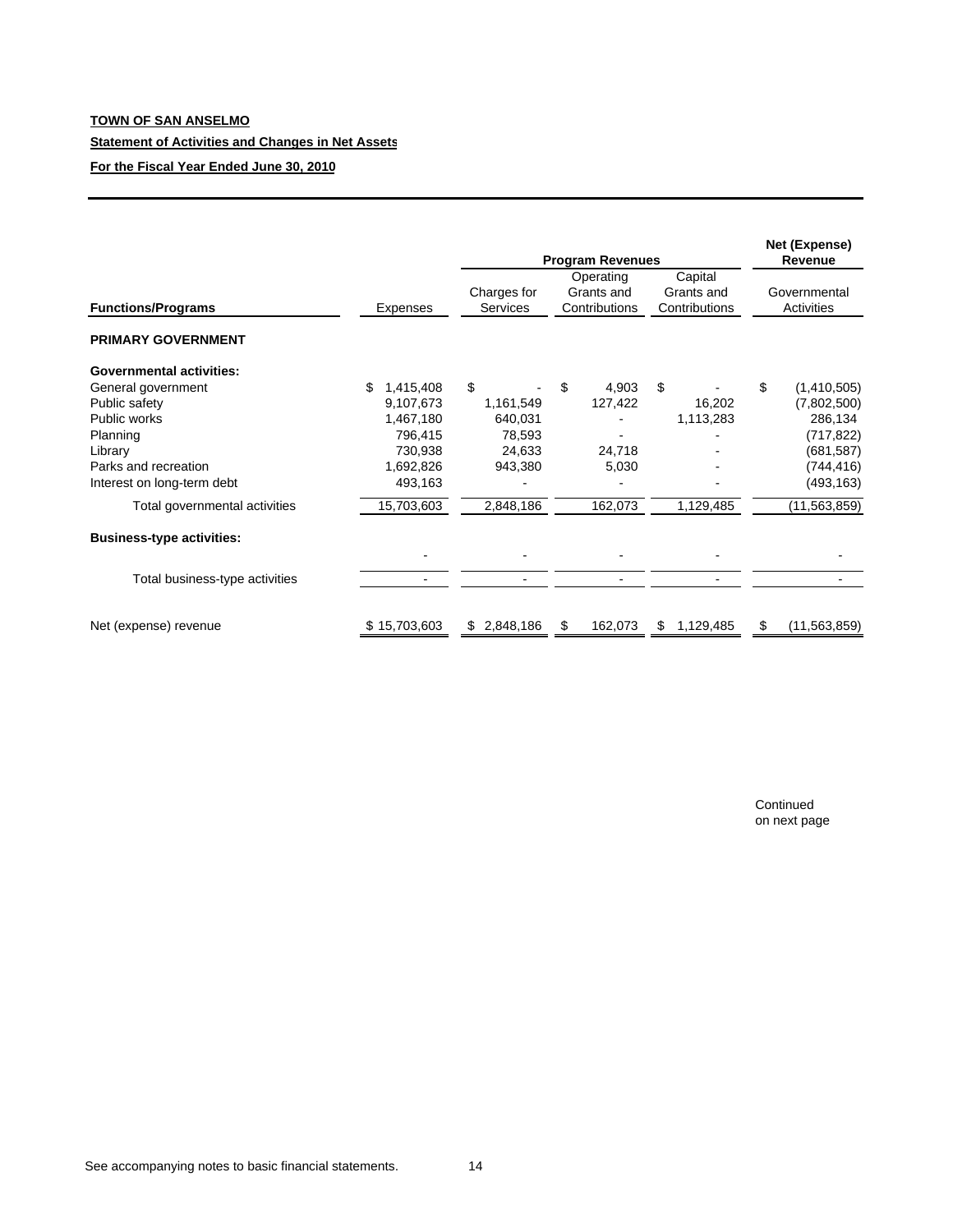## **Statement of Activities and Changes in Net Assets (Continued)**

**For the Fiscal Year Ended June 30, 2010**

| <b>Functions/Programs</b><br>Net (expense) revenue<br>- \$ | Governmental<br>Activities<br>(11, 563, 859) | Business-type<br>Activities<br>\$ | Total                |
|------------------------------------------------------------|----------------------------------------------|-----------------------------------|----------------------|
|                                                            |                                              |                                   |                      |
|                                                            |                                              |                                   |                      |
|                                                            |                                              |                                   |                      |
|                                                            |                                              |                                   | (11, 563, 859)<br>\$ |
| <b>General revenues:</b>                                   |                                              |                                   |                      |
| Property taxes                                             | 8,081,209                                    |                                   | 8,081,209            |
| Sales taxes                                                | 837,730                                      |                                   | 837,730              |
| Franchise and other taxes                                  | 2,008,428                                    |                                   | 2,008,428            |
| Use of money and property                                  | 147,795                                      |                                   | 147,795              |
| Revenues from other agencies                               | 322,819                                      |                                   | 322,819              |
| Other revenue                                              | 225,989                                      |                                   | 225,989              |
| <b>Transfers</b>                                           |                                              |                                   |                      |
| Total general revenues and transfers                       | 11,623,970                                   |                                   | 11,623,970           |
| Change in net assets                                       | 60,111                                       |                                   | 60,111               |
| Net assets, beginning of year                              | 12,468,367                                   |                                   | 12,468,367           |
| Prior period adjustment - Note 17                          | (29, 882)                                    |                                   | (29, 882)            |
| Net assets, end of year                                    | 12,498,596                                   | \$                                | 12,498,596<br>S      |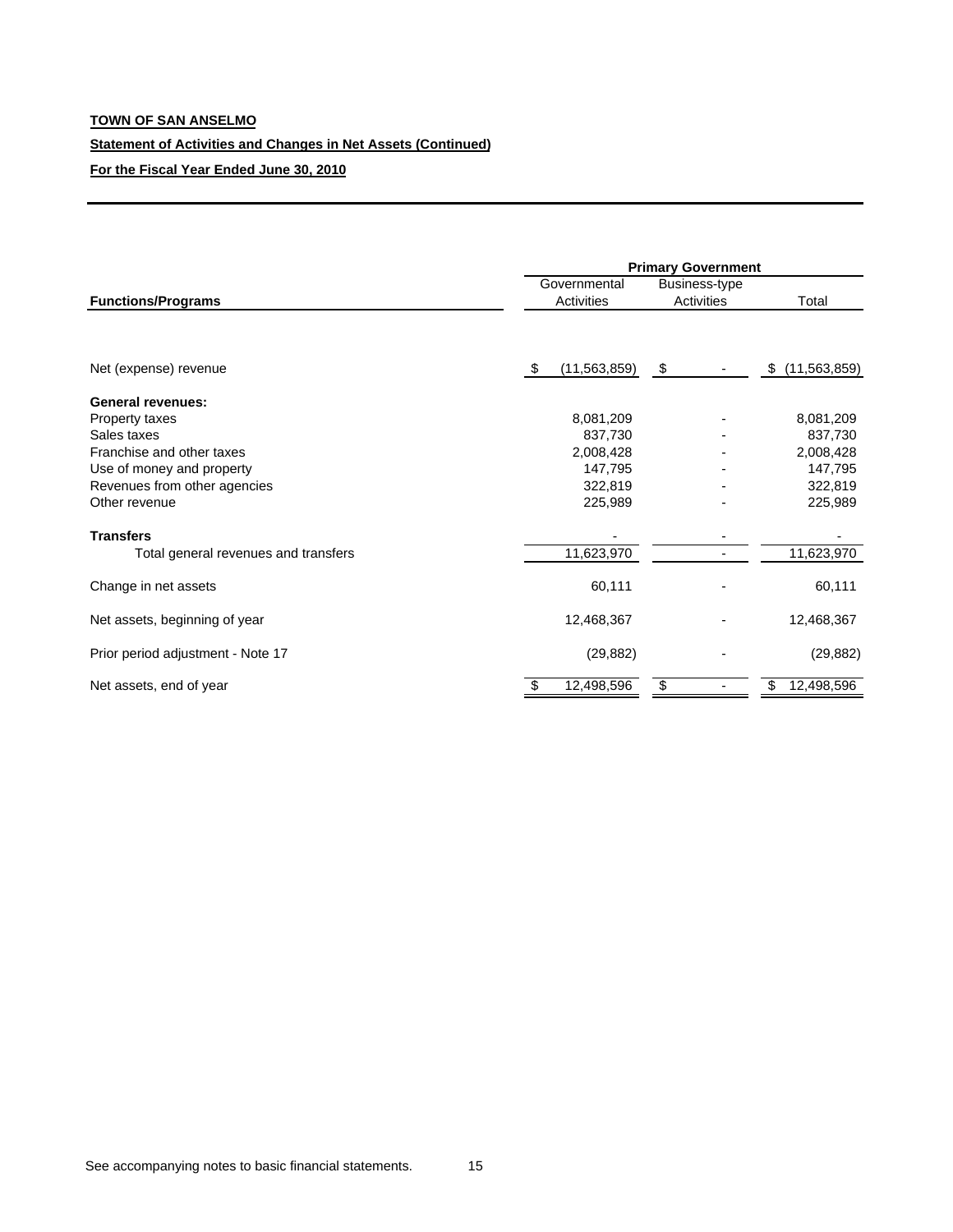**Governmental Funds**

#### **Balance Sheet**

**June 30, 2010**

|                                                | Major Funds |                 |    |                     |    |            |      |                      |                                |                                       |
|------------------------------------------------|-------------|-----------------|----|---------------------|----|------------|------|----------------------|--------------------------------|---------------------------------------|
| <b>ASSETS</b>                                  |             | General<br>Fund |    | Road<br>Maintenance |    | Recreation |      | Emergency<br>Reserve | Other<br>Governmental<br>Funds | Total<br>Governmental<br><b>Funds</b> |
| Cash and investments                           | \$          | 1,635,542       | \$ | 1,811,146           | \$ | 200,501    | \$   | 381,774              | \$<br>1,207,413                | \$<br>5,236,376                       |
| Receivables:                                   |             |                 |    |                     |    |            |      |                      |                                |                                       |
| Accounts                                       |             | 540,357         |    | 7,444               |    | 1,245      |      | 70,471               | 262,589                        | 882,106                               |
| Other                                          |             |                 |    |                     |    |            |      |                      | 32,790                         | 32,790                                |
| Prepaids and other assets                      |             | 3,677           |    |                     |    | 1,224      |      |                      |                                | 4,901                                 |
| Due from other funds<br><b>Total assets</b>    |             |                 |    |                     |    |            |      | 452,245              | 1,502,792                      |                                       |
|                                                | \$          | 2,179,576       | \$ | 1,818,590           | \$ | 202,970    | \$   |                      | \$                             | \$<br>6,156,173                       |
| <b>LIABILITIES AND FUND BALANCES</b>           |             |                 |    |                     |    |            |      |                      |                                |                                       |
| Liabilities                                    |             |                 |    |                     |    |            |      |                      |                                |                                       |
| Accounts payable and accrued liabilities       | \$          | 162.350         | \$ | 24,255              | \$ | 45,702     | - \$ | 41,516               | \$<br>158,563                  | \$<br>432,386                         |
| Deposits payable and deferred revenue          |             | 251,404         |    |                     |    | 107,236    |      | 1,534,927            | 22,331                         | 1,915,898                             |
| Due to other funds                             |             |                 |    |                     |    |            |      |                      | ٠                              |                                       |
| <b>Total liabilities</b>                       |             | 413,754         |    | 24,255              |    | 152,938    |      | 1,576,443            | 180,894                        | 2,348,284                             |
| <b>Fund balances</b>                           |             |                 |    |                     |    |            |      |                      |                                |                                       |
| Reserved for merchant parking                  |             | 59,956          |    |                     |    |            |      |                      |                                | 59,956                                |
| Reserved for SWARAC Downtown                   |             | 1,616           |    |                     |    |            |      |                      |                                | 1,616                                 |
| Reserved - Other Debt Service Funds            |             |                 |    |                     |    |            |      |                      | 603.831                        | 603,831                               |
| Reserved - Capital projects<br>Unreserved:     |             | $\overline{a}$  |    | 1,794,335           |    |            |      |                      | 105.349                        | 1,899,684                             |
| Designated (deficit) - Special Revenue Funds   |             |                 |    |                     |    | 20,000     |      | (1, 124, 198)        | 663,507                        | (440, 691)                            |
| Undesignated - General Fund                    |             | 1,704,250       |    |                     |    |            |      |                      |                                | 1,704,250                             |
| Undesignated (deficit) - Special Revenue Funds |             |                 |    |                     |    | 30,032     |      |                      | (50, 789)                      | (20, 757)                             |
| <b>Total fund balances</b>                     |             | 1,765,822       |    | 1,794,335           |    | 50.032     |      | (1, 124, 198)        | 1,321,898                      | 3,807,889                             |
| Total liabilities and fund balances            | \$          | 2,179,576       | \$ | 1,818,590           | \$ | 202,970    | \$   | 452,245              | \$<br>1,502,792                | \$<br>6,156,173                       |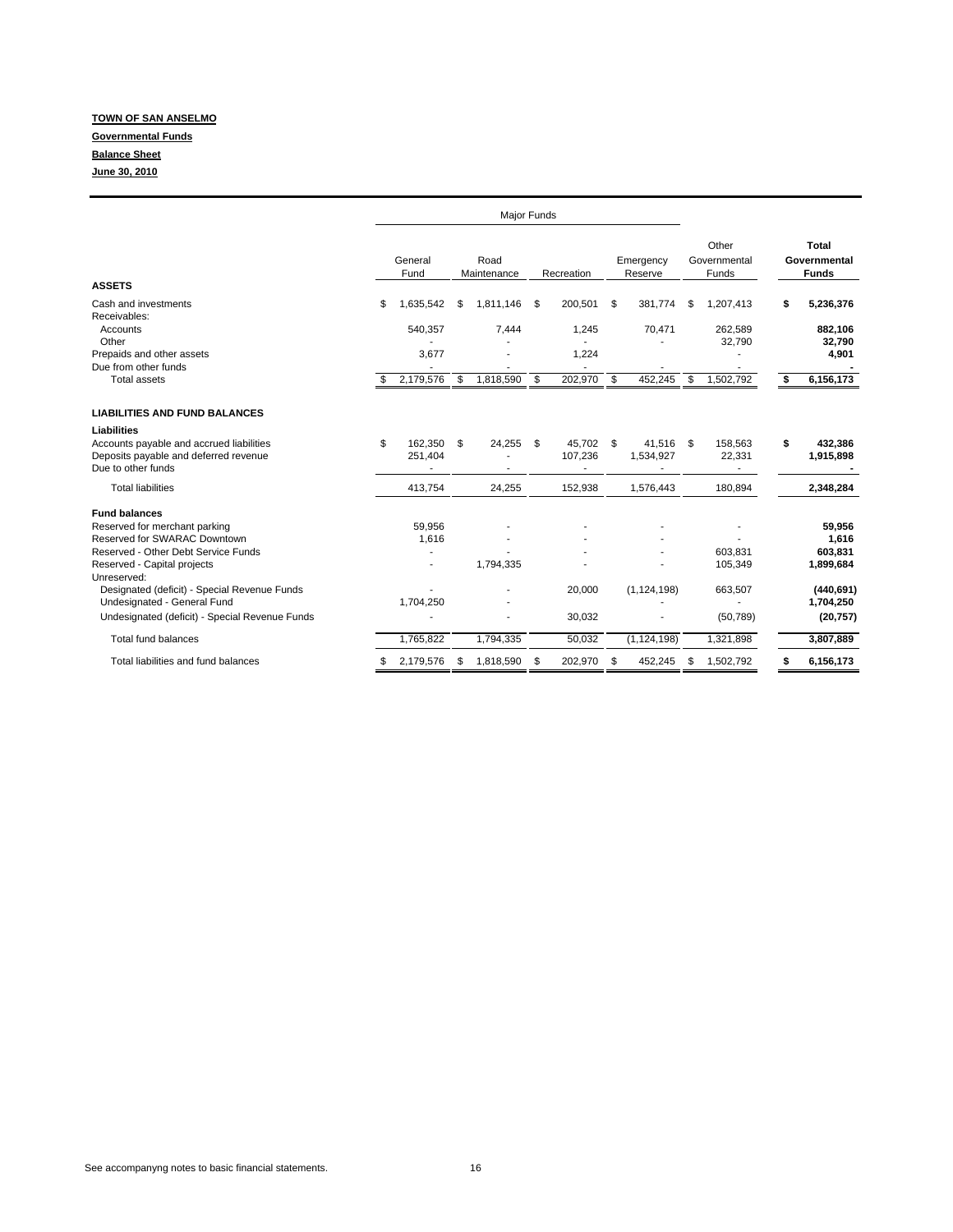## **TOWN OF SAN ANSELMO Reconciliation of the Governmental Funds Balance Sheet to the Government-Wide Statement of Net Assets**

**June 30, 2010**

| <b>Total Fund Balances - Total Governmental Funds</b>                                                                                                                                                                                                                                                                                                                                                         |               | 3,807,889<br>\$ |
|---------------------------------------------------------------------------------------------------------------------------------------------------------------------------------------------------------------------------------------------------------------------------------------------------------------------------------------------------------------------------------------------------------------|---------------|-----------------|
| Amounts reported for governmental activities in the statement of<br>net assets are different because:                                                                                                                                                                                                                                                                                                         |               |                 |
| Deferred charges represent costs associated with the issuance of long-term debt<br>which are deferred and amortized over the period which the debt is outstanding.<br>The costs are reported as expenditures of the current period in the governmental<br>funds:                                                                                                                                              |               |                 |
| 1995 General Obligation Bonds                                                                                                                                                                                                                                                                                                                                                                                 | \$<br>34,479  |                 |
| 1997 General Obligation Bonds                                                                                                                                                                                                                                                                                                                                                                                 | 38,277        |                 |
| 2000 General Obligation Bonds                                                                                                                                                                                                                                                                                                                                                                                 | 31,155        |                 |
| 2003 General Obligation Bonds                                                                                                                                                                                                                                                                                                                                                                                 | 41,764        | 145,675         |
| Capital assets used in governmental activities are not current financial<br>resources. Therefore they are not reported in the Governmental Funds Balance<br>Sheet.                                                                                                                                                                                                                                            |               |                 |
| Nondepreciable                                                                                                                                                                                                                                                                                                                                                                                                | \$ 2,591,850  |                 |
| Depreciable                                                                                                                                                                                                                                                                                                                                                                                                   | 21,907,341    |                 |
| Less: accumulated depreciation                                                                                                                                                                                                                                                                                                                                                                                | (6,467,739)   | 18,031,452      |
| Interest payable on long-term debt does not require current financial resources.<br>Therefore, interest payable is not reported as a liability in the Governmental<br><b>Funds Balance Sheet.</b><br>Long-term liabilities are not due and payable in the current period and, therefore,<br>were not reported in the Governmental Funds Balance Sheet. The long-term<br>liabilities were adjusted as follows: |               | (231, 722)      |
| 1995 General Obligation Bonds                                                                                                                                                                                                                                                                                                                                                                                 | \$(1,615,000) |                 |
| 1997 General Obligation Bonds                                                                                                                                                                                                                                                                                                                                                                                 | (2,815,000)   |                 |
| 2000 General Obligation Bonds                                                                                                                                                                                                                                                                                                                                                                                 | (2, 180, 000) |                 |
| 2003 General Obligation Bonds                                                                                                                                                                                                                                                                                                                                                                                 | (2,370,000)   |                 |
| California Energy Commission Loan                                                                                                                                                                                                                                                                                                                                                                             | (5,486)       |                 |
| Capital Leases                                                                                                                                                                                                                                                                                                                                                                                                | (153, 820)    |                 |
| Postemployment benefit obligation                                                                                                                                                                                                                                                                                                                                                                             | (247, 220)    |                 |
| Due to Marin County                                                                                                                                                                                                                                                                                                                                                                                           | (82, 474)     |                 |
| Accrued compensated absences                                                                                                                                                                                                                                                                                                                                                                                  | (395, 846)    |                 |
| Due to insurance company for landslide repairs (Note 5)                                                                                                                                                                                                                                                                                                                                                       | (500,000)     | (10, 364, 846)  |
| Revenues in the statement of net assets that are unavailable as current financial<br>resources are reported as deferred revenues in the governmental funds.                                                                                                                                                                                                                                                   |               | 18,416          |
|                                                                                                                                                                                                                                                                                                                                                                                                               |               |                 |
| The assets and liabilities of the internal service funds are included in                                                                                                                                                                                                                                                                                                                                      |               |                 |
| governmental activities in the statement of net assets.                                                                                                                                                                                                                                                                                                                                                       |               | 1,091,732       |
|                                                                                                                                                                                                                                                                                                                                                                                                               |               |                 |
| <b>Net Assets of Governmental Activities</b>                                                                                                                                                                                                                                                                                                                                                                  |               | \$12,498,596    |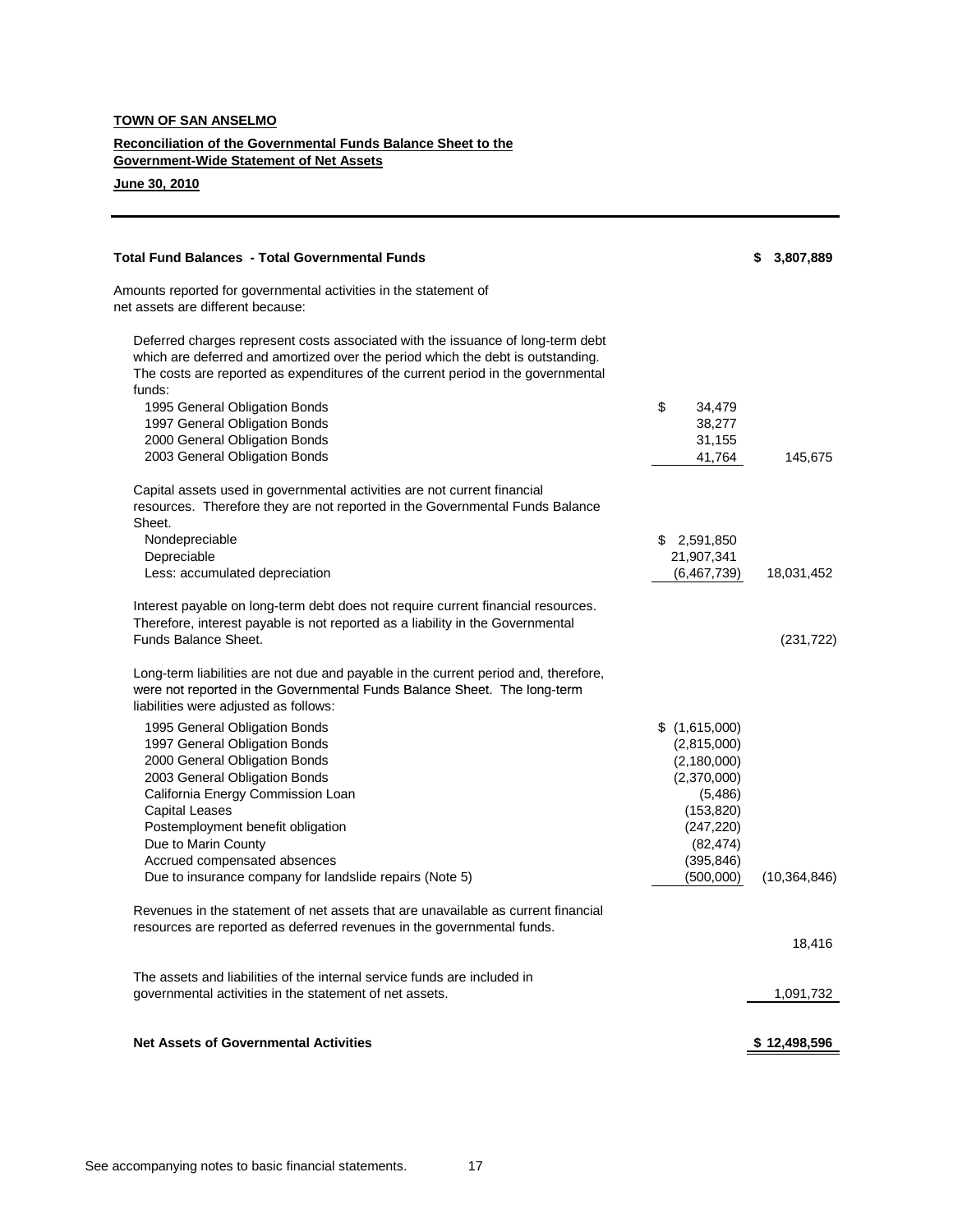#### **Governmental Funds**

**Statement of Revenues, Expenditures and Changes in Fund Balances For the Fiscal Year Ended June 30, 2010**

|                                       |                 | Major Funds         |              |                      |                                |                                       |  |
|---------------------------------------|-----------------|---------------------|--------------|----------------------|--------------------------------|---------------------------------------|--|
|                                       | General<br>Fund | Road<br>Maintenance | Recreation   | Emergency<br>Reserve | Other<br>Governmental<br>Funds | Total<br>Governmental<br><b>Funds</b> |  |
| <b>REVENUES</b>                       |                 |                     |              |                      |                                |                                       |  |
| Property taxes                        | 8,081,209<br>\$ | \$                  | \$           | \$                   | \$                             | \$<br>8,081,209                       |  |
| Sales taxes                           | 837,730         |                     |              |                      |                                | 837,730                               |  |
| Franchise and other taxes             | 2,008,428       |                     |              |                      |                                | 2,008,428                             |  |
| Licenses and permits                  | 508,434         |                     |              |                      |                                | 508,434                               |  |
| Fines and forfeitures                 | 251,755         |                     |              |                      |                                | 251,755                               |  |
| Measure G levy                        |                 |                     |              |                      | 725,179                        | 725,179                               |  |
| Use of money and property             | 35,281          | 833                 |              |                      | 111,681                        | 147,795                               |  |
| Revenues from other agencies          | 150,557         |                     |              | 24,904               | 701,892                        | 877,353                               |  |
| Current services charges              | 962,831         | 178,171             | 938,776      |                      | 1,647                          | 2,081,425                             |  |
| Other revenue                         | 123,225         |                     | 3,738        | 84,426               | 14,600                         | 225,989                               |  |
| <b>Total revenues</b>                 | 12,959,450      | 179,004             | 942,514      | 109,330              | 1,554,999                      | 15,745,297                            |  |
| <b>EXPENDITURES</b>                   |                 |                     |              |                      |                                |                                       |  |
| Current:                              |                 |                     |              |                      |                                |                                       |  |
| General government                    | 1,341,891       |                     |              |                      | 1,530                          | 1,343,421                             |  |
| Public safety                         | 8,268,772       |                     |              | 158,517              | 116,111                        | 8,543,400                             |  |
| Public works                          | 925,030         |                     |              |                      |                                | 925,030                               |  |
| Planning & building                   | 763,646         |                     |              |                      |                                | 763,646                               |  |
| Library                               | 576,221         |                     |              |                      |                                | 576,221                               |  |
| Parks and recreation                  | 448,854         |                     | 965,818      |                      | 142,003                        | 1,556,675                             |  |
| Capital outlay                        |                 | 453,475             |              | 308,448              | 1,233,595                      | 1,995,518                             |  |
| Debt service:                         |                 |                     |              |                      |                                |                                       |  |
| Principal                             | 82,476          |                     |              |                      | 394,855                        | 477,331                               |  |
| Interest                              | 6,503           |                     |              |                      | 475,607                        | 482,110                               |  |
| Total expenditures                    | 12,413,393      | 453,475             | 965,818      | 466,965              | 2,363,701                      | 16,663,352                            |  |
| <b>REVENUES OVER (UNDER)</b>          |                 |                     |              |                      |                                |                                       |  |
| <b>EXPENDITURES</b>                   | 546,057         | (274, 471)          | (23, 304)    | (357, 635)           | (808, 702)                     | (918, 055)                            |  |
| <b>OTHER FINANCING SOURCES (USES)</b> |                 |                     |              |                      |                                |                                       |  |
| Capital lease                         |                 |                     |              |                      | 237,944                        | 237,944                               |  |
| Transfers in                          | 208,484         | 400,000             | 9,500        | 158,517              | 317,639                        | 1,094,140                             |  |
| <b>Transfers out</b>                  | (885, 656)      |                     |              |                      | (208, 484)                     | (1,094,140)                           |  |
| Total other financing sources (uses)  | (677, 172)      | 400,000             | 9,500        | 158,517              | 347,099                        | 237,944                               |  |
| Net change in fund balances           | (131, 115)      | 125,529             | (13, 804)    | (199, 118)           | (461, 603)                     | (680, 111)                            |  |
| Fund balances, beginning of year      | 1,811,210       | 1,668,806           | 63,836       | (925,080)            | 1,783,501                      | 4,402,273                             |  |
| Prior period adjustment - Note 17     | 85,727          |                     |              |                      |                                | 85,727                                |  |
| Fund balances, end of year            | 1,765,822<br>\$ | \$<br>1,794,335     | \$<br>50,032 | \$<br>(1, 124, 198)  | \$<br>1,321,898                | \$<br>3,807,889                       |  |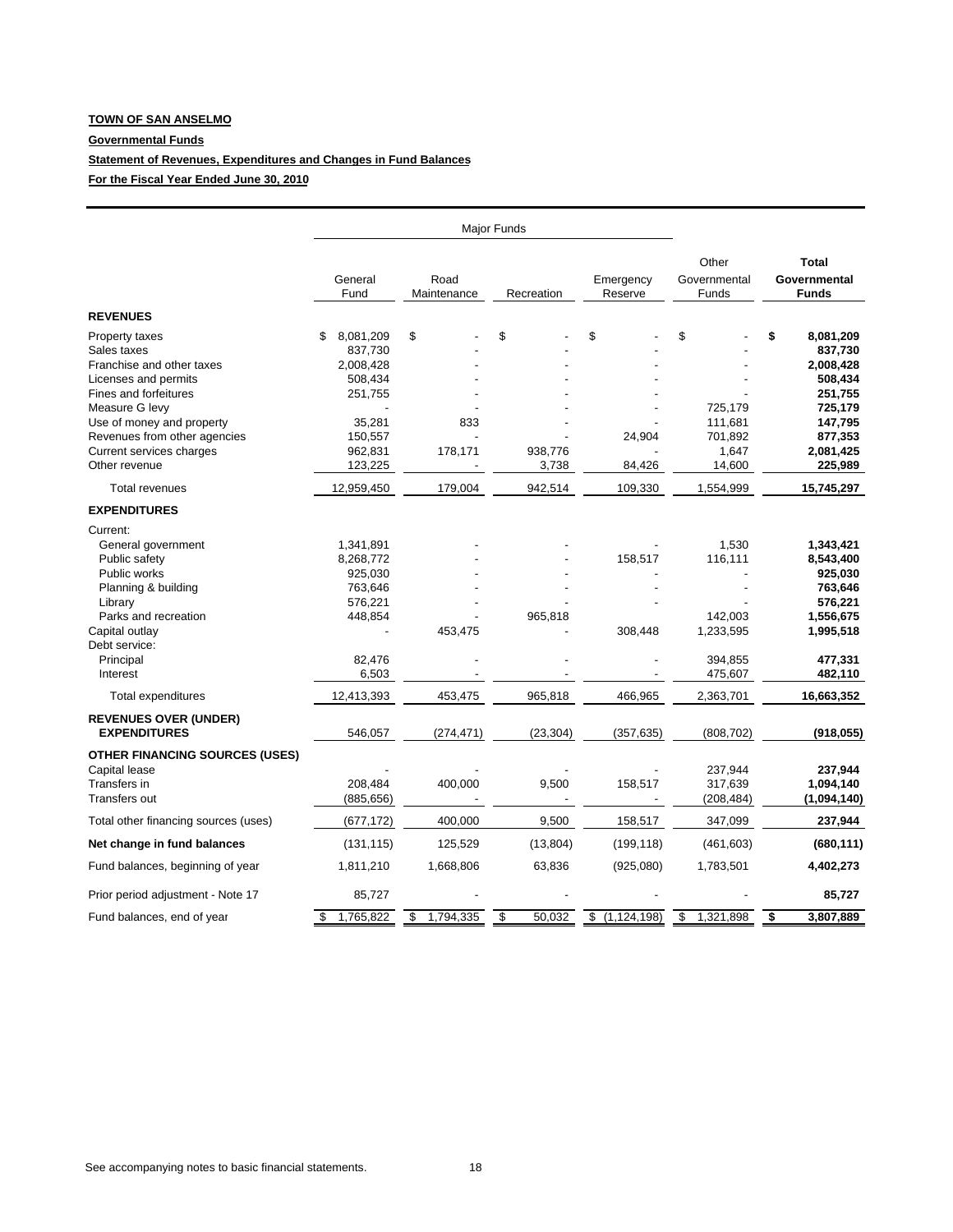**Reconciliation of the Governmental Funds Statement of Revenues, Expenditures, and Changes in Fund Balances to the Government-Wide Statement of Activities and Changes in Net Assets**

**For the Fiscal Year Ended June 30, 2010**

| Net Changes in Fund Balances - Total Governmental Funds                                                                                                                                                                                                                                                                                                                                                                                     |                               | \$<br>(680, 111)      |
|---------------------------------------------------------------------------------------------------------------------------------------------------------------------------------------------------------------------------------------------------------------------------------------------------------------------------------------------------------------------------------------------------------------------------------------------|-------------------------------|-----------------------|
| Amounts reported for governmental activities in the statement of<br>activities are different because:                                                                                                                                                                                                                                                                                                                                       |                               |                       |
| Governmental funds report capital outlays as expenditures. However, in the<br>Statement of Activities, the cost of those assets is allocated over their estimated<br>useful lives and reported as depreciation expense.                                                                                                                                                                                                                     |                               |                       |
| Capital outlay<br>Depreciation expense                                                                                                                                                                                                                                                                                                                                                                                                      | 1,814,374<br>\$<br>(728, 417) | 1,085,957             |
| The issuance of long-term debt and capital leases provides current financial<br>resources to governmental funds, but issuing long-term debt and capital leases<br>increases long-term liabilities in the statement of net assets. Repayment of the<br>principal of long-term debt and capital leases is an expenditure in the<br>governmental funds, but the repayment reduces the long-term liabilities in the<br>statement of net assets. |                               |                       |
| Loan proceeds related to capital leases<br>Repayment of long-term debt                                                                                                                                                                                                                                                                                                                                                                      |                               | (237, 944)<br>477,331 |
| Some expenses reported in the Statement of Activities do not require the use of<br>current financial resources and therefore are not reported as expenditures in<br>governmental funds.<br>Amortization of bond issuance costs<br>Change in compensated absences                                                                                                                                                                            | \$<br>(11,760)<br>(36, 163)   |                       |
| Change in employee benefits payable<br>Change in accrued interest payable                                                                                                                                                                                                                                                                                                                                                                   | (126, 329)<br>707             | (173, 545)            |
| Revenues in the statement of activities that do not provide current financial<br>resources are reported as deferred revenues in the governmental funds                                                                                                                                                                                                                                                                                      |                               | 18,416                |
| The net revenue (expense) of the internal service funds is reported with the<br>governmental funds.                                                                                                                                                                                                                                                                                                                                         |                               | (429, 993)            |
|                                                                                                                                                                                                                                                                                                                                                                                                                                             |                               |                       |
| <b>Total Changes in Net Assets of Governmental Activities</b>                                                                                                                                                                                                                                                                                                                                                                               |                               | \$<br>60,111          |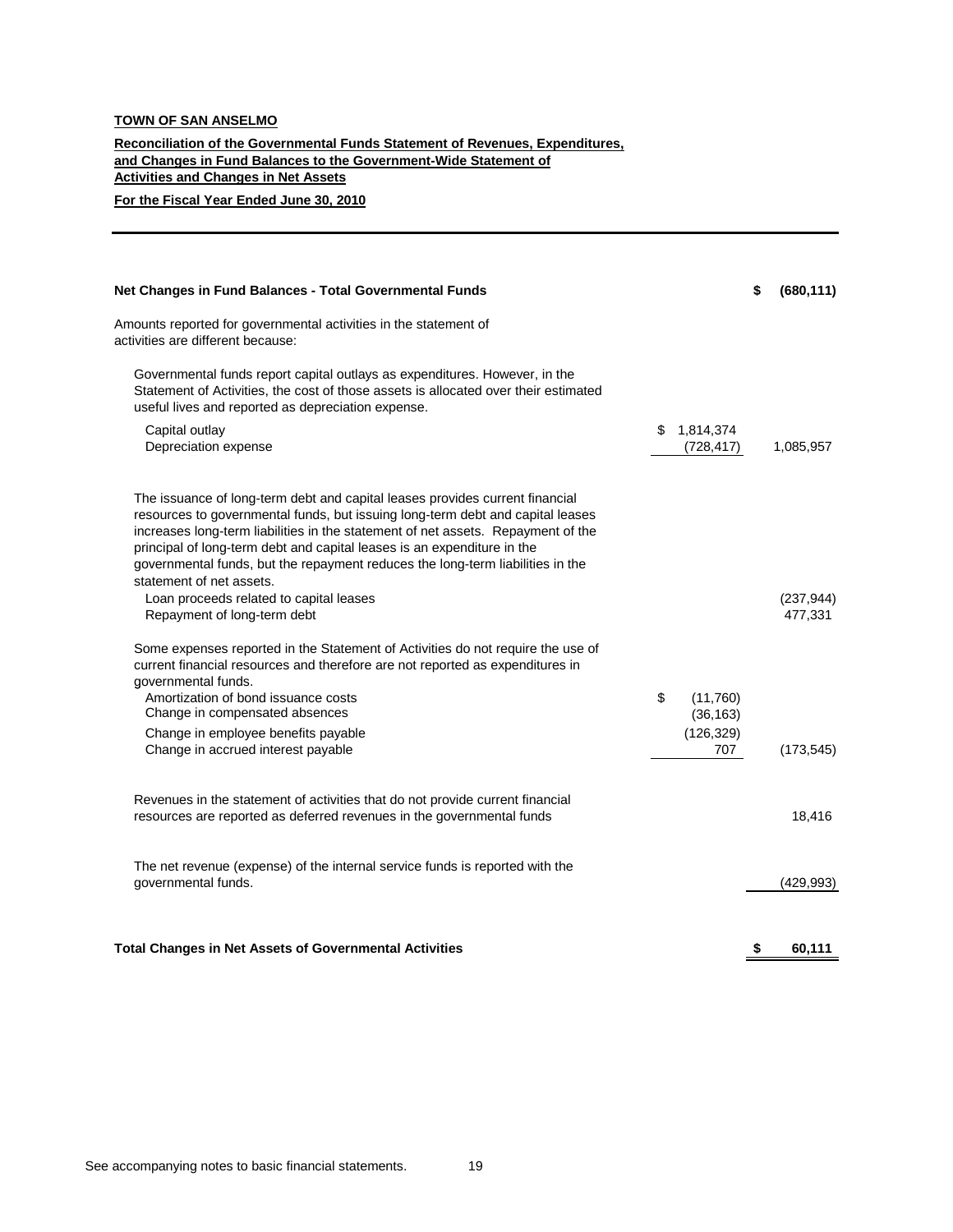# **TOWN OF SAN ANSELMO Proprietary Funds Statement of Net Assets (Deficit) June 30, 2010**

|                                                                                                                                   | <b>Business-Type</b><br>Activities- | Governmental<br>Activities -<br>Internal<br>Service Funds |
|-----------------------------------------------------------------------------------------------------------------------------------|-------------------------------------|-----------------------------------------------------------|
| <b>ASSETS</b>                                                                                                                     |                                     |                                                           |
| Current assets:<br>Cash and investments<br>Accounts receivable<br>Prepaid expense<br><b>Total current assets</b>                  | \$                                  | \$<br>1,439,419<br>14,094<br>1,453,513                    |
| Noncurrent assets:<br>Capital assets, net<br>Total noncurrent assets<br><b>Total assets</b>                                       |                                     | 1,453,513                                                 |
| <b>LIABILITIES</b>                                                                                                                |                                     |                                                           |
| <b>Current liabilities:</b><br>Accounts payable and accrued liabilities<br>Claims liabilities<br><b>Total current liabilities</b> |                                     | 2,805<br>112,079<br>114,884                               |
| Non-current liabilities:<br><b>Claims liabilities</b><br><b>Total liabilities</b>                                                 |                                     | 246,897<br>361,781                                        |
| <b>NET ASSETS (DEFICIT)</b>                                                                                                       |                                     |                                                           |
| Unrestricted<br>Total net assets (deficit)                                                                                        |                                     | 1,091,732<br>1,091,732<br>\$                              |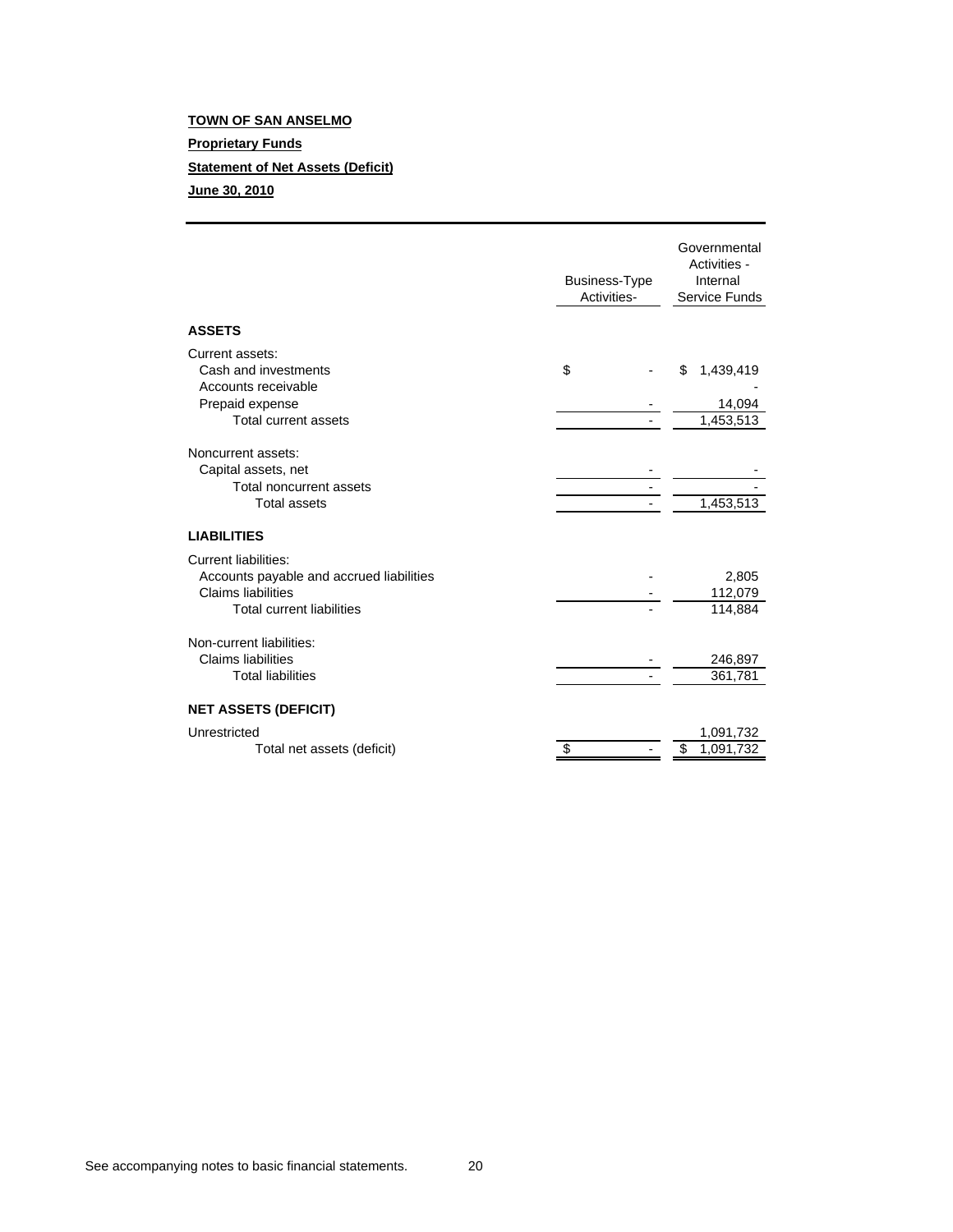## **TOWN OF SAN ANSELMO Proprietary Funds Combining Statement of Revenues, Expenses and Changes in Net Assets For the Fiscal Year Ended June 30, 2010**

| <b>REVENUES</b>                                                               | Business-Type<br>Activities- | Governmental<br>Activities -<br>Internal<br>Service Funds |
|-------------------------------------------------------------------------------|------------------------------|-----------------------------------------------------------|
| Current service charges<br><b>Total revenues</b>                              |                              |                                                           |
| <b>EXPENSES</b>                                                               |                              |                                                           |
| Insurance premiums<br>Claims expense (reimbursements), net<br>Total expenses  |                              | 267,211<br>162,782<br>429,993                             |
| Operating income (loss)                                                       |                              | (429,993)                                                 |
| <b>OTHER FINANCING SOURCES (USES)</b><br>Transfers in<br><b>Transfers out</b> |                              |                                                           |
| Change in net assets                                                          |                              | (429,993)                                                 |
| Net assets, beginning of year                                                 |                              | 1,521,725                                                 |
| Net assets (deficit), end of year                                             | \$                           | 1,091,732<br>S                                            |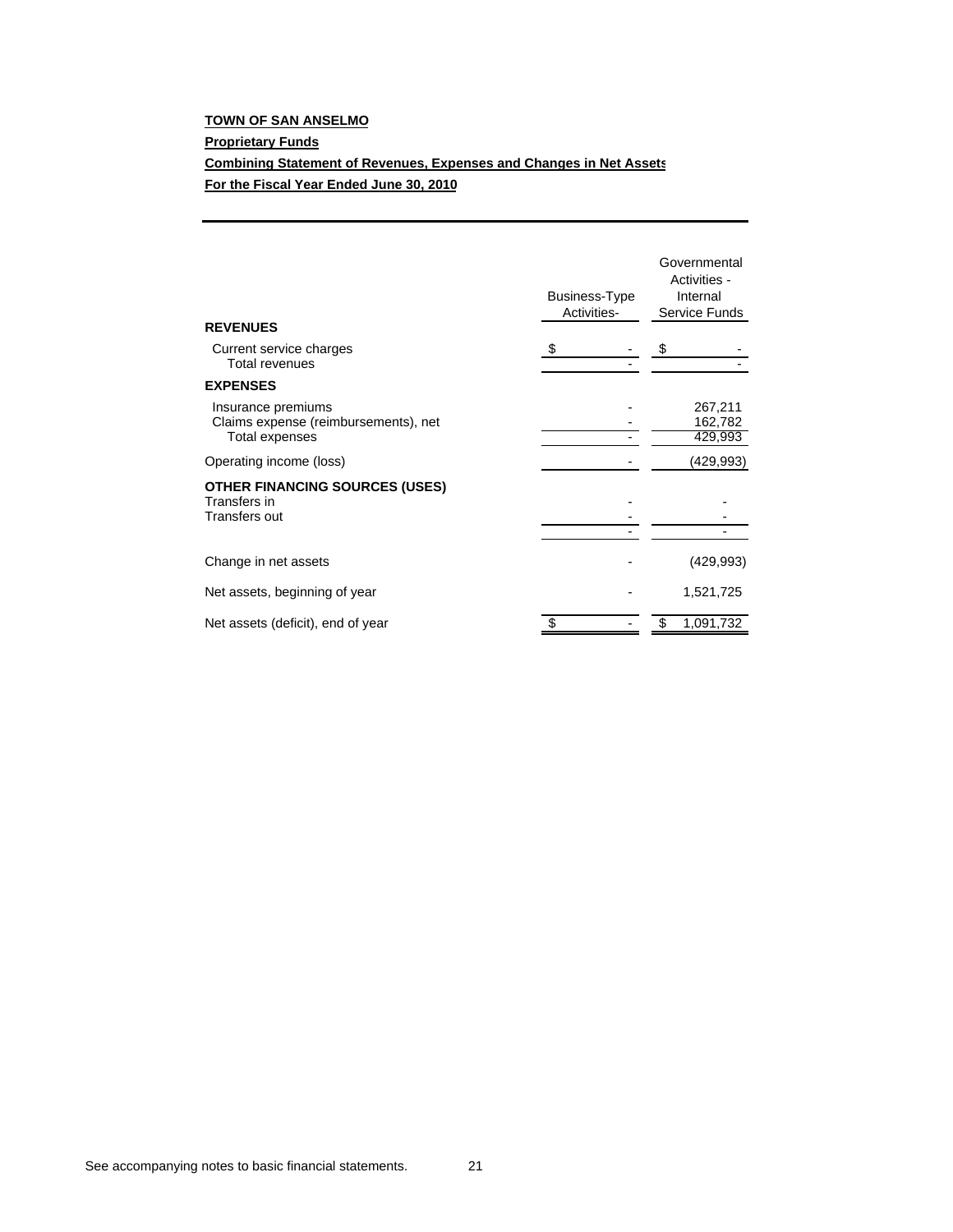|                                                                                            | Business-Type<br>Activities- | Governmental<br>Activities -<br>Internal<br>Service Funds |            |  |
|--------------------------------------------------------------------------------------------|------------------------------|-----------------------------------------------------------|------------|--|
| <b>CASH FLOWS FROM OPERATING ACTIVITIES</b>                                                |                              |                                                           |            |  |
| Cash received from interfund services provided                                             | \$                           | \$                                                        |            |  |
| Cash paid to suppliers                                                                     |                              |                                                           | (408, 613) |  |
| Net cash used by operating activities                                                      |                              |                                                           | (408, 613) |  |
| <b>CASH FLOWS FROM NONCAPITAL FINANCING ACTIVITIES</b>                                     |                              |                                                           |            |  |
| Transfers in from other funds                                                              |                              |                                                           |            |  |
| Transfers out to other funds                                                               |                              |                                                           |            |  |
| Net cash provided by noncapital financing activities                                       |                              |                                                           |            |  |
| CASH FLOWS FROM CAPITAL AND RELATED FINANCING ACTIVITIES                                   |                              |                                                           |            |  |
| Principal payments - bonds                                                                 |                              |                                                           |            |  |
| Interest paid                                                                              |                              |                                                           |            |  |
| Net cash used by capital and related financing activities                                  |                              |                                                           |            |  |
| <b>CASH FLOWS FROM INVESTING ACTIVITIES</b><br>Interest received                           |                              |                                                           |            |  |
| Net cash provided by investing activities                                                  |                              |                                                           |            |  |
|                                                                                            |                              |                                                           |            |  |
| Net change in cash and cash equivalents                                                    |                              |                                                           | (408, 613) |  |
| Cash and cash equivalents at beginning of year                                             |                              |                                                           | 1,848,032  |  |
| Cash and cash equivalents at end of year                                                   | \$                           |                                                           | 1,439,419  |  |
|                                                                                            |                              |                                                           |            |  |
| Reconciliation of operating income to net cash provided (used)<br>by operating activities: |                              |                                                           |            |  |
| Operating income (loss)                                                                    | \$                           | \$                                                        | (429, 993) |  |
| Adjustments to reconcile operating income to net cash provided (used)                      |                              |                                                           |            |  |
| by operating activities:                                                                   |                              |                                                           |            |  |
| Depreciation and amortization expense                                                      |                              |                                                           |            |  |
| Changes in assets and liabilities:                                                         |                              |                                                           |            |  |
| (Increase) decrease in accounts receivable and prepaid expense                             |                              |                                                           | 13,975     |  |
| Increase (decrease) in accounts payable and accrued liabilities                            |                              |                                                           | (45, 704)  |  |
| Increase (decrease) in claims liabilities                                                  |                              |                                                           | 53,109     |  |
| Net cash used by operating activities                                                      | \$                           | \$                                                        | (408, 613) |  |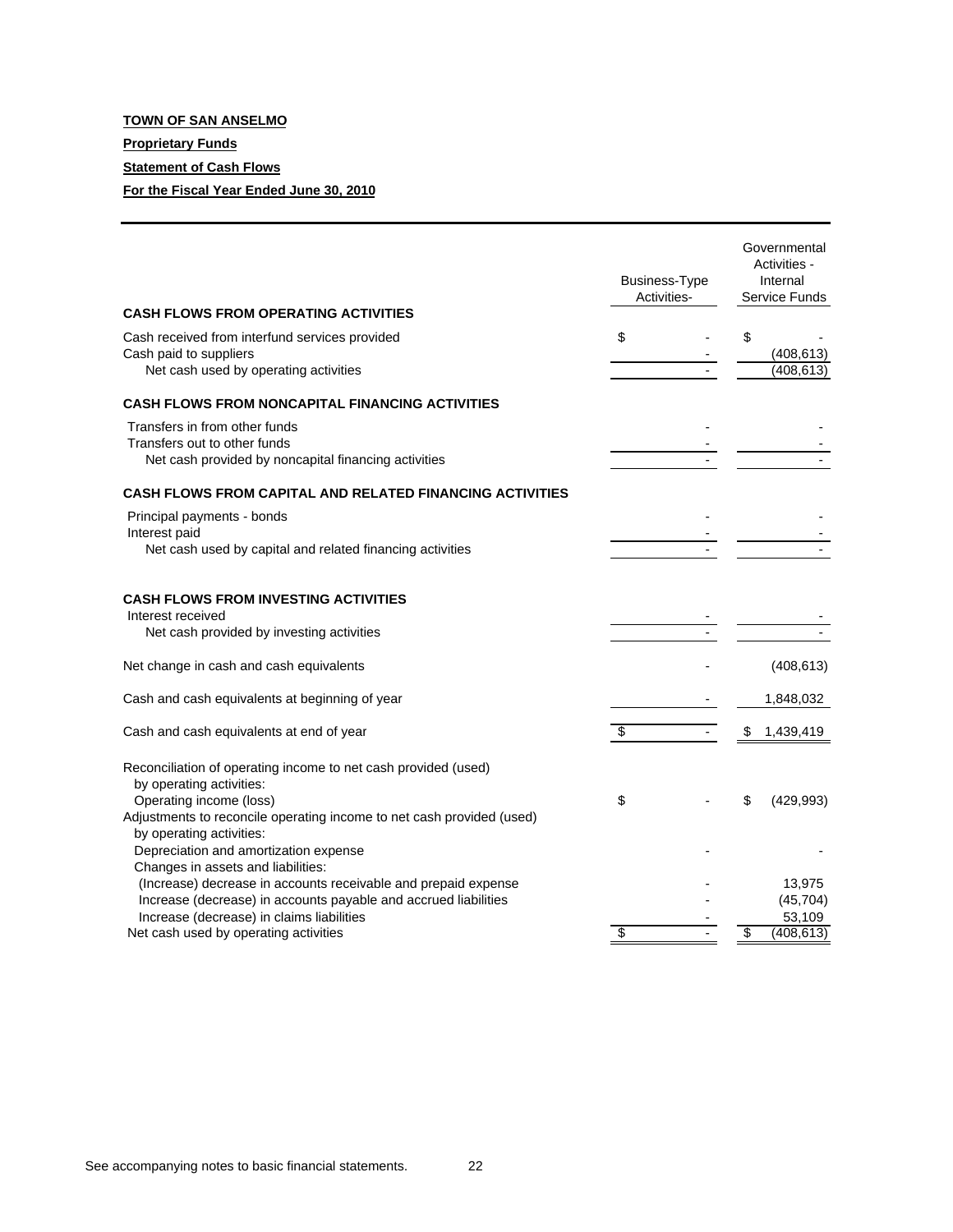## **NOTE 1 - Summary of significant accounting policies:**

The basic financial statements of the Town of San Anselmo (the "Town"), have been prepared in conformity with accounting principles generally accepted in the United States of America ("GAAP-US") as applied to governmental agencies. The Governmental Accounting Standards Boards ("GASB") is the accepted standard setting body for establishing governmental accounting and financial reporting principles. The more significant accounting principles are described below.

### **A. Reporting Entity**

The Town of San Anselmo (the "Town") is primarily a residential community located twenty miles north of San Francisco in Marin County, California. The Town was incorporated as a municipal corporation in 1907. Its population at June 30, 2010 was 12,065.

The Town operates under the Council-Manager form of government, with five elected Council members served by a full-time Town Manager and staff. At June 30, 2010 the Town's staff was comprised of 55 regular employees (head count) who were responsible for providing the following services:

Public safety - The Town employs a total of 19 sworn and 7 non-sworn police personnel to provide round-the-clock police services from a central station. The Town participates in the Ross Valley Fire Authority which provides fire services within Town boundaries.

Streets and Parks - The Town builds and maintains its streets, curbs, gutters and related public property with a force of 6 regular streets and parks crew members. Major projects may be contracted out to reduce costs.

Administration, library, recreation, planning, zoning, engineering and inspection, and other services are provided by 23 regular employees.

As required by accounting principles generally accepted in the United States of America, these financial statements present the Town and its component units, entities for which the Town is considered to be financially accountable. Blended component units, although legally separate entities, are, in substance, part of the Town's operations and so data from these units are combined with data of the primary government. At June 30, 2010, the Town did not have any component units that met this criterion.

For each of the last several years, the Town's General Fund has struggled to balance its revenues and expenditures. The economic downturn has had a dramatic negative impact to the Town's revenues. The Town adopted a budget for fiscal year 2011, but may have mid-year amendments based on the further decline in revenues and some unanticipated costs in expenditures. The Town believes that success in increasing revenues and controlling costs is achievable, and that available cash and cash equivalents will provide adequate liquidity to fund the Town's operations through at least June 30, 2011.

### **B. Description of Funds**

The accounts of the Town are organized on the basis of funds, each of which is considered a separate accounting entity. The operations of each fund are accounted for with a separate set of self-balancing accounts that comprise its assets, liabilities, fund equity, revenues, and expenditures. Government resources are allocated to and accounted for in individual funds based upon the purposes for which they are to be spent and the means by which spending activities are controlled. The minimum number of funds is maintained consistent with legal and managerial expectations.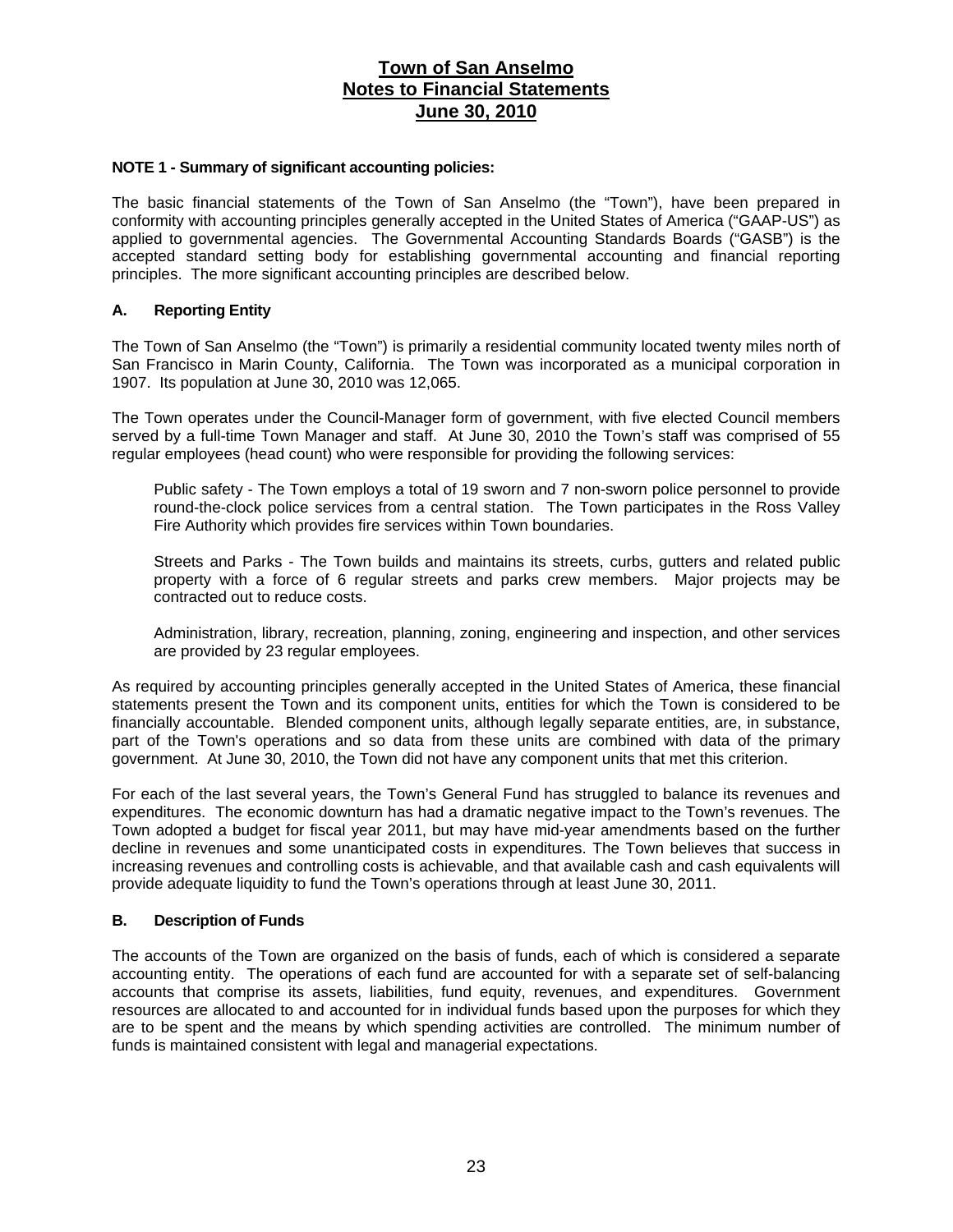## **C. Government–Wide Financial Statements**

The Town's Government-Wide financial statements include a Statement of Net Assets and a Statement of Activities and Changes in Net Assets. These statements present summaries of governmental activities and Business-type activities for the Town, accompanied by a total column. These financial statements include the financial activities of the overall Town government, except for fiduciary activities. Eliminations have been made to minimize the double counting of internal activities. Governmental activities are financed generally through taxes, intergovernmental revenues, and other non-exchange transactions. Business-type activities are financed generally through user fees. The Town had no fiduciary activities or business-type activities at June 30, 2010.

The Statement of Activities presents a comparison between direct expenses and program revenues for each function of the Town's governmental activities. Direct expenses are those that are specifically associated with a program or function and therefore are clearly identifiable to a particular function. Program revenues include three categories: (1) charges for services, (2) operating grants and contributions and (3) capital grants and contributions. Revenues that are not classified as program revenues, including all taxes, are presented as general revenues.

Certain eliminations have been made as prescribed by Governmental Accounting Standards Board No. 34, *Basic Financial Statements-and Management's Discussion and Analysis-for State and Local Governments* ("GASB No. 34") related to inter-fund activities, payables and receivables.

#### **D. Governmental Fund Financial Statements**

Governmental Fund financial statements include a Balance Sheet and a Statement of Revenues, Expenditures and Changes in Fund Balances for all major governmental funds and non-major funds aggregated. Accompanying schedules are presented to reconcile and explain the differences in net assets as presented in these fund statements to the net assets presented in the government-wide financial statements.

GASB 34 defines major funds and requires that the Town's major governmental funds be identified and presented separately in the Fund financial statements. All other governmental funds, called non-major funds, are combined and reported in a single column, regardless of their fund-type.

Major funds are defined as governmental and enterprise funds which have either assets, liabilities, revenues or expenditures equal to ten percent of their fund-type total or five percent of the grand total. The general fund is always a major fund. The Town may select other governmental funds it believes should be presented as major funds. The Recreation Fund is presented as a major fund based on management's discretion.

The major governmental funds of the Town are:

- **General Fund** The General Fund is used to account for the resources to carry out basic governmental activities of the Town such as general government, public safety, public works, and parks, planning and library, which are not required to be accounted for in another fund.
- **Road Maintenance Fund** This fund was established to account for interest earnings from Measure G proceeds that, by Town policy, are used for slurry seal street repair. It also accounts for the Road Impact Fees associated with construction, which are restricted for use in road improvements. By Town policy, each year general funds are contributed to this fund to support road maintenance.
- **Recreation Fund –** This fund is used to account for the Town's various recreation activities.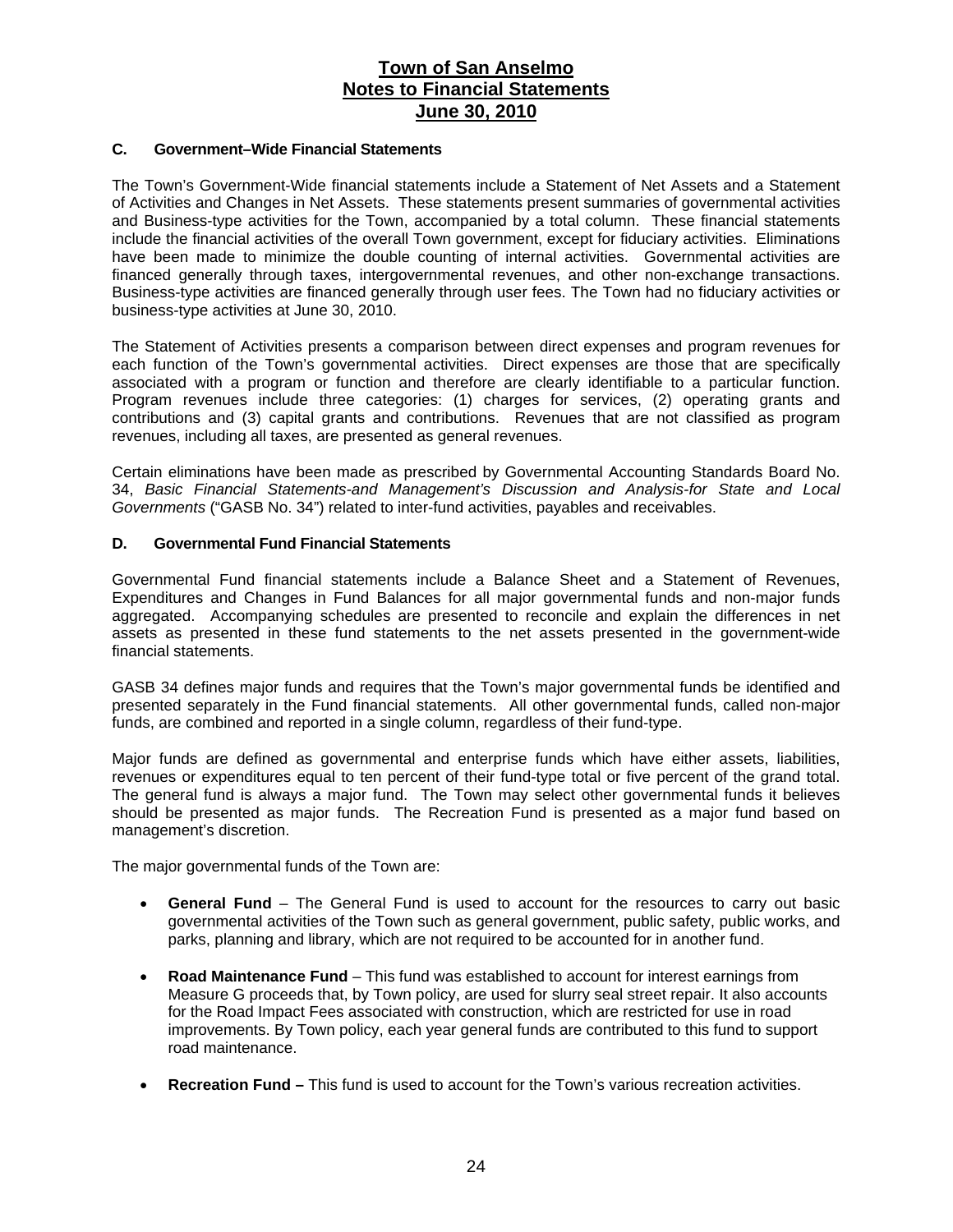• **Emergency Reserve Fund** – The fund is used to account for revenues to be used for unexpected expenditures, such as flood recovery efforts.

## **E. Proprietary Fund Financial Statements**

Proprietary Fund financial statements include a Statement of Net Assets, a Statement of Revenues, Expenses and Changes in Fund Net Assets, and a Statement of Cash Flows for each major proprietary fund and non-major funds aggregated. A column representing internal service funds is also presented in these statements. However, internal service balances and activities have been combined with the governmental activities in the Government-Wide financial statements.

The Town's only internal service fund at June 30, 2010 is the Insurance Fund. This fund is being used to account for the self-insured portion of the Town's workers' compensation and liability insurance programs.

Proprietary funds are accounted for using the economic resources measurement focus and the accrual basis of accounting. Accordingly, all assets and liabilities (whether current or non-current) are included on the Statement of Net Assets. The Statement of Revenues, Expenses and Changes in Fund Net Assets presents increases (revenues) and decreases (expenses) in total net assets. Under the accrual basis of accounting, revenues are recognized in the period in which they are earned while expenses are recognized in the period in which the liability is incurred.

## **F. Basis of Accounting**

The Government-Wide, Proprietary Funds and Fiduciary Funds financial statements required by GASB 34 are reported using the "*economic resources*" measurement focus and the accrual basis of accounting. Accordingly, all of the Town's assets and liabilities, including capital assets and long-term liabilities, if any, are included in the accompanying Statement of Net Assets. The Statement of Activities presents changes in net assets. Under the accrual basis of accounting, revenues are recognized in the period in which they are earned while expenses are recognized in the period in which the liability is incurred.

The Governmental Fund financial statements are accounted for on a spending or "*current financial resources*" measurement focus and the modified accrual basis of accounting. Accordingly, only current assets and liabilities (and long-term advances from the Town) are included in the Balance Sheet. The Statement of Revenues, Expenditures and Changes in Fund Balances present increases (revenues and other financing sources) and decreases (expenditures and other financing uses) in net current assets. Under the modified accrual basis of accounting, revenues are recognized in the accounting period in which they become both measurable and available to finance expenditures of the current period.

Revenues are recorded when received in cash, except that revenues subject to accrual (generally 60 days after fiscal year end) are recognized when due. The primary revenue sources, which have been treated as susceptible to accrual by the Town, are property taxes, sales taxes, intergovernmental revenues, other taxes and investment earnings. Expenditures are recorded in the accounting period in which the related fund liability is incurred.

Grant revenues are recognized in the fiscal year in which all eligibility requirements are met. Under the terms of grant agreements, the Town may fund certain programs with a combination of costreimbursement grants, categorical block grants and general revenues; thus, both restricted and unrestricted net assets may be available to finance program expenditures. The Town's policy is to first apply restricted grant resources to such programs, followed by general revenues if necessary.

Non-exchange transactions, in which the Town gives or receives value without directly receiving or giving value in exchange, include taxes, grants, entitlements and donations. On the accrual basis, revenue from taxes is recognized in the fiscal year for which the taxes are levied or assessed. Revenue from grants,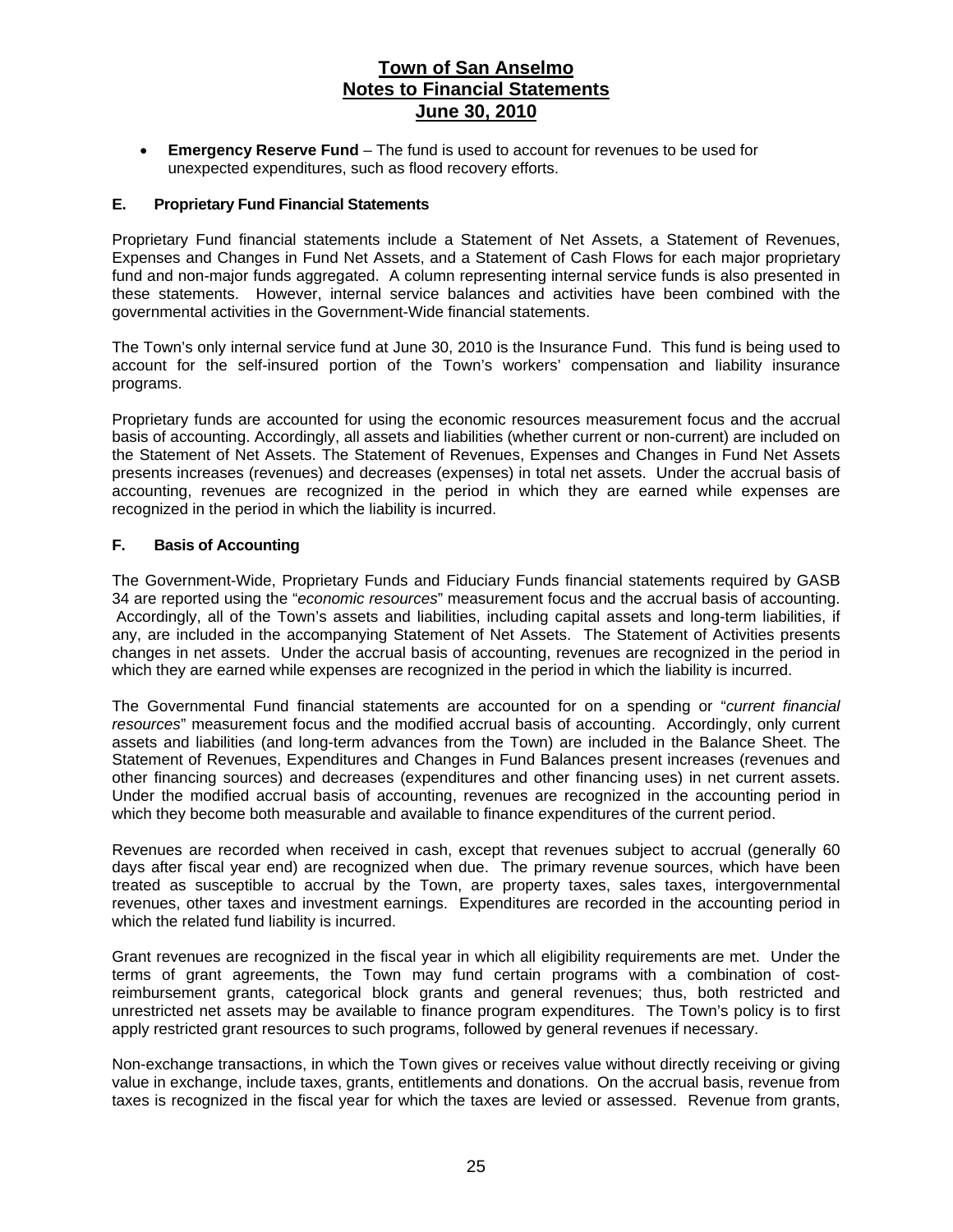entitlements and donations is recognized in the fiscal year in which all eligibility requirements have been satisfied.

The Town follows Statements and Interpretations of the Financial Accounting Standards Board and its predecessors that were issued on or before November 30, 1989, in accounting for its business-type activities, unless they conflict with Government Accounting Standards Board pronouncements.

The reconciliations of the Governmental Fund financial statements to the Government-Wide financial statements are provided to explain the differences created by the integrated approach of GASB No. 34.

## **G. Use of Restricted/Unrestricted Net Assets**

When an expense is incurred for purposes for which both restricted and unrestricted net assets are available, the Town's policy is to apply restricted net assets first.

### **H. Receivables and Payables**

Transactions between funds that are representative of lending/borrowing arrangements outstanding at the end of the fiscal year are referred to as either "due to/from other funds" (i.e., the current portion of inter-fund loans) or "advances to/from other funds" (i.e., the non-current portion of inter-fund loans). The Town does not have any short-term advances between funds at June 30, 2010.

Long-term advances between funds are offset by a fund balance reserve account in applicable governmental funds to indicate they are not available for appropriation and are not expendable available financial resources. The Town does not have any long-term advances between funds at June 30, 2010.

### **I. Capital Assets**

The Town's assets are capitalized at historical cost or estimated historical cost. Town policy has set the capitalization threshold for reporting capital assets at \$2,000. Gifts or contributions of capital assets are recorded at fair market value on the date donated. Depreciation of capital assets is charged as an expense each year and the total amount of depreciation taken over the years, accumulated depreciation, is reported on the Statement of Net Assets as a reduction in the book value of capital assets. Generally, the Town does not record depreciation in the year of acquisition and records a full year of depreciation in the year of disposition.

The costs of normal maintenance and repairs that do not add to the value of the assets, or materially extend asset lives, are not capitalized.

### **J. Compensated Absences**

Town employees accrue vacation, holiday, and compensatory time off benefits. Police employees accrue sick time off benefits, and are eligible for 50% at their time of retirement. Vacation may not accrue beyond 30 work days for non-safety employees and 360 hours for safety employees. Limited cash compensation is payable annually for accrued vacation as provided in the employees' memoranda of understanding (MOU). All vacation pay is accrued when incurred in the government-wide, proprietary and fiduciary financial statements. A liability for these amounts is reported in the governmental funds financial statements only when they have matured (such as vacation time, estimated to be paid upon retirement in the next fiscal year with expendable available financial resources).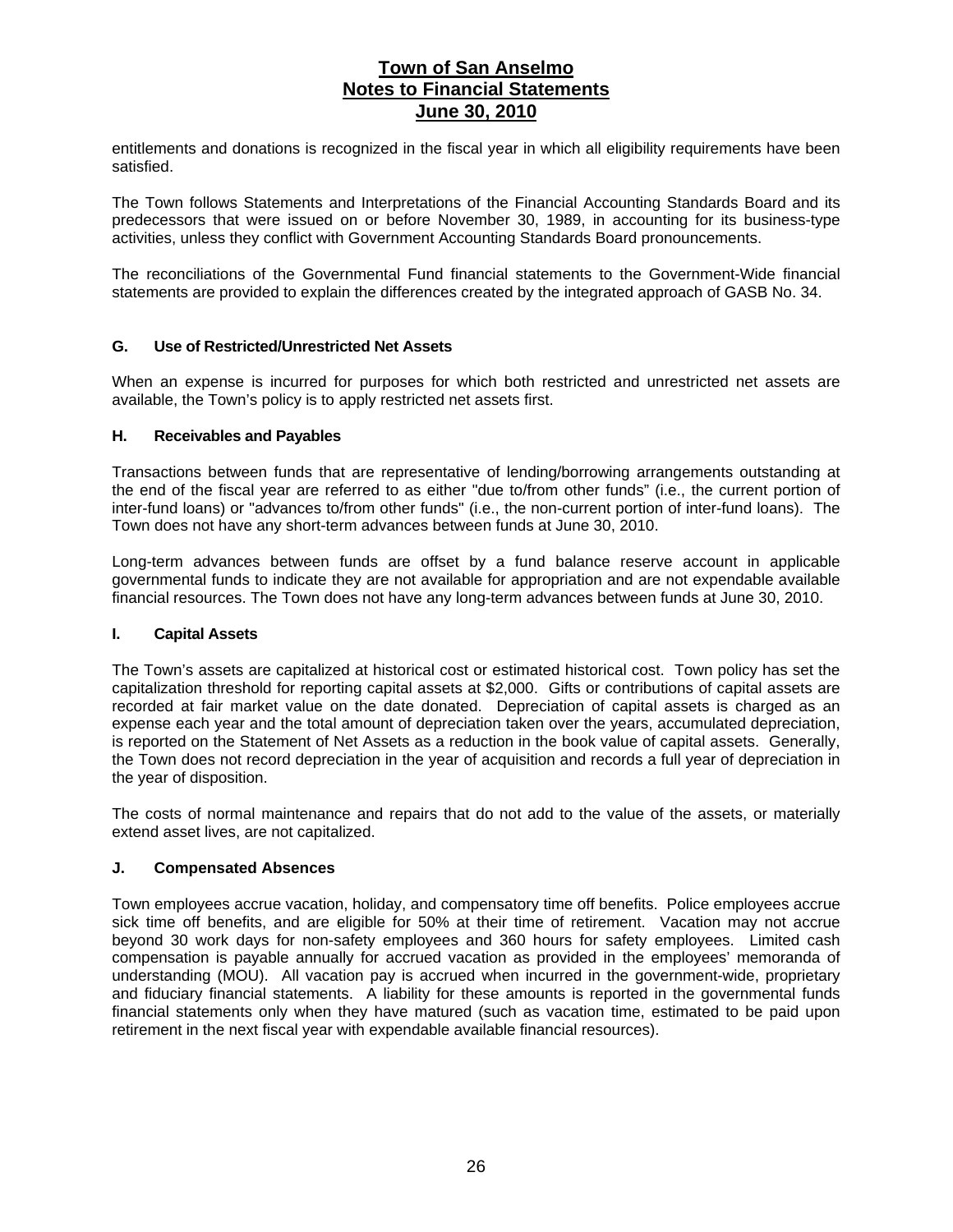## **K. Property Tax Revenues**

State Constitution Article 13 provides for a maximum general property tax rate statewide of \$1.00 per \$100 of assessed value. Assessed value is calculated at 100% of market value as defined by the abovereferenced Article 13. The State Legislature has determined the method of distribution of receipts from the \$1.00 tax levy among the counties, cities, school districts and other districts. Counties, cities and school districts may levy such additional tax rate as is necessary to provide for voter approved debt service. The County of Marin assesses properties and bills for and collects property taxes according to the schedules that follow:

|                  | Secured                  | Unsecured |  |  |  |
|------------------|--------------------------|-----------|--|--|--|
| Valuation dates  | March 1                  | March 1   |  |  |  |
| Lien/levy dates  | July 1                   | July 1    |  |  |  |
| Due dates        | 50% on November 1        | July 1    |  |  |  |
|                  | 50% on February 1        |           |  |  |  |
| Delinguent as of | December 10 and April 10 | August 31 |  |  |  |

The term "Unsecured" refers to taxes on personal property other than land and buildings. These taxes are secured by liens on the property being taxed. Property tax revenues are recognized in the fiscal year for which the taxes have been levied.

## **L. Net Assets**

Government-Wide Net Assets consist of the following:

Invested in capital assets, net of related debt – This amount consists of capital assets, net of accumulated depreciation and reduced by outstanding debt that was attributed to the acquisition, construction or improvement of the assets.

Restricted net assets – This amount is restricted by external creditors, grantors, contributors or laws or regulations of other governments.

Unrestricted net assets – This amount is all net assets that do not meet the definition of "invested in capital assets, net of related debt" or "restricted net assets".

Governmental Fund Balance consists of the following: Reservations of fund balances of governmental funds are created to either satisfy legal covenants, including State laws that require a portion of the fund balance to be segregated or identify the portion of the fund not available for future expenditures.

### **M. Deferred Revenues**

Deferred revenues in governmental funds arise when potential revenue does not meet both the "measurable" and "available" criteria for recognition in the current period. Deferred revenue also arises when resources are received by the Town before it has a legal claim to them (i.e., when grant monies are received prior to the incurrence of qualifying expenditures).

## **N. Statement of Cash Flows**

For purposes of the statement of cash flows, all highly liquid investments with maturities of three months or less when purchased are considered to be cash equivalents. The Town considers all pooled cash and investments as cash and cash equivalents because the pool is used essentially as a demand deposit account from the standpoint of the funds.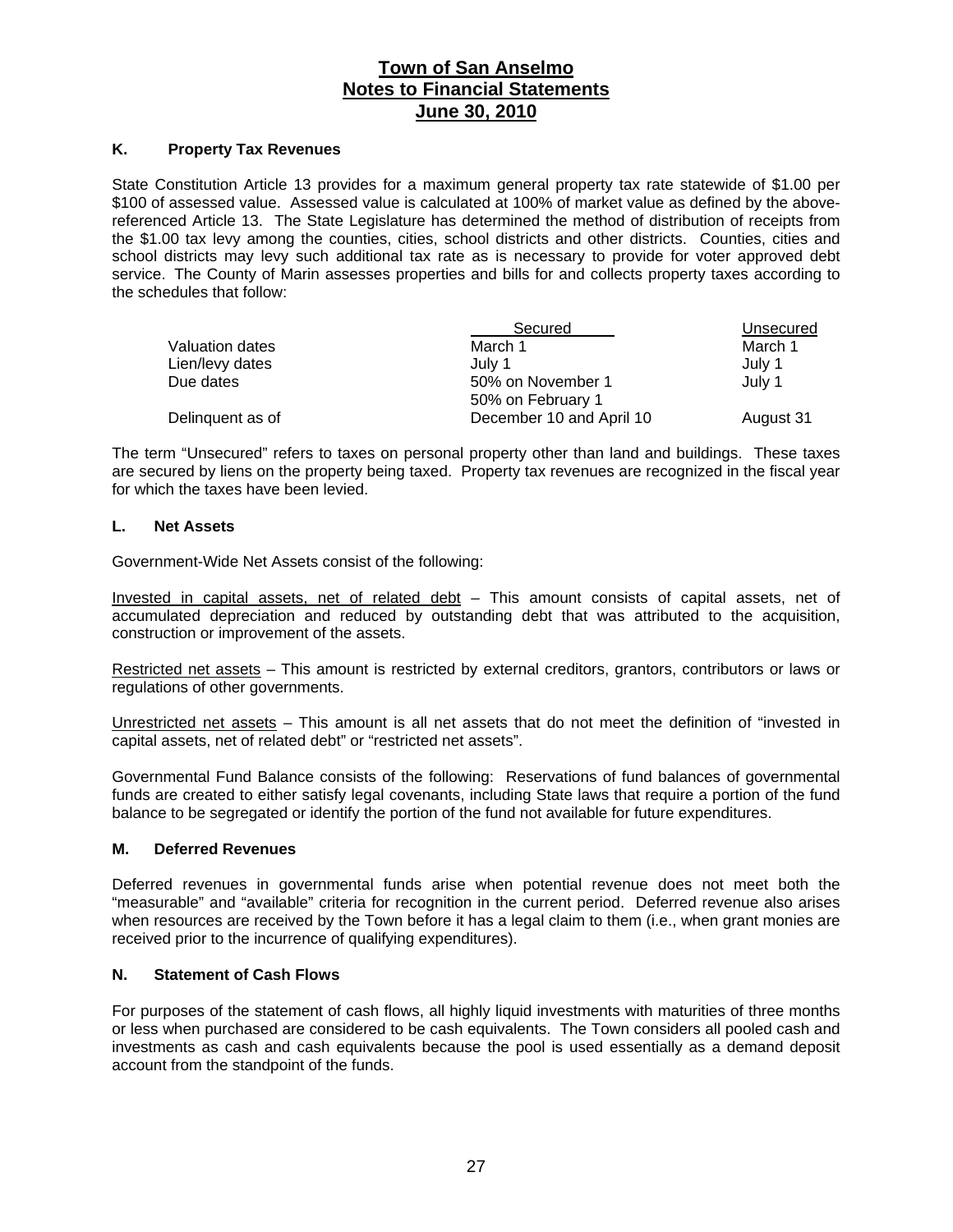## **O. Use of Estimates**

The preparation of financial statements in conformity with accounting principles generally accepted in the United States of America requires management to make estimates and assumptions that affect the reported amounts of assets, liabilities, revenues and expenses. Actual results could differ from those estimates.

## **P. Measure G Tax Levy**

On June 6, 1995 the Town received voter approval and authorization to issue \$10.8 million in general obligation bonds to be repaid through ad valorem taxes levied upon all property within the Town subject to taxation. The Town has directed the County of Marin to levy and collect these taxes as described in Note 1 above. As of the end of the fiscal year ended in June 30, 2003, the Town had issued all \$10.8 million of the general obligation bonds authorized (see Note 5).

## **Q. Municipal Lease**

On February 1, 2008, the Town entered into a 15 year site lease agreement with Municipal Asset Management, Inc. ("Corporation"), whereby the Town has leased to the Corporation the Town's Fire Station No. 19 ("property"), and the Corporation will make available to the Town \$1.7 million through an advanced rental payment to enable the Town to finance the restoration, remodeling and expansion of the property. The advanced rental payment has been recorded as deferred revenue on the accompanying balance sheets. The Corporation will lease the property back to the Town, and the Town will make lease payments for the use of the property.

The scheduled loan payments are as follows at June 30, 2010:

| Fiscal years ending June 30 | Payment         |    | Principal |    |         |  | Interest |
|-----------------------------|-----------------|----|-----------|----|---------|--|----------|
| 2011                        | \$<br>158,517   | \$ | 88,386    | \$ | 70,131  |  |          |
| 2012                        | 158,517         |    | 92,530    |    | 65,987  |  |          |
| 2013                        | 158,517         |    | 96,867    |    | 61,650  |  |          |
| 2014                        | 158,517         |    | 101,410   |    | 57,107  |  |          |
| 2015                        | 158,517         |    | 106,165   |    | 52,352  |  |          |
| 2016-2020                   | 792,585         |    | 610,326   |    | 182,259 |  |          |
| 2021-2023                   | 475,551         |    | 439,243   |    | 36,308  |  |          |
|                             | \$<br>2,060,721 | \$ | 1,534,927 | \$ | 525,794 |  |          |

## **R. Post-Employment Health Care Benefits**

During the year ended June 30, 2009, the Town implemented GASB Statement No. 45, *Accounting and Financial Reporting for Postemployment Benefits Other than Pensions by State and Local Government Employers.* The Town provides health care benefits for 27 retired employees. Substantially all of the Town's employees may become eligible for those benefits if they reach the normal retirement age, are eligible for medical coverage, and actually retire from the Town. See Note 10 for disclosures related to post-employment health care benefits.

## **S. Budgets and Budgetary Accounting:**

### Budgeting procedures

The Town follows these procedures in establishing the budgetary data reflected in the financial statements: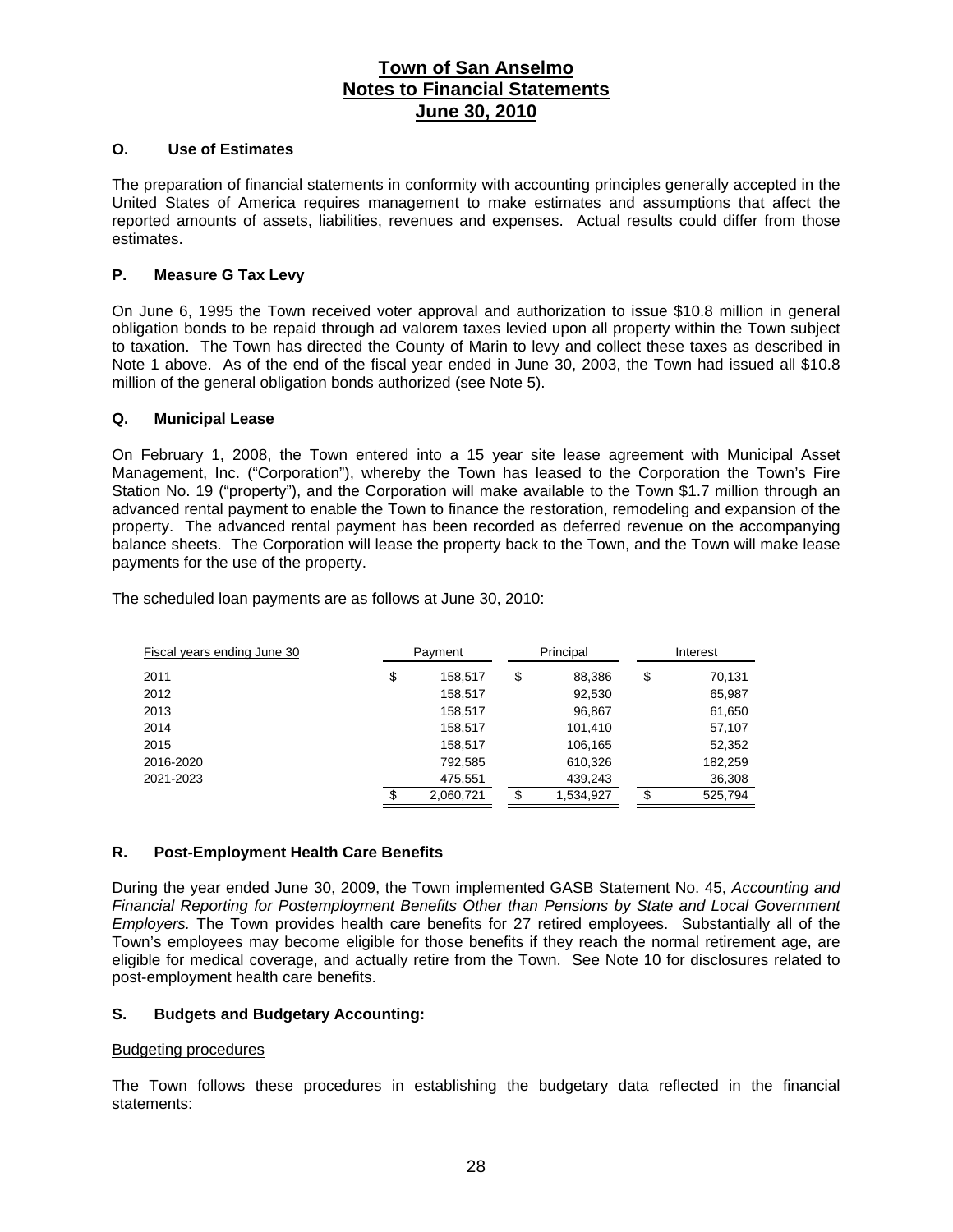- 1. The Town Manager submits to the Town Council a proposed operating budget for the fiscal year commencing the following July 1. The operating budget includes proposed expenditures and the means of financing them.
- 2. Public hearings are conducted to obtain taxpayer comments.
- 3. The budget is legally enacted through passage of a resolution.
- 4. The Town Manager is authorized to transfer budgeted amounts between line items within any department; however, any transfers or revisions which alter total expenditures of any fund must be approved by the Town Council.
- 5. Formal budgetary integration is employed as a management control device during the year for the General Fund and all Special Revenue Funds except the P.O.S.T. and Safety Special Revenue Funds and the Debt Service, Capital Projects and Insurance Internal Service Funds.
- 6. Budgets are adopted on a basis consistent with accounting principles generally accepted in the United States of America. Budget/actual comparisons in this report use this budgetary basis. These budgeted amounts are as originally adopted by the Town Council.

## **T. Encumbrances:**

Under encumbrance accounting, purchase orders, contracts and other commitments for the expenditure of monies are recorded in order to reserve their portion of the applicable appropriation. The Town does not utilize encumbrance accounting.

### **NOTE 2 – Cash and investments:**

The Town's dependence on property tax receipts, which are received semi-annually, requires it to maintain significant cash reserves to finance operations during the remainder of the year. The Town pools cash from all sources and all funds so that it can be safely invested at maximum yields, while individual funds can make expenditures at any time. Cash and investments maturing in three months or less are considered to be liquid assets for purposes of measuring cash flows.

The Town invests only in the California Local Agency Investment Fund ("LAIF"), an investment pool sponsored by the state of California. Investments are carried at a value not materially different from market value, and were as follows at June 30, 2010:

|                                     | Carrying<br>Value | Fair<br>Value |           |  |  |
|-------------------------------------|-------------------|---------------|-----------|--|--|
| Cash in bank and on hand:           |                   |               |           |  |  |
| Cash deposits                       | \$<br>714.678 \$  |               | 714,678   |  |  |
| Petty cash                          | 630               |               | 630       |  |  |
| Pooled investments:                 |                   |               |           |  |  |
| Local Agency Investment Fund (LAIF) | 5,960,487         |               | 5,970,284 |  |  |
| Total cash and investments          | 6,675,795         |               | 6,685,592 |  |  |

Interest earned on pooled deposits and investments is allocated to the various funds based upon average balances.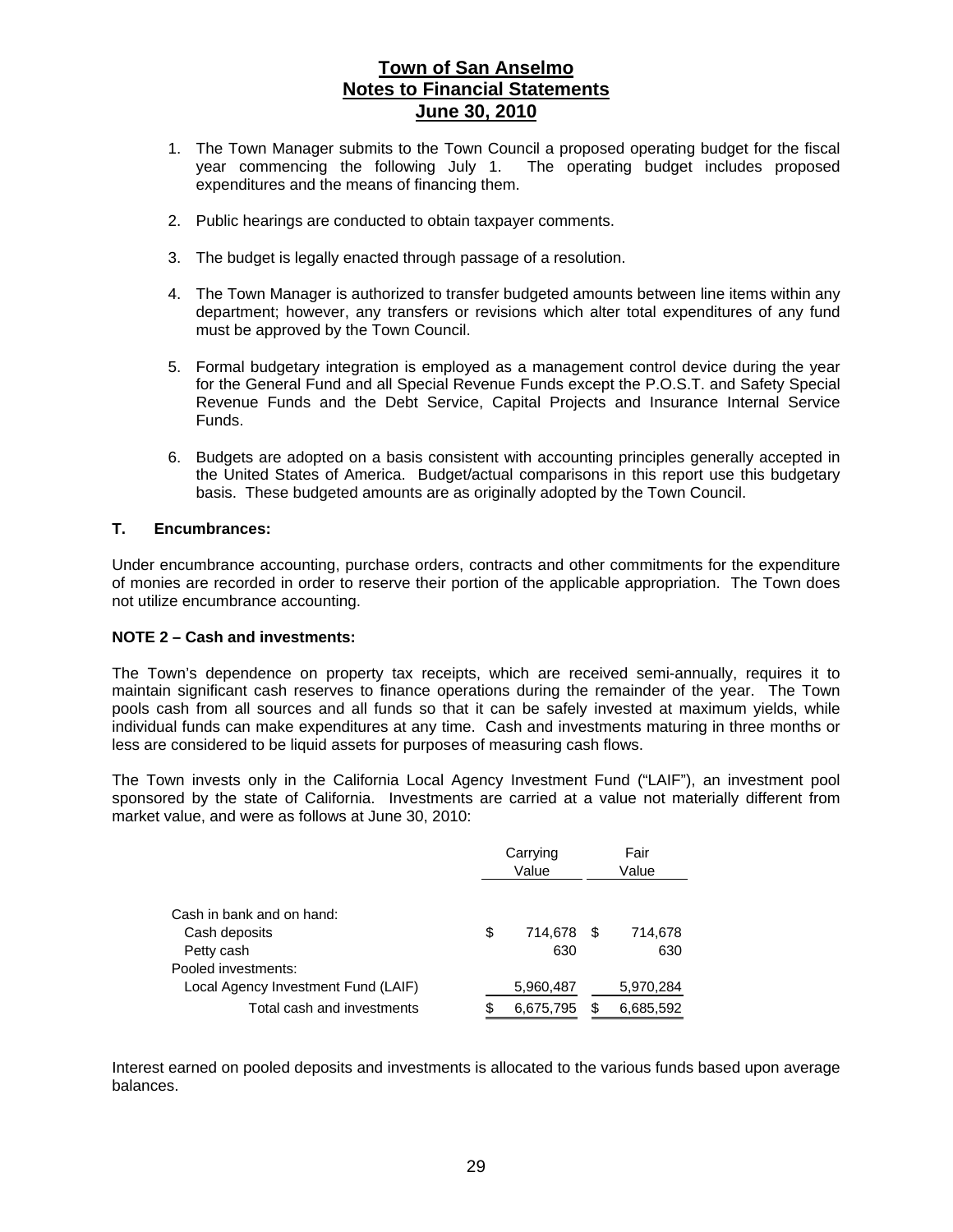*Pooled demand deposits.* The California Government Code requires California banks and savings and loans to secure a local agency's deposits by pledging government securities as collateral. The market value of the pledged securities must equal at least 110% of the agency's deposits. California law also allows financial institutions to secure deposits by pledging first trust deed mortgage notes at least equal to 150% of an agency's deposits. The agency may waive collateral requirements for deposits which are fully insured up to \$250,000 by the Federal Deposit Insurance Corporation (FDIC).

### Cash deposits

The carrying amount of the Town's cash deposits totaled \$714,679 at June 30, 2010. Bank balances before reconciling items totaled \$978,201. The difference between the carrying amount and the bank balance is primarily related to deposits in transit offset by outstanding checks and overnight sweep activity, a program offered by Wells Fargo to maximize earning from unused funds.

*Interest Rate Risk.* This is the risk that changes in market interest rates will adversely affect the fair value of an investment. Generally, the longer the maturity of an investment, the greater the sensitivity of its fair value to changes in market interest rates.

|                              | Remaining Maturity (in Months) |              |          |          |           |  |  |  |
|------------------------------|--------------------------------|--------------|----------|----------|-----------|--|--|--|
|                              |                                | 12 months    | 13 to 24 | 25 to 60 | More than |  |  |  |
| Investment Type              | Fair Value                     | or less      | Months   | Months   | 60 Months |  |  |  |
| State investment pool (LAIF) | \$5,970,284                    | \$ 5,970,284 |          |          |           |  |  |  |
| Total                        | 5,970,284                      | \$5,970,284  | -        | -        |           |  |  |  |

C*redit Risk.* This is the risk that an issuer of an investment will not fulfill its obligation to the holder of the investment. That is measured by the assignment of a rating by a nationally recognized credit rating organization. Presented below is the actual rating as of year end for each investment type.

The Town's general policy is to apply the prudent-investor rule: Investments are made as a prudent person would be expected to act, with discretion and intelligence, to seek reasonable income, preserve capital, and, in general, avoid speculative investments.

|                              |             | Exempt            |        | Rating as of Fiscal Year End |  |  |
|------------------------------|-------------|-------------------|--------|------------------------------|--|--|
|                              |             | From              |        |                              |  |  |
| Investment Type              | Fair Value  | <b>Disclosure</b> | AAA    | Not Rated                    |  |  |
| State investment pool (LAIF) | \$5,970,284 | \$                | $\sim$ | \$5,970,284                  |  |  |
| Total                        | 5,970,284   | S<br>۰.           | ۰      | 5,970,284                    |  |  |

### Authorized investments

The Town is authorized by state statutes and Town Council action to invest in the following:

 Securities of the U.S. government or its agencies Time certificates of deposit Bankers' acceptances Commercial paper California Local Agency Investment Fund deposits Passbook savings account demand deposits Repurchase agreements Medium-term notes Negotiable and non-negotiable certificates of deposit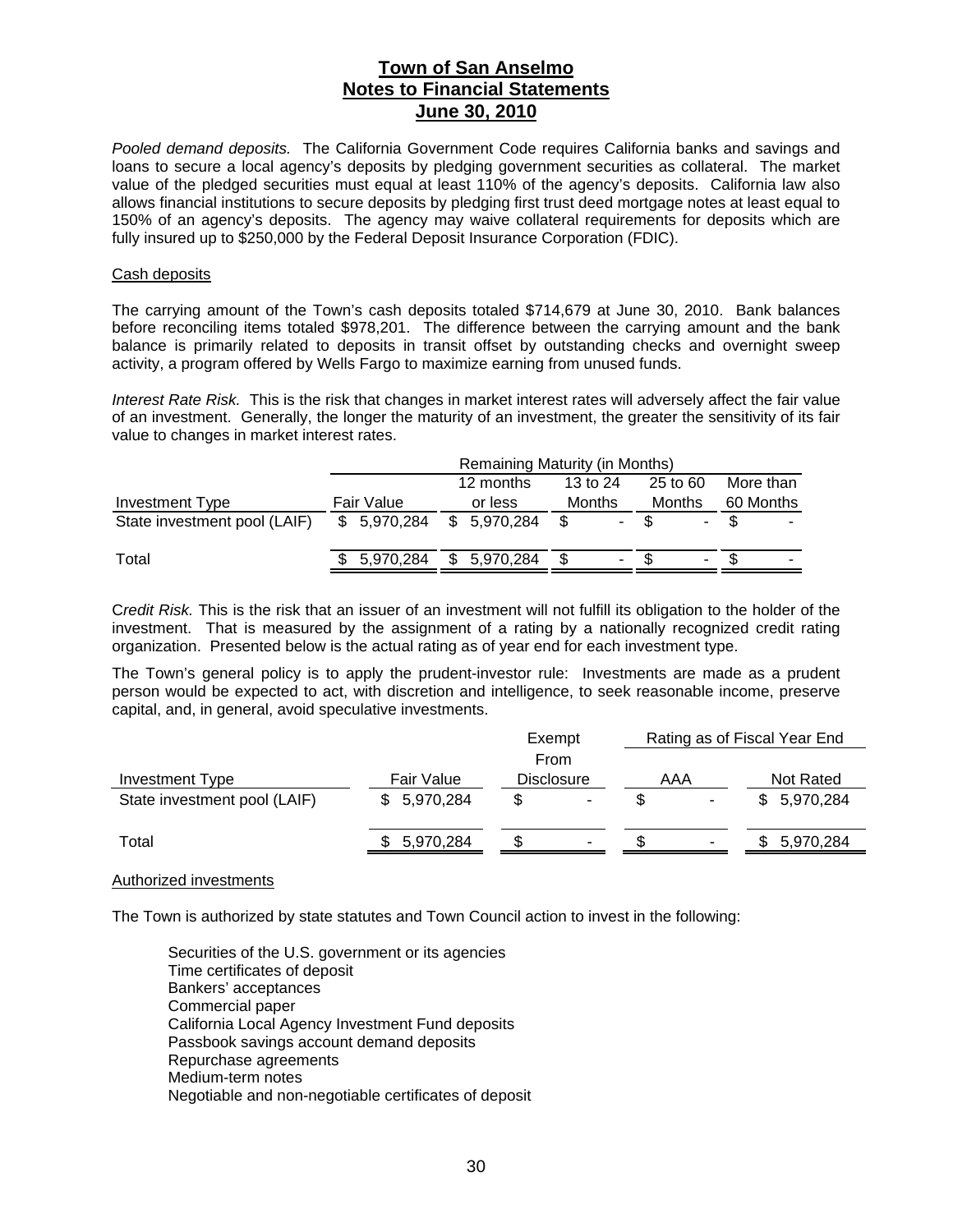The Town's practice is to invest only in the California Local Agency Investment Fund.

*Custodial Credit Risk.* Custodial credit risk for *deposits* is the risk that, in the event of the failure of a depository financial institution, a depositor will not be able to recover its deposits or will not be able to recover collateral securities that are in the possession of an outside party. The custodial credit risk for *investments* is the risk that, in the event of the failure of the counter party (e.g., broker-dealer) to a transaction, a depositor will not be able to recover the value of its investment or collateral securities that are in the possession of another party. The California Government Code and the Town's investment policy do not contain legal or policy requirements that would limit the exposure to custodial credit risk for deposits or investments, other than the following provisions for deposits: The California Government Code requires that a financial institution secure deposits made by state or local governments units by pledging securities in an undivided collateral pool held by a depository regulated under state law. The market value of the pledged securities in the collateral pool must equal at least 110% of the total amount deposited by the public agencies. California law also allows financial institutions to secure Town deposits by pledging first trust deed mortgage notes having a value of 150% of the secured public deposits.

## Fair Value of Investments

Accounting pronouncement GASB Statement 31 generally applies to investments in external investment pools, investments purchased with maturities greater than one year, mutual funds, and certain investment pools/agreements. Generally, governmental entities need to report the "fair value" changes for these investments at year-end and records these gains or losses on their income statement.

The Town maintains investment accounting records on amortized cost, and adjusts those records to "fair value" for external reporting purpose. The Funds investment custodians provide market values on each investment instrument on a monthly basis. The investments held by the Funds are widely traded in the financial markets, and trading values are readily available from numerous published sources. The Funds have elected to report their money market investments (those investments with maturities of less than one year) at amortized cost adjusted to fair value. Unrealized gains and losses are recorded and the carrying value of their investments is considered "fair value". The Town's Investments are carried at a value not materially different from fair value at June 30, 2010.

## **NOTE 3 – Capital assets:**

All capital assets are valued at historical cost or estimated cost if actual historical cost is not available. Contributed capital assets are valued at their estimated fair value on the date contributed.

GASB 34 allows up to four years to record the costs and depreciation on these assets, or, for smaller governments, to report infrastructure on a prospective basis only. The Town has elected to report infrastructure on a prospective basis. With the implementation of GASB 34 in fiscal 2004, the Town began recording costs and depreciation of current infrastructure assets.

GASB 34 requires that all capital assets with limited useful lives be depreciated over their estimated useful lives. The purpose of the depreciation is to spread the cost of the capital assets equitably among all users over the life of these assets. The amount charged to depreciation expense each year represents that year's pro-rata share of the cost of the capital assets. Depreciation is provided using the straight–line method over its expected useful life. The Town does not record depreciation in the year of acquisition and records a full year of depreciation in the year of disposition. Capital assets with a value over \$2,000 or more are capitalized.

The Town has assigned the useful lives listed below to capital assets: Buildings and improvements (30 years); Equipment (5-20 years) and Infrastructure (25 years).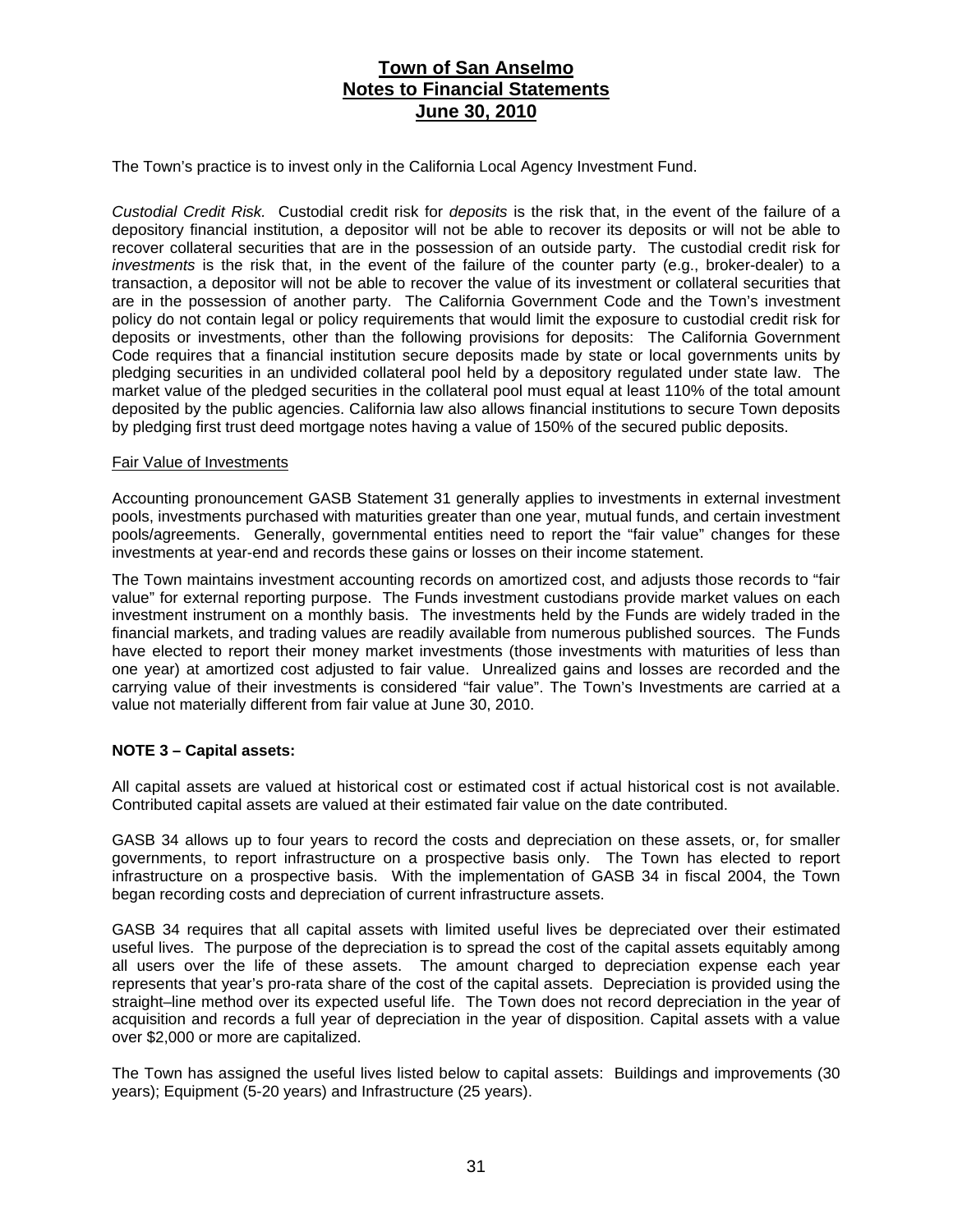Governmental capital asset activity for the fiscal year was as follows:

|                                       | June 30, 2009<br>Increases |            |           | Decreases |             | June 30, 2010 |            |
|---------------------------------------|----------------------------|------------|-----------|-----------|-------------|---------------|------------|
|                                       |                            | (restated) |           |           |             |               |            |
| Capital assets not being depreciated: |                            |            |           |           |             |               |            |
| Land                                  | \$                         | 2,591,850  | \$        | S         |             | S             | 2,591,850  |
| Construction in progress              |                            | 1,860,962  |           |           | (1,860,962) |               |            |
| Non-depreciable capital assets        |                            | 4,452,812  |           |           | (1,860,962) |               | 2,591,850  |
| Depreciable capital assets:           |                            |            |           |           |             |               |            |
| Buildings and improvements            |                            | 9,803,563  | 2,191,171 |           |             |               | 11,994,734 |
| Equipment                             |                            | 2,761,305  | 430,290   |           | (327, 632)  |               | 2,863,963  |
| Infrastructure                        |                            | 5,994,769  | 1,053,875 |           |             |               | 7,048,644  |
| Depreciable capital assets            |                            | 18,559,637 | 3,675,336 |           | (327, 632)  |               | 21,907,341 |
| Less - accumulated depreciation for:  |                            |            |           |           |             |               |            |
| Buildings and improvements            |                            | 3,915,479  | 282,462   |           |             |               | 4,197,941  |
| Equipment                             |                            | 1,466,651  | 206,164   |           | (327, 632)  |               | 1,345,183  |
| Infrastructure                        |                            | 684,824    | 239,791   |           |             |               | 924,615    |
| Accumulated depreciation              |                            | 6,066,954  | 728,417   |           | (327, 632)  |               | 6,467,739  |
| Depreciable capital assets, net       |                            | 12,492,683 | 2,946,919 |           |             |               | 15,439,602 |
| Total capital assets, net             |                            | 16,945,495 | 2,946,919 | \$        | (1,860,962) | \$            | 18,031,452 |

The beginning balances have been restated to correct the cost basis and record depreciation expense of library books (see Note 17-Prior period adjustment).

Depreciation expense for governmental activities was charged to function as follows:

| Governmental activities: |   |         |
|--------------------------|---|---------|
| General government       | S | 28.768  |
| Public safety            |   | 230.741 |
| Public works             |   | 272.984 |
| Library                  |   | 113,968 |
| Parks and recreation     |   | 81,956  |
|                          |   | 728.417 |

The Town has no business-type activities.

#### **NOTE 4 – Long-term debt:**

The Town generally incurs long-term debt to finance projects or purchase assets that will have useful lives equal to or greater than the related debt.

#### General obligation bonds

On August 1, 1995, August 1, 1997, August 1, 2000 and February 20, 2003, the Town issued \$2,125,000, \$3,550,000, \$2,560,000 and \$2,565,000, respectively, in General Obligation Bonds (total of \$10.8 million), as authorized by Town Measure G, to finance capital improvements to the library, streets and storm drains. Principal payments are due on August 1, with interest payments payable semi-annually on February 1 and August 1.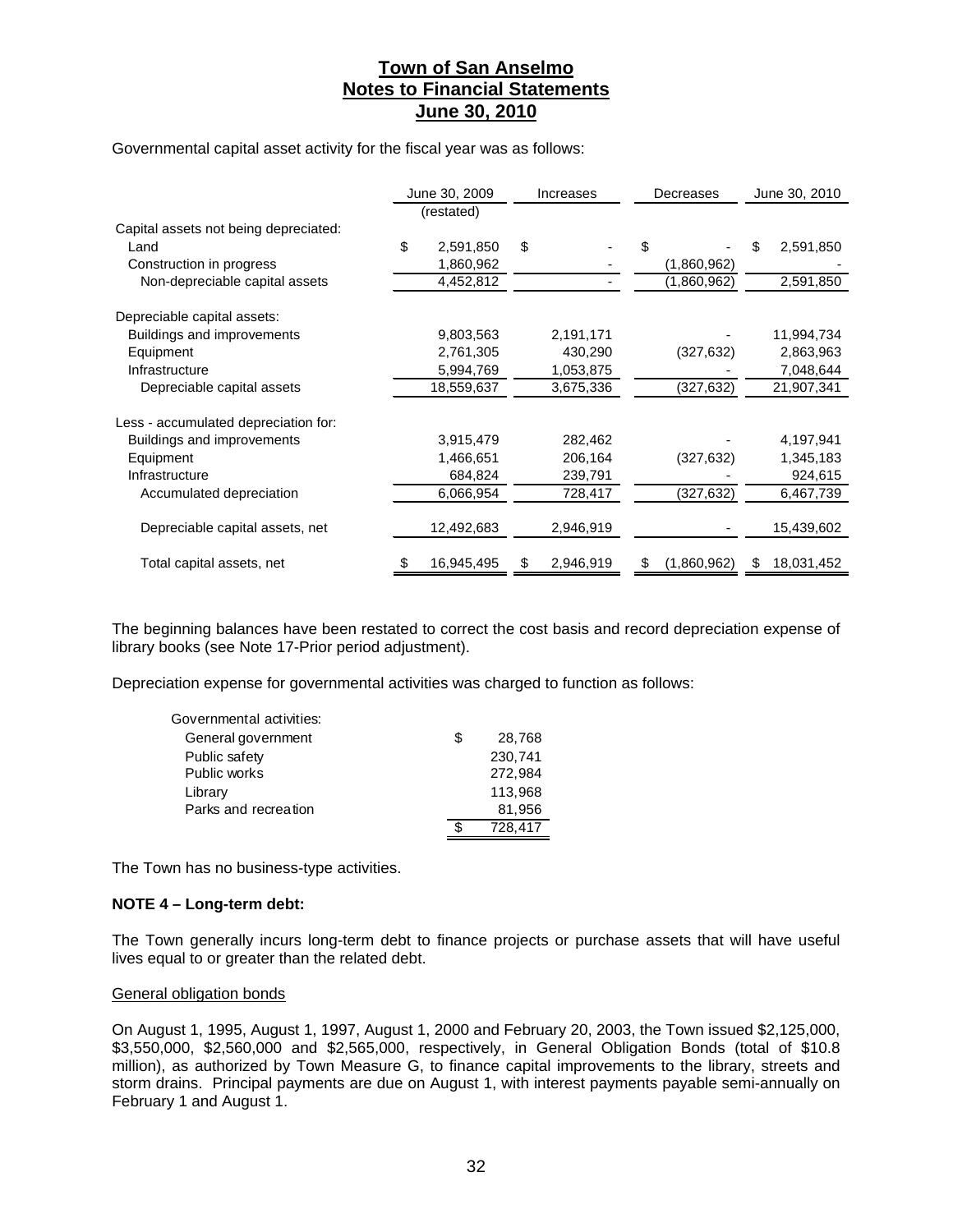|                                   |   |            |   |           |               |   |            | Due in        |
|-----------------------------------|---|------------|---|-----------|---------------|---|------------|---------------|
|                                   |   | June 30,   |   |           | Retirements/  |   | June 30.   | next fiscal   |
|                                   |   | 2009       |   | Additions | Adjustments   |   | 2010       | year          |
| <b>General Obligation Bonds</b>   | S | 9,280,000  | S | $\sim$    | \$<br>300,000 | S | 8,980,000  | \$<br>335,000 |
| California Energy Commission Loan |   | 16,217     |   | -         | 10.731        |   | 5.486      | 5,486         |
| Capital lease obligations         |   |            |   | 237.944   | 84.124        |   | 153,820    | 74,602        |
| Compensated absences              |   | 359,683    |   | 59,967    | 23,804        |   | 395,846    |               |
| Due to insurance JPA (a)          |   | 500,000    |   |           |               |   | 500.000    | (a)           |
| Due to County of Marin (b)        |   | 164.950    |   | -         | 82.476        |   | 82.474     | 82,474        |
| Post-employment health care       |   |            |   |           |               |   |            |               |
| benefits obligation (c)           |   | 120.891    |   | 126.329   |               |   | 247.220    |               |
|                                   |   | 10,441,741 |   | 424,240   | 501.135       |   | 10,364,846 | 497,562       |

Due in

Changes in long-term obligations and debt for the fiscal year ended June 30, 2010 are as follows:

- (a) In fiscal 2003, the Town acquired a piece of property for \$500,000 in connection with a settlement agreement, and the Town had agreed to repair and stabilize a landslide on the property (see Note 13). During fiscal years 2005 and 2006, costs of \$168,626 and \$581,377, respectively, were incurred to stabilize the land. The Town's insurance carrier (Bay Cities Joint Powers Insurance Authority) agreed to pay \$500,000 of stabilization costs, for which it will be reimbursed upon the eventual sale of the land.
- (b) This amount represents a correction of overpayments of traffic school fees and evidence fees paid to the Town by the County of Marin for the periods July 1999 through June 2006. The Town is obligated to repay the funds within 5 years and will be charged an interest rate of 3.87% per annum.
- (c) See Note 10 regarding disclosures related to the Town's post-employment health care benefits obligation.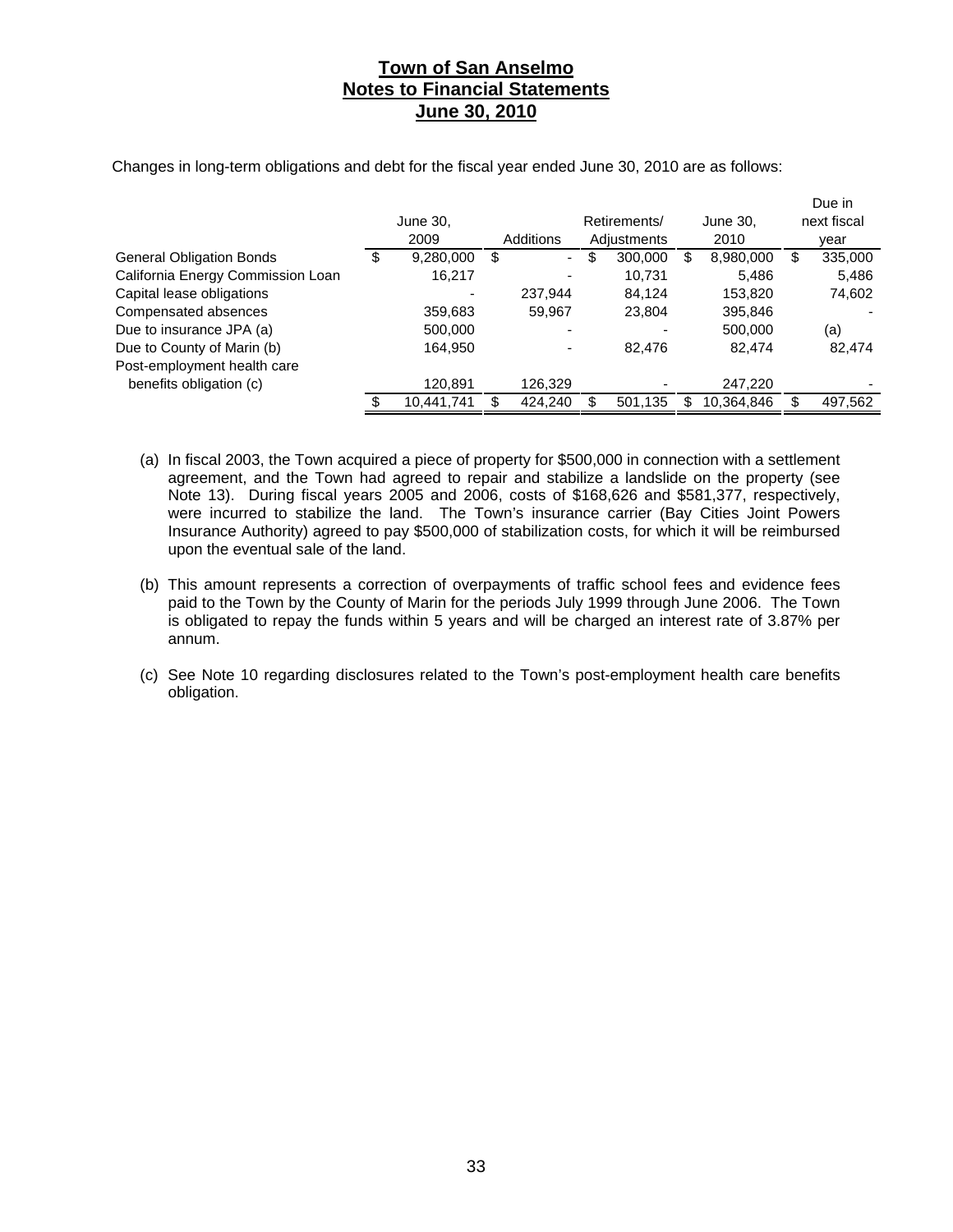|                                  | Due Serially                  |                  |           |           |
|----------------------------------|-------------------------------|------------------|-----------|-----------|
|                                  | to Fiscal year                |                  |           | Principal |
|                                  | Ending June 30, Interest Rate |                  | Remaining |           |
| Bonds payable:                   |                               |                  |           |           |
| General Obligation - Series 1995 | 2021                          | $5.0\% - 6.0\%$  | S.        | 1.615.000 |
| General Obligation - Series 1997 | 2023                          | $3.9\% - 5.35\%$ |           | 2,815,000 |
| General Obligation - Series 2000 | 2026                          | $5.0\% - 8.0\%$  |           | 2.180.000 |
| General Obligation - Series 2003 | 2029                          | 2.5%-4.85%       |           | 2,370,000 |
|                                  |                               |                  |           | 8,980,000 |
|                                  |                               |                  |           |           |
| Other debt:                      |                               |                  |           |           |
| California Energy Commission     | 2011                          | $3.00\%$         | S         | 5,486     |
| Due to County of Marin           | 2011                          | 3.87%            |           | 82,474    |
| Capital lease obligations        | 2012                          | $5.65\% - 6.9\%$ |           | 153,820   |
|                                  |                               |                  |           |           |

Bonds and other debt payable at June 30, 2010, by individual issue, are as follows:

The minimum annual payments on the bonds, California Energy loan, amount due to County of Marin and capital lease obligations are as follows:

| Fiscal year        | <b>General Obligation Bonds</b> |   |                       |    |                |    | California     |    | Due to         |    | Capital            |    |                      |
|--------------------|---------------------------------|---|-----------------------|----|----------------|----|----------------|----|----------------|----|--------------------|----|----------------------|
| ending<br>June 30, | Series<br>1995                  |   | <b>Series</b><br>1997 |    | Series<br>2000 |    | Series<br>2003 |    | Energy<br>Loan |    | County<br>of Marin |    | Lease<br>Obligations |
| 2011               | \$<br>178.067                   | S | 269.623               | \$ | 185,050        | \$ | 162.453        | \$ | 5,568          | \$ | 85,727             | \$ | 84,124               |
| 2012               | 183,070                         |   | 273,185               |    | 186,425        |    | 165,152        |    |                |    |                    |    | 84,124               |
| 2013               | 192,275                         |   | 281,060               |    | 192,425        |    | 167,572        |    |                |    |                    |    |                      |
| 2014               | 190,805                         |   | 283,230               |    | 193,050        |    | 169,702        |    |                |    |                    |    |                      |
| 2015               | 198.635                         |   | 289.644               |    | 198.275        |    | 176,514        |    |                |    |                    |    |                      |
| 2016-2020          | 1,063,400                       |   | 1,546,077             |    | 1,026,681      |    | 923,762        |    |                |    |                    |    |                      |
| 2021-2025          | 226,600                         |   | 1,012,439             |    | 1,104,426      |    | 1,016,762      |    |                |    |                    |    |                      |
| 2026-2030          |                                 |   |                       |    | 231,184        |    | 892,210        |    |                |    |                    |    |                      |
| 2031-2033          |                                 |   |                       |    |                |    |                |    |                |    |                    |    |                      |
| Total payments     | 2,232,852                       |   | 3,955,258             |    | 3,317,516      |    | 3,674,127      |    | 5,568          |    | 85,727             |    | 168,248              |
| Less - interest    | (617,852)                       |   | (1, 140, 258)         |    | (1, 137, 516)  |    | (1,304,127)    |    | (82)           |    | (3,253)            |    | (14,428)             |
|                    | \$<br>1,615,000                 |   | \$2,815,000           | S. | 2,180,000      |    | \$2,370,000    |    | 5,486          | \$ | 82,474             | S  | 153,820              |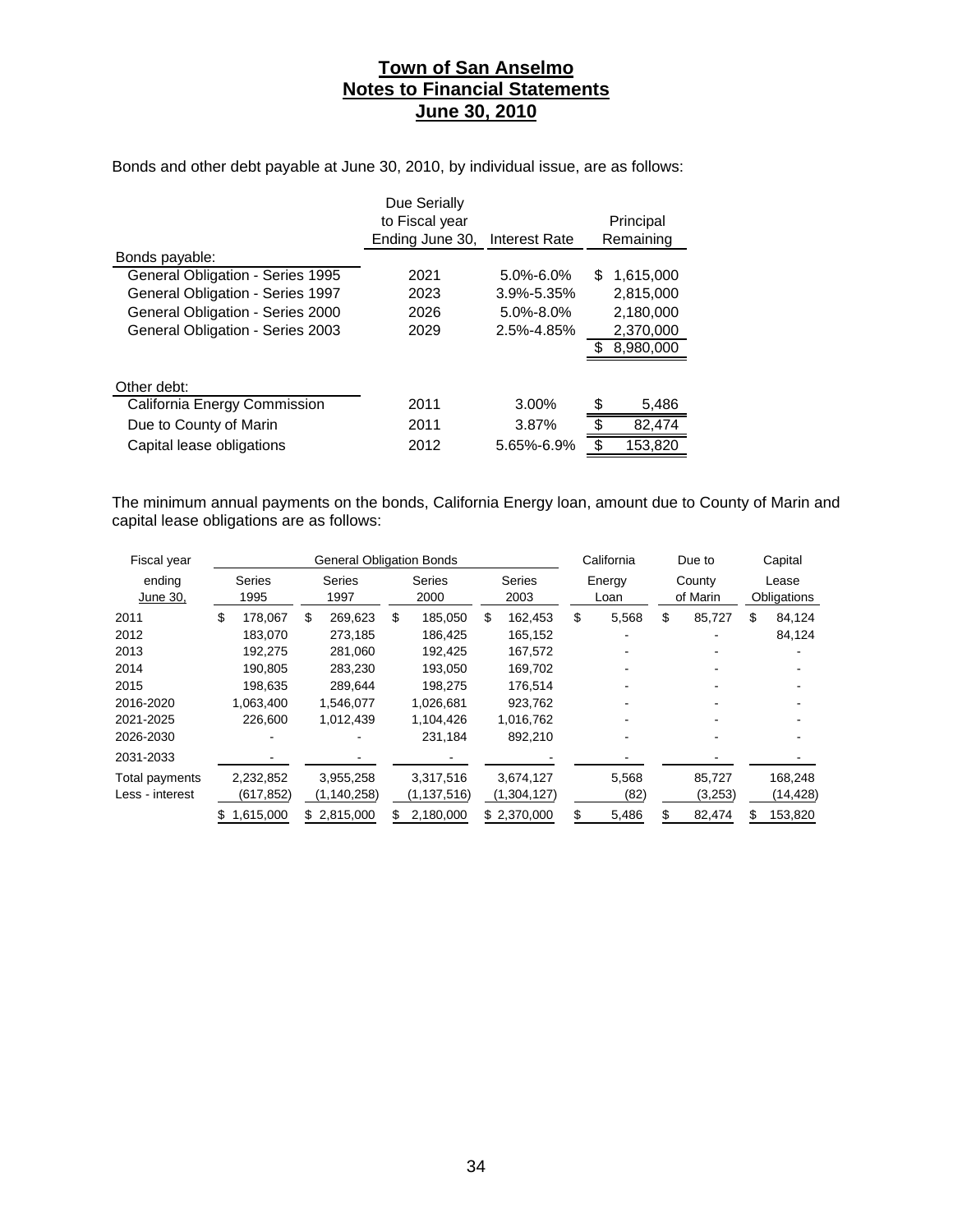#### **NOTE 5 – Fund equity:**

Fund balances consist of reserved and unreserved amounts. Reserved fund balances represent those portions of fund balances which are not available for appropriation or are legally or third-party restricted for specific future purposes. The remaining portions are unreserved fund balances. Reserved fund balances at June 30, 2010 were:

|                                                                                                           | General<br>Fund                                                               |    | Road<br>Maintenance                   | Non-Major<br>Other<br><b>Funds</b>     | Total |                                                   |  |
|-----------------------------------------------------------------------------------------------------------|-------------------------------------------------------------------------------|----|---------------------------------------|----------------------------------------|-------|---------------------------------------------------|--|
| Merchant parking<br><b>SWARAC Downtown</b><br>Debt service<br>Measure G Bond Proceeds<br>Capital projects | \$<br>59,956<br>1,616<br>$\overline{\phantom{0}}$<br>$\overline{\phantom{0}}$ | \$ | $\overline{\phantom{a}}$<br>1,794,335 | \$<br>٠<br>603,831<br>20,928<br>84.421 | \$    | 59,956<br>1,616<br>603,831<br>20,928<br>1,878,756 |  |
|                                                                                                           | \$<br>61,572                                                                  | S  | 1,794,335                             | 709,180                                |       | 2,565,087                                         |  |

Portions of unreserved fund balances may be designated to indicate tentative plans for financial resource utilization in a future period, such as for general contingencies or capital projects. Such plans or intent are subject to change, have not been legally authorized, and may not result in expenditures. Unreserved designated fund balances at June 30, 2010 were:

|                                  | General | Road |                        |    | Emergency      |    | Non-Major<br>Other |               |
|----------------------------------|---------|------|------------------------|----|----------------|----|--------------------|---------------|
|                                  | Fund    |      | Maintenance Recreation |    | <b>Reserve</b> |    | <b>Funds</b>       | Total         |
| Capital reconstruction           | \$<br>- | \$   | \$                     | \$ |                | \$ | 176,792            | \$<br>176,792 |
| <b>Traffic Congestion Relief</b> | ۰       |      |                        |    |                |    | 254,777            | 254,777       |
| Emergency reserve (A)            |         |      |                        |    | (1, 124, 198)  |    |                    | (1, 124, 198) |
| Equipment replacement            |         |      |                        |    |                |    | 216,384            | 216,384       |
| Recreation                       |         |      | 20,000                 |    |                |    |                    | 20,000        |
| Special events                   |         |      |                        |    |                |    | (1,679)            | (1,679)       |
| Downtown revitalization          | -       |      |                        |    |                |    | 17.233             | 17,233        |
|                                  | ٠       |      | 20,000                 | S. | (1, 124, 198)  | S. | 663,507            | (440, 691)    |

(A) - The Emergency Reserve Fund entered into a municipal lease in which the Town received \$1.7 million in fiscal 2008 in exchange for leasing the Town's Fire Station No. 19 (see Note 1-Q). The advanced rental payment received by the Town is being recognized over the term of the lease, and as of June 30, 2010, \$1,534,927 remains as deferred revenue on the accompanying financial statements, and is therefore not included in fund balance as of June 30, 2010.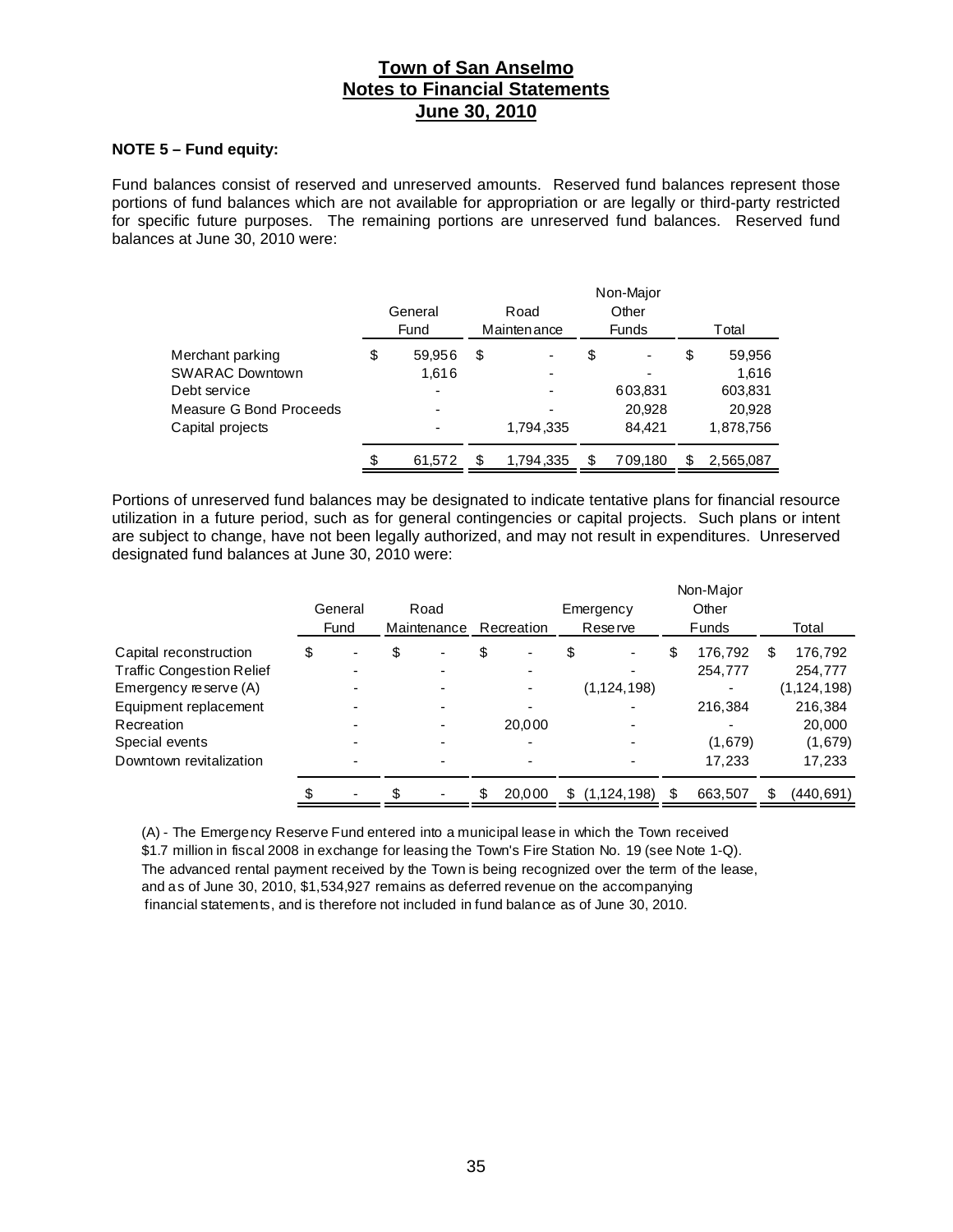#### **NOTE 6 – Inter-fund transactions:**

#### Inter-fund operating transfers

With Town Council approval, resources may be transferred from one Town fund to another. The purpose of the majority of transfers, called operating transfers, is to reimburse a fund which has made expenditures on behalf of another fund. Less often, a residual equity transfer may be made to open or close a fund.

Transfers between individual funds during the fiscal year ended June 30, 2010 were as follows:

|                                      | <b>Transfers</b> |           | <b>Transfers</b> |           |  |  |
|--------------------------------------|------------------|-----------|------------------|-----------|--|--|
|                                      | <b>In</b>        |           |                  | Out       |  |  |
| <b>Major Governmental Funds:</b>     |                  |           |                  |           |  |  |
| <b>General Fund</b>                  | \$               | 208,484   | \$               | 885,656   |  |  |
| Road Maintenance Fund                |                  | 400,000   |                  |           |  |  |
| Recreation                           |                  | 9,500     |                  |           |  |  |
| Emergency Projects Fund              |                  | 158,517   |                  |           |  |  |
| Total major governmental funds       |                  | 776,501   |                  | 885,656   |  |  |
| <b>Non-major Governmental Funds:</b> |                  |           |                  |           |  |  |
| Special revenue funds:               |                  |           |                  |           |  |  |
| <b>Capital Reconstruction</b>        |                  | 45,000    |                  |           |  |  |
| Gas Tax                              |                  |           |                  | 208,484   |  |  |
| Equipment replacement                |                  | 272,639   |                  |           |  |  |
| Total non-major governmental funds   |                  | 317,639   |                  | 208,484   |  |  |
| <b>Internal Service Funds:</b>       |                  |           |                  |           |  |  |
| Insurance                            |                  |           |                  |           |  |  |
| Total internal service funds         |                  |           |                  |           |  |  |
| <b>Total All Funds:</b>              |                  | 1,094,140 | S                | 1,094,140 |  |  |

### **NOTE 7 – Defined benefit pension plan:**

### Plan description

The Town of San Anselmo contributes to the California Public Employees' Retirement System ("CalPERS"), an agent multiple-employer public employee defined benefit pension plan. CalPERS provides retirement and disability benefits, annual cost-of-living adjustments, and death benefits to plan members and beneficiaries. CalPERS acts as a common investment and administrative agent for participating public entities within the state of California. Benefit provisions and all other requirements are established by state statute and Town ordinance. Copies of CalPERS' annual financial report may be obtained from their Executive Office, 400 Q Street, Sacramento, CA 95811.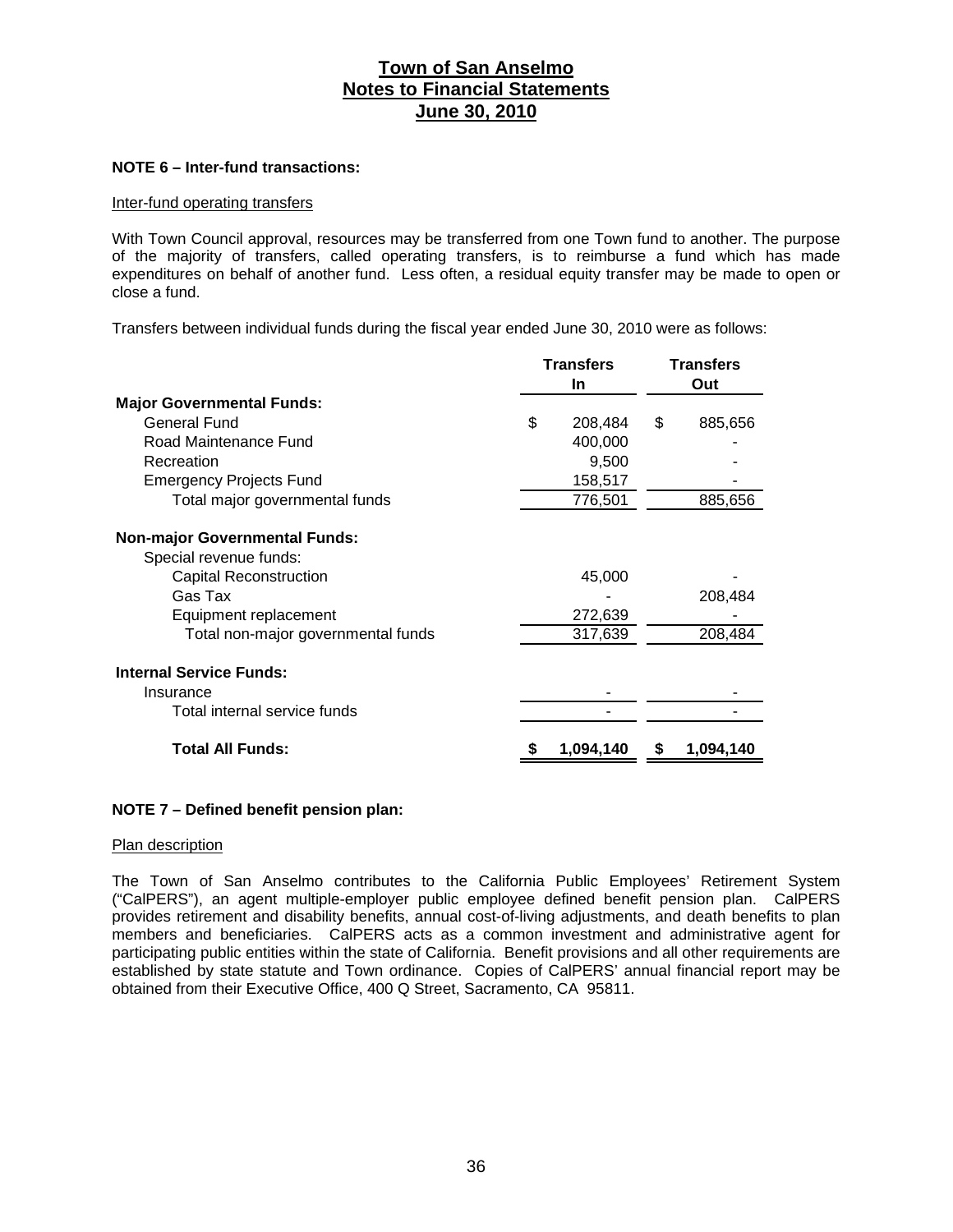### Funding policy

The Town provides a two tier retirement plan. Tier one includes employees hired before February 1, 2007. Participation in this tier requires a contribution 8% (9% for safety employees) of their annual covered salary. The Town makes the contributions required of Town employees on their behalf and for their account. The Town is required to contribute at an actuarially determined rate; the current rate is 21.22% for non-safety employees and 34.48% for police employees, of annual covered payroll. For employees hired on or after February 1, 2007 participation in tier two requires a contribution of 7% (9% for safety employees) of their annual covered salary. The Town makes the contributions required of Town employees on their behalf and for their account. The Town is required to contribute at an actuarially determined rate; the current rate is 8.70% for non-safety employees and 15.85% for police employees, of annual covered payroll. The contribution requirements of plan members and the Town are established, and may be amended, by CalPERS.

### Annual pension cost

For fiscal 2010, the Town's annual pension cost of \$1,304,941 for CalPERS was equal to the Town's required and actual contributions. The Town also contributed \$923,468 toward the Ross Valley Fire Service's annual pension cost. The required contribution was determined as part of the June 30, 2007 actuarial valuation using the entry age normal actuarial cost method. The actuarial assumptions included (a) 7.75% investment rate of return (net of administrative expenses), (b) projected annual salary increases that vary by duration of service, and (c) 3.25% per year cost-of-living adjustments. Both (a) and (b) included an inflation component of 3%. The actuarial value of CalPERS assets was determined using techniques that smooth the effects of short-term volatility in the market value of investments over a three-year period (smoothed market value). CalPERS unfunded actuarial accrued liability is being amortized as a level percentage of projected payroll on a closed basis.

### Three-year trend information for CalPERS

|           |  | Annual<br>Pension<br>Cost (APC) | Percentage of<br>APC<br>Contributed | Net Pension<br>Obligation |  |  |
|-----------|--|---------------------------------|-------------------------------------|---------------------------|--|--|
| 6/30/2008 |  | 1,255,808                       | 100%                                | \$                        |  |  |
| 6/30/2009 |  | 1,301,189                       | 100%                                | \$                        |  |  |
| 6/30/2010 |  | 1.304.941                       | 100%                                | \$                        |  |  |

### **NOTE 8 – Social Security:**

The Omnibus Budget Reconciliation Act of 1990 ("OBRA") mandates that public sector employees who are not members of their employer's existing retirement system as of January 1, 1992 be covered by either Social Security or an alternative plan.

All Town employees are covered under Social Security, which requires these employees and the Town to each contribute 7.65% (6.2% OASDI and 1.45% Medicare) of the employee's pay. Total contributions to Social Security during the fiscal year ended June 30, 2010 amounted to \$693,273 (\$553,435 for OASDI and \$139,838 for Medicare) of which the Town paid one-half.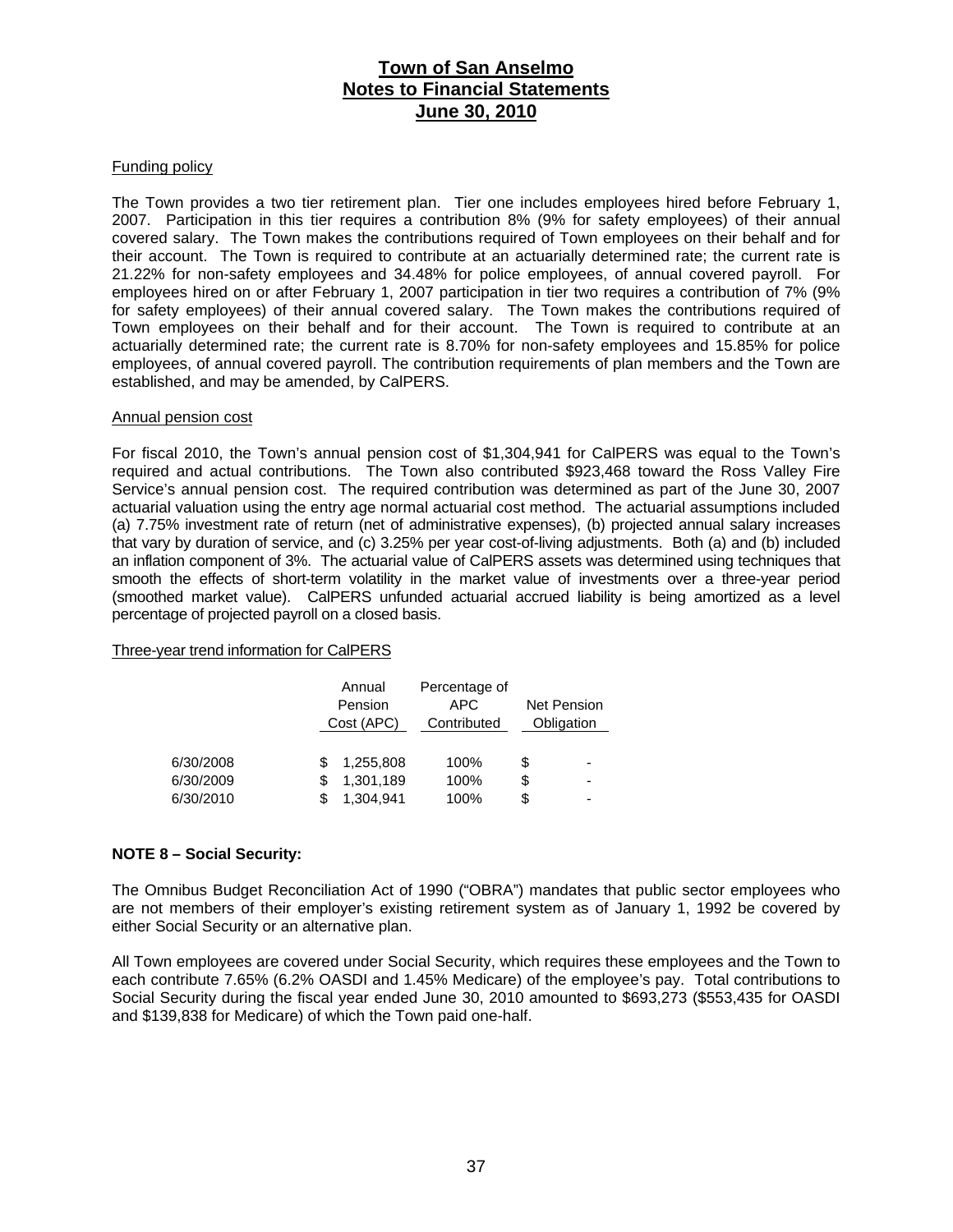### **NOTE 9 – Deferred compensation plan:**

Town employees may defer a portion of their compensation under a Town sponsored deferred compensation plan (the "Plan") created in accordance with Internal Revenue Code Section 457. Under this Plan, participants are not taxed on the deferred portion of their compensation until it is distributed to them; distributions may be made only at termination, retirement, death, or in an emergency as defined by the Plan.

The Town has no liability for any losses incurred by the Plan and does not participate in any gains, but does have the duty of due care that would be required of an ordinary prudent investor. The Town has contracts with the International City Managers' Association ("ICMA") to manage and invest the assets of the Plan. ICMA pools the assets of the Plan with those of other participants and does not make separate investments for the Town.

The Town's contract with ICMA was amended January 1, 1997 to substitute a separate trust for the Town as owner of the assets in this portion of the Plan, with the Town becoming the trustee. As before, Plan assets are managed and invested solely by ICMA, while the assets in this portion of the Plan are no longer subject to claims by creditors of the Town and are no longer reflected in the Town's financial statements.

#### **NOTE 10 – Post-retirement health benefits:**

#### Plan Description

During the fiscal year ended June 30, 2009, the Town implemented GASB Statement No. 45, *Accounting and Financial Reporting for Postemployment Benefits Other than Pensions by State and Local Governmental Employers*. This statement establishes uniform financial reporting standards for employers providing postemployment benefits. The provisions of this statement are applied on a prospective basis.

The Town provides medical insurance benefits under the CalPERS health plan to eligible retirees and dependents in accordance with various labor agreements. Employees are eligible for retiree health benefits if they retire from the Town on or after age 50 (unless disabled) and are eligible for a PERS pension.

### Funding Policy

The Town's policy is to fund these benefits on a pay-as-you-go basis, and paid \$225 per retiree for the fiscal year ended June 30, 2010 (a total of \$71,302 to the plan). The Town's annual other postemployment benefit (OPEB) cost (expense) is calculated based on the annual required contribution of the employer (ARC), and amount which was determined as part of a July 1, 2008 actuarial valuation in accordance with the parameters of GASB Statement No. 45. The ARC represents a level of funding that, if paid on an ongoing basis, is projected to cover normal cost each year and amortize any unfunded actuarial liabilities (or funding excess) over a period not to exceed thirty years. The ARC is subject to change with each actuarial valuation date performed no less than every three years.

The Town's OPEB unfunded actuarial accrued liability as of July 1, 2008, the date of the most recent actuarial valuation, was a total of \$1,747,300 (\$658,400 for Police employees and \$1,088,900 for Miscellaneous employees). This OPEB obligation has been adjusted by i) an annual investment rate of return percentage of 5 percent based on the assumptions of the actuarial valuation, and ii) the 8 percent increase in participants from July 1, 2008 to June 30, 2009 which results in an OPEB obligation at June 30, 2009 of \$1,808,455 (\$681,444 for Police employees and \$1,127,011 for Miscellaneous employees).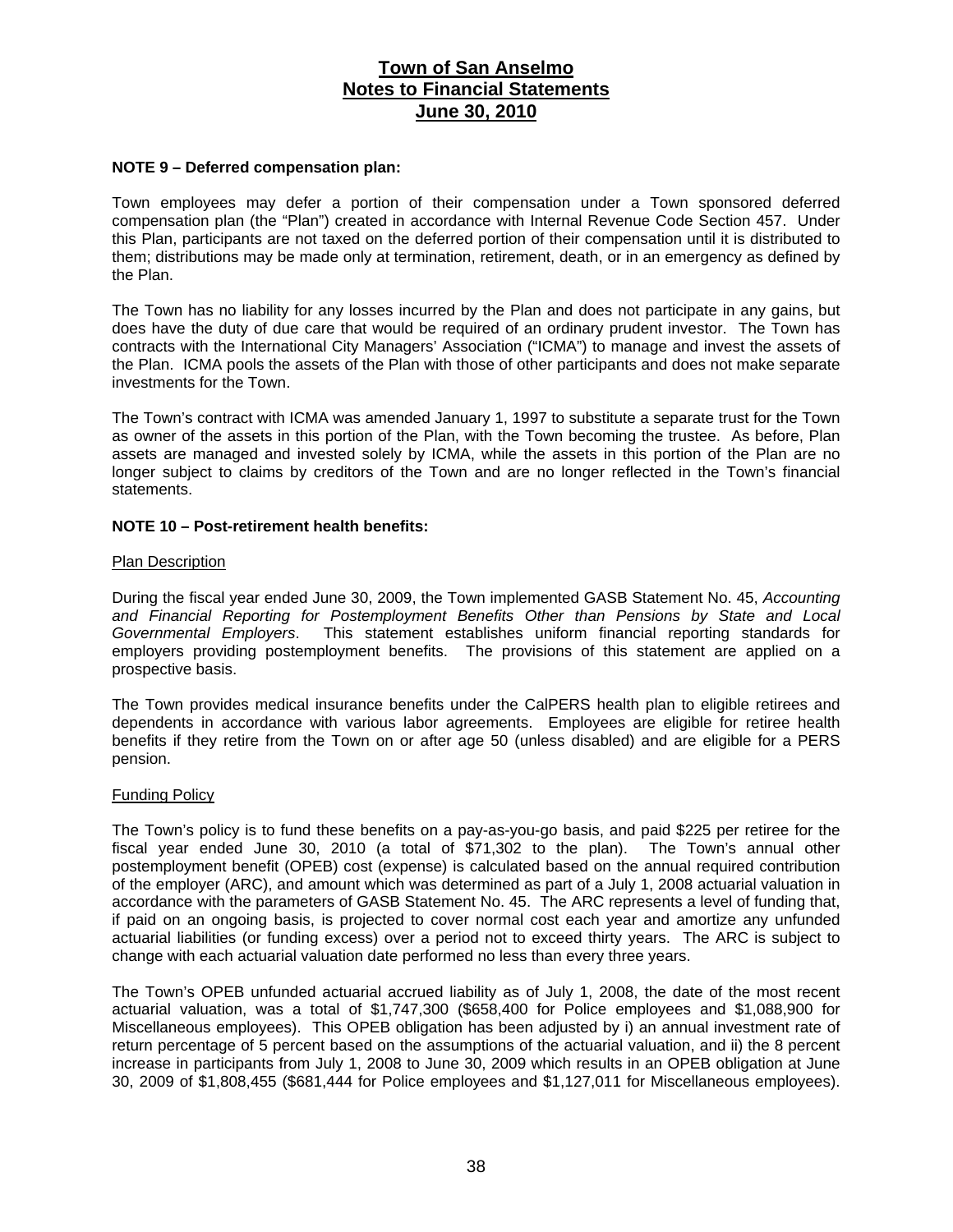The Town has calculated and recorded the Net OPEB obligation, representing the difference between the ARC, amortization and contributions, as follows:

|                                         | Police        | Miscellaneous |           |    | Total     |
|-----------------------------------------|---------------|---------------|-----------|----|-----------|
| Annual required contributions (ARC) and |               |               |           |    |           |
| annual OPEB cost                        | 80,523<br>S.  | \$            | 113,977   | S. | 194,500   |
| Interest on OPEB                        | 3,890         |               | 5,505     |    | 9,395     |
| Adjustment to ARC                       | (2,593)       |               | (3,670)   |    | (6, 263)  |
| <b>Annual ARC</b>                       | \$81,820      | \$            | 115,812   |    | \$197,632 |
| Contributions made by Town              | (30, 937)     |               | (40, 366) |    | (71, 303) |
| Increase in net OPEB obligation         | 50,883        |               | 75,446    |    | 126,329   |
| Net OPEB obligations, beginning of year | 47,087        |               | 73,804    |    | 120,891   |
| Net OPEB obligations, end of year       | 97,970<br>\$. | \$            | 149,250   |    | 247,220   |

The Town's annual OPEB cost, the percentage of annual OPEB cost contributed to the plan, and the net OPEB obligation for fiscal 2010 and the two preceding years were as follows:

| Fiscal   |                  | Percentage of           | <b>Net</b> |
|----------|------------------|-------------------------|------------|
| Year     | Annual           | Annual OPEB             | OPEB       |
| Ended    | <b>OPEB Cost</b> | <b>Cost Contributed</b> | Obligation |
|          |                  |                         |            |
| 06/30/08 | N/A              | N/A                     | N/A        |
| 06/30/09 | 187,900          | 35.7%                   | \$120,891  |

Note: The Town will report three years of data in the above table as the information becomes available in subsequent years, in accordance with the requirements of GASB 45.

#### Actuarial Methods and Assumptions

Projections of benefits for financial reporting purposes are based on the substantive plan as understood by the employer and plan members, and include the types of plan benefits provided at the time of the valuation and the historical pattern of sharing benefit costs between employer and plan members to that point. The actuarial methods and assumptions used include techniques that are designed to reduce the effects of short-term volatility in actuarial accrued liabilities and the actuarial assets, consistent with the long-term perspective of the calculations.

The actuarial cost method used for determining the benefit obligations is the Projected Unit Credit Cost Method. The actuarial assumptions include a 5 percent investment rate of return, covered payroll increases of 3.5% per year, and an inflation rate of 3.25% per year. The unfunded actuarial accrued liability (UAAL) is being amortized as a level percentage of projected payroll over 30 years.

#### Funded Status and Funding Progress

Actuarial valuations of an ongoing plan involve estimates of the value of reported amounts and assumptions about the probability of occurrence of events far into the future. Examples include assumptions about investment return, future employment, mortality, and the healthcare cost trend. Amounts determined regarding the funded status of the plan and annual required contributions of the employer are subject to continual revision as actual results are compared with past expectations and new estimates are made about the future. The schedule of funding progress, presented as required supplementary information following the notes to the financial statements, presents three-year trend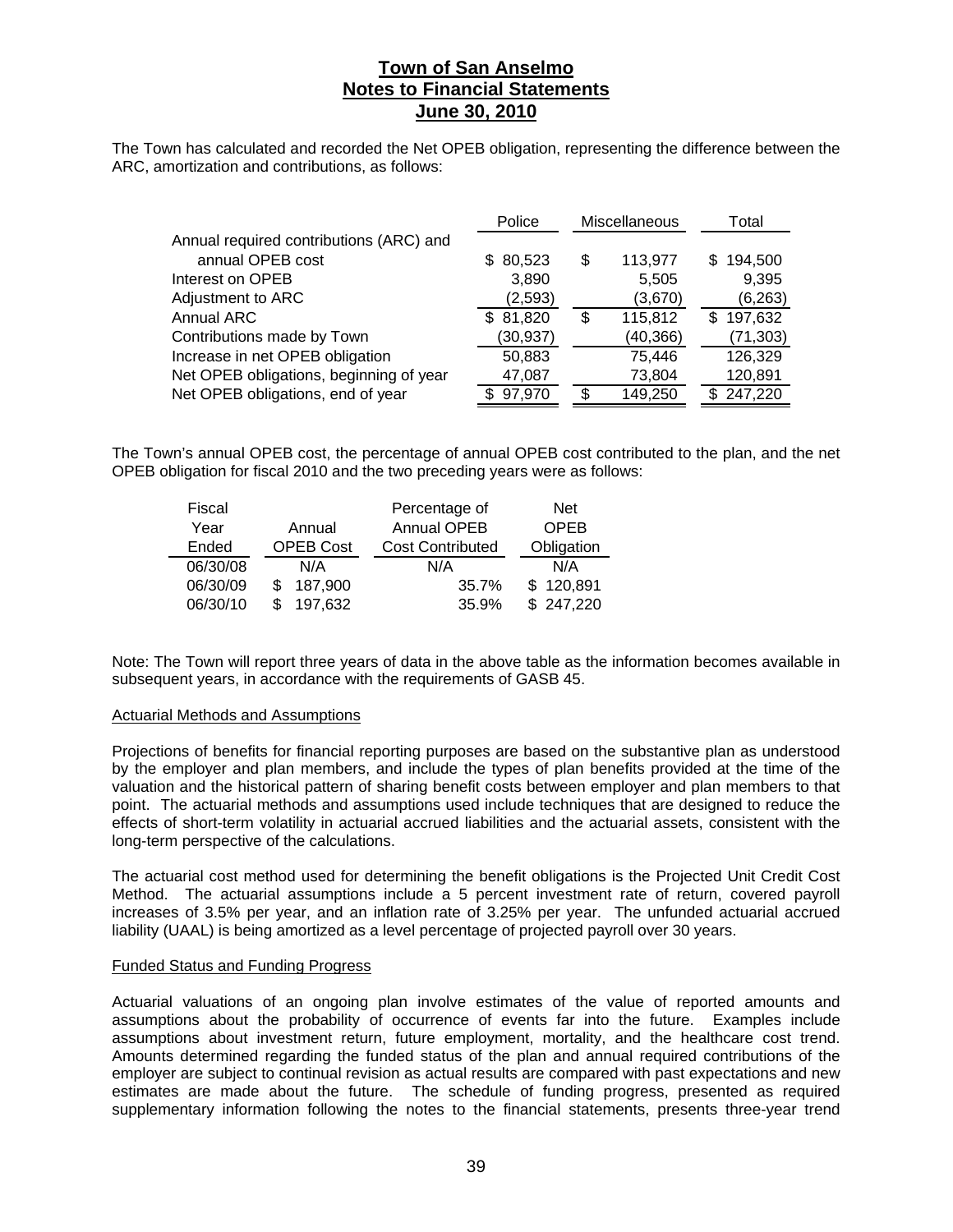information about whether the actuarial value of plan assets is increasing or decreasing over time relative to the actuarial accrued liabilities for plan benefits.

### **NOTE 11 – Workers' compensation and general liability self-insurance programs:**

The Town participates in a joint powers agreement through Bay Cities Joint Powers Insurance Authority ("BCJPIA"), which is a workers' compensation and general liability risk pool. The Town reports all of its risk management activities in its Insurance Internal Service Fund. Claims expenditures and liabilities are recorded when it is probable that a loss has occurred and the amount of that loss can be reasonably estimated.

Bay Cities Joint Powers Insurance Authority ("BCJPIA") was created in 1986 by certain public agencies in the Bay Area to provide auto, general liability and workers' compensation coverage. It is governed by a board of directors which is comprised of officials appointed by each member.

The BCJPIA is an "account pool" as defined by Government Accounting Standards Board Statement No. 10 ("GASB 10"). The BCJPIA manages separate accounts for each pool member. Losses and expenses are paid from these pools above the self-insured retention limit of \$100,000 to \$1,000,000 per occurrence. This is the Primary Liability Program. Annually, the BCJPIA evaluates the financial risk cash position, less claims reserves, claims incurred but not reported ("IBNR") and claims development of each member in the Primary Liability Program. If a member has a negative risk position, as defined by the BCJPIA, its annual assessment is increased.

The BCJPIA purchases excess insurance above the \$1,000,000 limit. This excess insurance provides risk sharing pool coverage for its members of \$1,000,000 up to \$20,000,000 per occurrence. This is the Excess Liability Program.

During the fiscal year ended June 30, 2010, the Town incurred costs of \$267,211 for coverage premiums and administration of the risk pools.

The Town had the following balances at June 30, 2010:

|                                                               | Workers'<br>Compensation |    | General<br>Liability | Total |                    |  |
|---------------------------------------------------------------|--------------------------|----|----------------------|-------|--------------------|--|
| Outstanding daims, end of period<br>Incurred but not reported | \$<br>77.797<br>193,170  | \$ | 46.815<br>45,589     | \$    | 124,612<br>238,759 |  |
| Total liability for unpaid claims                             | \$<br>270.967            | S  | 92.404               | S     | 363,371            |  |
| Discounted liabilities<br>Current portion                     | \$<br>270,967<br>82,181  | \$ | 88,009<br>29,898     | \$    | 358,976<br>112,079 |  |
| Noncurrent portion                                            | \$<br>188,786            | \$ | 58,111               | S     | 246,897            |  |

As allowed by GASB 10, the Town has recorded the discounted liabilities above, which includes the recognition of investment income earned on funds held prior to payout.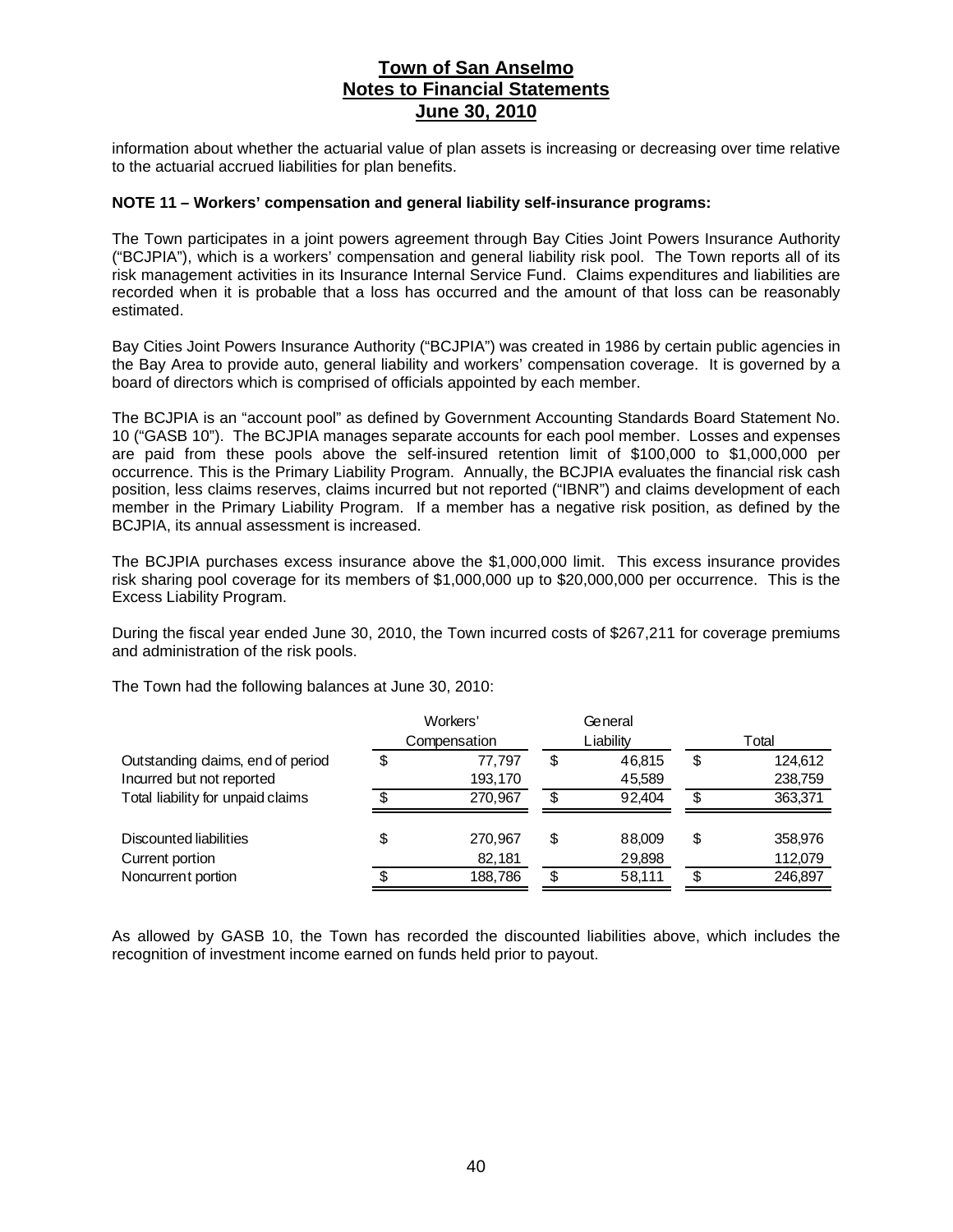Audited financial statements may be obtained from the Bay Cities Joint Powers Insurance Authority at 1831 K Street, Sacramento, CA 95811. Condensed unaudited financial information of BCJPIA at and for the fiscal year ended June 30, 2009 (audited information for the year ended June 30, 2010 was unavailable) is as follows:

| Total assets             | \$23,330,841 |
|--------------------------|--------------|
| <b>Total liabilities</b> | 13,267,964   |
| Net assets               | \$10,062,877 |
|                          |              |
| Total revenues           | \$10,546,488 |
| Total expenditures       | 8.673.546    |
| Net income               | 1.872.942    |

### **NOTE 12 – Major joint powers agencies:**

#### Ross Valley Fire Service

The Ross Valley Fire Service (the "Fire Service") was created in 1982 under a joint powers agreement between the Towns of Fairfax and San Anselmo to provide fire protection, emergency medical and related services within the Fairfax-San Anselmo area. Primary funding for the Fire Service is through contributions from the Towns. The Fire Service is governed by a board of directors appointed by the two Towns and administered by the Town Manager of one of the Towns, as appointed by the board of directors. The Town of San Anselmo's contribution to the Fire Service for the fiscal year ended June 30, 2010 was \$3,910,288 for operations and \$66,202 for equipment replacement. Audited financial statements may be obtained from Ross Valley Fire Service, 777 San Anselmo Avenue, San Anselmo, CA 94960.

#### Ross Valley Paramedic Authority

The Ross Valley Paramedic Authority ("RVPA") was created on December 14, 1982 by the Town of Corte Madera, Town of Fairfax, Kentfield Fire Protection District, City of Larkspur, County of Marin, Town of Ross, Town of San Anselmo, and Sleepy Hollow Fire Protection District to provide paramedic services to these eight public entities. The RVPA is controlled by an eight member board consisting of one member from each of the participating entities. None of the entities exercises specific control over the budgeting and financing of the RVPA's activities. The County of Marin Fire Department assigns seven full-time County employees as well as supervision by County fire department superior officers to render the paramedic service. Audited financial statements may be obtained by mailing a request to Bob Sinnott at City of Larkspur, 400 Magnolia Avenue, Larkspur, CA 94939.

RVPA's operations are financed by its members, through a tax on each residential unit and an equivalent tax for commercial property. During the fiscal year ended June 30, 2010, the tax was \$42 per living unit and per 1,500 square feet of structure on parcels in non-residential use. The City of Larkspur maintains the books and records of the RVPA.

#### Marin Telecommunications Agency

The Marin Telecommunications Agency was created in 1998, by an agreement between the County of Marin, the Cities of Belvedere, Larkspur, Mill Valley, Sausalito, and San Rafael, and the Towns of Corte Madera, Ross, San Anselmo, Fairfax, and Tiburon. The agreement provides for the regulation of rates for certain cable television services and equipment pursuant to the Cable Television Consumer Protection and Competition Act of 1992. The financial responsibility of each member is based on the number of its cable television subscribers. Audited financial statements may be obtained by mailing a request to the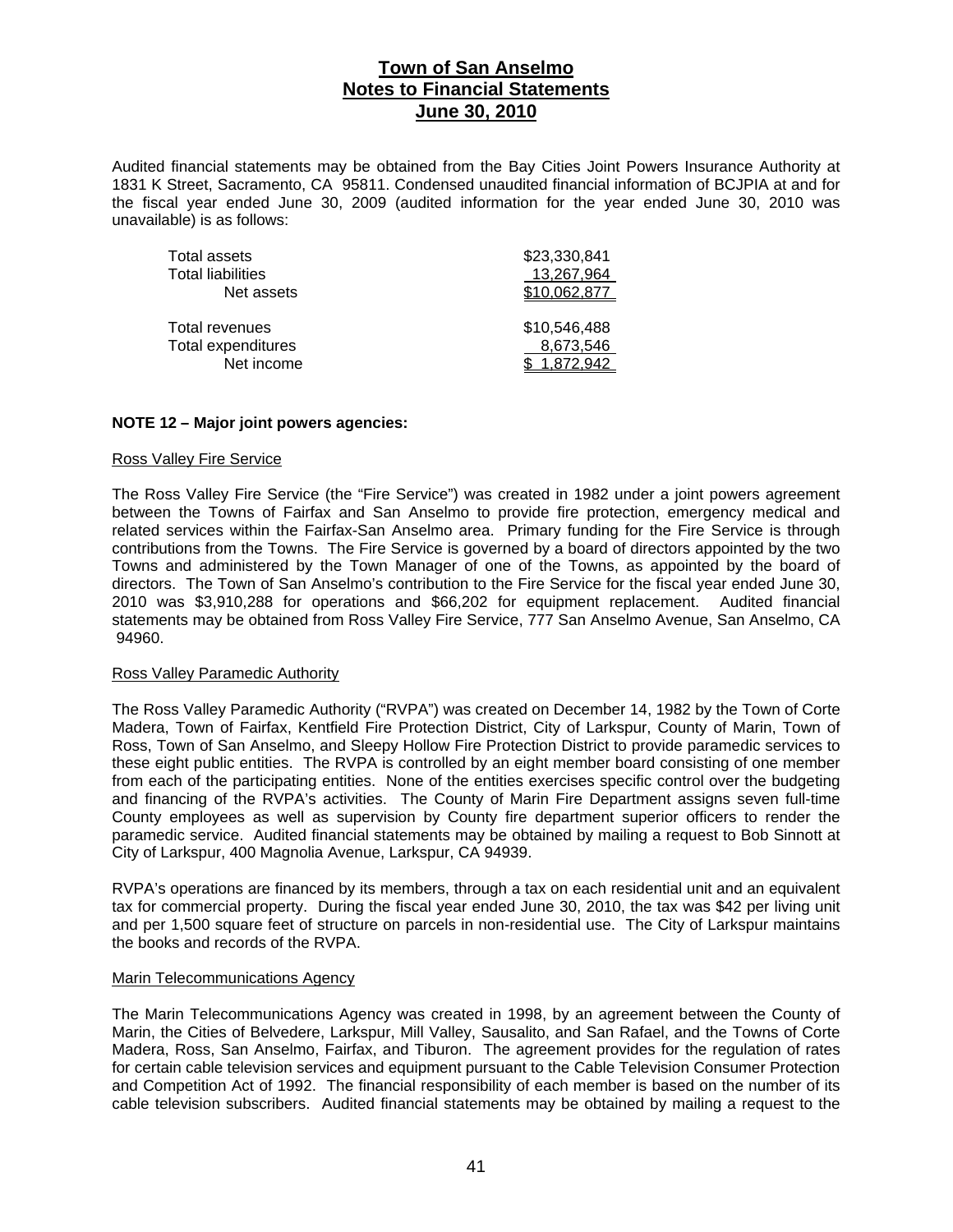Marin Telecommunications Agency at Marin County Auditor-Controller, County of Marin, Room 225, San Rafael, CA 94903.

#### Marin General Services Authority

The Marin General Services Authority ("Authority) was created on April 26, 2005 to replace the Marin Street Light Acquisition Authority. All the original members of the Marin Street Light Acquisition Authority are eligible for membership. The Authority is established to finance, implement, and manage various municipal services within the member agencies including the taxicab regulation program and information management services. All assets and funds of the Street Light Authority are transferred to the General Services Authority. The financial responsibility of each member is based on a relative population and assessed value formula. Audited financial statements may be obtained by mailing a request to the Marin Street Light Authority at Marin County Auditor-Controller, County of Marin, Room 225, San Rafael, CA 94903.

#### Marin Emergency Radio Authority

The Town participates in a joint powers agreement through the Marin Emergency Radio Authority ("MERA") under an operating agreement dated February 1, 1999. MERA was created July 1, 1997 by an agreement between certain public agencies in Marin County to provide a public safety radio system to its members. The members have agreed to assign a portion of their property tax revenues to make annual payments on a pro rata basis to cover the costs of debt financing and operating the system.

The Town's annual share of the payments related to the debt financing is as follows:

| Fiscal year ending |    |           |
|--------------------|----|-----------|
| June 30,           |    |           |
| 2011               | \$ | 63,387    |
| 2012               |    | 63,334    |
| 2013               |    | 63,291    |
| 2014               |    | 63,157    |
| 2015               |    | 63,127    |
| 2016-2020          |    | 315,126   |
| 2021-2022          |    | 125,624   |
|                    |    | 757,046   |
| Less - interest    |    | (195,553) |
|                    |    | 561,493   |

### Red Hill Community Authority

The Red Hill Community Joint Powers Authority ("RHCA") was created on January 13, 2004 by the Town of San Anselmo and Tamalpais Union High School District to develop the Red Hill community park and its ongoing use. RHCA's operations are financed through fundraising from the public. Audited financial statements may be obtained by mailing a request to the Town of San Anselmo at 525 San Anselmo Avenue, San Anselmo, CA 94960.

### **NOTE 13 – Commitments and contingencies:**

The Town is a defendant in a number of lawsuits which have arisen in the normal course of business. Damages are alleged in some of these actions and their outcome cannot be predicted with certainty. However, in the opinion of the Town Attorney, the outcome of these actions will not have a material adverse effect on the financial position of the Town.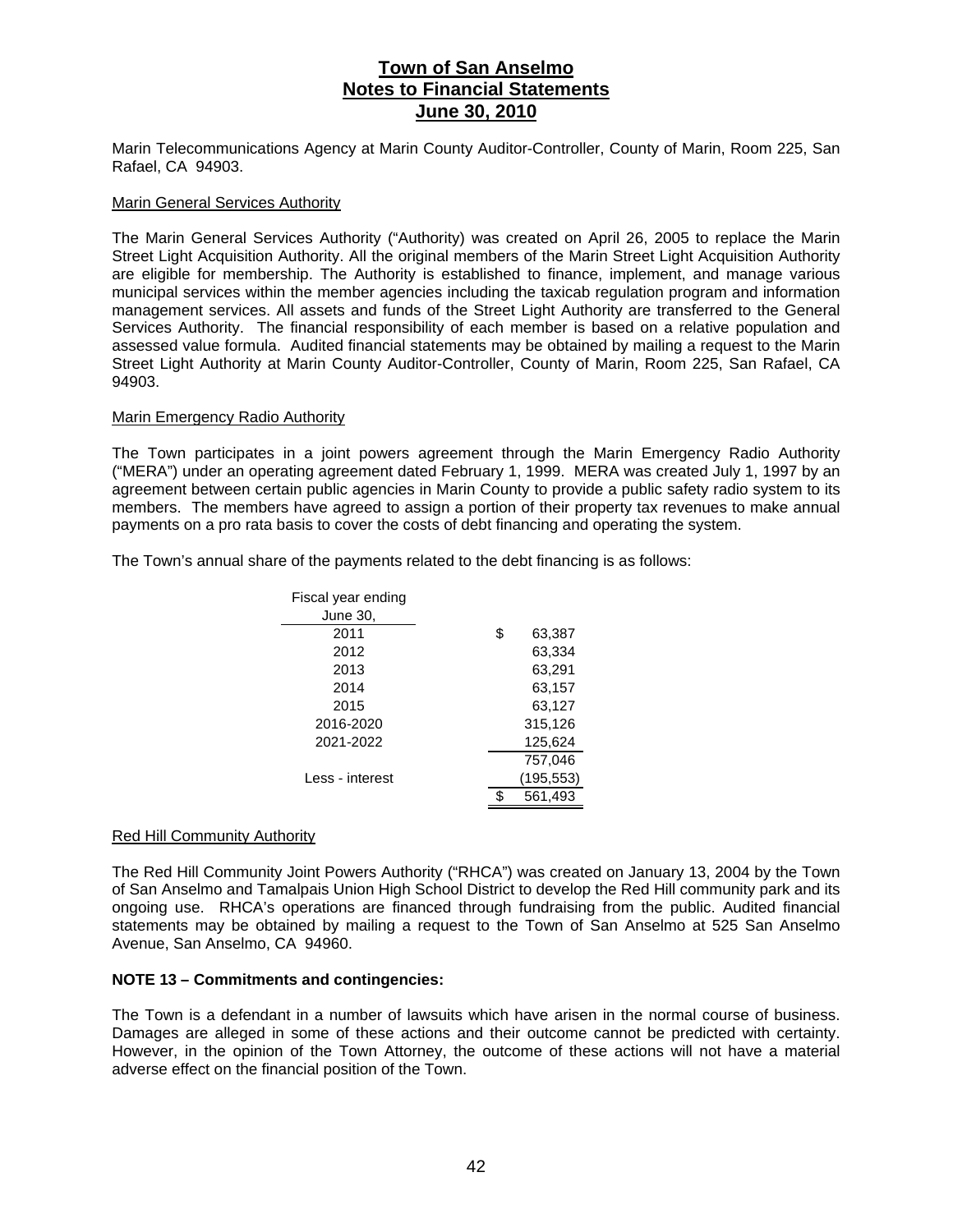The Town participates in several federal and state grant programs. The programs are subject to examination by the granters and the amount, if any, of expenses which may be disallowed by the granting agency cannot be determined at this time. The Town expects such amounts, if any, to be immaterial to the financial statements taken as a whole. The Town has \$237,110 of grants receivable at June 30, 2010 from the prior year that the Town believes are valid claims, and therefore no allowance on these receivables has been deemed necessary by management.

In fiscal 2003, the Town purchased certain land for \$500,000 to relieve claims against the Town that it was responsible for slide and drainage damages to the land. Under the terms of the settlement agreement, the Town was obligated to repair and stabilize the land and provide drainage for the property. The Town incurred costs of \$750,003 for stabilization and drainage. Under the terms of the agreement, BCJPIA paid \$500,000 for the necessary repairs to the land. The Town will attempt to sell the property, and the proceeds from the sale will be allocated in the following order: 1) \$500,000 will reimburse BCJPIA for the repair costs; 2) \$500,000 to the Town as reimbursement for the purchase of the land; 3) reimbursement to the Town for repair expenses over the BCJPIA \$500,000 payment; and 4) remaining costs to be shared equally between the Town and BCJPIA until BCJPIA's defense costs of approximately \$137,000 related to the slide have been reimbursed, with any remainder then going to the Town. If the Town decides to not sell the property, the Town will need to reimburse BCJPIA \$500,000 for the repair costs. If the Town is unable to sell the land for more than \$500,000, the Town will be obligated to pay BCJPIA the net proceeds of the sale.

In February 2008, the Town entered into a municipal lease related to Fire Station No. 19, and has scheduled lease payments associated with the agreement (see Note 1 – paragraph Q).

### **NOTE 14 – Fund deficits:**

The Emergency Reserve Fund has a fund deficit of \$(1,124,198) at June 30, 2010, which will be eliminated as deferred revenue is recognized and from transfers from the general fund. The Isabel Cook Complex fund in the Other Special Revenue Funds group has a fund deficit at June 30, 2010 in the amount of \$(43,684) as a result of painting, window replacement, boiler replacement and other facility repairs at the Complex. The fund deficit will be eliminated as future rental income is recognized. The Special Events Fund has a deficit of (\$1,679) as of June 30, 2010. The 2010-2011 Adopted Budget includes a transfer from the general fund which will eliminate this deficit. The POST fund has a deficit of (\$7,105) as of June 30, 2010. This deficit occurred as the expected reimbursement from the state in the amount of \$7,105 was not received by August 31, 2010 and was therefore recorded as deferred revenue.

### **NOTE 15 – Excess of expenditures over appropriations:**

For the fiscal year ended June 30, 2010, expenditures exceeded appropriations in the following funds:

|                      | Appropriation |  | Expenditures | <b>Excess</b> |  |  |
|----------------------|---------------|--|--------------|---------------|--|--|
| <b>General Fund:</b> |               |  |              |               |  |  |
| <b>Public Safety</b> | 8.222.896     |  | 8.268.772    | 45.876        |  |  |
| Library              | 572.734       |  | 576,221      | 3.487         |  |  |

The excess of expenditures over appropriations in the General Fund and Emergency Reserve Fund were funded by available financial resources.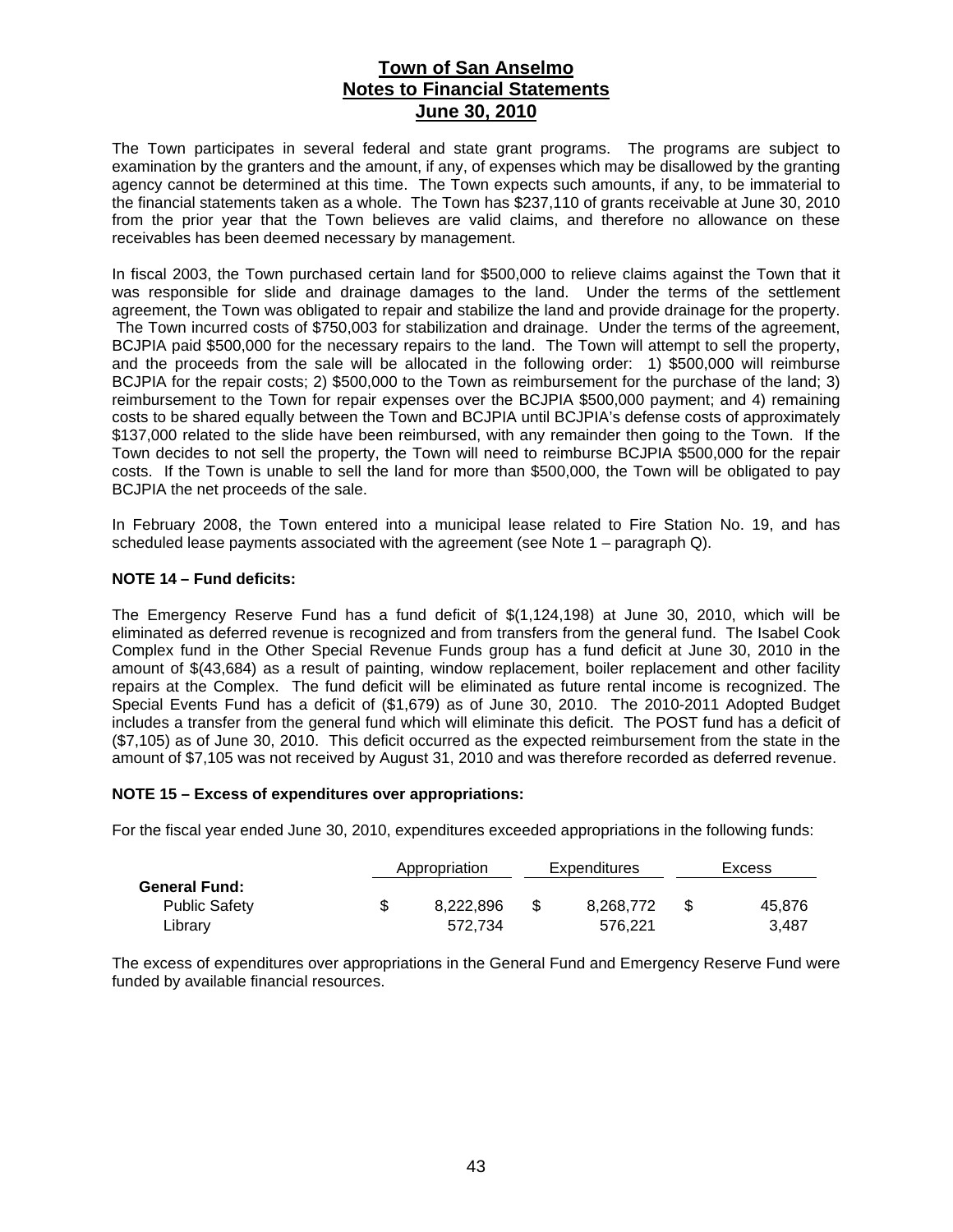### **NOTE 16 – Proposition 1A borrowing by the State of California:**

Under the provisions of Proposition 1A and as part of the 2009-10 budget package passed by the California state legislature on July 28, 2009, the State of California borrowed 8% of the amount of property tax revenue, including those property taxes associated with the in-lieu motor vehicle license fee, the triple flip in lieu sales tax, and supplemental property tax, apportioned to cities, counties and special districts (excluding redevelopment agencies). The state is required to repay this borrowing plus interest by June 30, 2013. After repayment of this initial borrowing, the California legislature may consider only one additional borrowing within a ten-year period. The amount of this borrowing pertaining to the Town was \$512,372.

Authorized with the 2009-10 State budget package, the Proposition 1A Securitization Program was instituted by the California Statewide Communities Development Authority ("California Communities"), a joint powers authority sponsored by the California State Association of Counties and the League of California Cities, to enable local governments to sell their Proposition 1A receivables to California Communities. Under the Securitization Program, California Communities simultaneously purchased the 1A receivables and issued bonds ("Prop 1A Bonds") to provide local agencies with cash proceeds in two equal installments, on January 15, 2010 and May 3, 2010. The purchase price paid to the local agencies equaled 100% of the amount of property tax reduction. All transaction costs of issuance and interest were paid by the State of California. Participating local agencies have no obligation on the bonds and no credit exposure to the State. The Town participated in the securitization program and accordingly property taxes have been recorded in the same manner as if the State had not exercised its rights under Proposition 1A. The receivable sale proceeds were equal to the book value and, as a result, no gain or loss was recorded.

# **NOTE 17 – Prior period adjustment:**

The Town recorded a prior period adjustment to increase the beginning general fund balance by \$85,727 to correct a prior year's over-accrual related to debt payable to the County of Marin.

The Town also recorded a prior period adjustment to reduce beginning net assets by \$115,609 on the government-wide statement of activities and changes in net assets to reflect a net adjustment related to prior years' acquisitions and depreciation of library books. The prior period adjustment had no effect on the governmental funds financial statements. The net effect on the government-wide financial statements for the prior period adjustment was a follows:

| County of Marin debt                     | \$ 85.727    |
|------------------------------------------|--------------|
| Library books adjustment                 | (115,609)    |
| Net effect on government-wide net assets | $$$ (29,882) |

### **NOTE 18 – Subsequent events:**

The Town has evaluated subsequent events through November 10, 2010.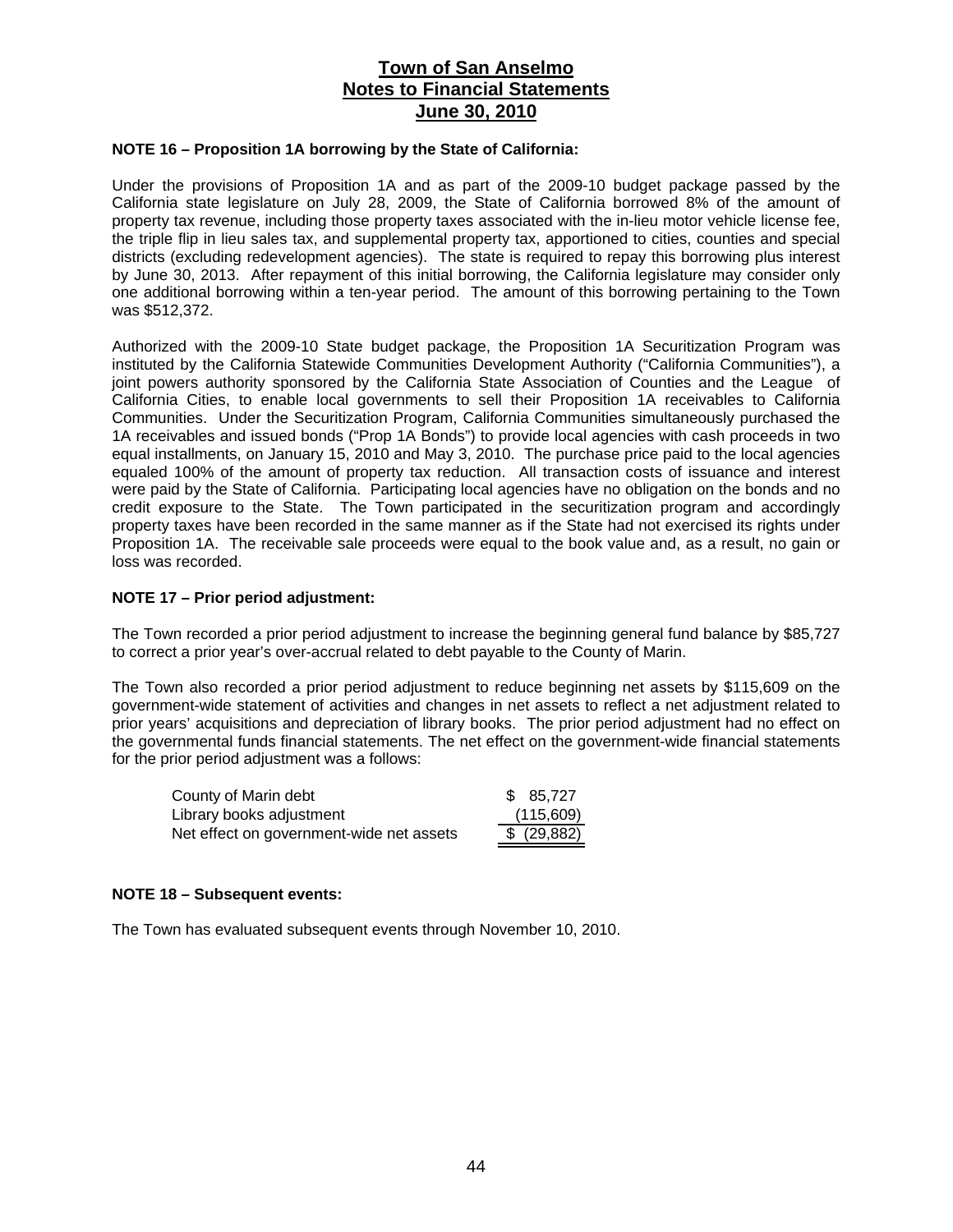# **REQUIRED SUPPLEMENTARY INFORMATION**

**(BUDGETARY INFORMATION, PENSION FUNDING AND OPEB FUNDING)**

**\* \* \* \* \***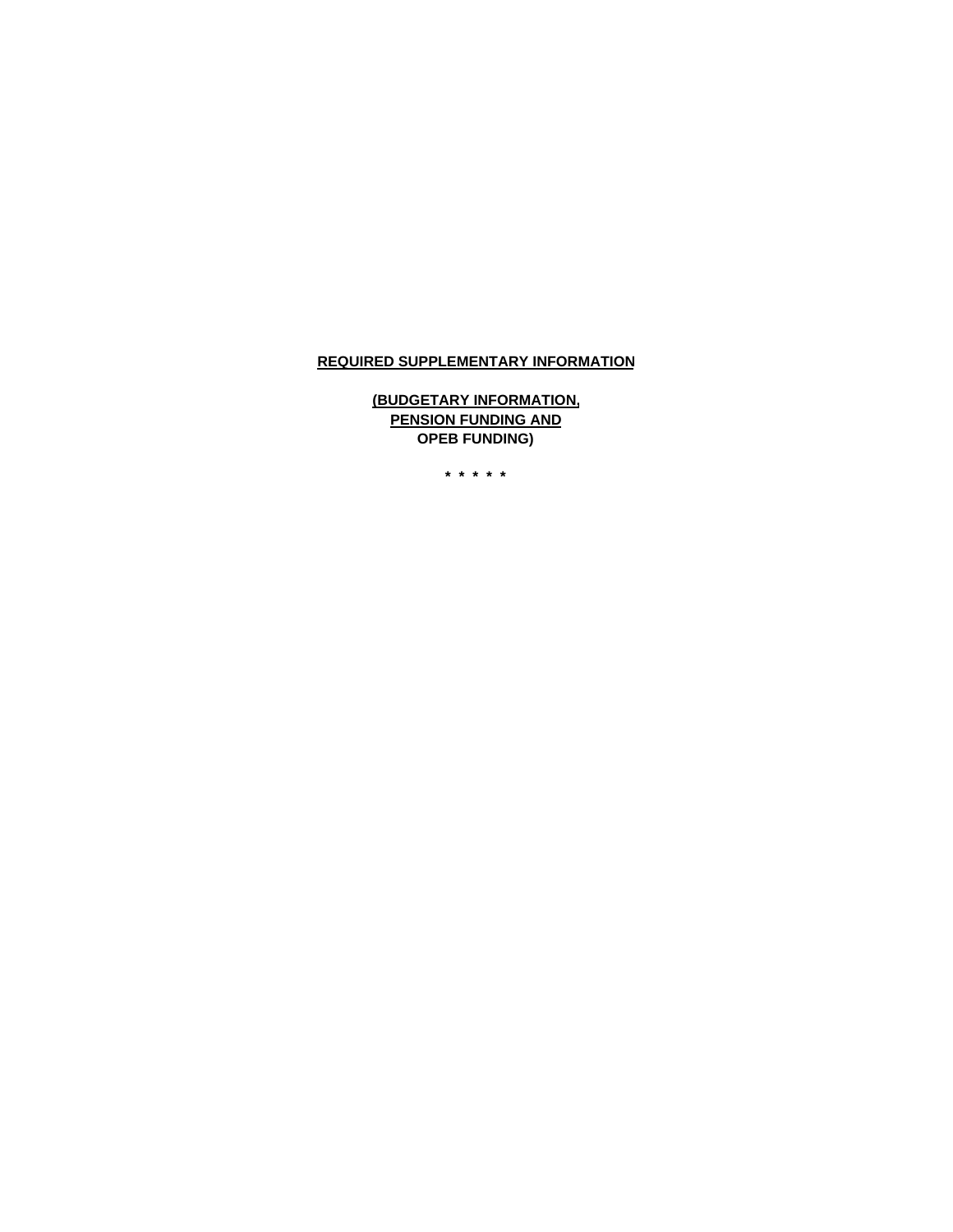# **TOWN OF SAN ANSELMO General Fund Statement of Revenues, Expenditures , and Changes in Fund Balances - Budget and Actual**

# **For the Fiscal Year Ended June 30, 2010**

|                                                                                                                      |                                         | <b>Budgeted Amounts</b>                 |                                         | Variance with<br>Final Budget -          |  |  |
|----------------------------------------------------------------------------------------------------------------------|-----------------------------------------|-----------------------------------------|-----------------------------------------|------------------------------------------|--|--|
|                                                                                                                      | Original                                | Final                                   | Actual<br>Amounts                       | Positive/<br>(Negative)                  |  |  |
| <b>REVENUES</b>                                                                                                      |                                         |                                         |                                         |                                          |  |  |
| Property taxes<br>Sales taxes<br>Franchise and other taxes                                                           | 8,091,531<br>\$<br>832,904<br>2,143,135 | 8,207,531<br>\$<br>712,904<br>2,103,135 | 8,081,209<br>\$<br>837,730<br>2,008,428 | (126, 322)<br>\$<br>124,826<br>(94, 707) |  |  |
| Licenses and permits<br>Fines and forfeitures<br>Earnings on investments                                             | 517,640<br>241,034<br>127,955           | 477,640<br>241,034<br>37,955            | 508,434<br>251,755<br>35,281            | 30,794<br>10,721<br>(2,674)              |  |  |
| Revenues from other agencies<br>Current services charges<br>Other revenue                                            | 153,207<br>989,220<br>78,803            | 153,207<br>989,220<br>114,929           | 150,557<br>962,831<br>123,225           | (2,650)<br>(26, 389)<br>8,296            |  |  |
| <b>Total revenues</b>                                                                                                | 13,175,429                              | 13,037,555                              | 12,959,450                              | (78, 105)                                |  |  |
| <b>EXPENDITURES</b>                                                                                                  |                                         |                                         |                                         |                                          |  |  |
| Current:<br>General government                                                                                       | 1,354,074                               | 1,401,074                               | 1,341,891                               | 59,183                                   |  |  |
| Public safety<br>Public works                                                                                        | 8,222,896<br>958,440                    | 8,222,896<br>958,440                    | 8,268,772<br>925,030                    | (45, 876)<br>33,410                      |  |  |
| Planning & Building<br>Library<br>Parks and recreation                                                               | 767,435<br>536,608<br>468,834           | 781,435<br>572,734<br>468,834           | 763,646<br>576,221<br>448,854           | 17,789<br>(3, 487)<br>19,980             |  |  |
| Capital outlay<br>Debt service:                                                                                      |                                         |                                         |                                         |                                          |  |  |
| Principal<br>Interest                                                                                                | 82,476<br>6,503                         | 82,476<br>6,503                         | 82,476<br>6,503                         |                                          |  |  |
| <b>Total expenditures</b>                                                                                            | 12,397,266                              | 12,494,392                              | 12,413,393                              | 80.999                                   |  |  |
| REVENUES OVER (UNDER) EXPENDITURES                                                                                   | 778,163                                 | 543,163                                 | 546,057                                 | 2,894                                    |  |  |
| <b>OTHER FINANCING SOURCES (USES)</b>                                                                                |                                         |                                         |                                         |                                          |  |  |
| Transfers in<br><b>Transfers out</b>                                                                                 | 210,546<br>(876, 156)                   | 210,546<br>(885, 656)                   | 208,484<br>(885, 656)                   | (2,062)                                  |  |  |
| Total other financing sources (uses)                                                                                 | (665, 610)                              | (675, 110)                              | (677, 172)                              | (2,062)                                  |  |  |
| (Deficiency) excess of revenues and other<br>financing sources (under) over expenditures and<br>other financing uses | \$<br>112,553                           | \$<br>(131, 947)                        | (131, 115)                              | \$<br>832                                |  |  |
| Fund balances, beginning of year                                                                                     |                                         |                                         | 1,811,210                               |                                          |  |  |
| Prior Period Adjustment - Note 17                                                                                    |                                         |                                         | 85,727                                  |                                          |  |  |
| Fund balances, end of year                                                                                           |                                         |                                         | 1,765,822<br>\$                         |                                          |  |  |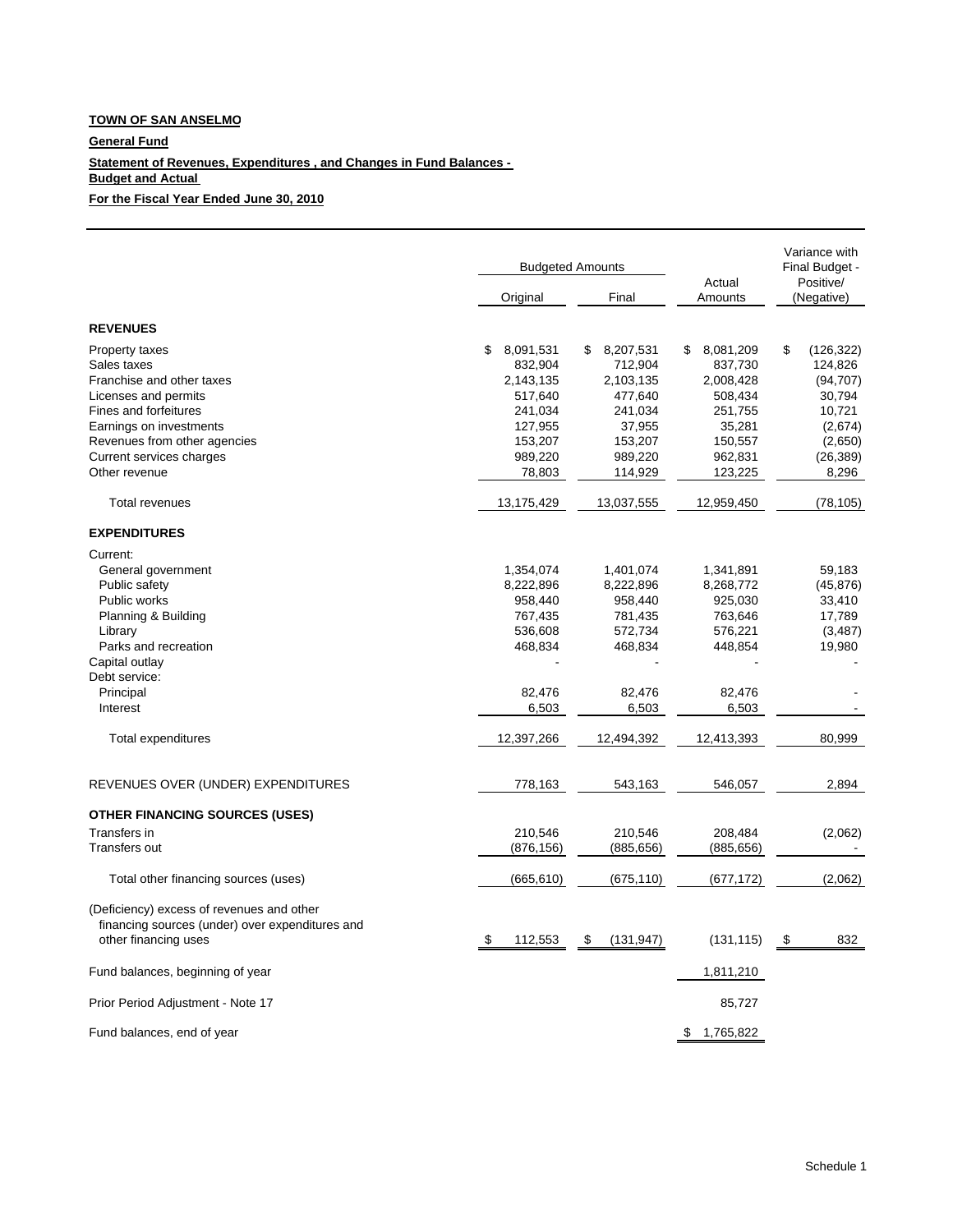# **TOWN OF SAN ANSELMO Major Special Revenue Funds Budgetary Comparison Schedule For the Fiscal Year Ended June 30, 2010**

|                                              | Road Maintenance |                         |    |                                      |             |               |  |  |  |  |  |  |
|----------------------------------------------|------------------|-------------------------|----|--------------------------------------|-------------|---------------|--|--|--|--|--|--|
|                                              |                  | <b>Budgeted Amounts</b> |    | Variance<br>with Final -<br>Positive |             |               |  |  |  |  |  |  |
|                                              |                  | Original                |    | Final                                | Actual      | (Negative)    |  |  |  |  |  |  |
| <b>REVENUES</b>                              |                  |                         |    |                                      |             |               |  |  |  |  |  |  |
| Property taxes                               | \$               |                         | \$ |                                      | \$          | \$            |  |  |  |  |  |  |
| Sales taxes                                  |                  |                         |    |                                      |             |               |  |  |  |  |  |  |
| Franchise and other taxes                    |                  |                         |    |                                      |             |               |  |  |  |  |  |  |
| Licenses and permits                         |                  |                         |    |                                      |             |               |  |  |  |  |  |  |
| Fines and forfeitures                        |                  |                         |    |                                      |             |               |  |  |  |  |  |  |
| Use of money and property                    |                  | 1,000                   |    | 1,000                                | 833         | (167)         |  |  |  |  |  |  |
| Revenues from other agencies                 |                  |                         |    |                                      |             |               |  |  |  |  |  |  |
| Current services charges                     |                  | 213,600                 |    | 213,600                              | 178,171     | (35, 429)     |  |  |  |  |  |  |
| Other revenue                                |                  |                         |    |                                      |             |               |  |  |  |  |  |  |
| <b>Total revenues</b>                        |                  | 214,600                 |    | 214,600                              | 179,004     | (35, 596)     |  |  |  |  |  |  |
| <b>EXPENDITURES</b>                          |                  |                         |    |                                      |             |               |  |  |  |  |  |  |
| General government                           |                  |                         |    |                                      |             |               |  |  |  |  |  |  |
| Public safety                                |                  |                         |    |                                      |             |               |  |  |  |  |  |  |
| Public works                                 |                  |                         |    |                                      |             |               |  |  |  |  |  |  |
| Planning                                     |                  |                         |    |                                      |             |               |  |  |  |  |  |  |
| Library                                      |                  |                         |    |                                      |             |               |  |  |  |  |  |  |
| Parks and recreation                         |                  |                         |    |                                      |             |               |  |  |  |  |  |  |
| Capital outlay                               |                  | 892,343                 |    | 892,343                              | 453,475     | 438,868       |  |  |  |  |  |  |
| Debt service:                                |                  |                         |    |                                      |             |               |  |  |  |  |  |  |
| Principal                                    |                  |                         |    |                                      |             |               |  |  |  |  |  |  |
| Interest                                     |                  |                         |    |                                      |             |               |  |  |  |  |  |  |
| Total expenditures                           |                  | 892,343                 |    | 892,343                              | 453,475     | 438,868       |  |  |  |  |  |  |
| Excess of revenues over (under) expenditures |                  | (677, 743)              |    | (677, 743)                           | (274, 471)  | 403,272       |  |  |  |  |  |  |
| <b>OTHER FINANCING SOURCES (USES)</b>        |                  |                         |    |                                      |             |               |  |  |  |  |  |  |
| Transfers in                                 |                  | 400,000                 |    | 400,000                              | 400,000     |               |  |  |  |  |  |  |
| <b>Transfers out</b>                         |                  |                         |    |                                      |             |               |  |  |  |  |  |  |
| Total other financing sources (uses)         |                  | 400,000                 |    | 400,000                              | 400,000     |               |  |  |  |  |  |  |
| Net change in fund balances                  |                  | (277, 743)              | \$ | (277, 743)                           | 125,529     | \$<br>403,272 |  |  |  |  |  |  |
| Fund balances, beginning of year             |                  |                         |    |                                      | 1,668,806   |               |  |  |  |  |  |  |
| Fund balances, end of year                   |                  |                         |    |                                      | \$1,794,335 |               |  |  |  |  |  |  |
|                                              |                  |                         |    |                                      |             |               |  |  |  |  |  |  |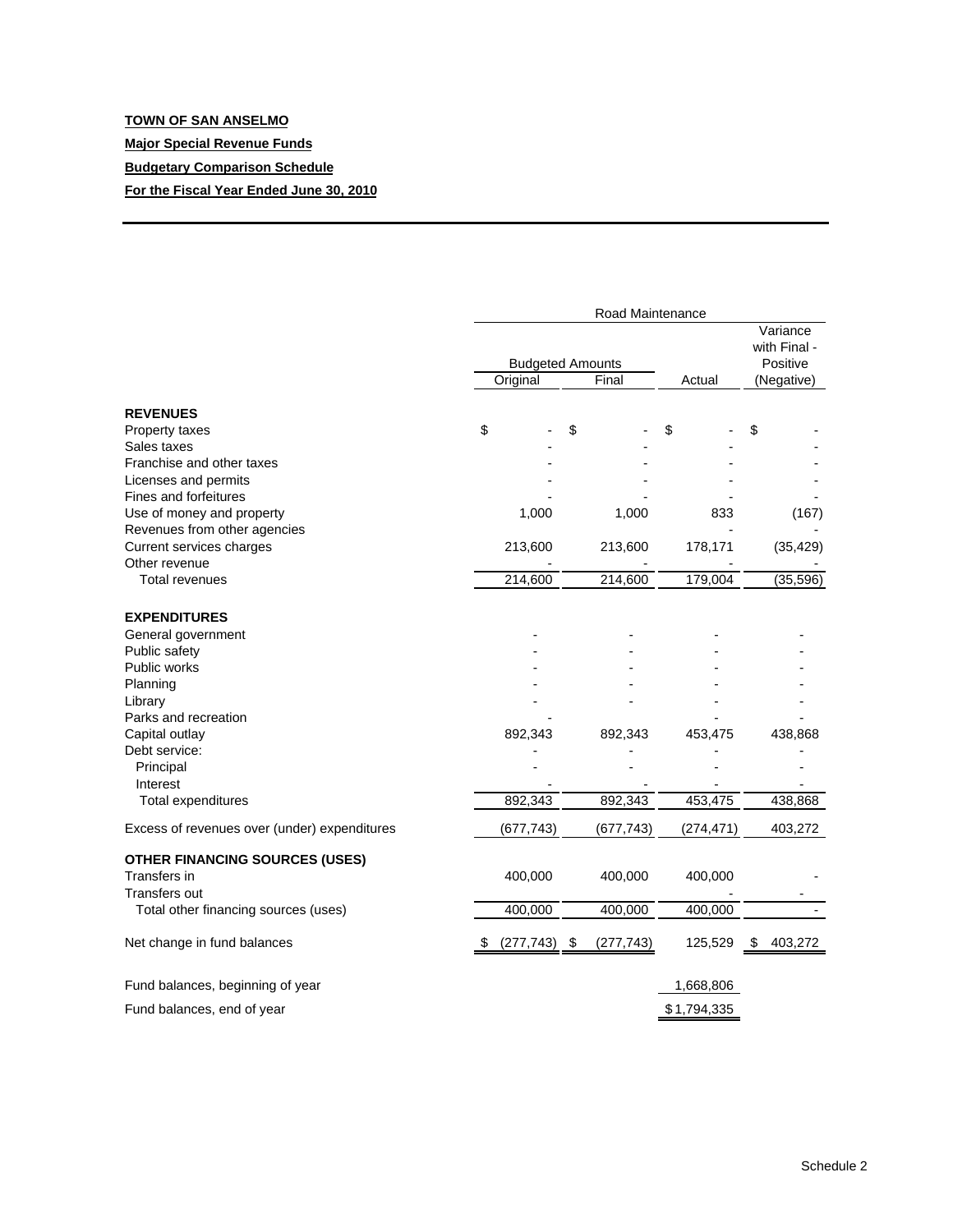# **TOWN OF SAN ANSELMO Major Special Revenue Funds - Recreation Fund Budgetary Comparison Schedule For the Fiscal Year Ended June 30, 2010**

|                                              | Recreation |                         |    |          |               |                                      |            |  |  |  |  |
|----------------------------------------------|------------|-------------------------|----|----------|---------------|--------------------------------------|------------|--|--|--|--|
|                                              |            | <b>Budgeted Amounts</b> |    |          |               | Variance<br>with Final -<br>Positive |            |  |  |  |  |
|                                              |            | Original                |    | Final    | Actual        |                                      | (Negative) |  |  |  |  |
| <b>REVENUES</b>                              |            |                         |    |          |               |                                      |            |  |  |  |  |
| Property taxes                               | \$         |                         | \$ |          | \$            |                                      | \$         |  |  |  |  |
| Sales taxes                                  |            |                         |    |          |               |                                      |            |  |  |  |  |
| Franchise and other taxes                    |            |                         |    |          |               |                                      |            |  |  |  |  |
| Licenses and permits                         |            |                         |    |          |               |                                      |            |  |  |  |  |
| Fines and forfeitures                        |            |                         |    |          |               |                                      |            |  |  |  |  |
| Use of money and property                    |            |                         |    |          |               |                                      |            |  |  |  |  |
| Revenues from other agencies                 |            |                         |    |          |               |                                      |            |  |  |  |  |
| Current services charges                     |            | 989,539                 |    | 989,539  | 938,776       |                                      | (50, 763)  |  |  |  |  |
| Other revenue                                |            |                         |    | 1,196    | 3,738         |                                      | 2,542      |  |  |  |  |
| <b>Total revenues</b>                        |            | 989,539                 |    | 990,735  | 942,514       |                                      | (48, 221)  |  |  |  |  |
| <b>EXPENDITURES</b>                          |            |                         |    |          |               |                                      |            |  |  |  |  |
| General government                           |            |                         |    |          |               |                                      |            |  |  |  |  |
| Public safety                                |            |                         |    |          |               |                                      |            |  |  |  |  |
| Public works                                 |            |                         |    |          |               |                                      |            |  |  |  |  |
| Planning                                     |            |                         |    |          |               |                                      |            |  |  |  |  |
| Library                                      |            |                         |    |          |               |                                      |            |  |  |  |  |
| Parks and recreation                         |            | 989,539                 |    | 999,039  | 965,818       |                                      | 33,221     |  |  |  |  |
| Capital outlay                               |            |                         |    |          |               |                                      |            |  |  |  |  |
| Debt service:                                |            |                         |    |          |               |                                      |            |  |  |  |  |
| Principal                                    |            |                         |    |          |               |                                      |            |  |  |  |  |
| Interest                                     |            |                         |    |          |               |                                      |            |  |  |  |  |
| Total expenditures                           |            | 989,539                 |    | 999,039  | 965,818       |                                      | 33,221     |  |  |  |  |
| Excess of revenues over (under) expenditures |            |                         |    | (8, 304) | (23, 304)     |                                      | (15,000)   |  |  |  |  |
| <b>OTHER FINANCING SOURCES (USES)</b>        |            |                         |    |          |               |                                      |            |  |  |  |  |
| Transfers in                                 |            |                         |    | 9,500    | 9,500         |                                      |            |  |  |  |  |
| <b>Transfers out</b>                         |            |                         |    |          |               |                                      |            |  |  |  |  |
| Total other financing sources (uses)         |            |                         |    | 9,500    | 9,500         |                                      |            |  |  |  |  |
| Net change in fund balances                  |            |                         | \$ | 1,196    | $(13,804)$ \$ |                                      | (15,000)   |  |  |  |  |
| Fund balances, beginning of year             |            |                         |    |          | 63,836        |                                      |            |  |  |  |  |
| Fund balances, end of year                   |            |                         |    |          | \$<br>50,032  |                                      |            |  |  |  |  |
|                                              |            |                         |    |          |               |                                      |            |  |  |  |  |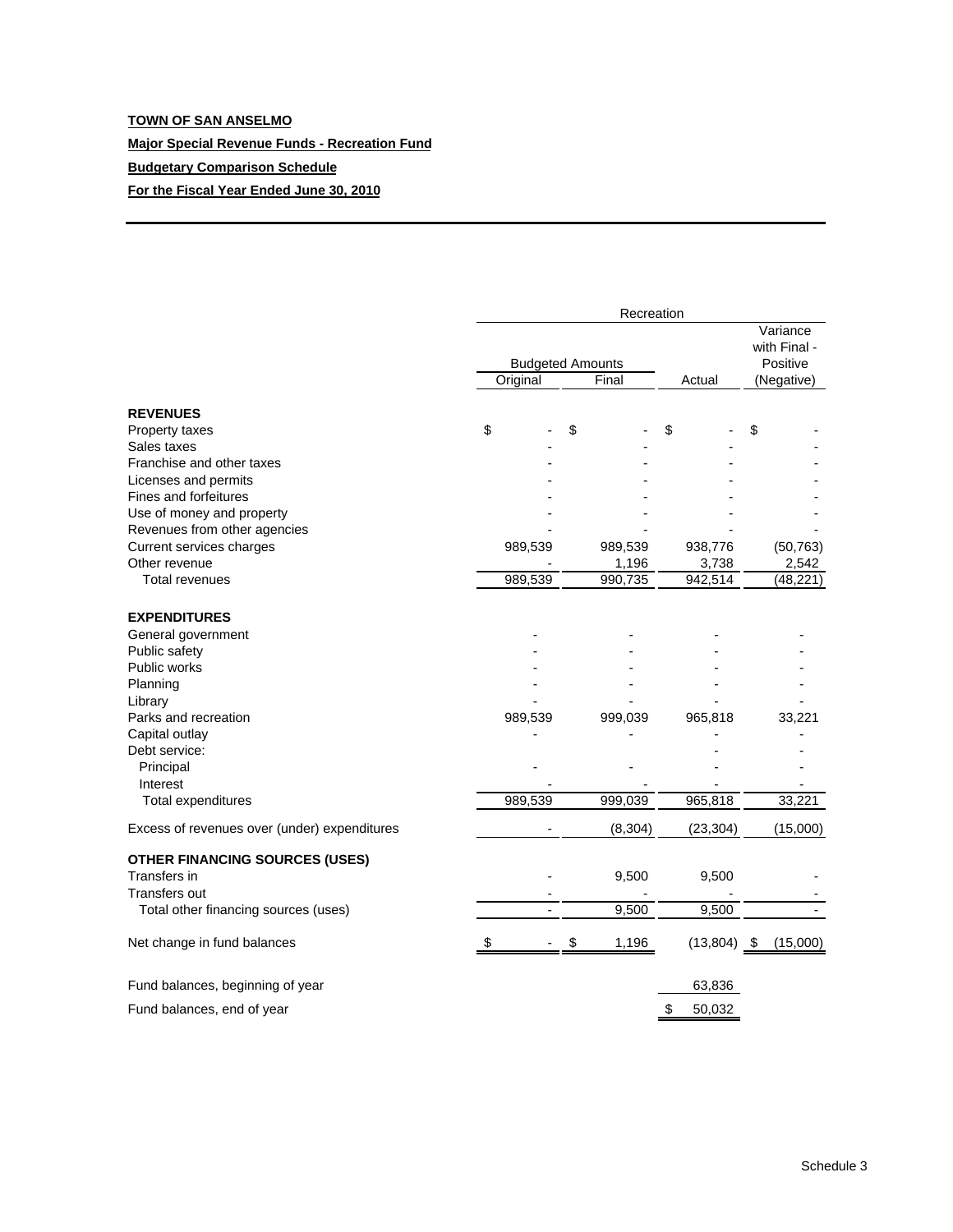**Major Special Revenue Funds - Emergency Reserve Fund**

**Budgetary Comparison Schedule**

**For the Fiscal Year Ended June 30, 2010**

|                                              | <b>Emergency Reserve</b> |                                     |    |            |                 |            |                                      |  |  |  |  |  |  |
|----------------------------------------------|--------------------------|-------------------------------------|----|------------|-----------------|------------|--------------------------------------|--|--|--|--|--|--|
|                                              |                          | <b>Budgeted Amounts</b><br>Original |    | Final      | Actual          |            | Variance<br>with Final -<br>Positive |  |  |  |  |  |  |
|                                              |                          |                                     |    |            |                 | (Negative) |                                      |  |  |  |  |  |  |
| <b>REVENUES</b>                              |                          |                                     |    |            |                 |            |                                      |  |  |  |  |  |  |
| Property taxes                               | \$                       |                                     | \$ |            | \$              | \$         |                                      |  |  |  |  |  |  |
| Sales taxes                                  |                          |                                     |    |            |                 |            |                                      |  |  |  |  |  |  |
| Franchise and other taxes                    |                          |                                     |    |            |                 |            |                                      |  |  |  |  |  |  |
| Licenses and permits                         |                          |                                     |    |            |                 |            |                                      |  |  |  |  |  |  |
| Fines and forfeitures                        |                          |                                     |    |            |                 |            |                                      |  |  |  |  |  |  |
| Use of money and property                    |                          |                                     |    |            |                 |            |                                      |  |  |  |  |  |  |
| Revenues from other agencies                 |                          | 189,446                             |    | 189,446    | 24,904          |            | (164, 542)                           |  |  |  |  |  |  |
| Current services charges                     |                          |                                     |    |            |                 |            |                                      |  |  |  |  |  |  |
| Other revenue                                |                          | 84,427                              |    | 84,427     | 84,426          |            | (1)                                  |  |  |  |  |  |  |
| Total revenues                               |                          | 273,873                             |    | 273,873    | 109,330         |            | (164,543)                            |  |  |  |  |  |  |
|                                              |                          |                                     |    |            |                 |            |                                      |  |  |  |  |  |  |
| <b>EXPENDITURES</b>                          |                          |                                     |    |            |                 |            |                                      |  |  |  |  |  |  |
| General government                           |                          |                                     |    |            |                 |            |                                      |  |  |  |  |  |  |
| Public safety                                |                          | 158,517                             |    | 158,517    | 158,517         |            |                                      |  |  |  |  |  |  |
| Public works                                 |                          |                                     |    |            |                 |            |                                      |  |  |  |  |  |  |
| Planning                                     |                          |                                     |    |            |                 |            |                                      |  |  |  |  |  |  |
| Library                                      |                          |                                     |    |            |                 |            |                                      |  |  |  |  |  |  |
| Parks and recreation                         |                          | 549,446                             |    | 549,446    | 308,448         |            | 240,998                              |  |  |  |  |  |  |
| Capital outlay<br>Flood repairs              |                          |                                     |    |            |                 |            |                                      |  |  |  |  |  |  |
| Debt service:                                |                          |                                     |    |            |                 |            |                                      |  |  |  |  |  |  |
| Principal                                    |                          |                                     |    |            |                 |            |                                      |  |  |  |  |  |  |
| Interest                                     |                          |                                     |    |            |                 |            |                                      |  |  |  |  |  |  |
| <b>Total expenditures</b>                    |                          | 707,963                             |    | 707,963    | 466,965         |            | 240,998                              |  |  |  |  |  |  |
| Excess of revenues over (under) expenditures |                          | (434,090)                           |    | (434,090)  | (357, 635)      |            | 76,455                               |  |  |  |  |  |  |
| <b>OTHER FINANCING SOURCES (USES)</b>        |                          |                                     |    |            |                 |            |                                      |  |  |  |  |  |  |
| Capital lease agreements (A)                 |                          |                                     |    |            |                 |            |                                      |  |  |  |  |  |  |
| Transfers in                                 |                          | 158,517                             |    | 158,517    | 158,517         |            |                                      |  |  |  |  |  |  |
| <b>Transfers out</b>                         |                          |                                     |    |            |                 |            |                                      |  |  |  |  |  |  |
| Total other financing sources (uses)         |                          | 158,517                             |    | 158,517    | 158,517         |            |                                      |  |  |  |  |  |  |
| Net change in fund balances                  | æ.                       | (275, 573)                          | \$ | (275, 573) | $(199, 118)$ \$ |            | 76,455                               |  |  |  |  |  |  |
| Fund balances, beginning of year             |                          |                                     |    |            | (925,080)       |            |                                      |  |  |  |  |  |  |
| Fund balances, end of year                   |                          |                                     |    |            | \$(1, 124, 198) |            |                                      |  |  |  |  |  |  |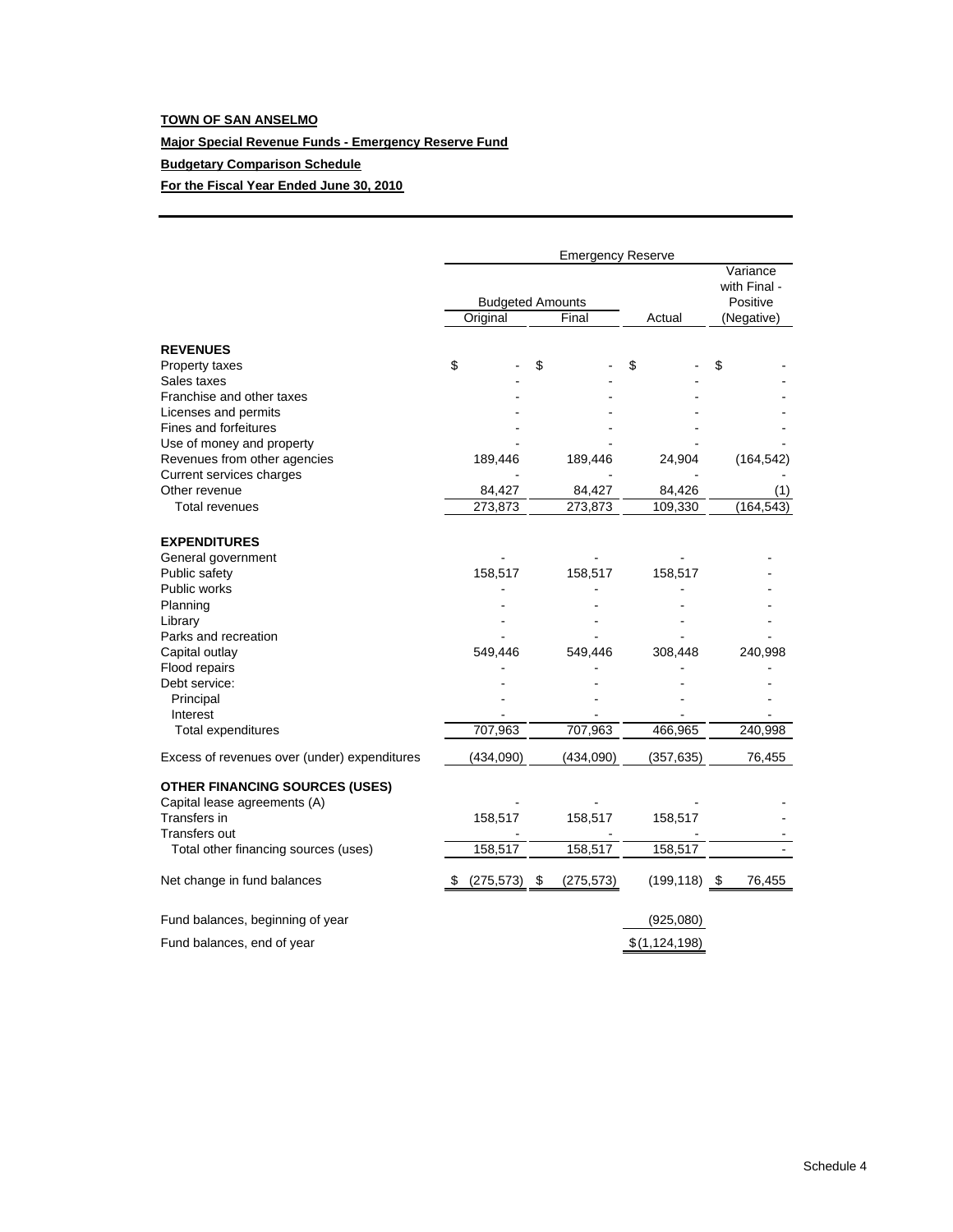# **Pension Plans**

**Schedule of Funding Progress (Unaudited)**

#### **CalPERS:**

#### **Miscellaneous Plan:**

|           | Entry Age        |                  |    | Unfunded    |                                   |             | Actuarial                |
|-----------|------------------|------------------|----|-------------|-----------------------------------|-------------|--------------------------|
|           | Normal           | Actuarial        |    | Liability/  |                                   |             | <b>Accrued Liability</b> |
|           | Accrued          | Value of         |    | (Excess     | Funded                            | Covered     | % of Covered             |
| Valuation | Liability        | Assets           |    | Assets)     | Ratio                             | Payroll     | Payroll                  |
| Date      | (A)              | (B)              |    | $[(A)-(B)]$ | [(B)/(A)]                         | (C)         | $[(A-B)/C]$              |
| 6/30/2006 | \$ 2,754,396,608 | \$ 2,492,226,176 | S  | 262,170,432 | $90.5\%$ \$                       | 699,897,835 | 37.458%                  |
| 6/30/2007 | \$ 2.611.746.790 | \$ 2.391.434.447 | \$ | 220,312,343 | $91.6\%$ \$                       | 665,522,859 | 33.104%                  |
| 6/30/2008 | \$2.780.280.768  | \$2,547,323,278  | \$ | 232,957,490 | $91.6\%$ \$                       | 688,606,681 | 33.830%                  |
| 6/30/2009 |                  |                  |    |             | *** Information not available *** |             |                          |
| 6/30/2010 |                  |                  |    |             | *** Information not available *** |             |                          |

#### **Safety Plan:**

| Valuation<br>Date                   |    | Entry Age<br>Normal<br>Accrued<br>Liability<br>(A) |    | Actuarial<br>Value of<br>Assets<br>(B) |    | Unfunded<br>Liability/<br>(Excess<br>Assets)<br>$[(A)-(B)]$                           | Funded<br>Ratio<br>[(B)/(A)] | Covered<br>Payroll<br>(C) | Actuarial<br><b>Accrued Liability</b><br>% of Covered<br>Payroll<br>$[(A-B)/C]$ |
|-------------------------------------|----|----------------------------------------------------|----|----------------------------------------|----|---------------------------------------------------------------------------------------|------------------------------|---------------------------|---------------------------------------------------------------------------------|
| 6/30/2006                           | S. | 1.473.284.852                                      | S. | 1,252,059,468                          | S  | 262,170,432                                                                           | 85.0% \$                     | 177,088,890               | 148.045%                                                                        |
| 6/30/2007                           | S  | 1,648,159,522                                      | \$ | 1,422,143,105                          | \$ | 226,016,417                                                                           | 86.3% \$                     | 200,537,256               | 112.705%                                                                        |
| 6/30/2008<br>6/30/2009<br>6/30/2010 | \$ | 1,755,559,311                                      | \$ | 1,517,609,609                          | \$ | 237,949,702<br>*** Information not available ***<br>*** Information not available *** | 86.4% \$                     | 210,590,567               | 112.992%                                                                        |

\*The actuarial value of assets, liabilities and covered payroll are obtained from the Town of

San Anselmo's annual actuarial reports received from CalPERS. The Town retirment plans for miscellaneous and safety employees are part of the CalPERS risk pool for cities and other government entities that have less than 100 active employees. Actuarial valuations performed covers the entire risk pool and not just the Town of San Anselmo; therefore, standalone information of the schedule of the funding progress for the Town's miscellaneous and safety employees is no longer available. The information for fiscal years after June 30, 2008 is not available and therefore is not included in the above analysis.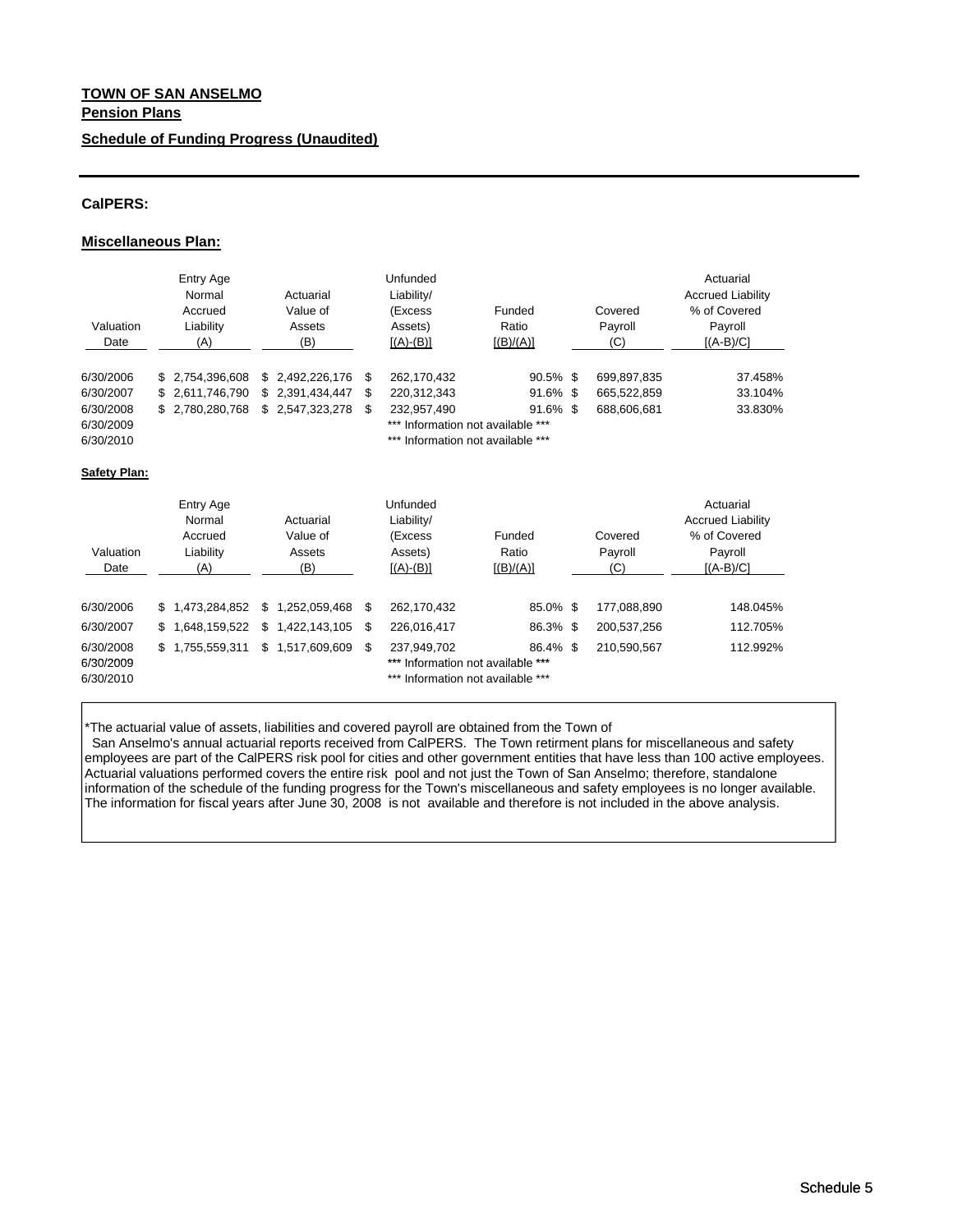#### **Other Post-retirement Benefits**

#### **Schedule of Funding Progress (Unaudited)**

Using the most recent actuarial valuation dated July 1, 2008, the following is the funded status of the OPEB plan as of the actuarial date:

|           | Entry Age       |      |           |                          | Unfunded    |           |           | Actuarial                |         |
|-----------|-----------------|------|-----------|--------------------------|-------------|-----------|-----------|--------------------------|---------|
|           | Normal          |      | Actuarial |                          | Liability/  |           |           | <b>Accrued Liability</b> |         |
|           | Accrued         |      | Value of  |                          | (Excess     | Funded    | Covered   | % of Covered             |         |
| Valuation | Liability       |      | Assets    |                          | Assets)     | Ratio     | Pavroll   | Pavroll                  |         |
| Date      | (A`             |      | (B)       |                          | $[(A)-(B)]$ | [(B)/(A)] | (C)       | [(A-B)/C]                |         |
| 7/1/2008  | \$<br>1,747,300 | - \$ |           | $\overline{\phantom{a}}$ | 1.747.300   | $0.0\%$   | 3.725.600 |                          | 46.900% |

Note: Three-year funding progress data will be shown when three year's funding progress data becomes available.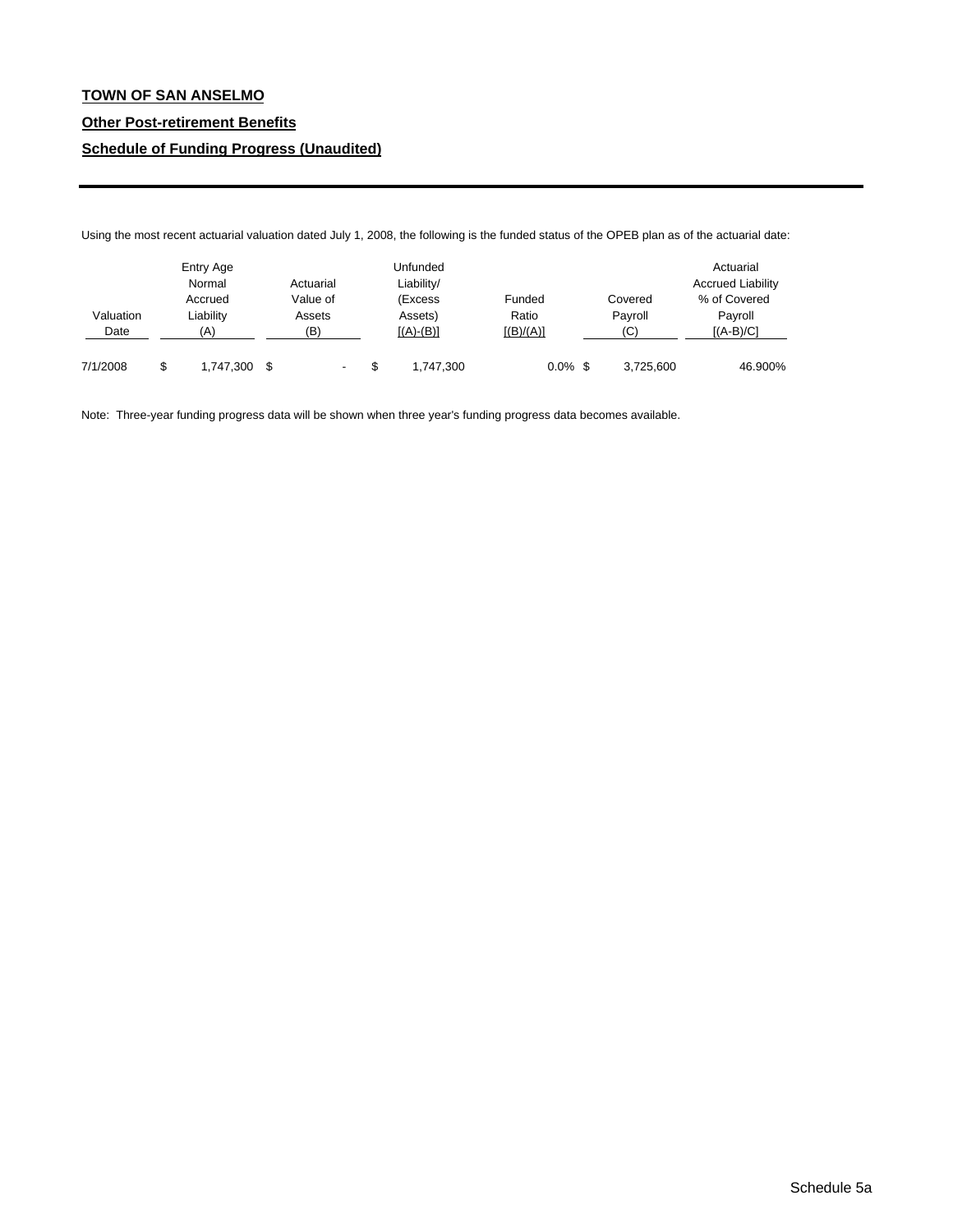# **SUPPLEMENTARY INFORMATION**

# **OTHER GOVERNMENTAL FUNDS**

### **COMBINING FINANCIAL STATEMENTS**

**\* \* \* \* \***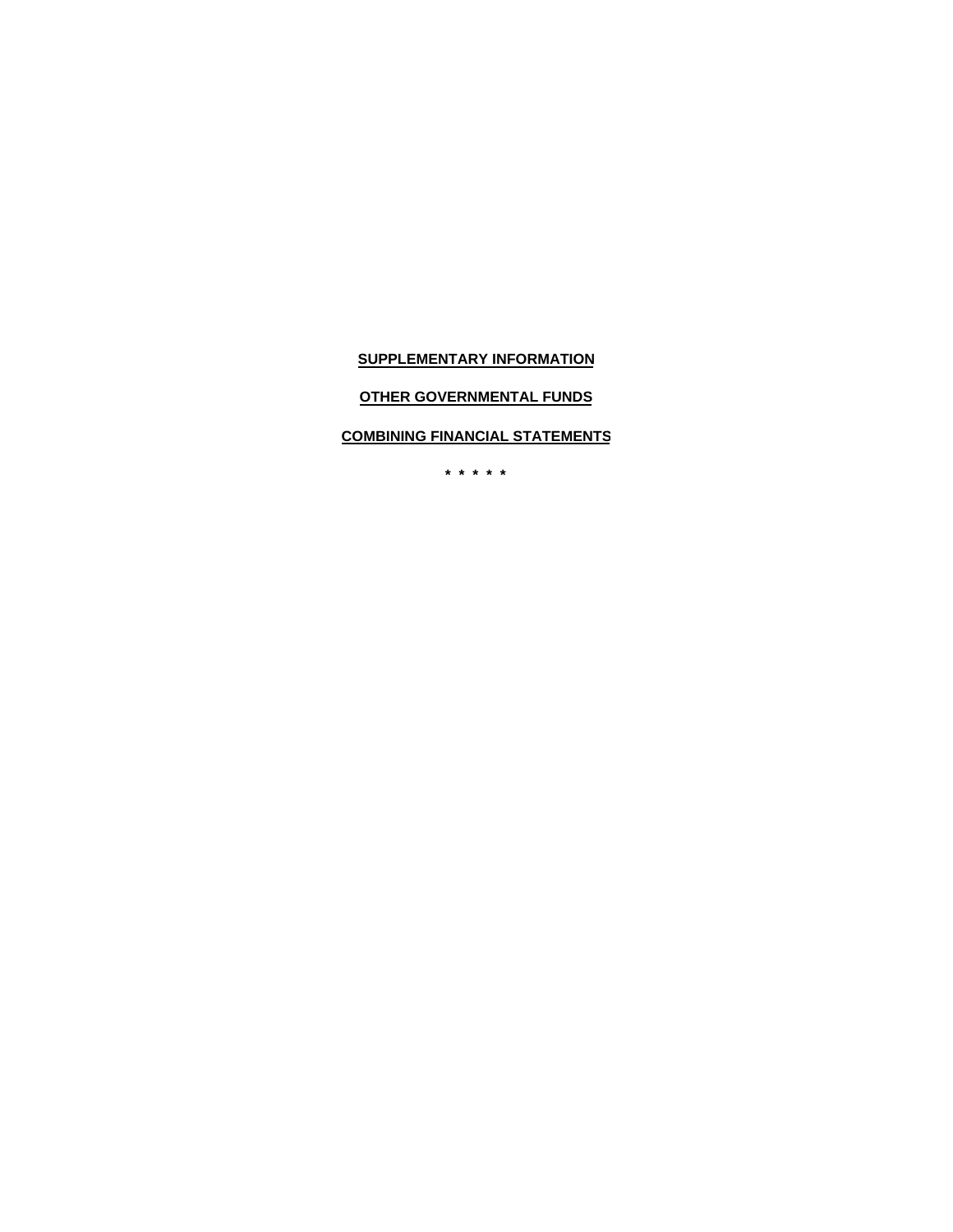### **Nonmajor Governmental Funds**

**Other Special Revenue Funds** - accounts for revenues derived from specific revenue sources. These funds are required by statute or ordinance to finance particular functions or activities of government.

**Other Capital Projects Funds** - accounts for financial resources to be used for the acquisition or construction of major capital facilities and equipment other than those financed by proprietary funds. The Town had no nonmajor capital projects funds in fiscal 2007.

**Other Debt Service Funds** - accounts for financial resources to be used for payment of the Town's long-term debt.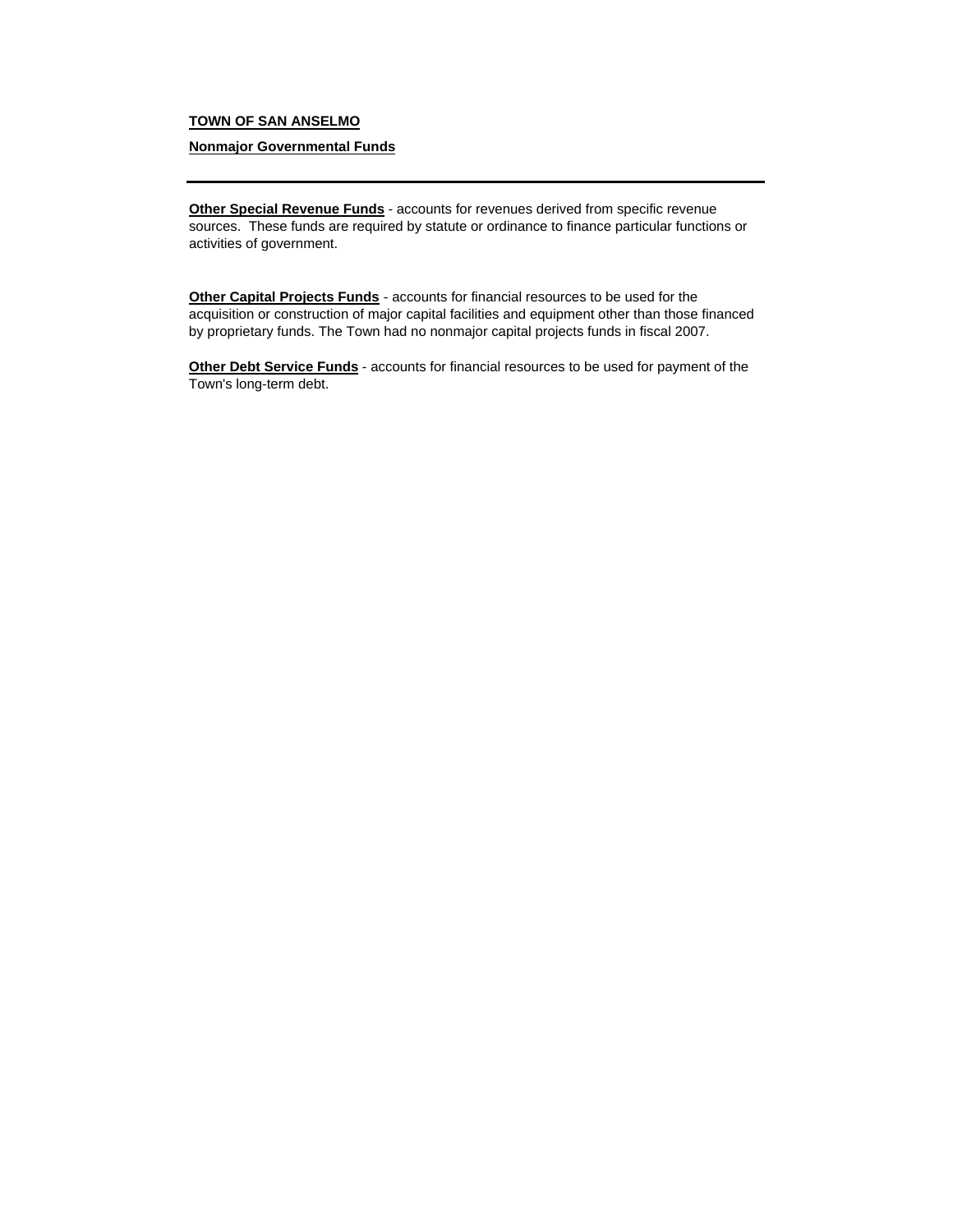# **Nonmajor Governmental Funds**

# **Combining Balance Sheet**

**June 30, 2010**

| <b>ASSETS</b>                            | Special<br>Revenue<br>Funds | Debt<br>Service<br>Funds |    | Total<br>Nonmajor<br>Governmental<br><b>Funds</b> |
|------------------------------------------|-----------------------------|--------------------------|----|---------------------------------------------------|
| Cash and investments                     | \$<br>607,519               | \$<br>599,894            | \$ | 1,207,413                                         |
| Receivables:                             |                             |                          |    |                                                   |
| Accounts                                 | 258,652                     | 3,937                    |    | 262,589                                           |
| Other taxes                              | 32,790                      |                          |    | 32,790                                            |
| Prepaids and other assets                |                             |                          |    |                                                   |
| Total assets                             | 898,961                     | \$<br>603,831            | \$ | 1,502,792                                         |
| <b>LIABILITIES AND FUND BALANCES</b>     |                             |                          |    |                                                   |
| Liabilities:                             |                             |                          |    |                                                   |
| Accounts payable and accrued liabilities | \$<br>158,563               | \$                       | S  | 158,563                                           |
| Deposits payable and deferred revenue    | 22,331                      |                          |    | 22,331                                            |
| <b>Total liabilities</b>                 | 180,894                     |                          |    | 180,894                                           |
| <b>Fund balances:</b>                    |                             |                          |    |                                                   |
| Reserved                                 | 105,349                     | 603,831                  |    | 709,180                                           |
| Designated                               | 663,507                     |                          |    | 663,507                                           |
| Unreserved (deficit)                     | (50, 789)                   |                          |    | (50,789)                                          |
| Total fund balances                      | 718,067                     | 603,831                  |    | 1,321,898                                         |
| Total liabilities and fund balances      | 898,961                     | 603,831                  |    | 1,502,792                                         |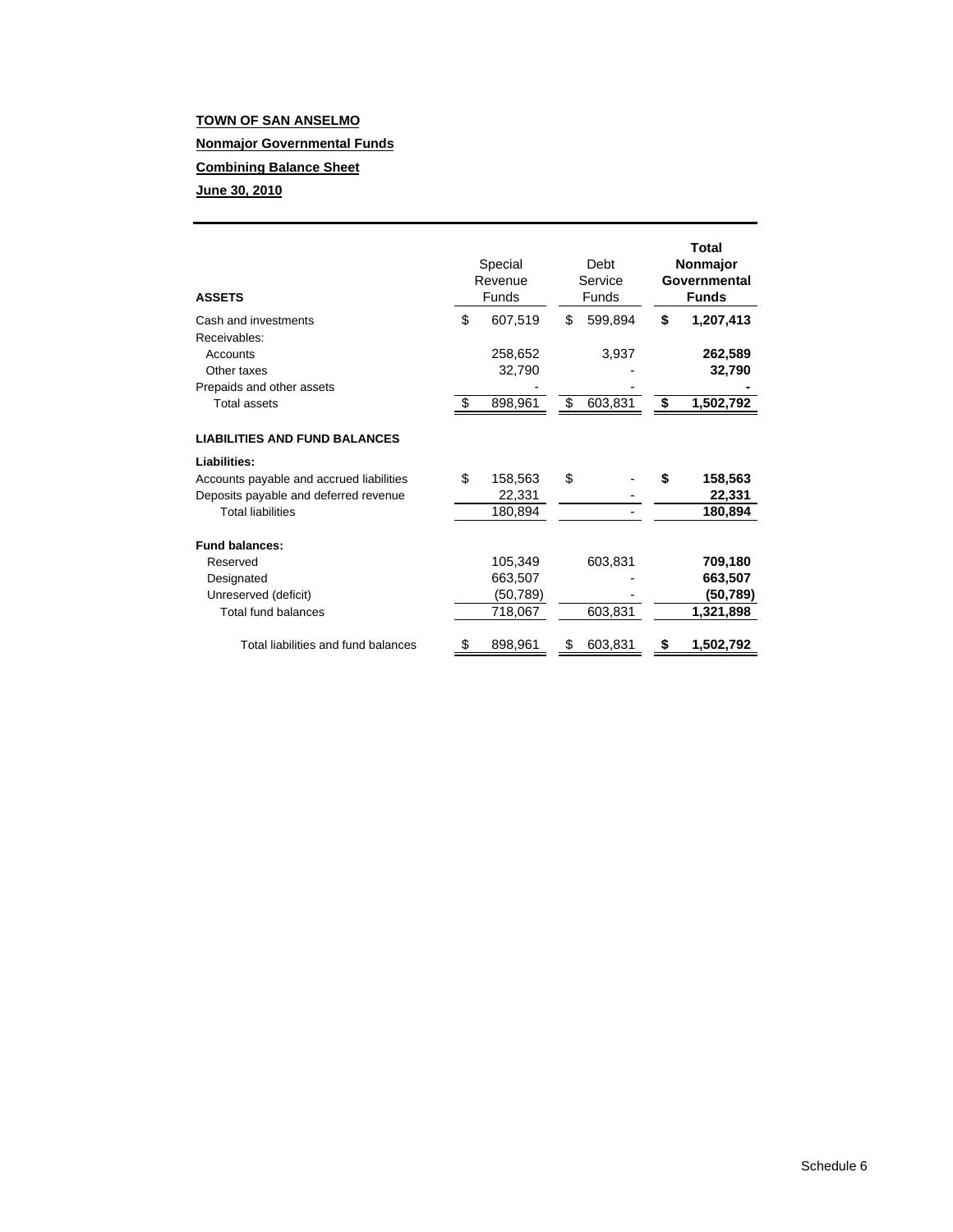# **Nonmajor Governmental Funds**

### **Statement of Revenues, Expenditures and Changes in Fund Balances**

**For the Fiscal Year Ended June 30, 2010**

|                                       | Special<br>Revenue<br>Funds | Debt<br>Service<br>Funds | <b>Total</b><br>Nonmajor<br><b>Governmental</b><br><b>Funds</b> |
|---------------------------------------|-----------------------------|--------------------------|-----------------------------------------------------------------|
| <b>REVENUES</b>                       |                             |                          |                                                                 |
| Measure G levy                        | \$                          | \$<br>725,179            | \$<br>725,179                                                   |
| Use of money and property             | 109,535                     | 2,146                    | 111,681                                                         |
| Revenues from other agencies          | 701,892                     |                          | 701,892                                                         |
| Current services charges              | 1,647                       |                          | 1,647                                                           |
| Other revenue                         | 14,600                      |                          | 14,600                                                          |
| <b>Total revenues</b>                 | 827,674                     | 727,325                  | 1,554,999                                                       |
| <b>EXPENDITURES</b>                   |                             |                          |                                                                 |
| Current:                              |                             |                          |                                                                 |
| General government                    |                             | 1,530                    | 1,530                                                           |
| Public safety                         | 116,111                     |                          | 116,111                                                         |
| Parks and recreation                  | 142,003                     |                          | 142,003                                                         |
| Capital outlay                        | 1,233,595                   |                          | 1,233,595                                                       |
| Debt service:                         |                             |                          |                                                                 |
| Principal<br>Interest                 | 94,855                      | 300,000                  | 394,855                                                         |
| Total expenditures                    | 1,586,564                   | 475,607<br>777,137       | 475,607<br>2,363,701                                            |
|                                       |                             |                          |                                                                 |
| REVENUES OVER (UNDER) EXPENDITURES    | (758, 890)                  | (49, 812)                | (808, 702)                                                      |
| <b>OTHER FINANCING SOURCES (USES)</b> |                             |                          |                                                                 |
| Capital lease agreements              | 237,944                     |                          | 237,944                                                         |
| Transfers in                          | 317,639                     |                          | 317,639                                                         |
| <b>Transfers out</b>                  | (208, 484)                  |                          | (208, 484)                                                      |
| Total other financing sources (uses)  | 347,099                     |                          | 347,099                                                         |
| Net change in fund balances           | (411, 791)                  | (49, 812)                | (461, 603)                                                      |
| Fund balances, beginning of year      | 1,129,858                   | 653,643                  | 1,783,501                                                       |
| Fund balances, end of year            | \$<br>718,067               | \$<br>603,831            | 1,321,898<br>\$                                                 |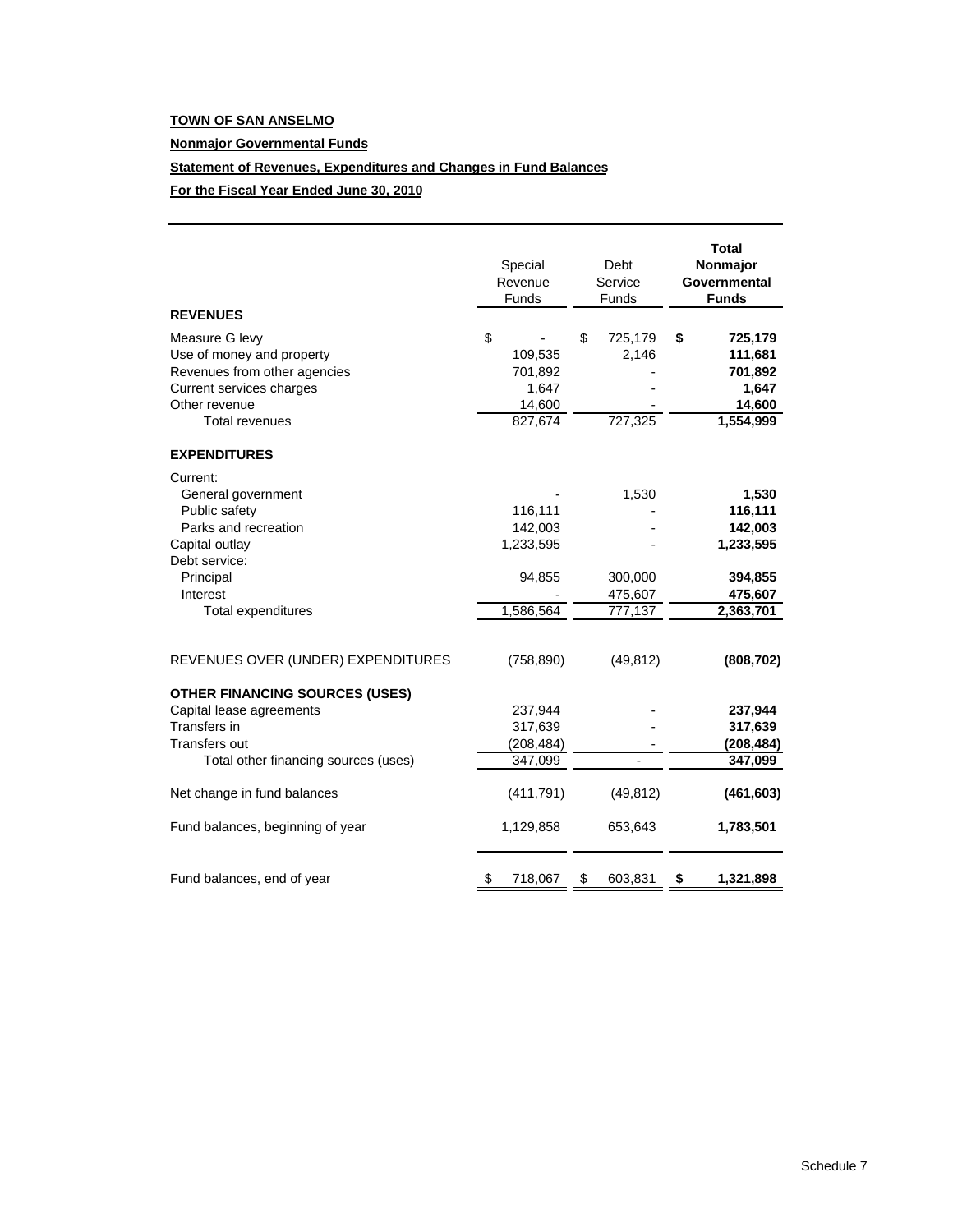#### **Other Special Revenue Funds**

Other Special Revenue Funds are used to account for revenues derived from specific revenue sources. These funds are required by statute or ordinance to finance particular functions or activities of government. The Town's various Other Special Revenue Funds and revenue sources are as follows:

*Capital Reconstruction Fund* **–** accounts for revenues set aside for capital projects.

*Measure G Bond Proceeds Fund* **–** accounts for projects funded by the Measure G General Obligation Bonds.

*Traffic Congestion Relief Fund* - accounts for revenues received from state and federal grants for transportation issues.

*Gas Tax -* accounts for taxes raised under Street and Highway Code Sections 2106, 2107 and 2107.5, used for the maintenance and construction of town streets.

*Supplemental Law Enforcement Fund* - accounts for revenues received from the State of California for specified law enforcement purposes.

*Isabel Cook Complex Fund -* accounts for revenues received from the renters of the Isabel Cook Complex to be used for repair and restoration work at the complex.

*Robson House Fund -* accounts for revenues collected and used for the Robson House.

*Equipment Replacement Fund* **-** accounts for revenues that are restricted for the purchase of Town equipment.

*Special Events Fund* - accounts for revenues collected and used for Town special events.

*P.O.S.T. Fund* - accounts for revenues received for Police Officers Standards and Training.

*Downtown Revitalization Fund* - accounts for revenues for the downtown beautification project.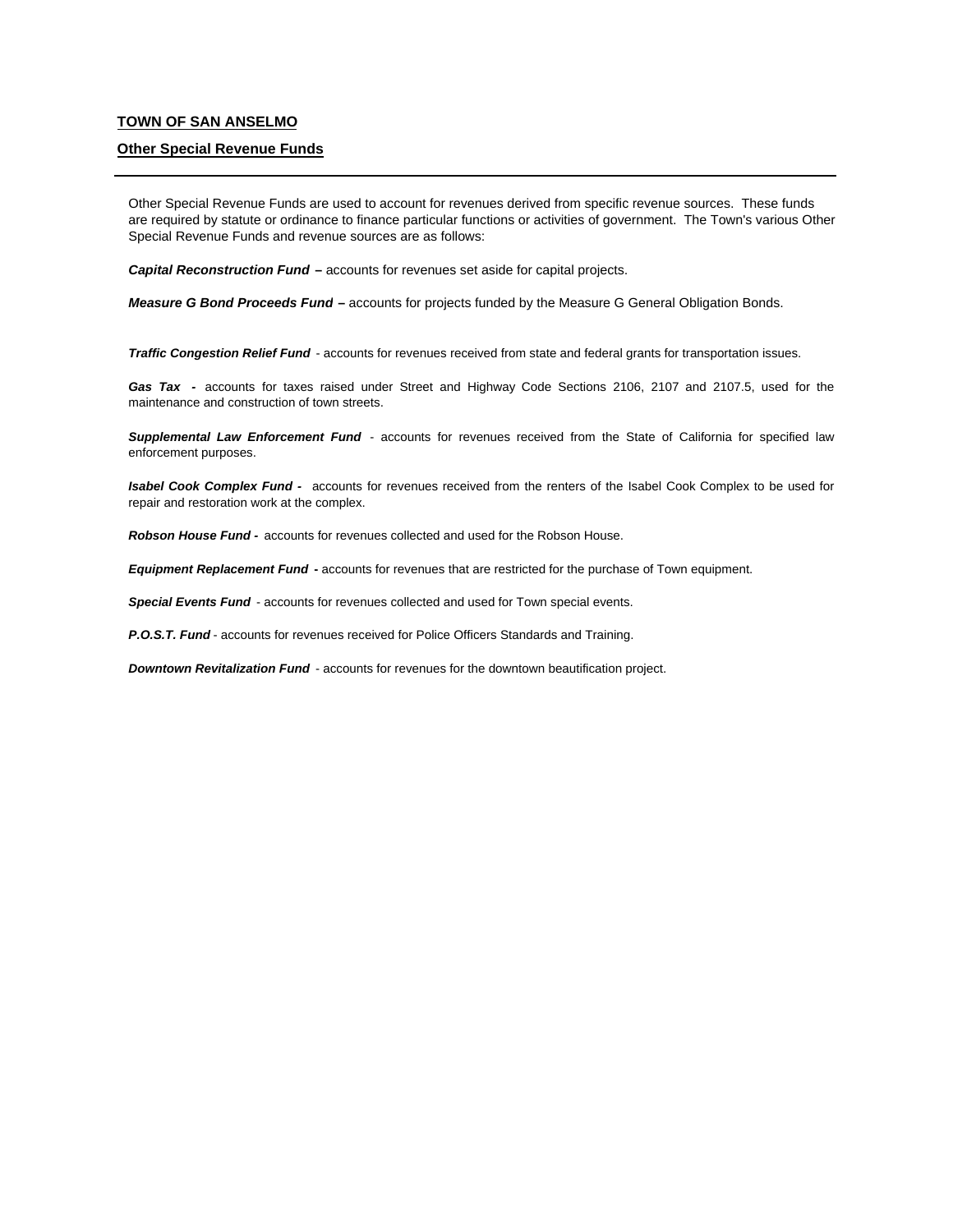#### **Other Special Revenue Funds**

**Combining Balance Sheet**

#### **June 30, 2010**

|                                                                                                                                                                       |      | Capital<br>Reconstruction                                |      | Measure G<br>Bond<br>Proceeds                                            | Traffic<br>Congestion<br>Relief                     |      | Gas<br>Tax                                           | Supplemental<br>Law<br>Enforcement<br>Fund |     | Isabel<br>Cook<br>Center                 | Robson<br>House       | Equipment<br>Replacement                                     |      | Special<br>Events                                   | P.O.S.T                                          |      | Downtown<br>Revitalization                                               |      | <b>Total Other</b><br>Special<br>Revenue<br><b>Funds</b> |
|-----------------------------------------------------------------------------------------------------------------------------------------------------------------------|------|----------------------------------------------------------|------|--------------------------------------------------------------------------|-----------------------------------------------------|------|------------------------------------------------------|--------------------------------------------|-----|------------------------------------------|-----------------------|--------------------------------------------------------------|------|-----------------------------------------------------|--------------------------------------------------|------|--------------------------------------------------------------------------|------|----------------------------------------------------------|
| <b>ASSETS</b>                                                                                                                                                         |      |                                                          |      |                                                                          |                                                     |      |                                                      |                                            |     |                                          |                       |                                                              |      |                                                     |                                                  |      |                                                                          |      |                                                          |
| Cash and investments                                                                                                                                                  | \$.  | 165,992                                                  | - \$ | 20,928                                                                   | \$<br>174,478                                       | \$   | $(10,625)$ \$                                        | $(10, 854)$ \$                             |     | $(41, 456)$ \$                           | 84,850                | \$<br>216,384 \$                                             |      | $(1,674)$ \$                                        | (7, 737)                                         | - \$ | 17,233                                                                   | - \$ | 607,519                                                  |
| Receivables:<br>Accounts<br>Other taxes<br>Prepaid expense                                                                                                            |      | 12,000                                                   |      |                                                                          | 234,554<br>٠                                        |      | $\overline{\phantom{a}}$<br>21,936                   | $\overline{\phantom{a}}$<br>10,854         |     |                                          | 4,361<br>٠            |                                                              |      | $\overline{\phantom{a}}$                            | 7,737                                            |      | $\overline{\phantom{a}}$<br>٠                                            |      | 258,652<br>32,790                                        |
| Total assets                                                                                                                                                          |      | 177,992                                                  | \$   | 20,928                                                                   | \$<br>409,032                                       | \$   | $11,311$ \$                                          |                                            | \$. | (41, 456)                                | \$<br>89,211          | \$216,384                                                    | - \$ | $(1,674)$ \$                                        |                                                  | \$.  | 17,233                                                                   | - \$ | 898,961                                                  |
| <b>LIABILITIES AND FUND BALANCES</b><br>Liabilities:<br>Accounts payable and accrued liabilities<br>Deposits payable and deferred revenue<br><b>Total liabilities</b> | - \$ | 1,200<br>$\overline{\phantom{a}}$<br>1,200               | - \$ | $\sim$<br>$\overline{\phantom{a}}$<br>$\sim$                             | \$<br>154,255<br>154,255                            | - \$ | ٠<br>11,311<br>11,311                                | \$<br>$\sim$<br>$\sim$                     | \$  | $2,228$ \$<br>2,228                      | 880<br>3,910<br>4,790 | - \$<br>$\overline{\phantom{a}}$<br>$\overline{\phantom{a}}$ | \$   | ۰<br>5<br>5                                         | \$<br>7,105<br>7,105                             | \$   | $\sim$                                                                   | s.   | 158,563<br>22,331<br>180,894                             |
| Fund balances:<br>Reserved<br>Designated<br>Unreserved (deficit)<br>Total fund balances                                                                               |      | $\sim$<br>176,792<br>$\overline{\phantom{a}}$<br>176,792 |      | 20,928<br>$\overline{\phantom{a}}$<br>$\overline{\phantom{a}}$<br>20,928 | ٠<br>254,777<br>$\overline{\phantom{a}}$<br>254,777 |      | $\overline{\phantom{a}}$<br>$\overline{\phantom{a}}$ |                                            |     | $\blacksquare$<br>(43, 684)<br>(43, 684) | 84,421<br>84,421      | ٠<br>216,384<br>216,384                                      |      | ٠<br>(1,679)<br>$\overline{\phantom{a}}$<br>(1,679) | $\overline{\phantom{a}}$<br>(7, 105)<br>(7, 105) |      | $\overline{\phantom{a}}$<br>17,233<br>$\overline{\phantom{a}}$<br>17,233 |      | 105,349<br>663,507<br>(50, 789)<br>718,067               |
| Total liabilities and<br>fund balances                                                                                                                                |      | 177,992                                                  | -\$  | 20,928                                                                   | \$<br>409,032 \$                                    |      | $11,311$ \$                                          |                                            |     | $(41, 456)$ \$                           | 89,211                | $$216,384$ \$                                                |      | $(1,674)$ \$                                        | $\sim$                                           | \$   | 17,233                                                                   | - \$ | 898,961                                                  |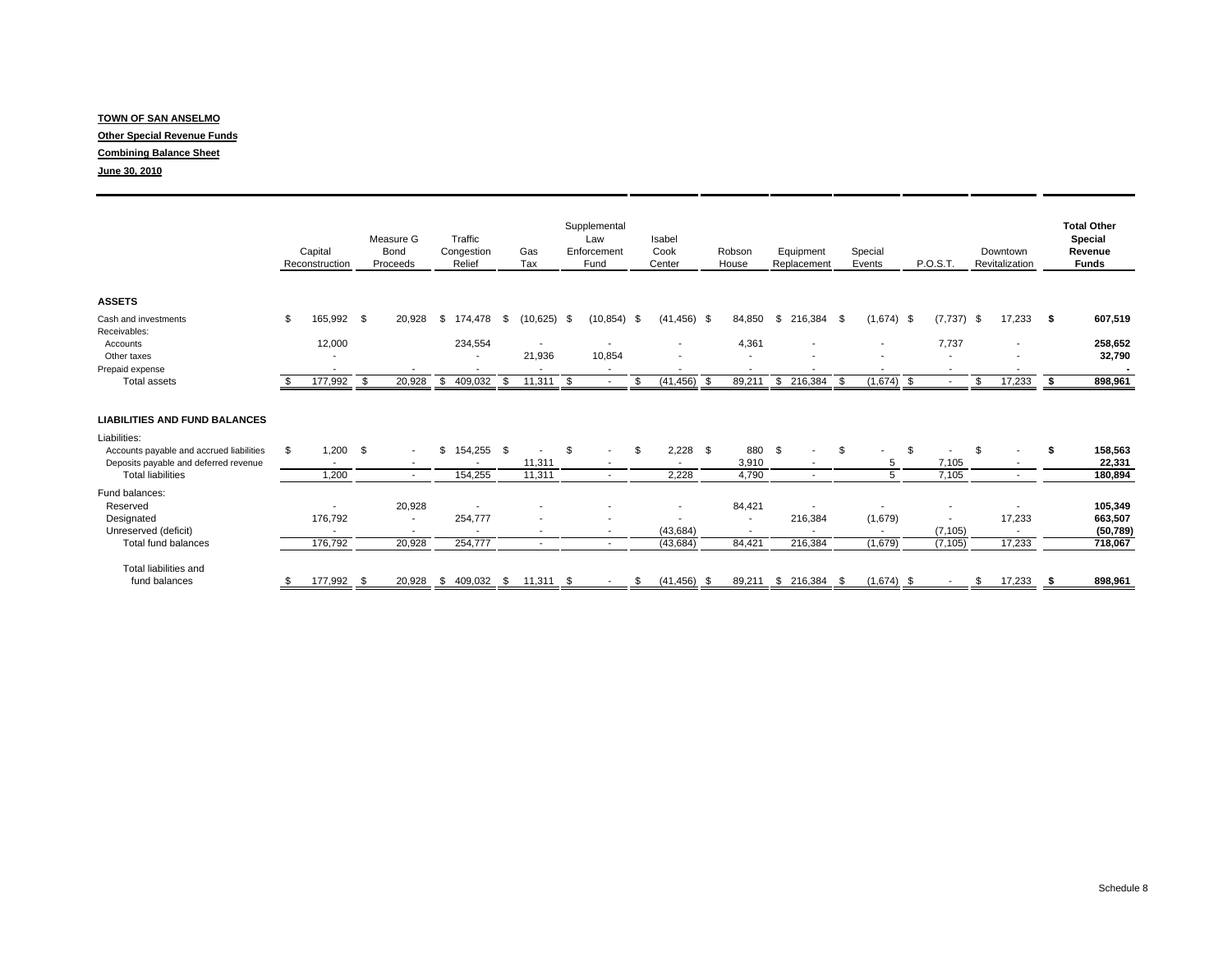#### **Other Special Revenue Funds Combining Statement of Revenue, Expenditures and Changes in Fund Balances**

#### **For the Fiscal Year Ended June 30, 2010**

|                                                                                                                                             | Capital<br>Reconstruction                                   | Measure G<br>Bond<br>Proceeds      | Traffic<br>Congestion<br>Relief | Gas<br>Tax               | Supplemental<br>Law<br>Enforcement<br>Fund | Isabel<br>Cook<br>Center | Robson<br>House        | Equipment<br>Replacement            | Special<br>Events                                                            | P.O.S.T.                 | Downtown<br>Revitalization | <b>Total Other</b><br>Special<br>Revenue<br><b>Funds</b> |
|---------------------------------------------------------------------------------------------------------------------------------------------|-------------------------------------------------------------|------------------------------------|---------------------------------|--------------------------|--------------------------------------------|--------------------------|------------------------|-------------------------------------|------------------------------------------------------------------------------|--------------------------|----------------------------|----------------------------------------------------------|
| <b>REVENUES</b><br>Use of money and property<br>Revenues from other agencies<br>Current services charges<br>Other revenue<br>Total revenues | \$<br>$\overline{\phantom{a}}$<br>5,000<br>14,600<br>19,600 | \$                                 | 363,200<br>363,200              | 208,484<br>208,484       | -9<br>100,000<br>100,000                   | 66.941<br>66,941         | 42,594<br>\$<br>42,594 | \$<br>16,202<br>16,202              | \$<br>$\overline{\phantom{a}}$<br>1,647<br>$\overline{\phantom{a}}$<br>1,647 | S.<br>9,006<br>9,006     | \$.                        | 109,535<br>\$<br>701,892<br>1,647<br>14,600<br>827,674   |
| <b>EXPENDITURES</b>                                                                                                                         |                                                             | $\overline{\phantom{a}}$           |                                 |                          |                                            |                          |                        |                                     |                                                                              |                          | $\overline{a}$             |                                                          |
| Current:<br>Public safety<br>Parks and recreation                                                                                           |                                                             |                                    |                                 |                          | 100,000                                    | 85,704                   | 46,642                 | $\overline{\phantom{a}}$            | $\overline{\phantom{a}}$<br>6,054                                            | 16,111                   | 3,603                      | 116,111<br>142,003                                       |
| Capital outlay<br>Debt service:<br>Principal                                                                                                | 128,753                                                     | 27,020<br>$\overline{\phantom{a}}$ | 686,331                         |                          |                                            |                          |                        | 391,491<br>94,855                   |                                                                              |                          |                            | 1,233,595<br>94,855                                      |
| Interest<br>Total expenditures                                                                                                              | 128,753                                                     | $\overline{\phantom{a}}$<br>27,020 | 686,331                         | $\overline{\phantom{a}}$ | 100,000                                    | 85,704                   | 46,642                 | $\overline{\phantom{a}}$<br>486,346 | 6,054                                                                        | 16,111                   | 3,603                      | 1,586,564                                                |
| Excess of revenues over (under) expenditures                                                                                                | (109, 153)                                                  | (27, 020)                          | (323, 131)                      | 208,484                  | $\overline{\phantom{a}}$                   | (18, 763)                | (4,048)                | (470, 144)                          | (4, 407)                                                                     | (7, 105)                 | (3,603)                    | (758, 890)                                               |
| OTHER FINANCING SOURCES (USES)<br>Capital lease agreements<br>Transfers in                                                                  | 45,000                                                      |                                    |                                 |                          |                                            |                          |                        | 237,944<br>272,639                  |                                                                              |                          |                            | 237,944<br>317,639                                       |
| Transfers out<br>Total other financing sources (uses)                                                                                       | 45,000                                                      | $\overline{\phantom{a}}$           | $\overline{\phantom{0}}$        | (208, 484)<br>(208, 484) | $\overline{\phantom{a}}$                   |                          |                        | $\overline{\phantom{a}}$<br>510,583 | $\overline{\phantom{a}}$                                                     | $\overline{\phantom{a}}$ |                            | (208, 484)<br>347,099                                    |
| Net change in fund balances                                                                                                                 | (64, 153)                                                   | (27, 020)                          | (323, 131)                      | $\overline{\phantom{a}}$ | $\overline{\phantom{a}}$                   | (18, 763)                | (4,048)                | 40,439                              | (4, 407)                                                                     | (7, 105)                 | (3,603)                    | (411, 791)                                               |
| Fund balances, beginning of year                                                                                                            | 240,945                                                     | 47,948                             | 577,908                         |                          | $\overline{\phantom{a}}$                   | (24, 921)                | 88,469                 | 175,945                             | 2,728                                                                        | $\overline{\phantom{a}}$ | 20,836                     | 1,129,858                                                |
| Fund balances, end of year                                                                                                                  | 176,792                                                     | 20,928                             | 254,777                         | \$                       | \$                                         | (43, 684)                | 84,421<br>-S           | \$<br>216,384                       | (1,679)                                                                      | (7, 105)<br>- \$         | 17,233                     | 718,067<br>- \$                                          |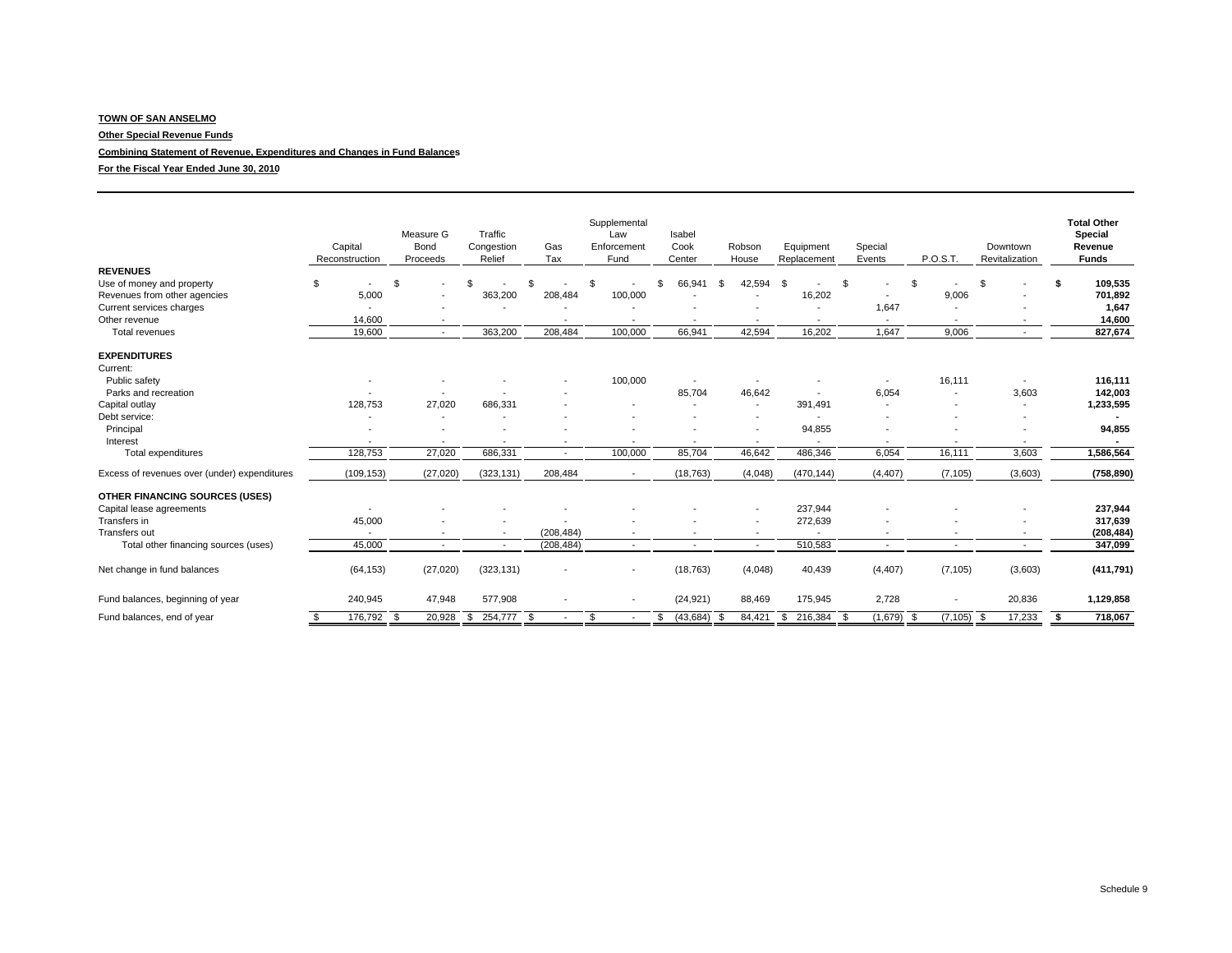### **Other Debt Service Funds**

Other Debt Service Funds are used to account for financial resources to be used for payment for the Town's long-term debt. The Town's other debt service funds are:

*Measure G Debt Service Funds -* accounts for principal and interest payments of the Measure G General Obligation bonds.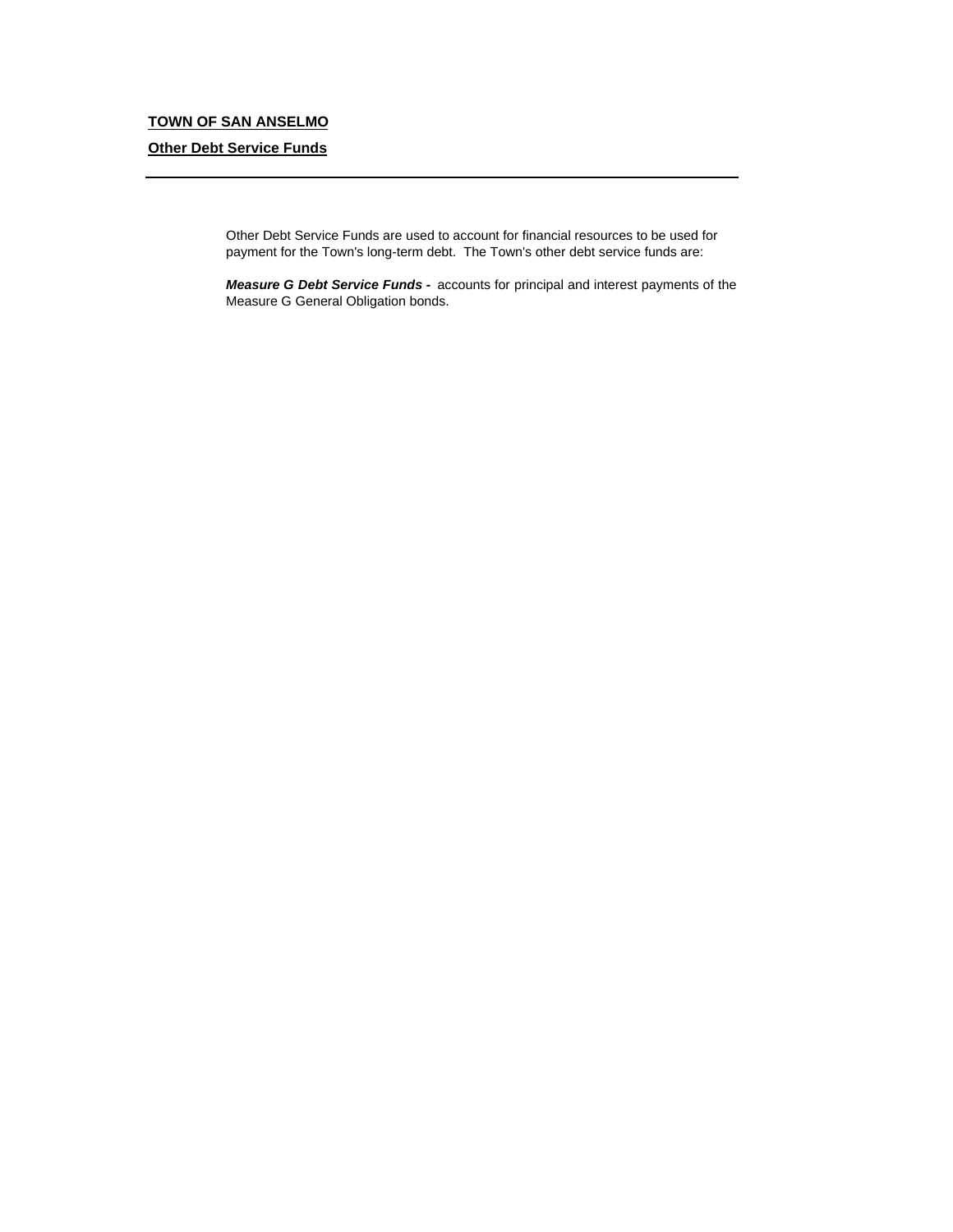# **Other Debt Service Funds**

# **Combining Balance Sheet**

**June 30, 2010**

|                                                                                                                                                    | Measure G<br>2003 |         | Measure G<br>2000 |         | Measure G<br>1997 |         |    | Measure G<br>1995 |    | <b>Total</b><br><b>Other Debt</b><br><b>Service</b><br><b>Funds</b> |  |
|----------------------------------------------------------------------------------------------------------------------------------------------------|-------------------|---------|-------------------|---------|-------------------|---------|----|-------------------|----|---------------------------------------------------------------------|--|
| <b>ASSETS</b>                                                                                                                                      |                   |         |                   |         |                   |         |    |                   |    |                                                                     |  |
| Cash and investments                                                                                                                               | \$                | 111,122 | \$                | 142,128 | \$                | 205,519 | \$ | 141,125           | \$ | 599,894                                                             |  |
| Accounts receivable                                                                                                                                |                   | 908     |                   | 914     |                   | 1,312   |    | 803               |    | 3,937                                                               |  |
| <b>Total assets</b>                                                                                                                                | S                 | 112,030 | \$                | 143,042 | \$                | 206,831 | \$ | 141,928           | \$ | 603,831                                                             |  |
| <b>LIABILITIES AND FUND BALANCES</b><br>Liabilities:<br>Accounts payable and accrued liabilities<br>Due to other funds<br><b>Total liabilities</b> | \$                |         | \$                | ٠       | \$                |         | \$ |                   | S  |                                                                     |  |
| <b>Fund balances:</b>                                                                                                                              |                   |         |                   |         |                   |         |    |                   |    |                                                                     |  |
| Reserved for debt service                                                                                                                          |                   | 112,030 |                   | 143,042 |                   | 206,831 |    | 141,928           |    | 603,831                                                             |  |
| <b>Total fund balances</b>                                                                                                                         |                   | 112,030 |                   | 143,042 |                   | 206,831 |    | 141,928           |    | 603,831                                                             |  |
| Total liabilities and fund balances                                                                                                                | \$                | 112,030 | S                 | 143,042 | S                 | 206,831 | S  | 141,928           | \$ | 603,831                                                             |  |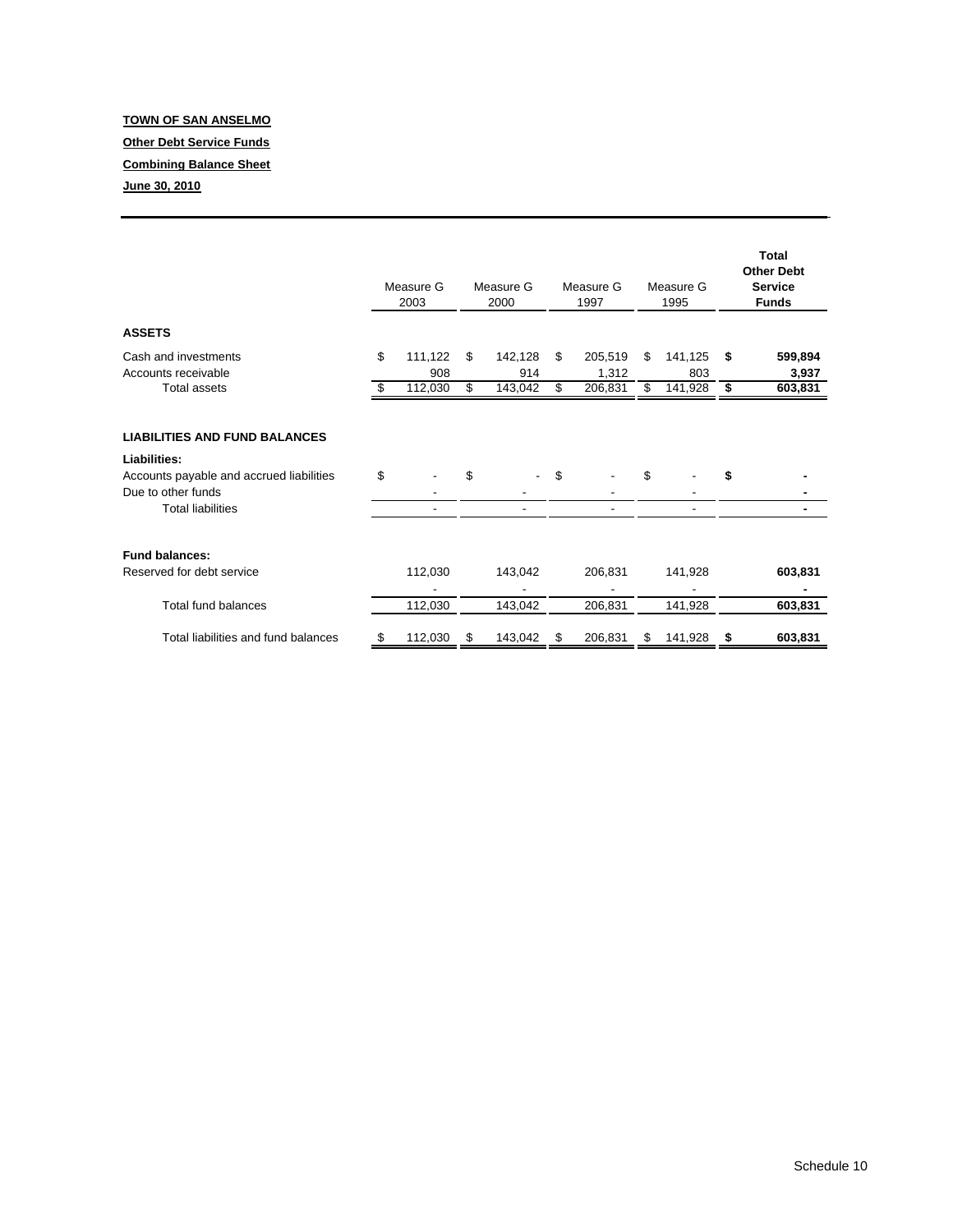#### **Other Debt Service Funds**

### **Combining Statement of Revenues, Expenditures and Changes in Fund Balances**

**For the Fiscal Year Ended June 30, 2010**

| <b>REVENUES</b>                                    |    | Measure G<br>2003 |    | Measure G<br>2000        |    | Measure G<br>1997 |    | Measure G<br>1995 |    | Total<br>Other<br><b>Debt Service</b><br><b>Funds</b> |  |
|----------------------------------------------------|----|-------------------|----|--------------------------|----|-------------------|----|-------------------|----|-------------------------------------------------------|--|
| Measure G Levy                                     | \$ | 148,430           | S  | 174,228                  | \$ | 246,041           | S. | 156,480           | S  | 725,179                                               |  |
| Use of money and property<br><b>Total revenues</b> |    | 491<br>148,921    |    | 480<br>174,708           |    | 681<br>246,722    |    | 494<br>156,974    |    | 2,146<br>727,325                                      |  |
| <b>EXPENDITURES</b>                                |    |                   |    |                          |    |                   |    |                   |    |                                                       |  |
| Current:                                           |    |                   |    |                          |    |                   |    |                   |    |                                                       |  |
| General government<br>Debt service:                |    | 500               |    | 500                      |    |                   |    | 530               |    | 1,530                                                 |  |
| Principal                                          |    | 50.000            |    | 65.000                   |    | 110,000           |    | 75,000            |    | 300,000                                               |  |
| Interest                                           |    | 109,427           |    | 118,425                  |    | 150,325           |    | 97,430            |    | 475,607                                               |  |
| Total expenditures                                 |    | 159,927           |    | 183,925                  |    | 260,325           |    | 172,960           |    | 777,137                                               |  |
| Excess of revenues over (under) expenditures       |    | (11,006)          |    | (9,217)                  |    | (13,603)          |    | (15,986)          |    | (49, 812)                                             |  |
| <b>OTHER FINANCING SOURCES (USES)</b>              |    |                   |    |                          |    |                   |    |                   |    |                                                       |  |
| Debt proceeds                                      |    |                   |    |                          |    |                   |    |                   |    |                                                       |  |
| Transfers in                                       |    |                   |    |                          |    |                   |    |                   |    |                                                       |  |
| <b>Transfers out</b>                               |    |                   |    |                          |    |                   |    |                   |    |                                                       |  |
| Total other financing sources (uses)               |    |                   |    | $\overline{\phantom{0}}$ |    |                   |    |                   |    |                                                       |  |
| Net change in fund balances                        |    | (11,006)          |    | (9,217)                  |    | (13,603)          |    | (15,986)          |    | (49, 812)                                             |  |
| Fund balances, beginning of year                   |    | 123,036           |    | 152,259                  |    | 220,434           |    | 157,914           |    | 653,643                                               |  |
| Fund balances, end of year                         |    | 112,030           | \$ | 143,042                  | \$ | 206,831           |    | \$141,928         | \$ | 603,831                                               |  |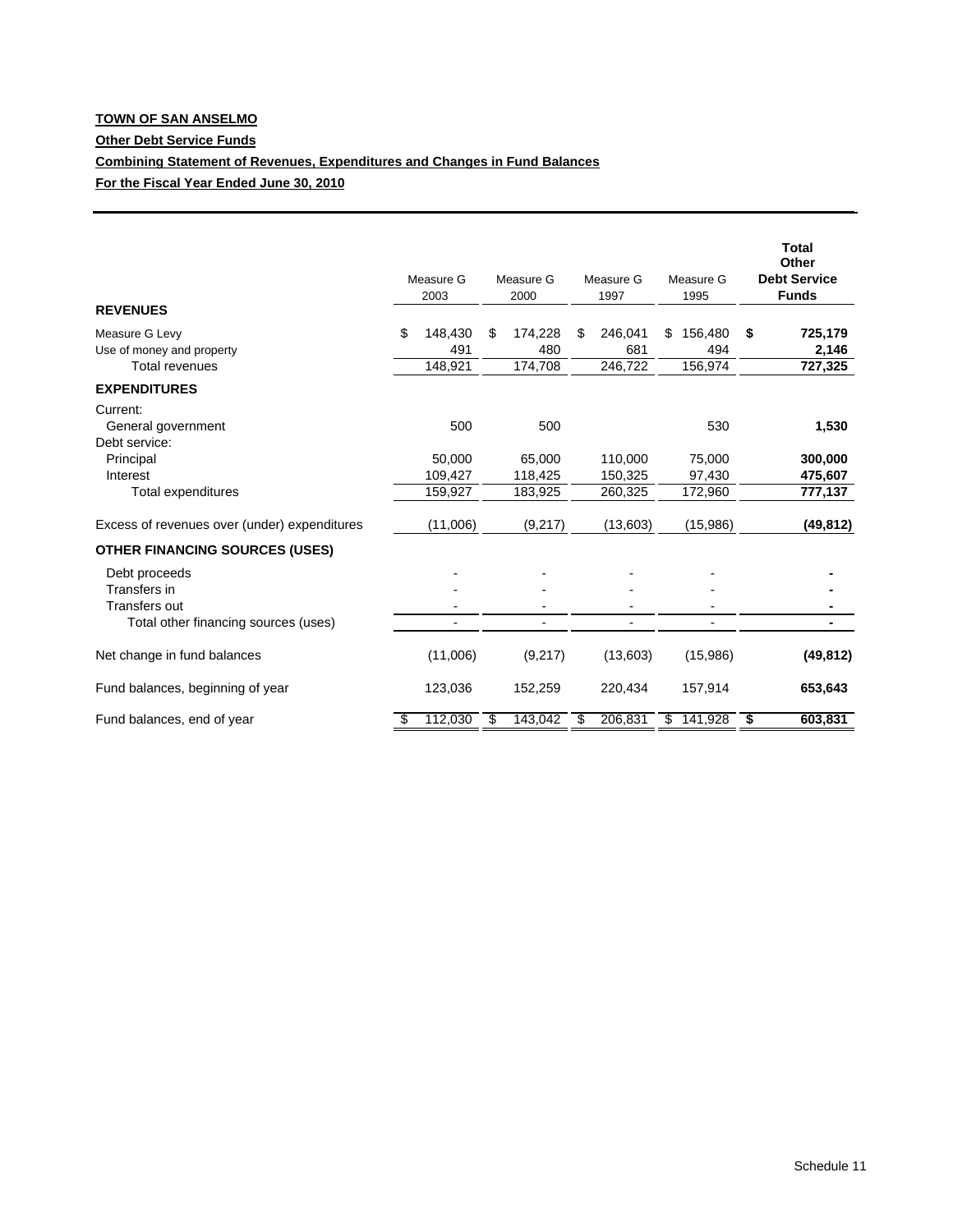### **Internal Service Fund**

Internal Service Funds are used to finance and account for special activities and services performed by a designated department for other departments within the same entity on a cost reimbursement basis.

*Insurance Internal Service Fund* **-** accounts for the self-insured portion of the Town's workers' compensation and liability insurance programs.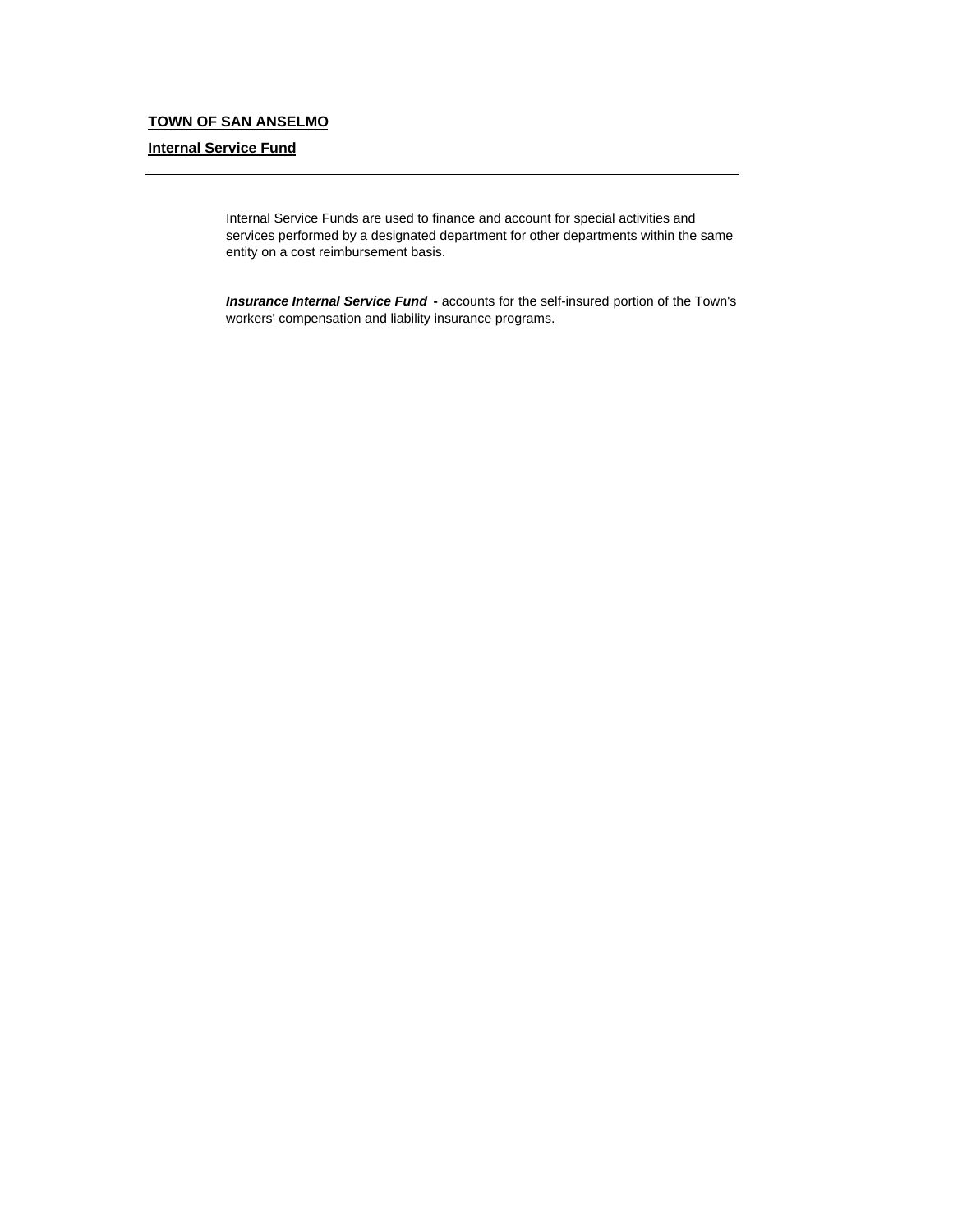# **TOWN OF SAN ANSELMO Internal Service Funds Combining Statement of Net Assets (Deficit) June 30, 2010**

| <b>Assets</b><br><b>ASSETS</b>                  | Insurance   | <b>Total Internal</b><br><b>Service</b><br><b>Funds</b> |
|-------------------------------------------------|-------------|---------------------------------------------------------|
| Cash and investments<br>Accounts receivable     | \$1,439,419 | \$<br>1,439,419                                         |
| Prepaid expense                                 | 14,094      | 14,094                                                  |
| Total current assets                            | 1,453,513   | 1.453.513                                               |
| Capital assets, net                             |             |                                                         |
| <b>Total assets</b>                             | 1,453,513   | 1,453,513                                               |
| <b>LIABILITIES</b>                              |             |                                                         |
| Current liabilities:                            |             |                                                         |
| Accounts payable and accrued liabilities        | 2,805       | 2,805                                                   |
| <b>Claims liabilities</b>                       | 112,079     | 112,079                                                 |
| <b>Total current liabilities</b>                | 114,884     | 114,884                                                 |
| Non-current liabilities:                        |             |                                                         |
| <b>Claims liabilities</b>                       | 246,897     | 246,897                                                 |
| <b>Total liabilities</b>                        | 361,781     | 361,781                                                 |
| <b>NET ASSETS (DEFICIT)</b>                     |             |                                                         |
| Invested in capital assets, net of related debt |             |                                                         |
| Unrestricted                                    | 1,091,732   | 1,091,732                                               |
| Total net assets (deficit)                      | 1,091,732   | 1,091,732<br>S                                          |
|                                                 |             |                                                         |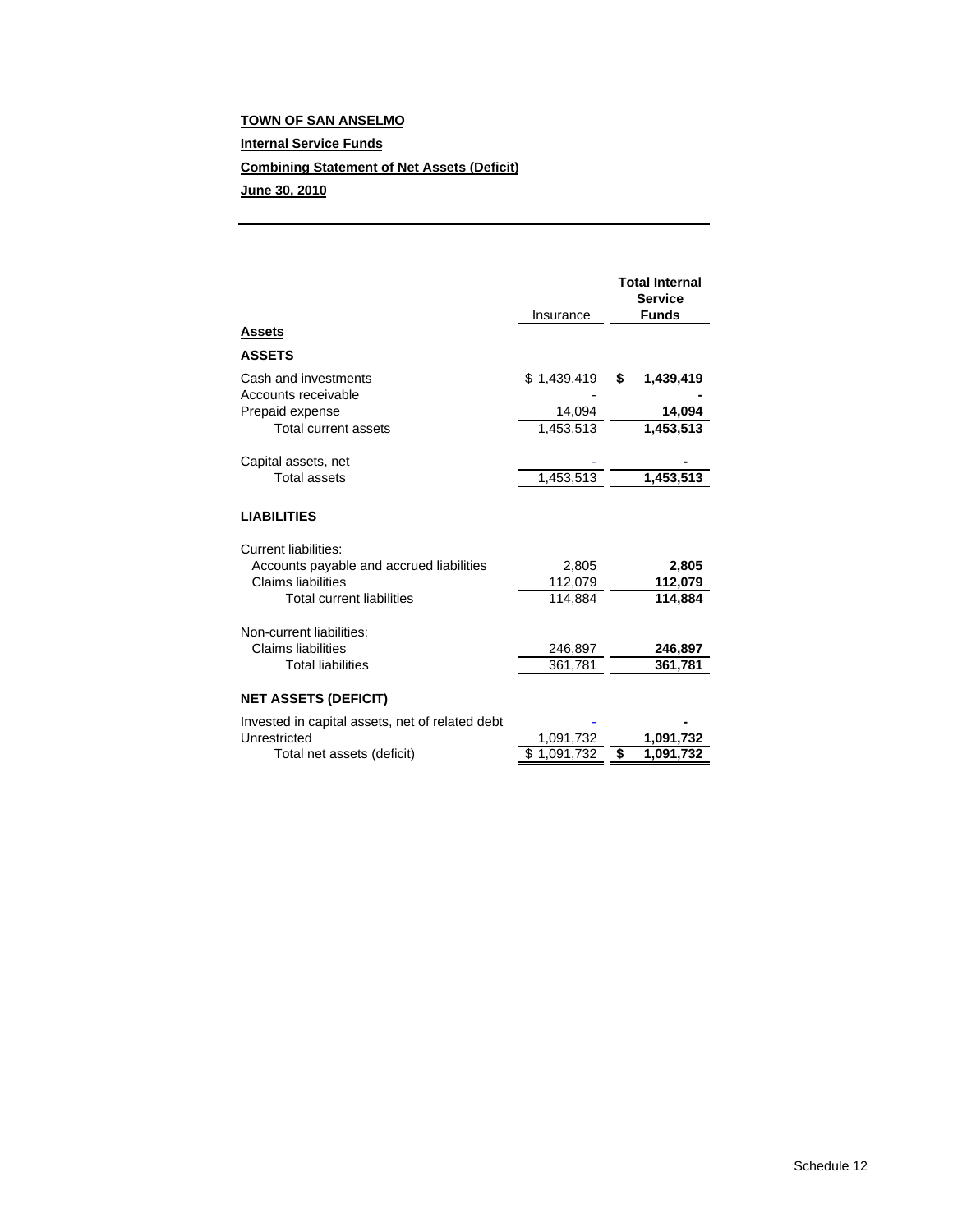**Internal Service Funds**

**Combining Statement of Revenues, Expenses and Changes in Net Assets**

**For the Fiscal Year Ended June 30, 2010**

|                                                  | Insurance  | <b>Total Internal</b><br><b>Service</b><br><b>Funds</b> |
|--------------------------------------------------|------------|---------------------------------------------------------|
| <b>REVENUES</b>                                  |            |                                                         |
| Current service charges<br><b>Total revenues</b> | \$         |                                                         |
| <b>EXPENSES</b>                                  |            |                                                         |
| Insurance premiums                               | 267,211    | 267,211                                                 |
| Claims expense (reimbursements), net             | 162,782    | 162,782                                                 |
| <b>Total expenses</b>                            | 429,993    | 429,993                                                 |
| Operating income (loss)                          | (429,993)  | (429,993)                                               |
| <b>OTHER FINANCING SOURCES (USES)</b>            |            |                                                         |
| Transfers in                                     |            |                                                         |
| <b>Transfers out</b>                             |            |                                                         |
|                                                  |            |                                                         |
| Change in net assets                             | (429, 993) | (429,993)                                               |
| Net assets, beginning of year                    | 1,521,725  | 1,521,725                                               |
| Net assets (deficit), end of year                | 1,091,732  | 1,091,732<br>S                                          |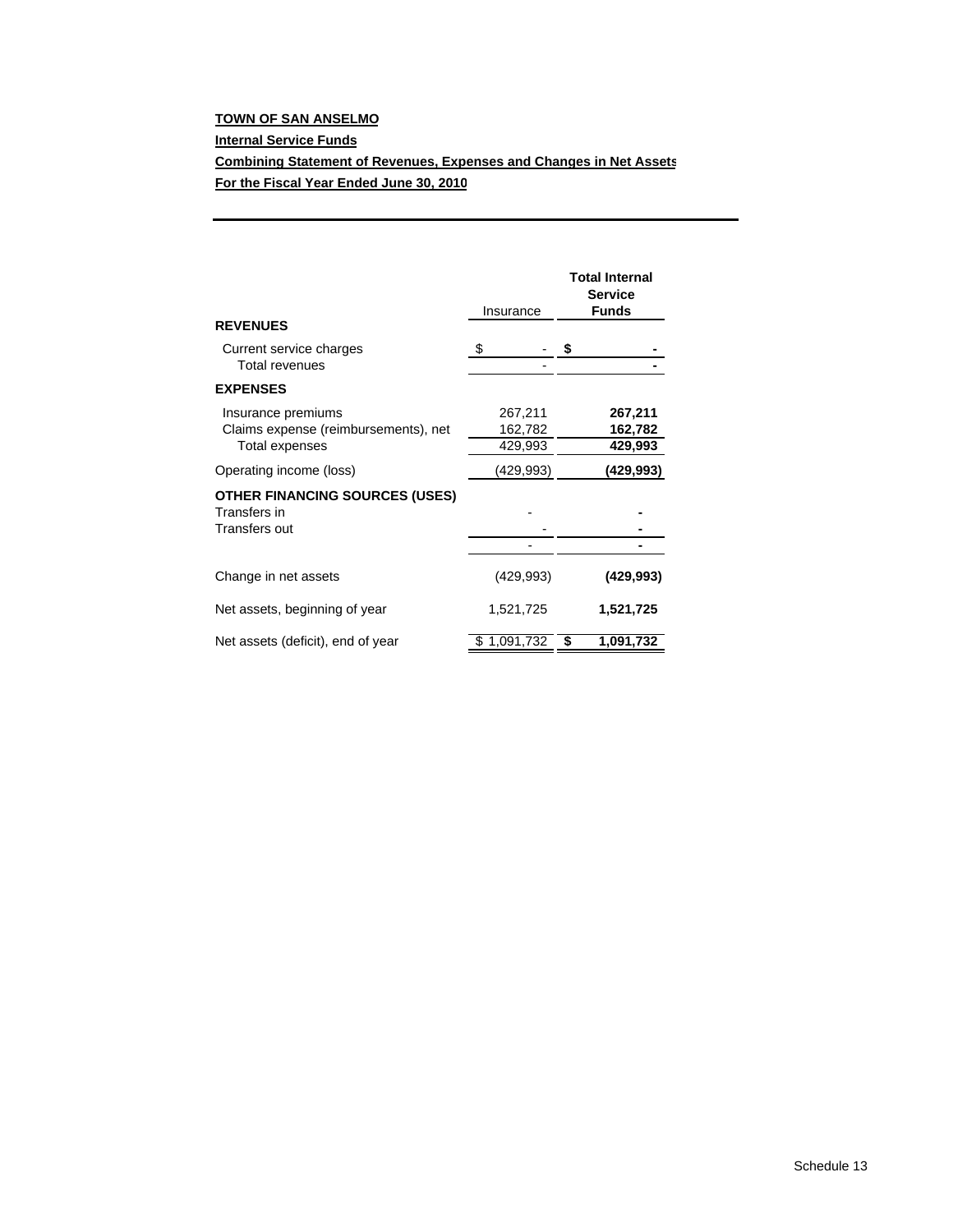# **TOWN OF SAN ANSELMO, CALIFORNIA**

# **SINGLE AUDIT REPORTS ON FEDERAL AWARDS PROGRAMS**

 **\* \* \* \* \*** 

 **JUNE 30, 2010**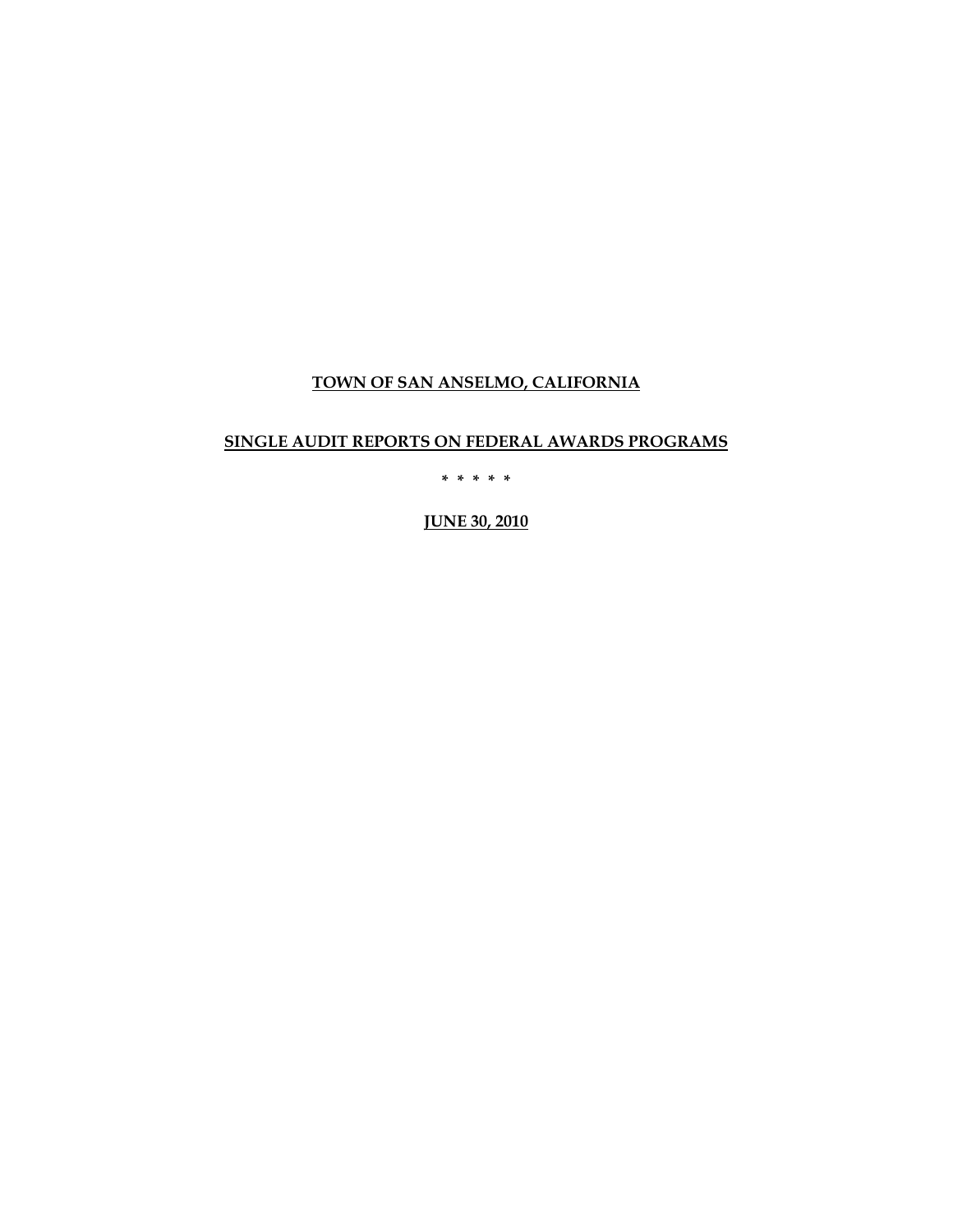# **TOWN OF SAN ANSELMO, CALIFORNIA SINGLE AUDIT REPORTS ON FEDERAL AWARDS PROGRAMS**

# **JUNE 30, 2010**

# **TABLE OF CONTENTS**

| Independent Auditors' Report on Compliance with Requirements Applicable to Each Major<br>Program and on Internal Control Over Compliance in Accordance with OMB Circular                               |        |
|--------------------------------------------------------------------------------------------------------------------------------------------------------------------------------------------------------|--------|
| A-133                                                                                                                                                                                                  | $1-2$  |
| Schedule of Expenditures of Federal Awards                                                                                                                                                             | 3      |
| Notes to the Schedule of Expenditures of Federal Awards                                                                                                                                                | 4      |
| Independent Auditors' Report on Compliance and on Internal Control Over Financial<br>Reporting Based on an Audit of Financial Statements Performed in Accordance with<br>Government Auditing Standards | 5-6    |
| Schedule of Findings and Questioned Costs                                                                                                                                                              | 7      |
| Summary of Auditors' Results<br>Ι.<br>A. Financial Statements<br><b>B.</b> Federal Awards                                                                                                              | 7<br>7 |
| II. Financial Statement Findings                                                                                                                                                                       | 8      |
| III. Federal Award Findings and Questioned Costs                                                                                                                                                       | 8      |
| IV. Prior Year Findings                                                                                                                                                                                | 8      |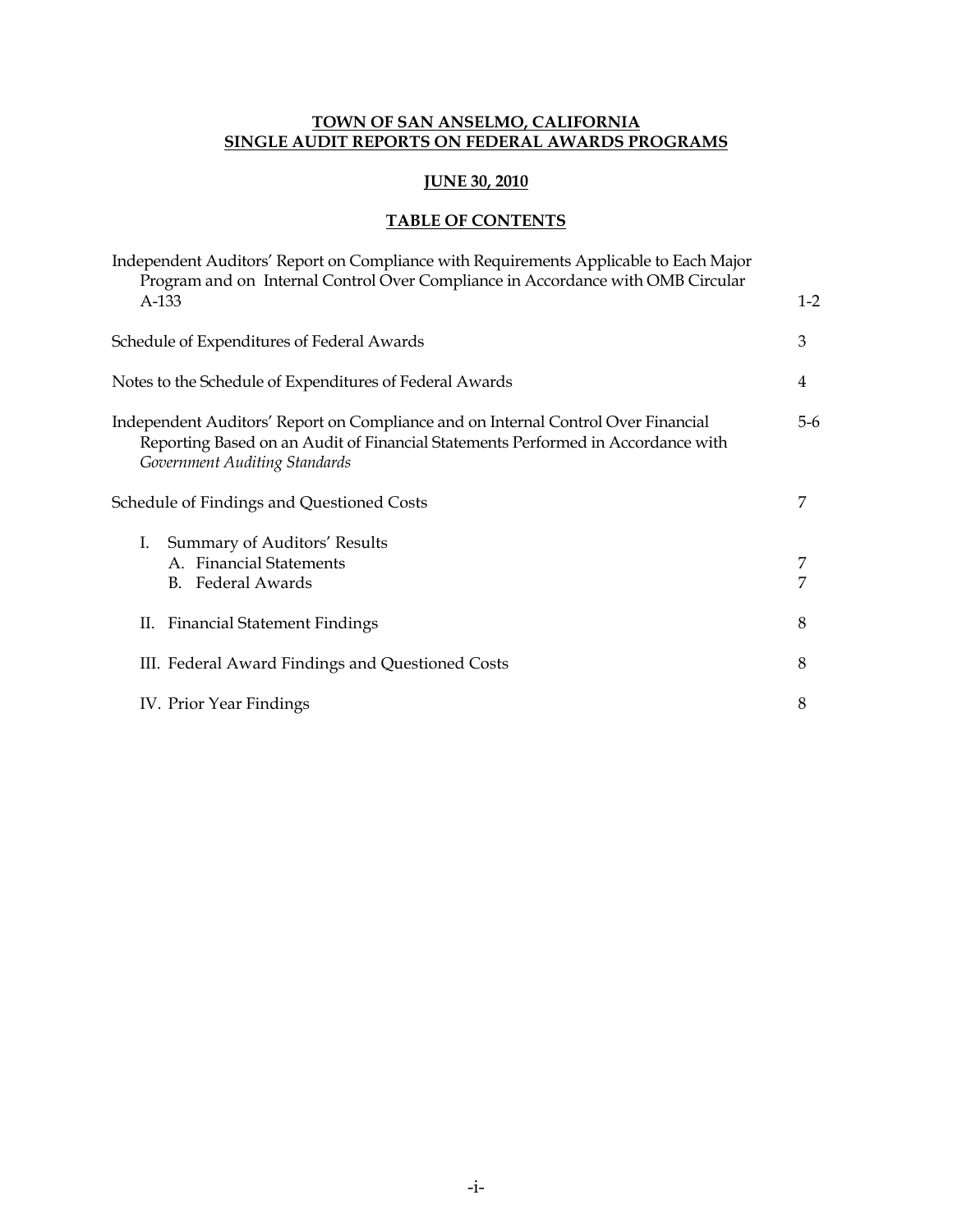

November 10, 2010

Honorable Mayor and

Members of the Town Council of

the Town of San Anselmo, California

# **INDEPENDENT AUDITOR'S REPORT ON COMPLIANCE WITH REQUIREMENTS APPLICABLE TO EACH MAJOR PROGRAM AND ON INTERNAL CONTROL OVER COMPLIANCE IN ACCORDANCE WITH OMB CIRCULAR A-133**

### **Compliance**

We have audited the compliance of the Town of San Anselmo, California (the "Town") with the types of compliance requirements described in the U.S. Office of Management and Budget (OMB) *Circular A-133 Compliance Supplement* that could have a direct and material effect on each of its major federal programs for the fiscal year ended June 30, 2010. The Town's major federal programs are identified in the summary of auditor's results section of the accompanying schedule of findings and questioned costs. Compliance with the requirements of laws, regulations, contracts, and grants applicable to each of its major federal programs is the responsibility of the Town's management. Our responsibility is to express an opinion on the Town's compliance based on our audit.

We conducted our audit of compliance in accordance with auditing standards generally accepted in the United States of America; the standards applicable to financial audits contained in *Government Auditing Standards*, issued by the Comptroller General of the United States; and OMB Circular A-133, *Audits of States, Local Governments, and Non-Profit Organizations*. Those standards and OMB Circular A-133 require that we plan and perform the audit to obtain reasonable assurance about whether noncompliance with the types of compliance requirements referred to above that could have a direct and material effect on a major federal program identified in the accompanying schedule of findings and questioned costs occurred. An audit includes examining, on a test basis, evidence about the Town's compliance with those requirements and performing such other procedures as we considered necessary in the circumstances. We believe that our audit provides a reasonable basis for our opinion. Our audit does not provide a legal determination of the Town's compliance with those requirements.

In our opinion, the Town complied, in all material respects, with the compliance requirements referred to above that could have a direct and material effect on each of its major federal programs identified in the accompanying schedule of findings and questioned costs for the year ended June 30, 2010.

# Internal Control Over Compliance

Management of the Town is responsible for establishing and maintaining effective internal control over compliance with the compliance requirements of laws, regulations, contracts, and grants applicable to federal programs. In planning and performing our audit, we considered the Town's internal control over compliance with the requirements that could have a direct and material effect on a major federal program in order to determine our auditing procedures for the purpose of expressing our opinion on compliance and to test and report on internal control over compliance in accordance with OMB Circular A-133, but not for the purpose of expressing an opinion on the effectiveness of internal control over compliance. Accordingly, we do not express an opinion on the effectiveness of the Town's internal control over compliance.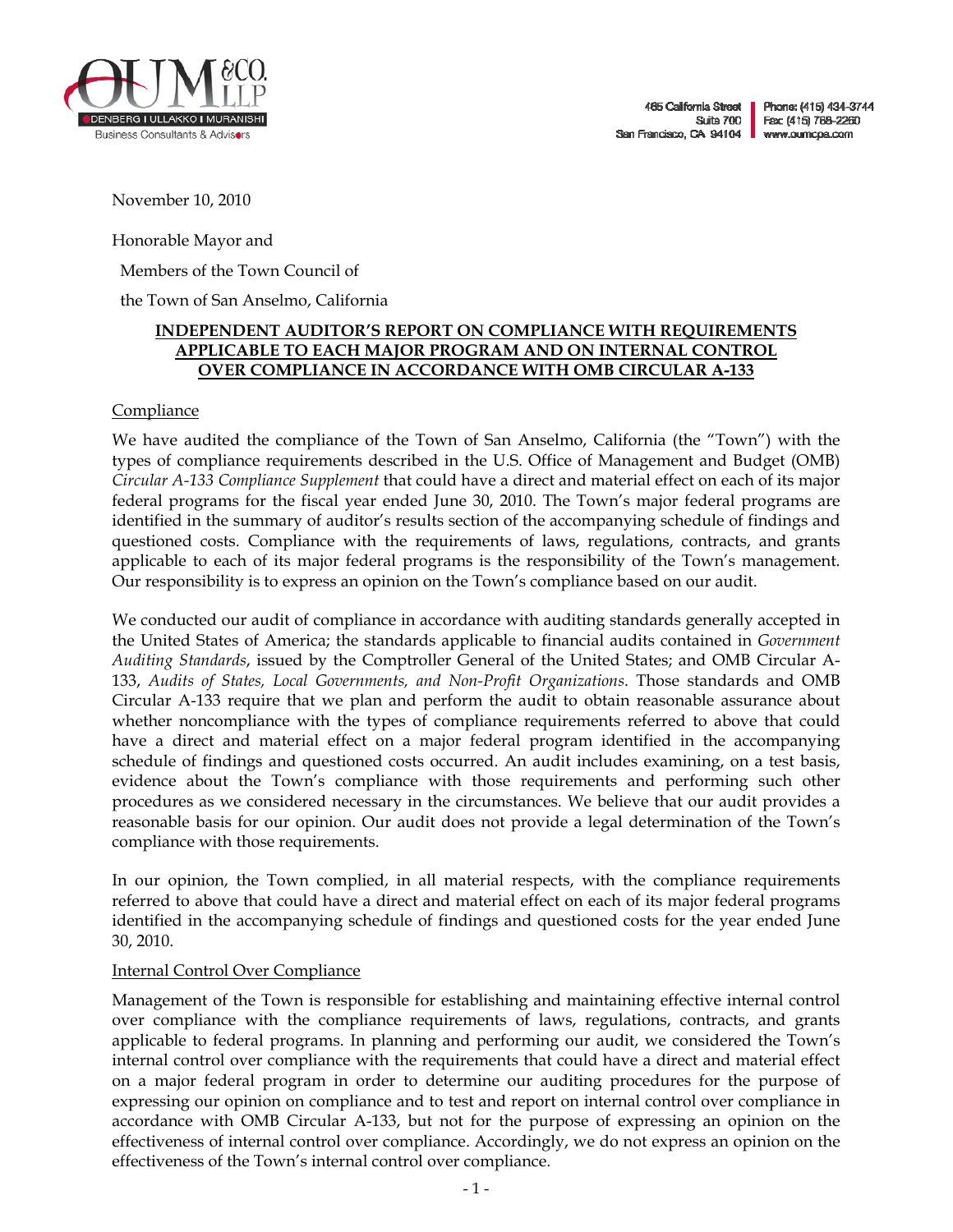A *deficiency in internal control over compliance* exists when the design or operation of a control over compliance does not allow management or employees, in the normal course of performing their assigned functions, to prevent, or detect and correct, noncompliance with a type of compliance requirement of a federal program on a timely basis. A *material weakness in internal control over compliance* is a deficiency, or combination of deficiencies, in internal control over compliance, such that there is a reasonable possibility that material noncompliance with a type of compliance requirement of a federal program will not be prevented, or detected and corrected, on a timely basis.

Our consideration of internal control over compliance was for the limited purpose described in the first paragraph of this section and was not designed to identify all deficiencies in internal control that might be deficiencies, significant deficiencies, or material weaknesses in internal control over compliance. We did not identify any deficiencies in internal control over compliance that we consider to be material weaknesses, as defined above.

# Schedule of Expenditures of Federal Awards

We have audited the basic financial statements of the Town as of and for the fiscal year ended June 30, 2010, and have issued our report thereon dated November 10, 2010, which contained unqualified opinions on those financial statements. Our audit was performed for the purpose of forming opinions on the basic financial statements taken as a whole. The schedule of expenditures of federal awards is presented for the purposes of additional analysis as required by U.S. Office of Management and Budget Circular A-133, *Audits of States, Local Governments, and Non-Profit Organizations,* and is not a required part of the basic financial statements. Such information is the responsibility of management and was derived from and relates directly to the underlying accounting and other records used to prepare the basic financial statements. The information has been subjected to the auditing procedures applied in the audit of the basic financial statements and certain additional procedures, including comparing and reconciling such information directly to the underlying accounting and other records used to prepare the financial statements or to the financial statements themselves, and other additional procedures in accordance with auditing standards generally accepted in the United States of America. In our opinion, the information is fairly stated in all material respects in relation to the financial statements as a whole.

This report is intended solely for the information and use of management, the Town Council, others within the entity, and the officials of applicable federal awarding agencies and is not intended to be and should not be used by anyone other than these specified parties.

Odenberg Ullakko Muravishi - Co LLP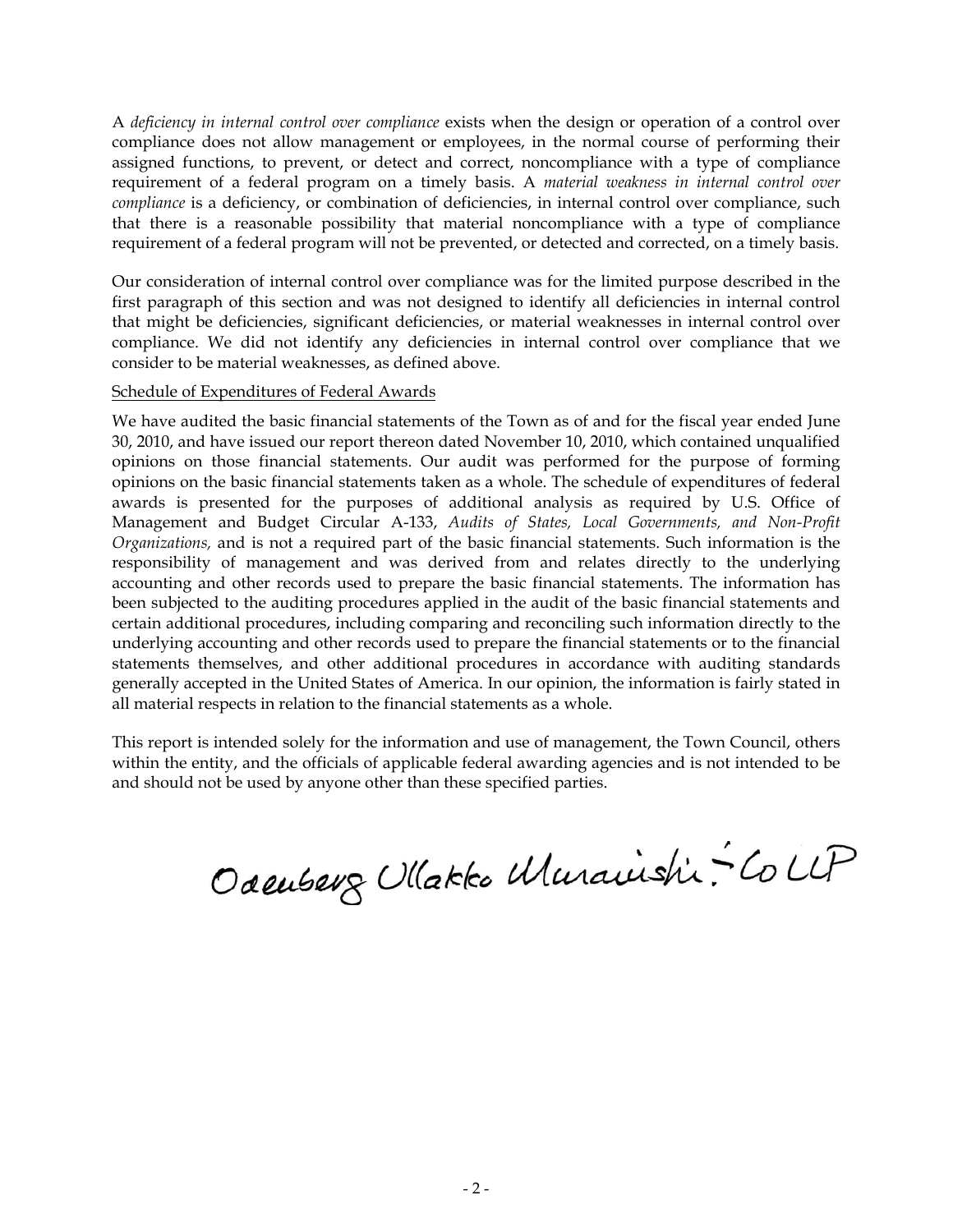### **TOWN OF SAN ANSELMO, CALIFORNA SCHEDULE OF EXPENDITURES OF FEDERAL AWARDS FOR THE YEAR ENDED JUNE 30, 2010**

|                                                                                  | Program<br><b>CFDA</b> |              |    |         |
|----------------------------------------------------------------------------------|------------------------|--------------|----|---------|
| Program Description                                                              | Number                 | Expenditures |    |         |
| <b>U.S. DEPARTMENT OF JUSTICE</b>                                                |                        |              |    |         |
| Office of Justice Programs: Police RIMS Software - 2009-SB-B9-0336               | 16.804                 | \$<br>12,679 |    |         |
| Office of Justice Programs: Police Vests - OMB # 1121-0235                       | 16.804                 | 2,707        |    |         |
| Subtotal U.S. Department of Justice                                              |                        |              | S. | 15,386  |
| U.S. DEPARTMENT OF HOMELAND SECURITY                                             |                        |              |    |         |
| Passed through State of California Governor's Office of Emergency Services       |                        |              |    |         |
| Disaster Summary for FEMA-1628-DR, California<br><b>Public Assistance Grants</b> |                        |              |    |         |
|                                                                                  | 97.036                 | 81,814       |    |         |
| U.S. DEPARTMENT OF HOMELAND SECURITY                                             |                        |              |    |         |
| Passed through State of California Governor's Office of Emergency Services       |                        |              |    |         |
| Disaster Summary for Flood Mitigation Assistance 07 - OES 041-64434 PJ05         | 97.029                 | 27,771       |    |         |
| Subtotal U.S. Department of Homeland Security                                    |                        |              |    | 109.585 |
| <b>U.S. DEPARTMENT OF TRANSPORTATION</b>                                         |                        |              |    |         |
| Passed through State of California Department of Transportation                  |                        |              |    |         |
| ARRA Stimulus Grant: Saunders Project - ESPL-5159(014)                           | 20.205.024             | 216,699      |    |         |
| Safe Routes to Schools - SRTSL 5159(013)                                         | 20.205                 | 4,670        |    |         |
| Non-motorized Transportation Pilot Program - NMTPL 5159(012)                     | 20.205                 | 159,262      |    |         |
| Subtotal U.S. Department of Transportation                                       |                        |              |    | 380,631 |
| <b>TOTAL</b>                                                                     |                        |              |    | 505,602 |
|                                                                                  |                        |              |    |         |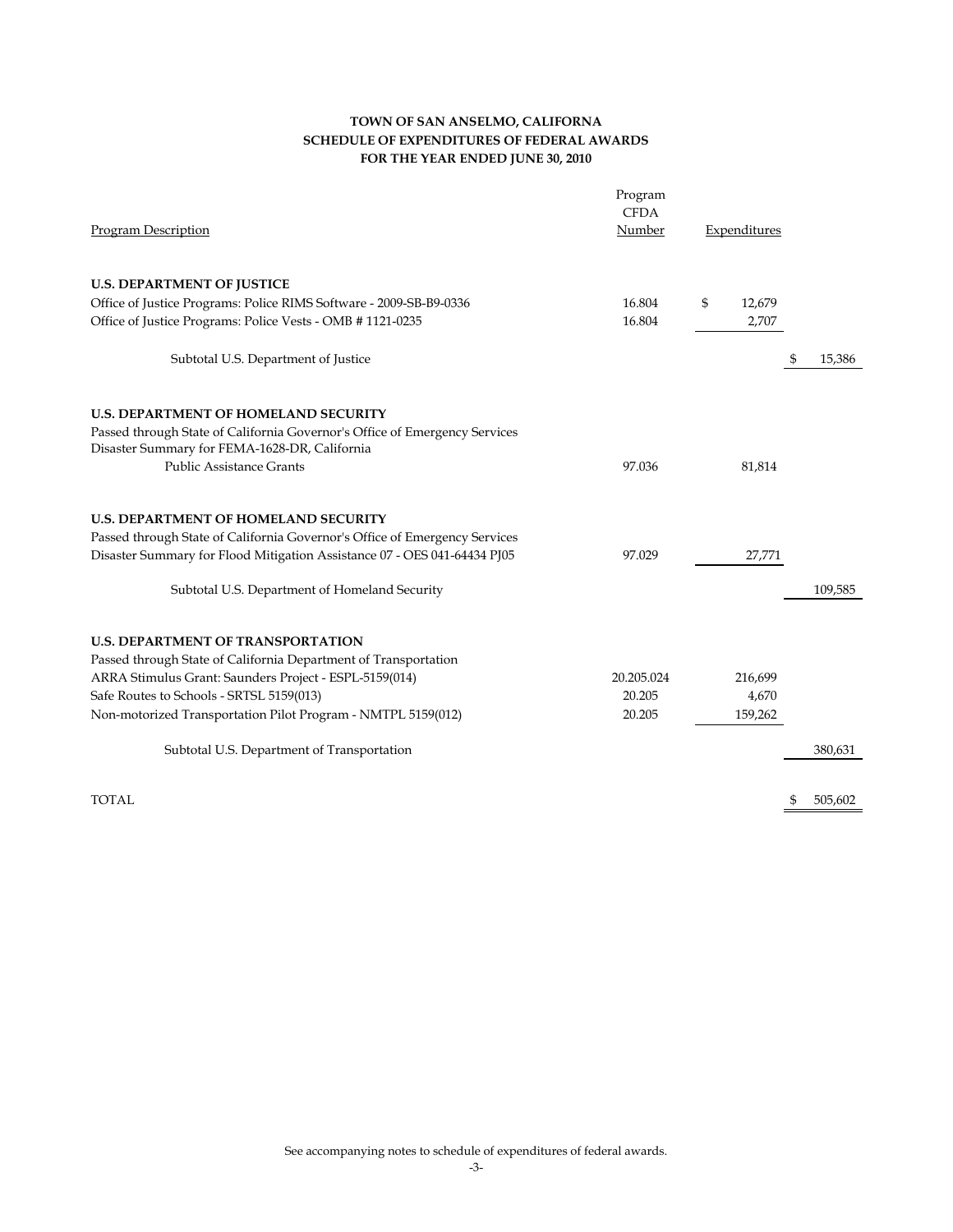## TOWN OF SAN ANSELMO, CALIFORNIA

## NOTES TO SCHEDULE OF EXPENDITURES OF FEDERAL AWARDS

## **NOTE 1 - Summary of significant accounting policies:**

## General

 The Schedule of Expenditures of Federal and State Awards presents the activity of all federally funded programs of the Town of San Anselmo, California (the "Town"). The reporting entity is defined in Note 1 to the Town's basic financial statements.

## Basis of accounting

 The Schedule of Expenditures of Federal and State Awards is presented on the modified accrual basis of accounting. Under this basis, revenues are recognized when they become susceptible to accrual, which means both measurable and available. "Measurable" means the amount of the transaction can be determined and "available" means collectible within the current period or soon enough thereafter to be used to pay liabilities of the current period. Expenditures are recognized under the modified accrual basis of accounting when the related fund liability is incurred and grant eligible reimbursements have been satisfied by the Town.

## **NOTE 2 - Direct and pass-through programs:**

 Direct programs represent programs where the grantor federal agency remits federal funds directly to the Town. Pass-through programs represent programs where the grantor federal agency remits funds to another government agency and that agency enters into a subrecipient agreement with the Town and then reimburses the Town with federal grant funds. The Town did not receive or expend any funds related to direct programs during the fiscal year ended June 30, 2010.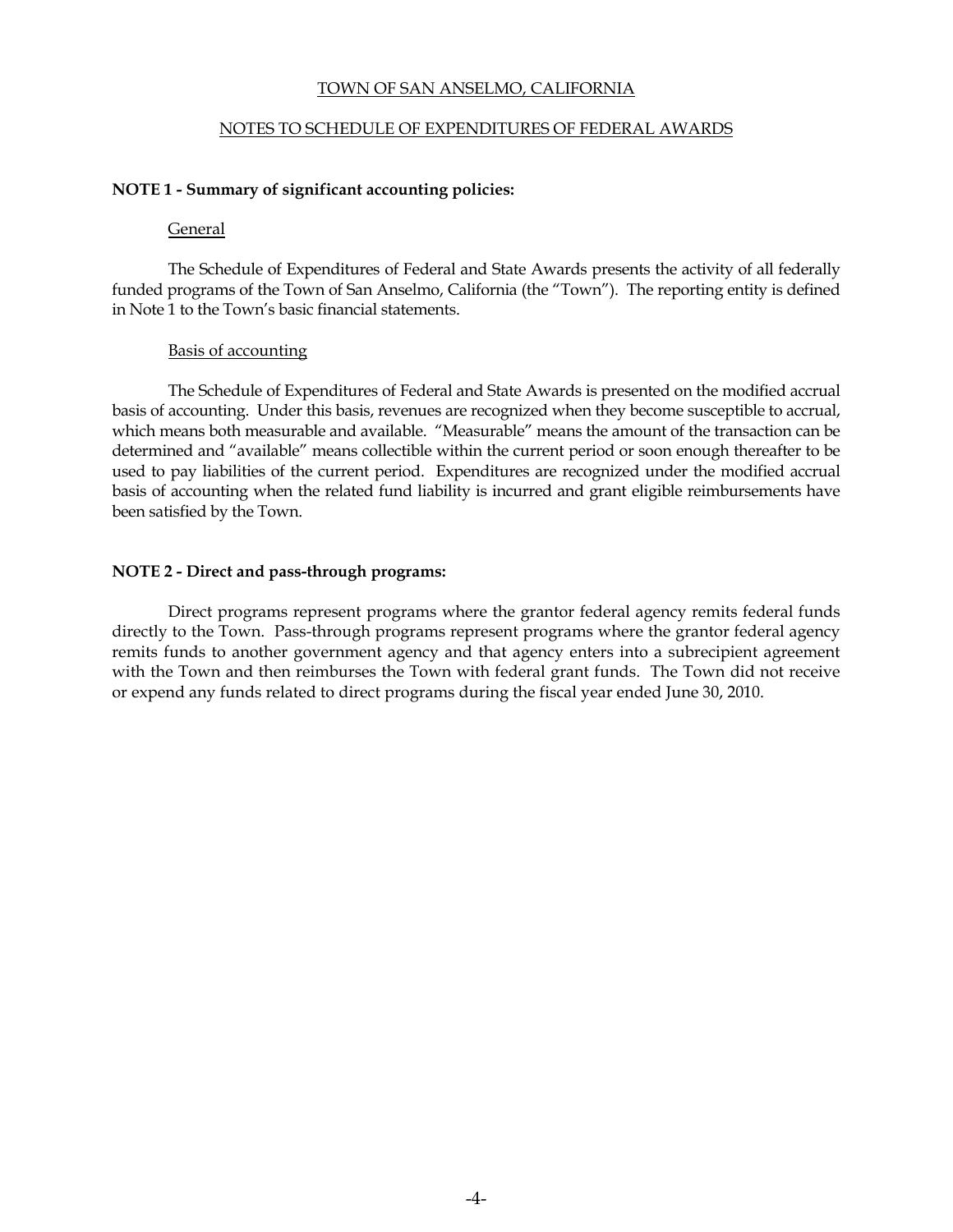

November 10, 2010

Honorable Mayor and

Members of the Town Council of

the Town of San Anselmo, California

## **REPORT ON INTERNAL CONTROL OVER FINANCIAL REPORTING AND ON COMPLIANCE AND OTHER MATTERS BASED ON AN AUDIT OF FINANCIAL STATEMENTS PERFORMED IN ACCORDANCE WITH**  *GOVERNMENT AUDITING STANDARDS*

We have audited the basic financial statements of the Town of San Anselmo (the "Town"), as of and for the fiscal year ended June 30, 2010, which collectively comprise Town's basic financial statements and have issued our report thereon dated November 10, 2010. We conducted our audit in accordance with auditing standards generally accepted in the United States of America and the standards applicable to financial audits contained in *Government Auditing Standards*, issued by the Comptroller General of the United States.

## Internal Control Over Financial Reporting

In planning and performing our audit, we considered the Town's internal control over financial reporting as a basis for designing our auditing procedures for the purpose of expressing our opinions on the financial statements, but not for the purpose of expressing an opinion on the effectiveness of the Town's internal control over financial reporting. Accordingly, we do not express an opinion on the effectiveness of the Town's internal control over financial reporting.

A *deficiency in internal control* exists when the design or operation of a control does not allow management or employees, in the normal course of performing their assigned functions, to prevent, or detect and correct misstatements on a timely basis. A *material weakness* is a deficiency, or a combination of deficiencies, in internal control such that there is a reasonable possibility that a material misstatement of the entity's financial statements will not be prevented, or detected and corrected on a timely basis.

Our consideration of internal control over financial reporting was for the limited purpose described in the first paragraph of this section and was not designed to identify all deficiencies in internal control over financial reporting that might be deficiencies, significant deficiencies, or material weaknesses. We did not identify any deficiencies in internal control over financial reporting that we consider to be material weaknesses, as defined above.

## Compliance and Other Matters

As part of obtaining reasonable assurance about whether the Town's financial statements are free of material misstatement, we performed tests of its compliance with certain provisions of laws, regulations, contracts, and grant agreements, noncompliance with which could have a direct and material effect on the determination of financial statement amounts. However, providing an opinion on compliance with those provisions was not an objective of our audit, and accordingly, we do not express such an opinion. The results of our tests disclosed no instances of noncompliance or other matters that are required to be reported under *Government Auditing Standards*.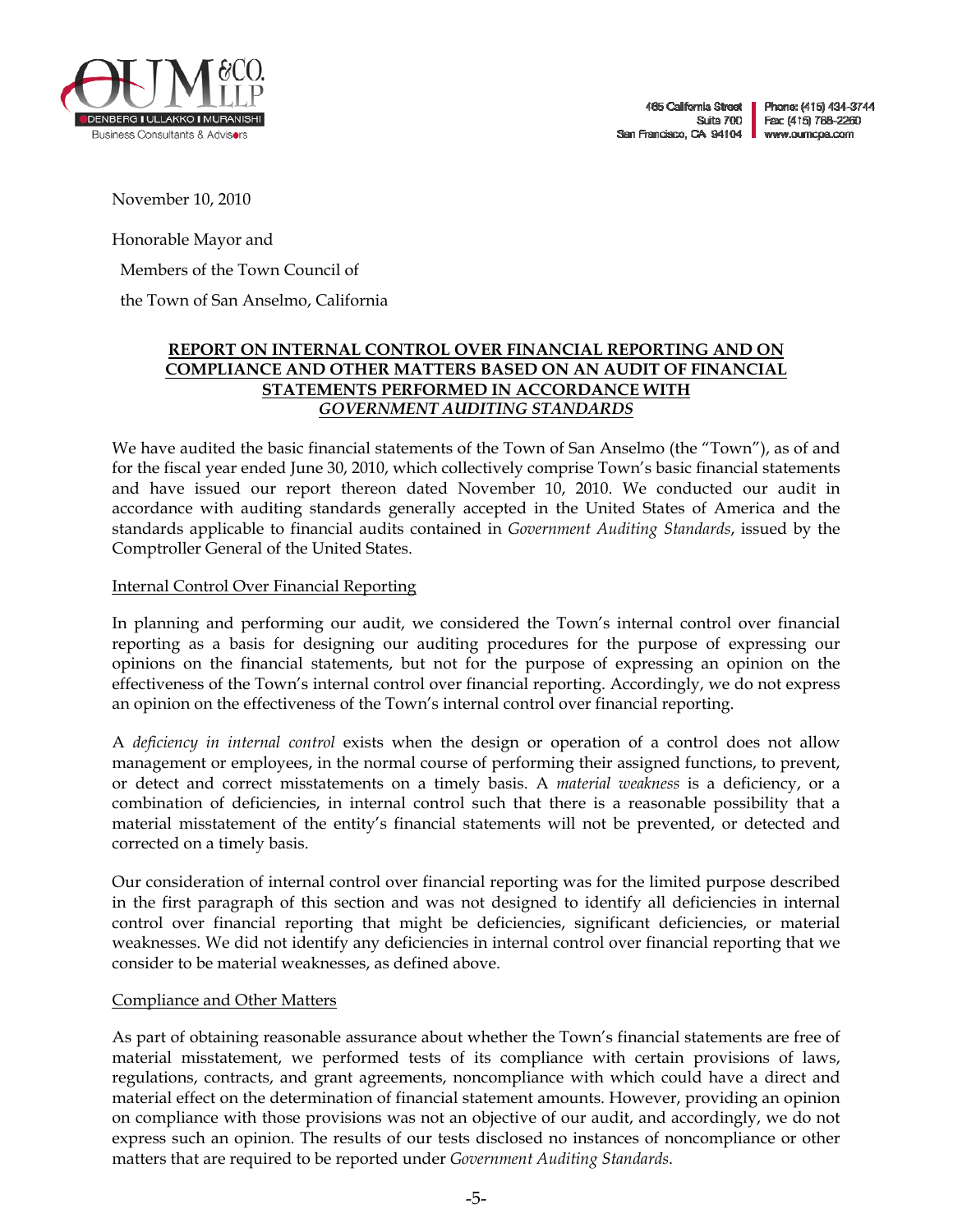This report is intended solely for the information and use of management, the Town Council, others within the Town, and the officials of the applicable federal awarding agencies and is not intended to be and should not be used by anyone other than these specified parties.

Odenberg Ullakko Muravishi - Co LLP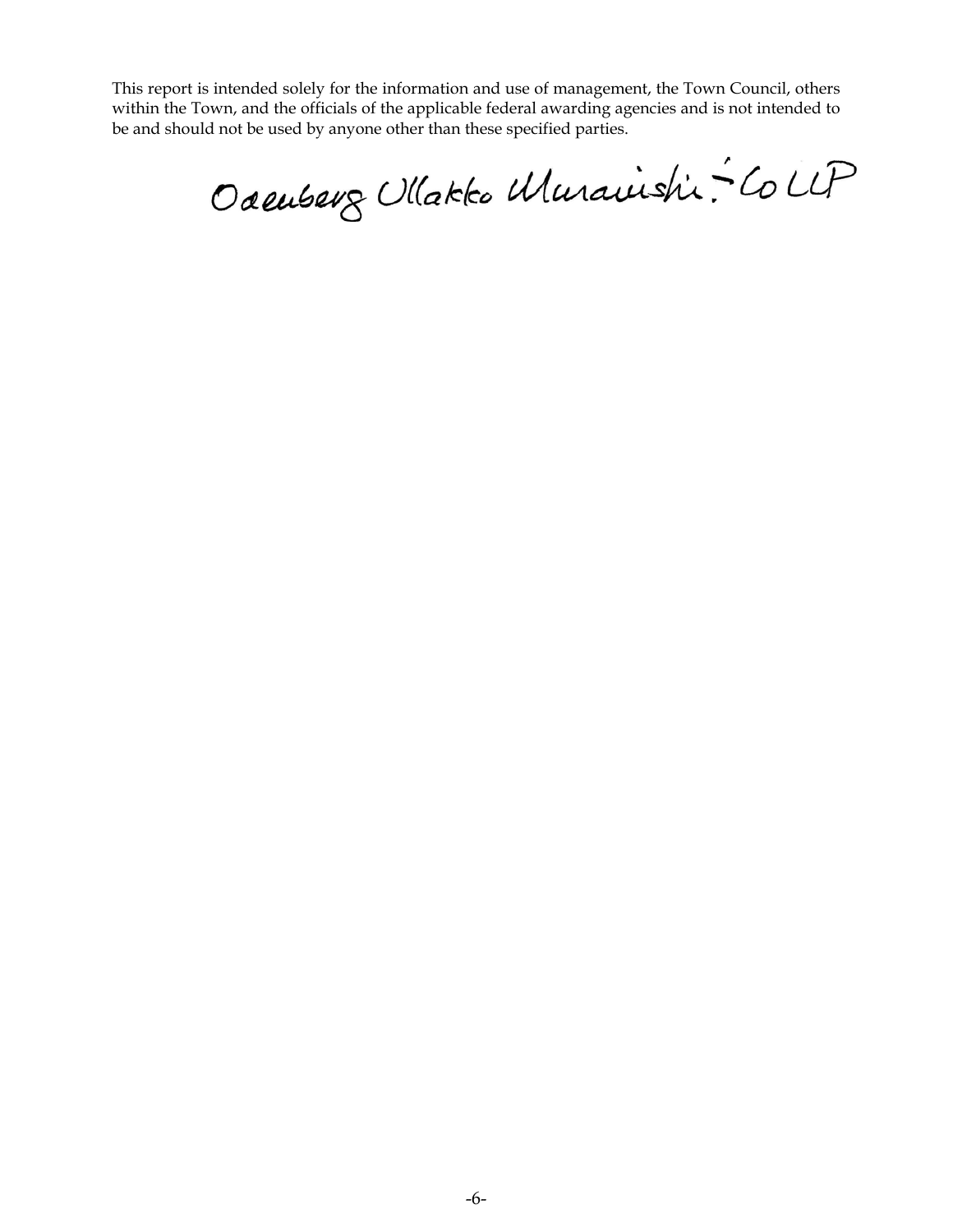## TOWN OF SAN ANSELMO, CALIFORNIA

# SCHEDULE OF FINDINGS AND QUESTIONED COSTS

# FOR THE FISCAL YEAR ENDED JUNE 30, 2010

## **SECTION I – SUMMARY OF AUDITOR'S RESULTS**

|    | A. Financial statements |                                                                                                                     |                                   |  |  |  |  |
|----|-------------------------|---------------------------------------------------------------------------------------------------------------------|-----------------------------------|--|--|--|--|
|    | 1.                      | Type of auditors' report issued                                                                                     | Unqualified                       |  |  |  |  |
|    | 2.                      | Internal control over financial reporting:                                                                          |                                   |  |  |  |  |
|    |                         | Material weaknesses identified?                                                                                     | Yes<br>$X_N$                      |  |  |  |  |
|    |                         | Significant deficiencies identified not considered to be<br>material weaknesses?                                    | Yes<br>$X_N$ No                   |  |  |  |  |
|    |                         | Noncompliance material to financial statements noted?                                                               | $\rule{1em}{0.15mm}$ Yes<br>$X_N$ |  |  |  |  |
| B. | Federal awards          |                                                                                                                     |                                   |  |  |  |  |
|    | 1.                      | Internal control over major programs:                                                                               |                                   |  |  |  |  |
|    |                         | Material weaknesses identified?                                                                                     | Yes<br>$X$ <sub>No</sub>          |  |  |  |  |
|    |                         | Significant deficiencies identified not considered to be a<br>material weakness?                                    | $Yes$ X No                        |  |  |  |  |
|    | 2.                      | Type of auditors' report issued on compliance for major<br>programs                                                 | Unqualified                       |  |  |  |  |
|    | 3.                      | Any audit findings disclosed that are required to be<br>reported in accordance with Circular A-133, Section 510(a)? | Yes<br>$X$ <sub>No</sub>          |  |  |  |  |
|    | 4.                      | Identification of major programs:                                                                                   |                                   |  |  |  |  |
|    |                         | <b>CFDA Number/Name of Federal Program</b>                                                                          |                                   |  |  |  |  |
|    |                         | 20.205<br>Department of Transportation Cluster                                                                      |                                   |  |  |  |  |
|    | 5.                      | Dollar threshold used to distinguish between Type A and<br>Type B Programs                                          | \$300,000                         |  |  |  |  |
|    | 6.                      | Auditee qualifies as low-risk auditee?                                                                              | $X_Y$<br>No                       |  |  |  |  |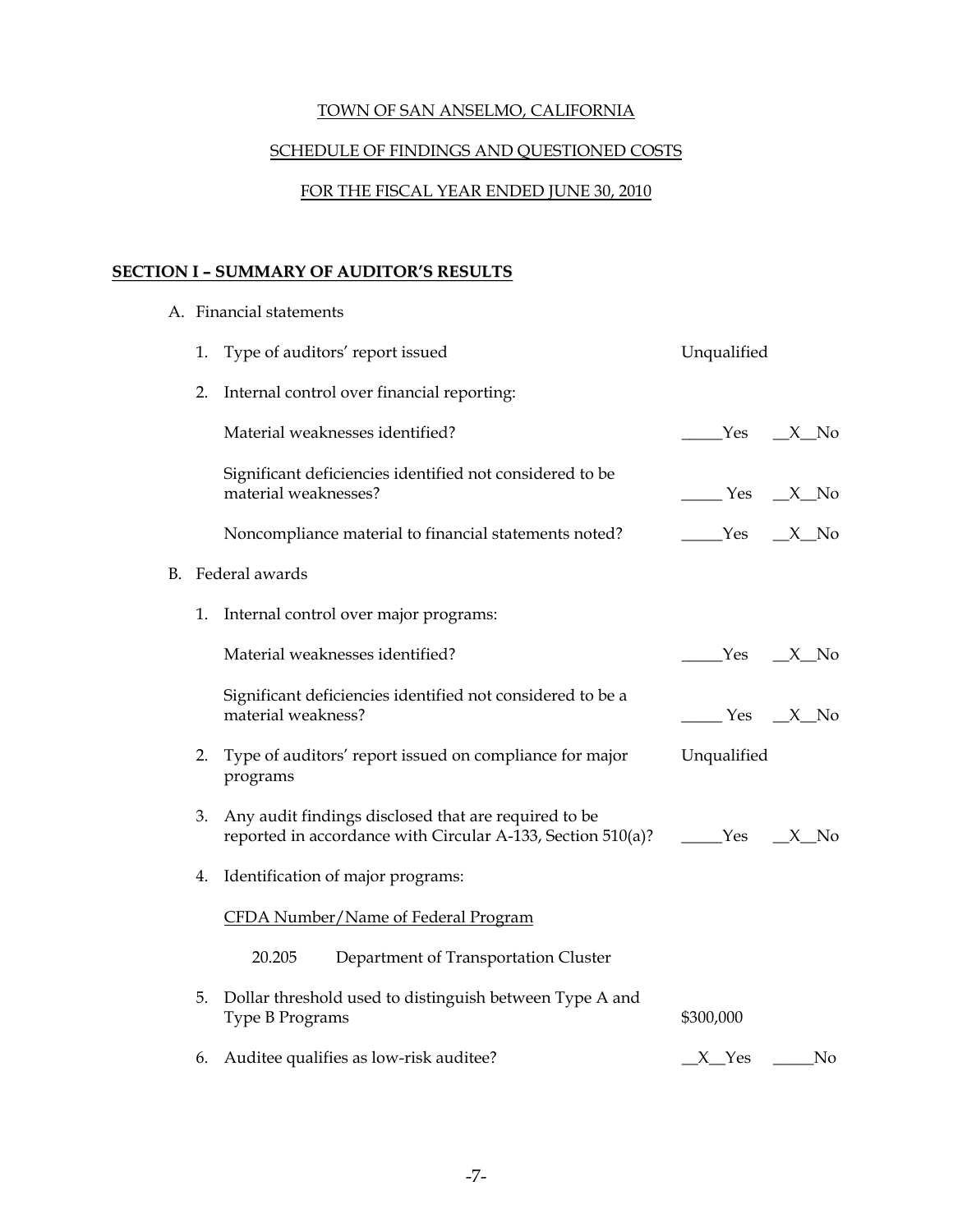# **SECTION II – FINANCIAL STATEMENTS FINDINGS**

None Noted

# **SECTION III – FEDERAL AWARD FINDINGS AND QUESTIONED COSTS**

None Noted

## **SECTION IV – PRIOR YEAR FINDINGS**

None Noted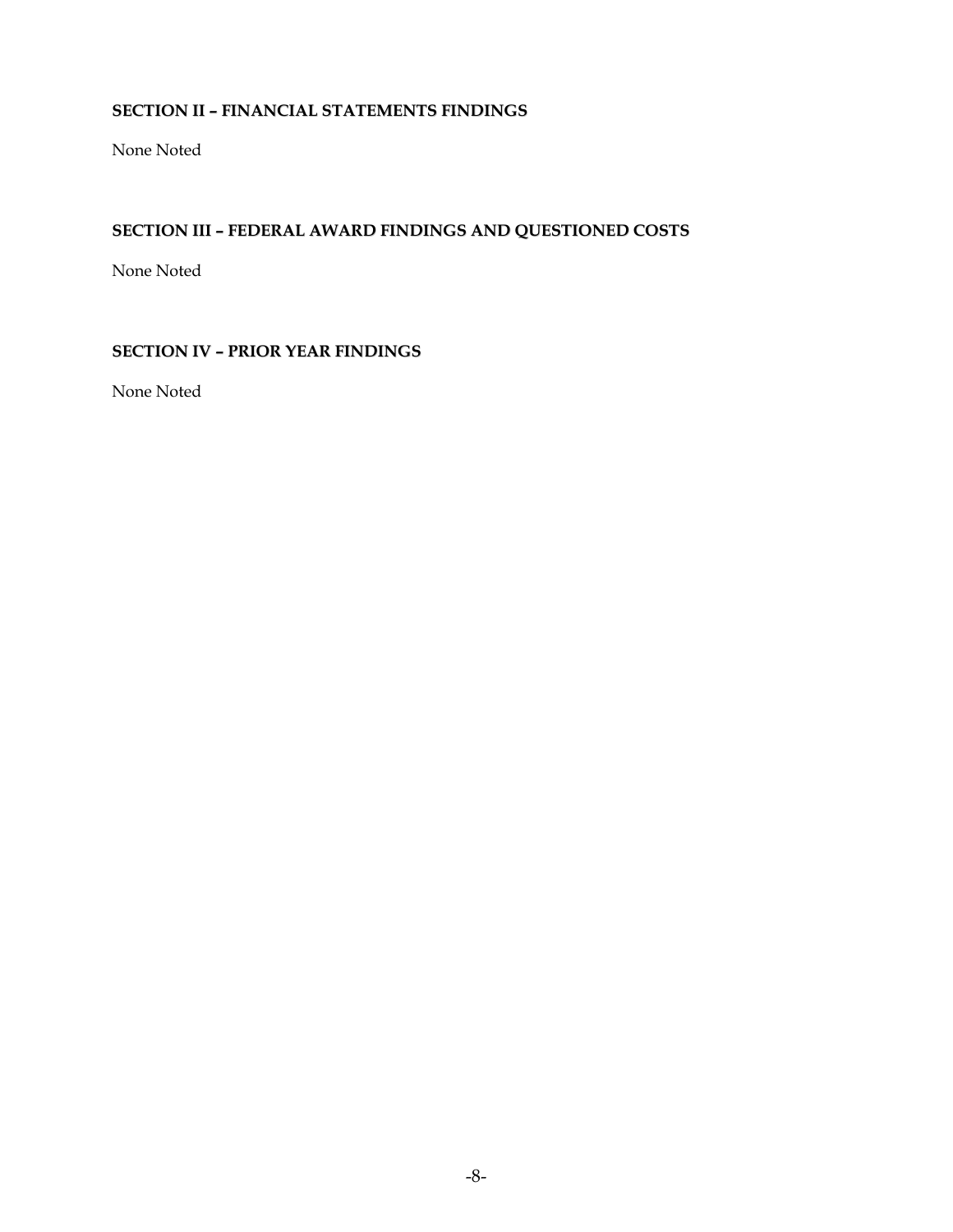## **TOWN OF SAN ANSELMO**

## **INDEPENDENT ACCOUNTANTS' REPORT**

# **ON APPLYING AGREED-UPON PROCEDURES**

 **\* \* \* \* \*** 

 **JUNE 30, 2010**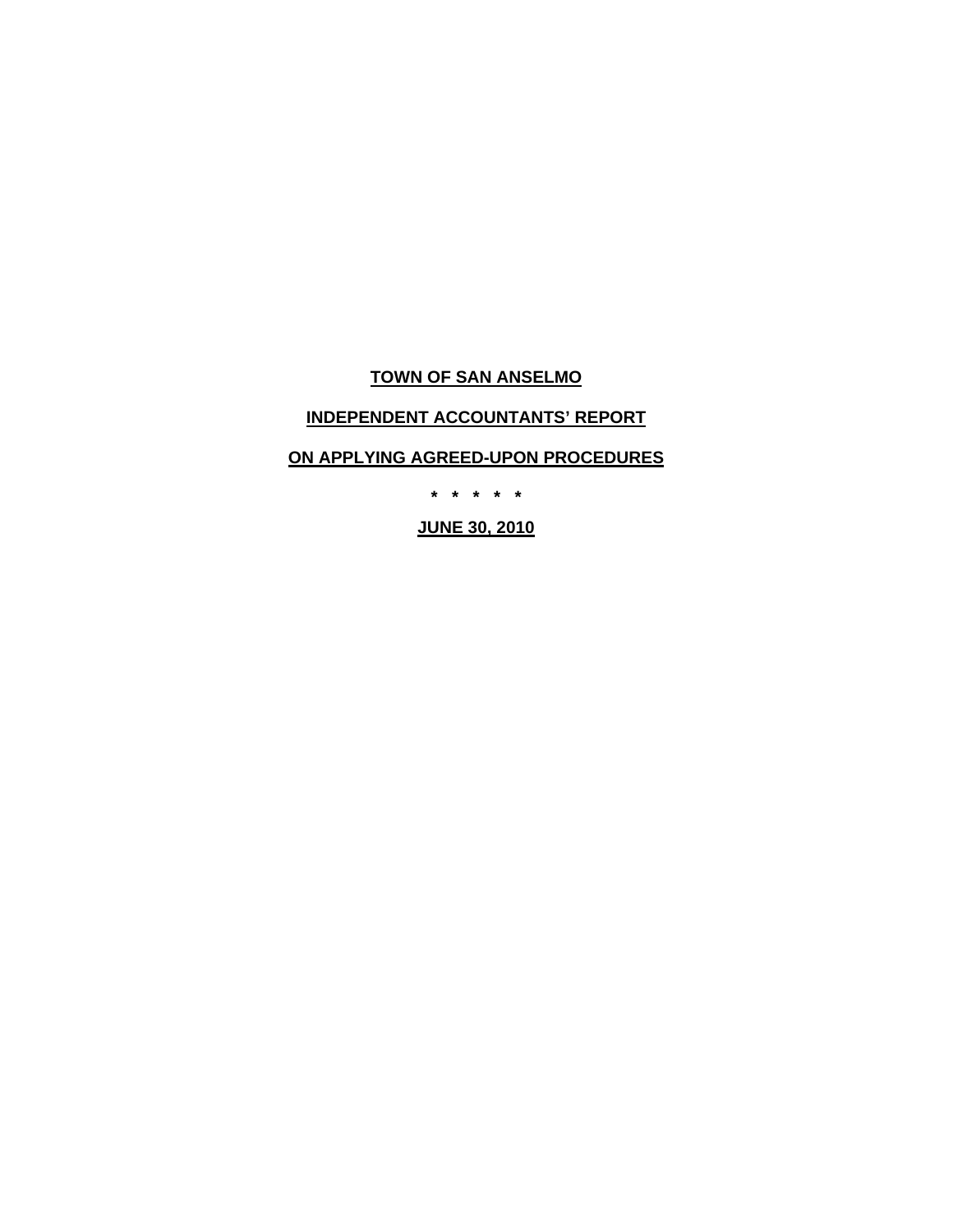

November 10, 2010

To The Honorable Mayor and Members of the Town Council of the Town of San Anselmo, California

## **INDEPENDENT ACCOUNTANTS' REPORT ON APPLYING AGREED-UPON PROCEDURES**

 We have performed the procedures enumerated below related to the Appropriations Limit worksheet No. 6 of the Town of San Anselmo, California for the fiscal year ended June 30, 2010. These procedures, which were agreed to by the Town of San Anselmo, California and the League of California Cities (as presented in the League publication entitled *Agreed-upon Procedures Applied to the Appropriations Limitation Prescribed by Article XIII-B of the California Constitution*), were performed solely to assist the Town of San Anselmo, California in meeting the requirements of Section 1.5 of Article XIIIB of the California Constitution. The Town of San Anselmo, California management is responsible for the Appropriations Limit worksheet No. 6. This agreed-upon procedures engagement was conducted in accordance with attestation standards established by the American Institute of Certified Public Accountants. The sufficiency of these procedures is solely the responsibility of those parties specified in this report. Consequently, we make no representation regarding the sufficiency of the procedures described below either for the purpose for which this report has been requested or for any other purpose.

The procedures performed and our findings were as follows:

1. We obtained the completed worksheets Nos. 1 through 7 and compared the limit and annual adjustment factors included in those worksheets to the limit and annual adjustment factors that were adopted by resolution of the Town Council. We also compared the population and inflation options included in the aforementioned worksheets to those that were selected by a recorded vote of the Town Council.

Finding: No exceptions were noted as a result of our procedures.

2. For the accompanying Appropriations Limit worksheet No. 6, we added line A, last year's limit, to line E, total adjustments, and compared the resulting amount to line F, this year's limit.

Finding: No exceptions were noted as a result of our procedures.

3. We compared the current year information presented in the accompanying Appropriations Limit worksheet No. 6 to the other worksheets described in No. 1 above.

Finding: No exceptions were noted as a result of our procedures.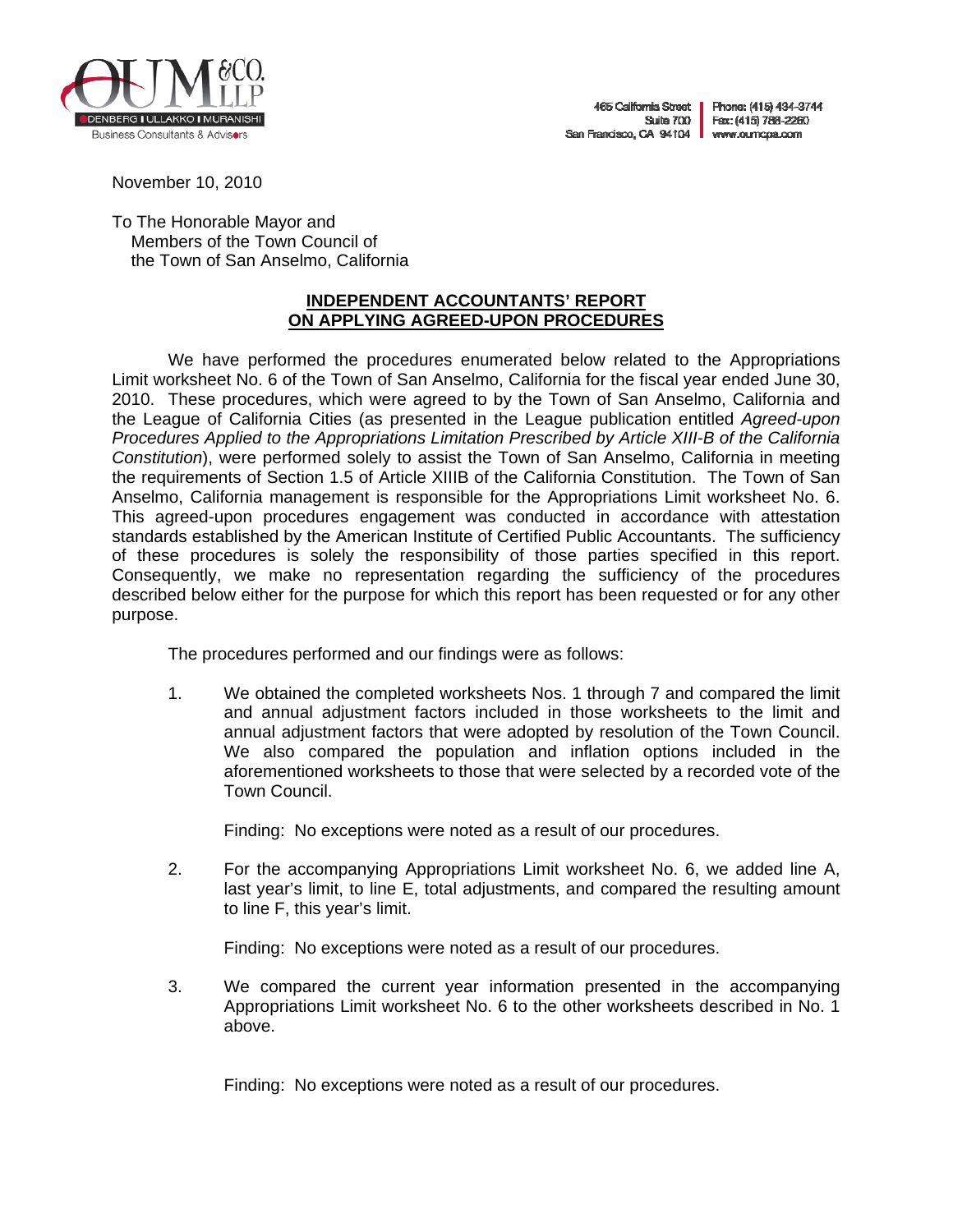4. We compared the prior year appropriations limit presented in the accompanying Appropriations Limit worksheet No. 6 to the prior year appropriations limit adopted by the Town Council for the prior year.

Finding: No exceptions were noted as a result of our procedures.

We were not engaged to and did not conduct an examination, the objective of which would be the expression of an opinion on the accompanying Appropriations Limit worksheet No. 6. Accordingly, we do not express such an opinion. Had we performed additional procedures, other matters might have come to our attention that would have been reported to you. No procedures have been performed with respect to the determination of the appropriation limit for the base year, as defined by Article XIII-B of the California Constitution.

This report is intended solely for the information and use of the Town Council and management of the Town of San Anselmo, California and is not intended to be and should not be used by anyone other than these specified parties. However, this report is a matter of public record and its distribution is not limited.

Odenberg Ullakko Muravishi - Co LLP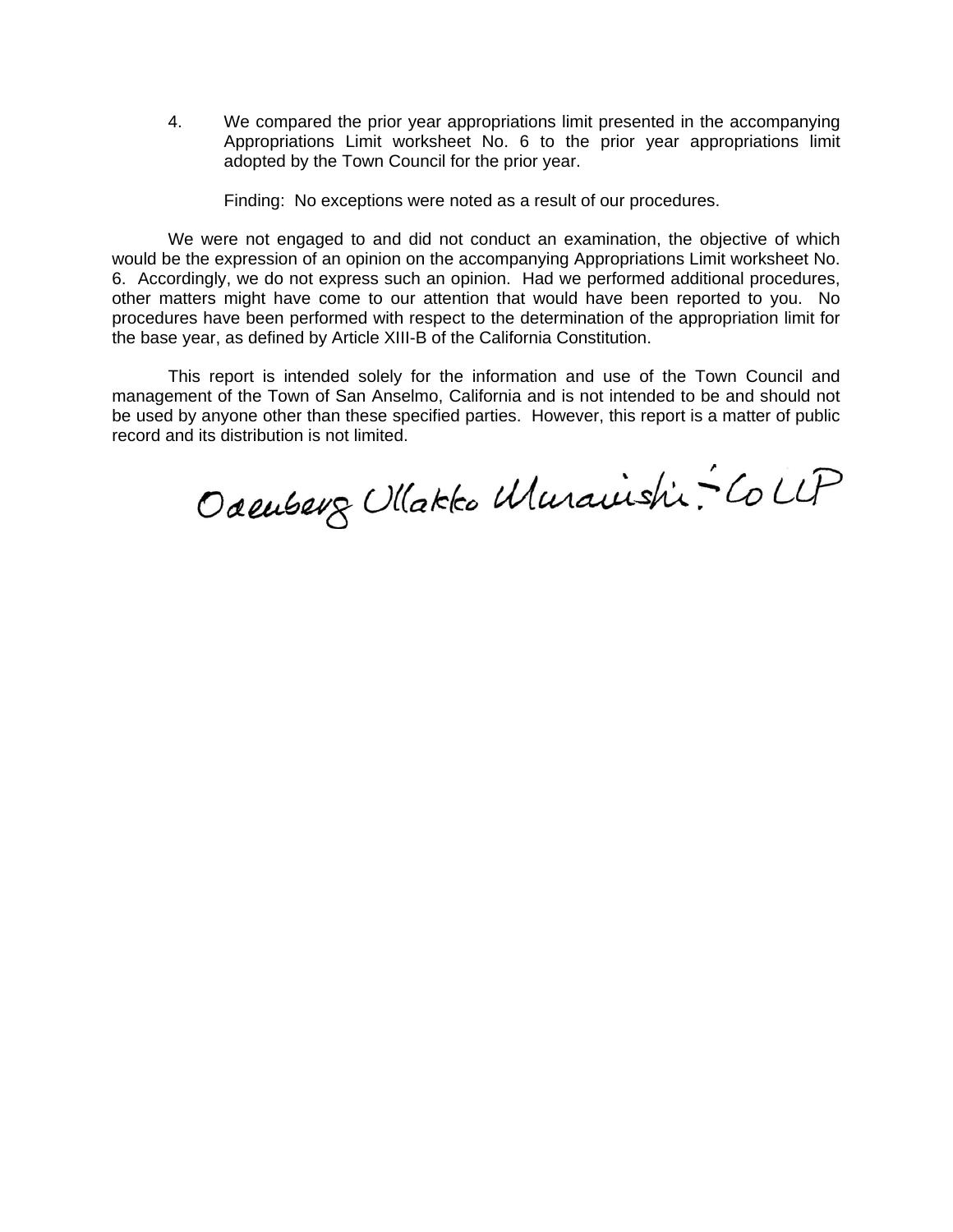# TOWN OF SAN ANSELMO

## APPROPRIATIONS LIMIT WORKSHEET

# FISCAL YEAR ENDED JUNE 30, 2010

| С | Fiscal 2010 Appropriations Limit |        | \$. | 7,954,139   |
|---|----------------------------------|--------|-----|-------------|
|   | <b>Adjustment Factor</b>         |        |     | 1.0144      |
|   | <b>Population Factor</b>         | 1.0081 |     |             |
| в | Inflation Factor                 | 1.0062 |     |             |
| A | Fiscal 2009 Appropriations Limit |        |     | \$7,841,610 |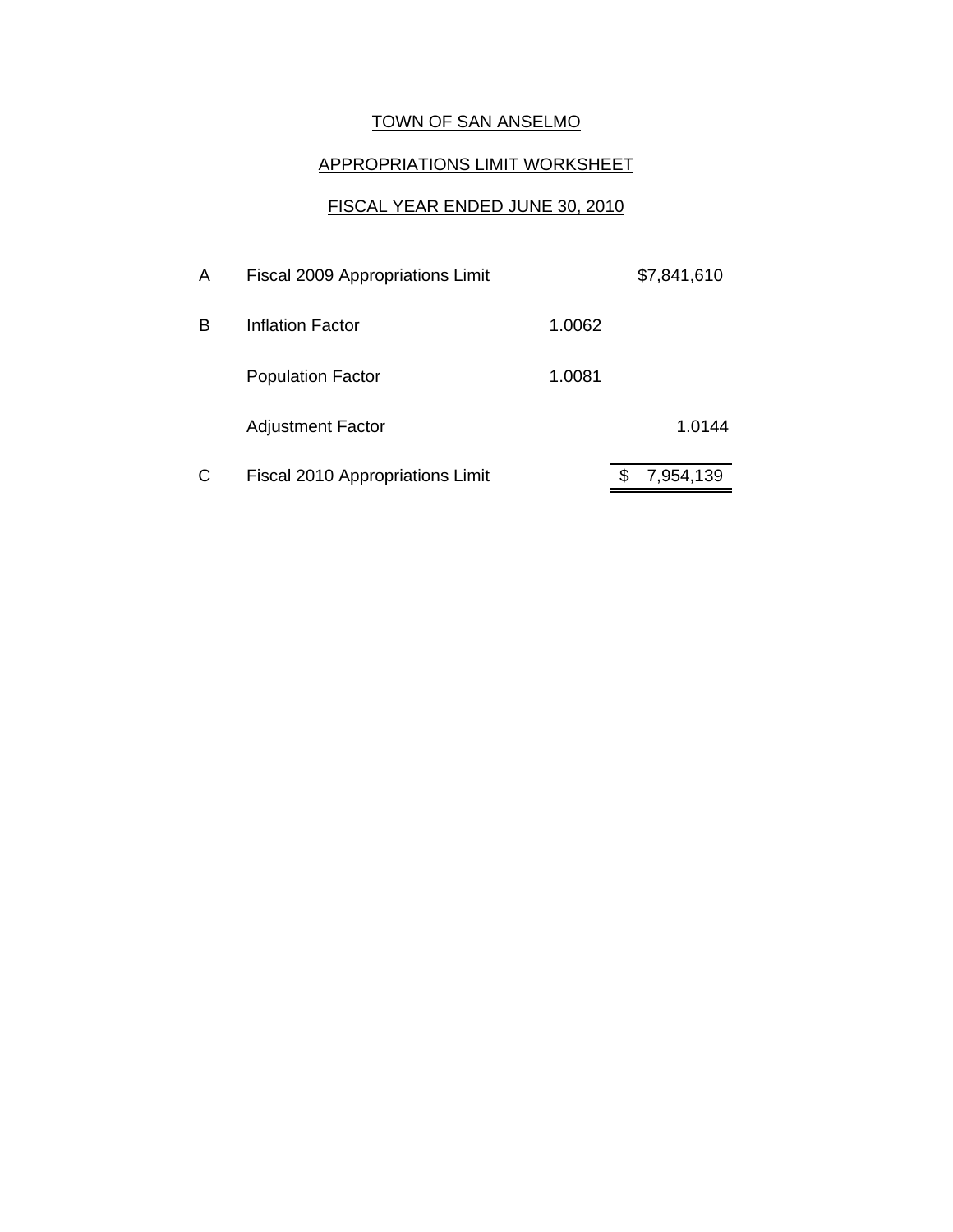

Phone: (415) 434-3744 Fax: (415) 788-2260 www.oumcpa.com

November 10, 2010

To the Town Council Town of San Anselmo

We have audited the financial statements of the governmental activities, the business-type activities, the aggregate discretely presented component units, each major fund, and the aggregate remaining fund information of Town of San Anselmo for the year ended June 30, 2010. Professional standards require that we provide you with information about our responsibilities under generally accepted auditing standards and, if applicable, *Government Auditing Standards* and OMB Circular A-133, as well as certain information related to the planned scope and timing of our audit. We have communicated such information in our letter to you dated June 3, 2010. Professional standards also require that we communicate to you the following information related to our audit.

## **Significant Audit Findings**

## *Qualitative Aspects of Accounting Practices*

Management is responsible for the selection and use of appropriate accounting policies. The significant accounting policies used by Town of San Anselmo are described in Note 1 to the financial statements. No new accounting policies were adopted and the application of existing policies was not changed during 2010. We noted no transactions entered into by the governmental unit during the year for which there is a lack of authoritative guidance or consensus. All significant transactions have been recognized in the financial statements in the proper period.

Accounting estimates are an integral part of the financial statements prepared by management and are based on management's knowledge and experience about past and current events and assumptions about future events. Certain accounting estimates are particularly sensitive because of their significance to the financial statements and because of the possibility that future events affecting them may differ significantly from those expected. The most sensitive estimates affecting the financial statements were management's estimates of depreciable lives of capital assets, the collectability of receivables, claims liabilities, and other postemployment obligation benefits.

## *Difficulties Encountered in Performing the Audit*

We encountered no significant difficulties in dealing with management in performing and completing our audit.

## *Corrected and Uncorrected Misstatements*

Professional standards require us to accumulate all known and likely misstatements identified during the audit, other than those that are trivial, and communicate them to the appropriate level of management. The attached schedule summarizes corrected and uncorrected misstatements of the financial statements. Management has determined that the effects of uncorrected misstatements to be immaterial, both individually and in the aggregate, to the financial statements taken as a whole. In addition, none of the misstatements detected as a result of audit procedures and corrected by management were material, either individually or in the aggregate, to each opinion unit's financial statements taken as a whole.

## *Disagreements with Management*

For purposes of this letter, professional standards define a disagreement with management as a financial accounting, reporting, or auditing matter, whether or not resolved to our satisfaction, that could be significant to the financial statements or the auditor's report. We are pleased to report that no such disagreements arose during the course of our audit.

## *Management Representations*

We have requested certain representations from management that are included in the management representation letter dated November 10, 2010.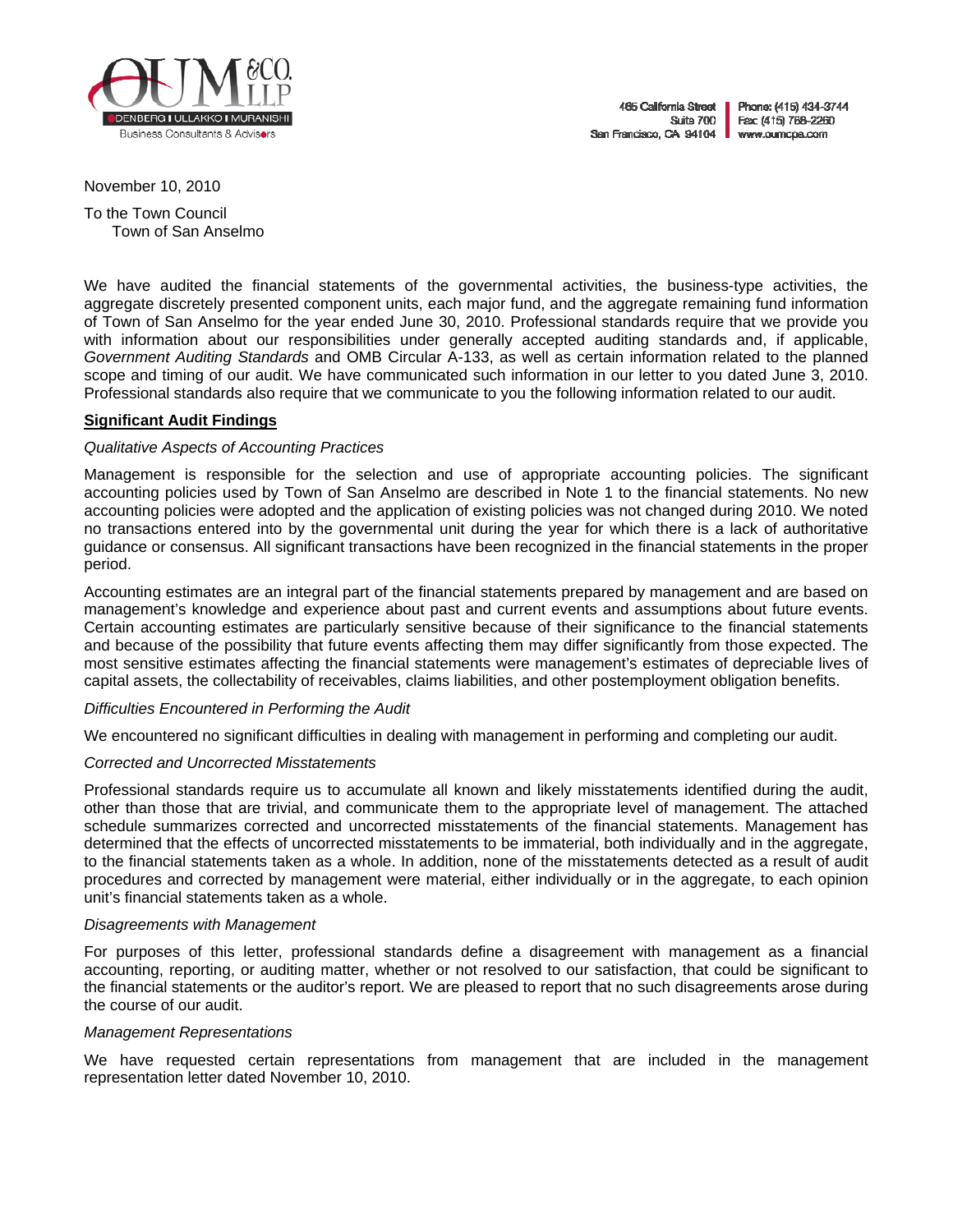#### *Management Consultations with Other Independent Accountants*

In some cases, management may decide to consult with other accountants about auditing and accounting matters, similar to obtaining a "second opinion" on certain situations. If a consultation involves application of an accounting principle to the governmental unit's financial statements or a determination of the type of auditor's opinion that may be expressed on those statements, our professional standards require the consulting accountant to check with us to determine that the consultant has all the relevant facts. To our knowledge, there were no such consultations with other accountants.

### *Other Audit Findings or Issues*

We generally discuss a variety of matters, including the application of accounting principles and auditing standards, with management each year prior to retention as the governmental unit's auditors. However, these discussions occurred in the normal course of our professional relationship and our responses were not a condition to our retention.

This information is intended solely for the use of the Town Council and management of Town of San Anselmo and is not intended to be and should not be used by anyone other than these specified parties.

Very truly yours,

Odenberg Ullakko Muravishi - Co LLP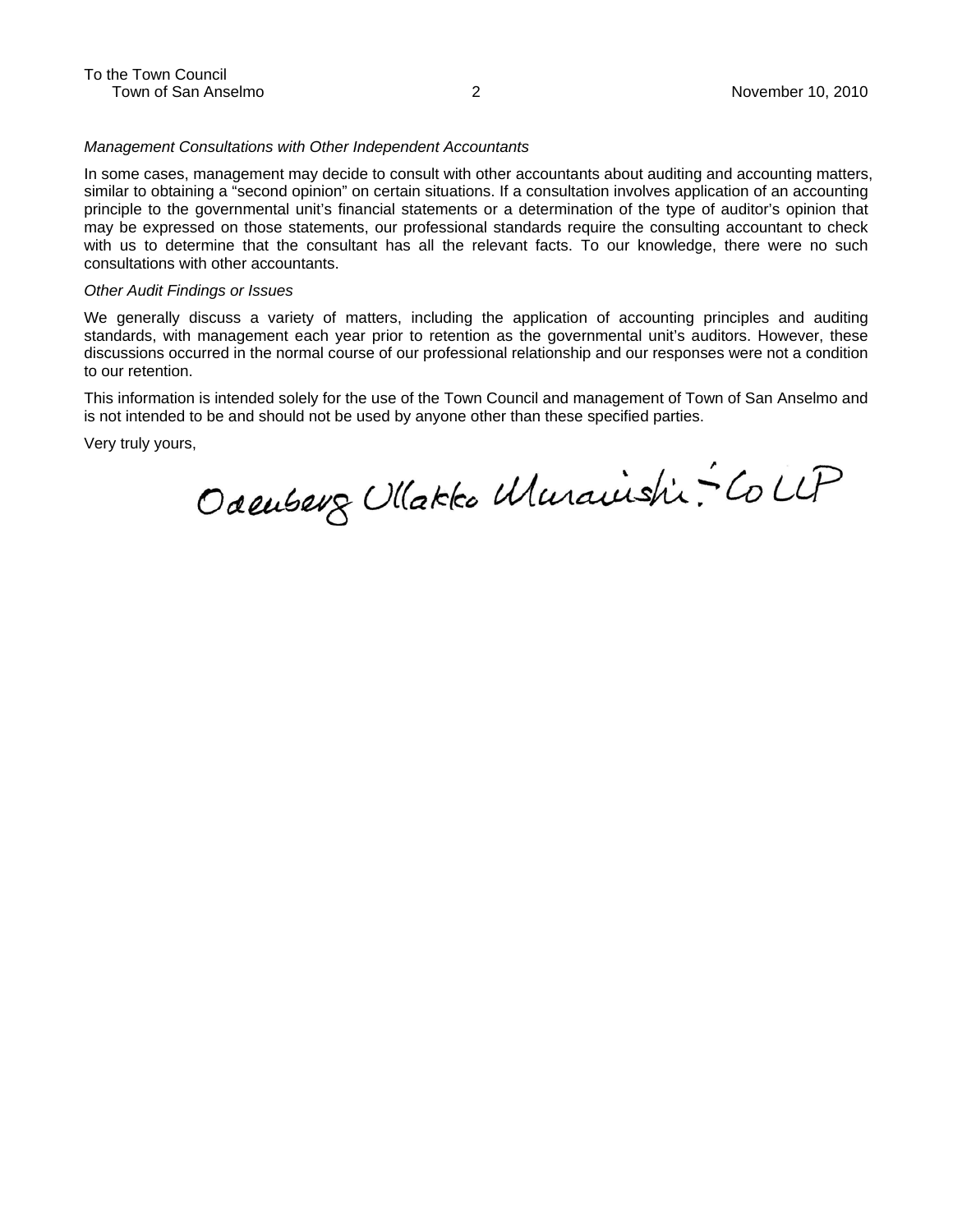**Town of San Anselmo June 30, 2010**

| #                            |                              | Account                                                                                              | <b>Debit</b> | Credit     |  |  |  |  |  |
|------------------------------|------------------------------|------------------------------------------------------------------------------------------------------|--------------|------------|--|--|--|--|--|
| <b>Corrected Adjustments</b> |                              |                                                                                                      |              |            |  |  |  |  |  |
|                              | Government-Wide              |                                                                                                      |              |            |  |  |  |  |  |
| 1                            | 04.61.03                     | Fixed Assets - Equipment                                                                             | 134,498.00   |            |  |  |  |  |  |
|                              | 04.62.00                     | <b>Investment in Fixed Assets</b>                                                                    |              | 134,498.00 |  |  |  |  |  |
|                              |                              | To adjust fixed assets to reflect that balance on the Fixed Asset Listing.                           |              |            |  |  |  |  |  |
| 2                            | 04.61.03                     | Equipment                                                                                            | 308,904.00   |            |  |  |  |  |  |
|                              | 04.62.00                     | Investment in Fixed Assets (Prior Period Adjustment)                                                 |              | 308,904.00 |  |  |  |  |  |
|                              |                              | Unrestricted Net Assets (Prior Period Adjustment)                                                    | 424,513.00   |            |  |  |  |  |  |
|                              |                              | <b>Accumulated Depreciation</b>                                                                      |              | 424,513.00 |  |  |  |  |  |
|                              | 04.62.00<br>04.61.03         | Investment in Fixed Assets / Accumulated Depreciation                                                | 237,900.00   |            |  |  |  |  |  |
|                              |                              | Equipment<br>To adjust 2010 beginning fixed asset and accumulated depreciation.                      |              | 237,900.00 |  |  |  |  |  |
|                              |                              |                                                                                                      |              |            |  |  |  |  |  |
| 3                            | 04.62.00                     | <b>Investment in Fixed Assets</b>                                                                    | 134,505.00   |            |  |  |  |  |  |
|                              | 04.61.03                     | Equipment                                                                                            |              | 134,505.00 |  |  |  |  |  |
|                              |                              | <b>Depreciation Expense</b>                                                                          | 87,787.00    |            |  |  |  |  |  |
|                              | 04.62.00                     | <b>Accumulated Depreciation</b><br>Investment in Fixed Assets / Accumulated Depreciation             | 113,825.00   | 87,787.00  |  |  |  |  |  |
|                              | 04.61.03                     | Equipment                                                                                            |              | 113,825.00 |  |  |  |  |  |
|                              |                              | To adjust current year equipment balance and depreciation expense related to books and other Library |              |            |  |  |  |  |  |
|                              |                              | assets.                                                                                              |              |            |  |  |  |  |  |
|                              | <b>Fund Statements</b>       |                                                                                                      |              |            |  |  |  |  |  |
|                              | <b>General Fund</b>          |                                                                                                      |              |            |  |  |  |  |  |
| 4                            | 01.20.00                     | <b>Accounts Payable</b>                                                                              | 85,727.00    |            |  |  |  |  |  |
|                              | 01.23.00                     | Fund Balance (Prior Period Adjustment)                                                               |              | 85,727.00  |  |  |  |  |  |
|                              |                              | To reverse accrual to County of Marin that was duplicated.                                           |              |            |  |  |  |  |  |
|                              | <b>Non-Major Fund</b>        |                                                                                                      |              |            |  |  |  |  |  |
| 5                            | 80.56.609                    | <b>POST Revenue</b>                                                                                  | 7,105.00     |            |  |  |  |  |  |
|                              | 80.21.00                     | <b>Deferred Revenue</b>                                                                              |              | 7,150.00   |  |  |  |  |  |
|                              |                              | To adjust revenue that is unavailable.                                                               |              |            |  |  |  |  |  |
| 6                            |                              | 50.95.43.10 Lease Purchase                                                                           | 237,944.00   |            |  |  |  |  |  |
|                              | 50.58.891                    | Capital Lease Obligation                                                                             |              | 237,944.00 |  |  |  |  |  |
|                              |                              | To record other financing resources for capital leases.                                              |              |            |  |  |  |  |  |
|                              |                              |                                                                                                      |              |            |  |  |  |  |  |
|                              | <b>Uncorrect Adjustments</b> |                                                                                                      |              |            |  |  |  |  |  |
|                              | Government-Wide              |                                                                                                      |              |            |  |  |  |  |  |
| 1                            |                              | LAIF - regular (98-21-758)                                                                           | 9,797.70     |            |  |  |  |  |  |
|                              |                              | <b>Unrealized Gain</b>                                                                               |              | 9,797.70   |  |  |  |  |  |
|                              |                              | To adjust LAIF investment to fair market value                                                       |              |            |  |  |  |  |  |
| $\mathbf{2}$                 |                              | <b>Depreciation Expense</b>                                                                          | 17,858.00    |            |  |  |  |  |  |
|                              |                              | <b>Accumulated Depreciation</b>                                                                      |              | 17,858.00  |  |  |  |  |  |
|                              |                              | To true up depreciation expense related to opened Fire Station                                       |              |            |  |  |  |  |  |
|                              | <b>Fund Statements</b>       |                                                                                                      |              |            |  |  |  |  |  |
| 3                            | <b>General Fund</b>          | 01.11.20.01 Outside Services                                                                         |              |            |  |  |  |  |  |
|                              | 01.20.00                     | <b>Accounts Payable</b>                                                                              | 11,869.00    | 11,869.00  |  |  |  |  |  |
|                              |                              | To record an expenditure for June election fees                                                      |              |            |  |  |  |  |  |
|                              |                              |                                                                                                      |              |            |  |  |  |  |  |
|                              | <b>Recreation Fund</b>       |                                                                                                      |              |            |  |  |  |  |  |
| 4                            | 21.21.00                     | Revenue<br><b>Deferred Revenue</b>                                                                   | 31,135.00    |            |  |  |  |  |  |
|                              |                              | To record deferred revenue for unearned revenue                                                      |              | 31,135.00  |  |  |  |  |  |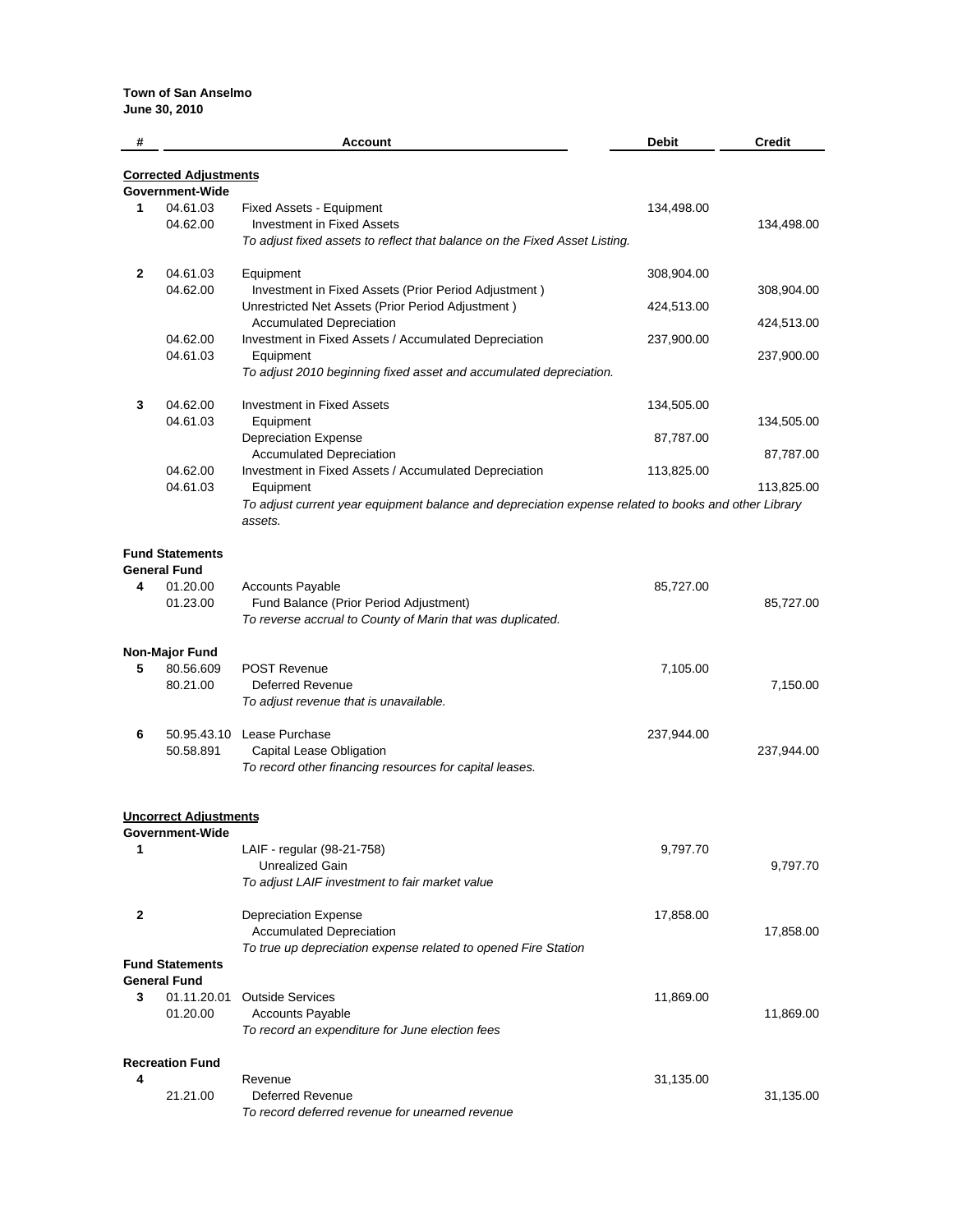

To Town Council and Management of Town of San Anselmo

In planning and performing our audit of the financial statements of the governmental activities, the business-type activities, each major fund, and the aggregate remaining fund information of Town of San Anselmo as of and for the year ended June 30, 2010, in accordance with auditing standards generally accepted in the United States of America, we considered the Town's internal control over financial reporting (internal control) as a basis for designing our auditing procedures for the purpose of expressing our opinions on the financial statements, but not for the purpose of expressing an opinion on the effectiveness of the Town's internal control. Accordingly, we do not express an opinion on the effectiveness of the Town's internal control.

A deficiency in internal control exists when the design or operation of a control does not allow management or employees, in the normal course of performing their assigned functions, to prevent, or detect and correct misstatements on a timely basis. A material weakness is a deficiency, or combination of deficiencies in internal control, such that there is a reasonable possibility that a material misstatement of the entity's financial statements will not be prevented, or detected and corrected on a timely basis.

Our consideration of internal control was for the limited purpose described in the first paragraph and was not designed to identify all deficiencies in internal control that might be significant deficiencies or material weaknesses and, therefore, there can be no assurance that all such deficiencies have been identified. We did not identify any deficiencies in internal control that we consider to be material weaknesses.

We have noted below certain recommendations for management's considerations (2010-1 through 2010- 4).

This communication is intended solely for the information and use of management, the Town Council, and others within the organization, and is not intended to be and should not be used by anyone other than these specified parties.

Odenberg Ullakko Muravishi - Co LLP

San Francisco November 10, 2010